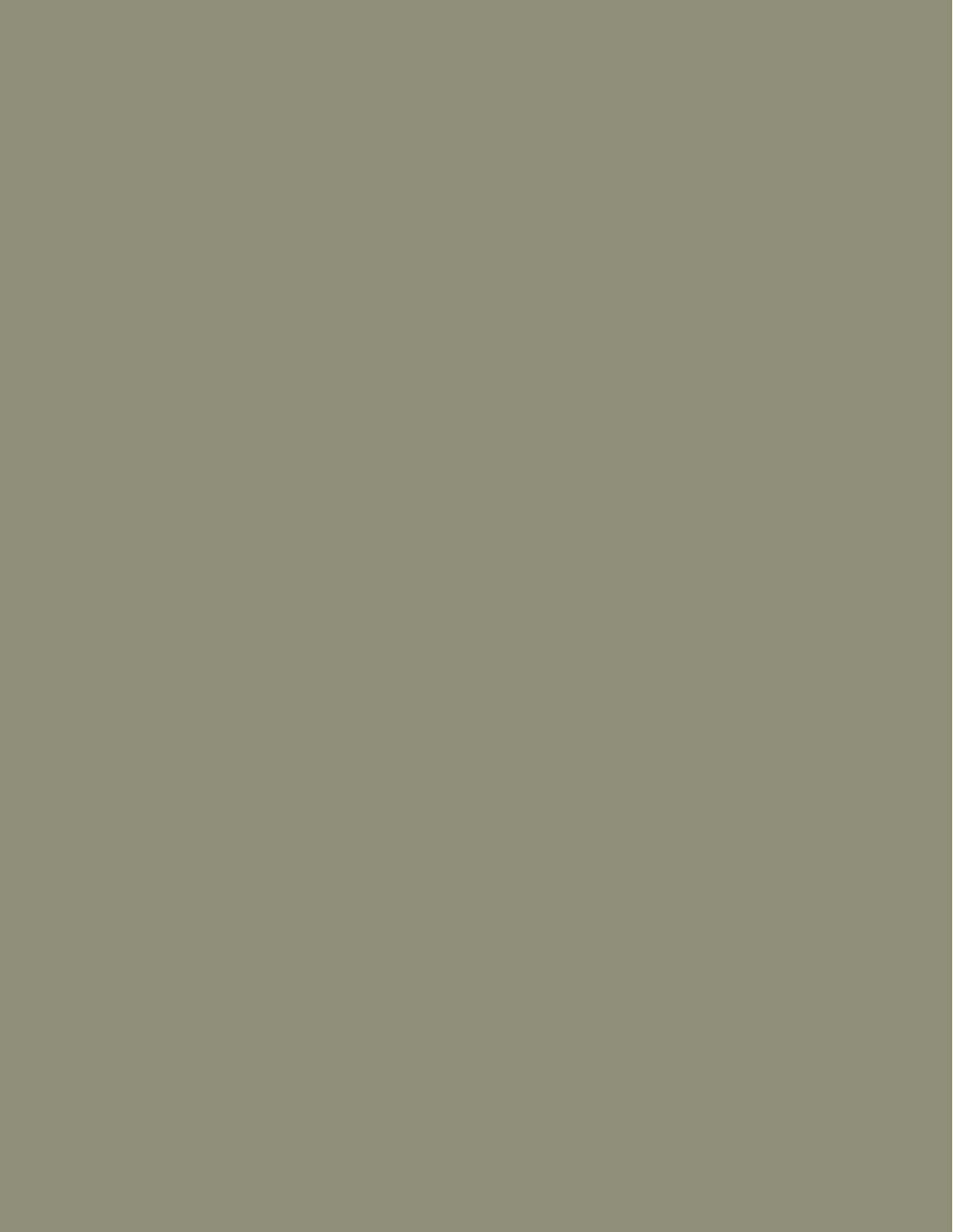|  | MANAGING FOR PERFORMANCE AND RESULTS SERIES |  |
|--|---------------------------------------------|--|

## **Performance Accountability:** The Five Building Blocks and Six Essential Practices

## **Shelley H. Metzenbaum**

Visiting Professor School of Public Policy University of Maryland



IBM Center for **The Business** of Government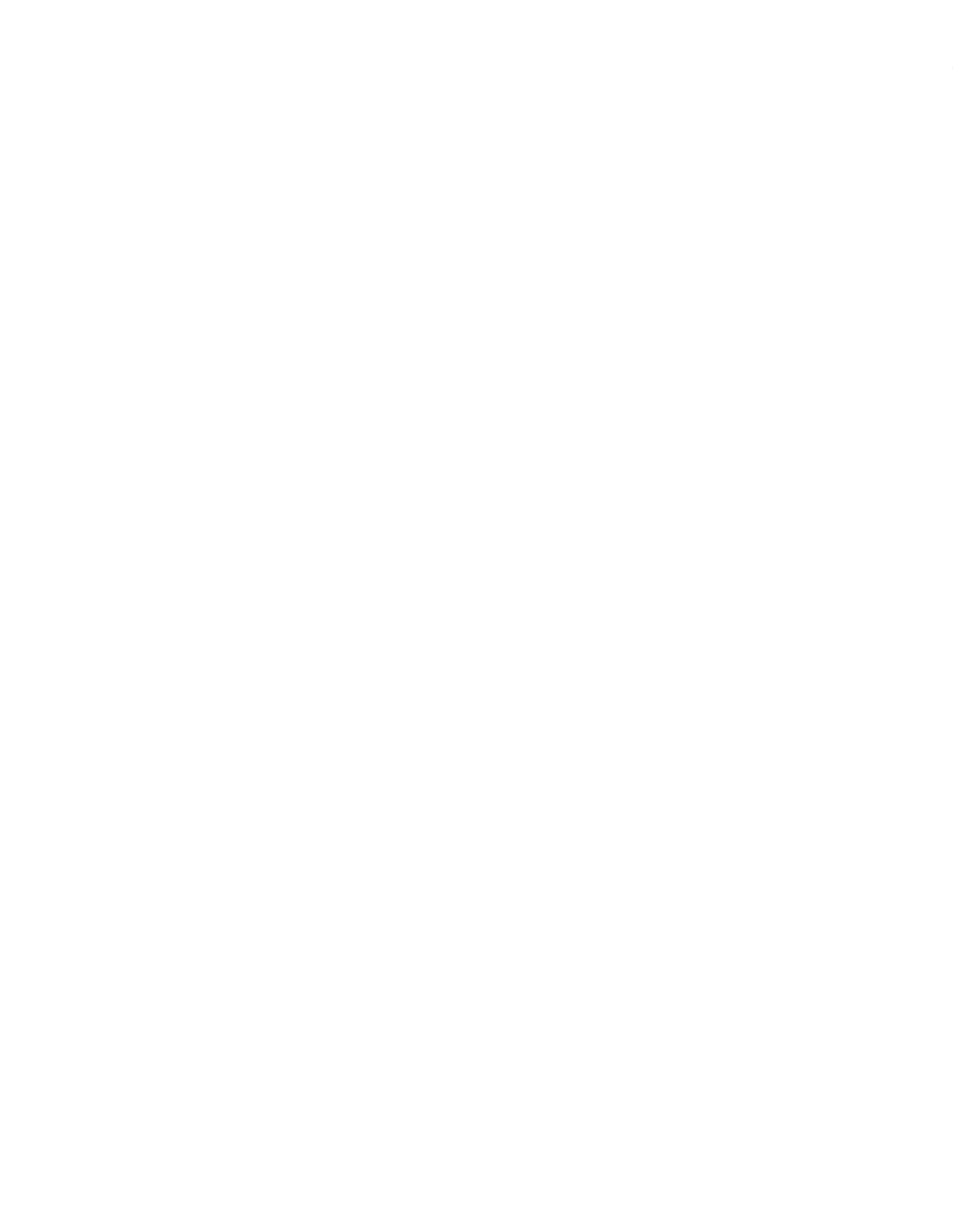## T A B L E O F CON T E N T S

| Specific, Challenging, Outcome-Focused Goals Drive<br>Goals Strengthen Democracy and Accountability19                                                                                   |  |  |  |  |
|-----------------------------------------------------------------------------------------------------------------------------------------------------------------------------------------|--|--|--|--|
| Building Block 2: Measurement to Motivate, Illuminate,                                                                                                                                  |  |  |  |  |
| Building Block 3: Verbal Feedback to Unleash the Power of Goals                                                                                                                         |  |  |  |  |
|                                                                                                                                                                                         |  |  |  |  |
| Building Block 5: Cautious Use of Externally Provided Incentives39<br>Common Problems: Outcome Avoidance, Measurement<br>How the Structure of External Incentives Affects Motivation 41 |  |  |  |  |
| Six Essential Practices for Using the Building Blocks Effectively52                                                                                                                     |  |  |  |  |
|                                                                                                                                                                                         |  |  |  |  |
|                                                                                                                                                                                         |  |  |  |  |
|                                                                                                                                                                                         |  |  |  |  |
|                                                                                                                                                                                         |  |  |  |  |
|                                                                                                                                                                                         |  |  |  |  |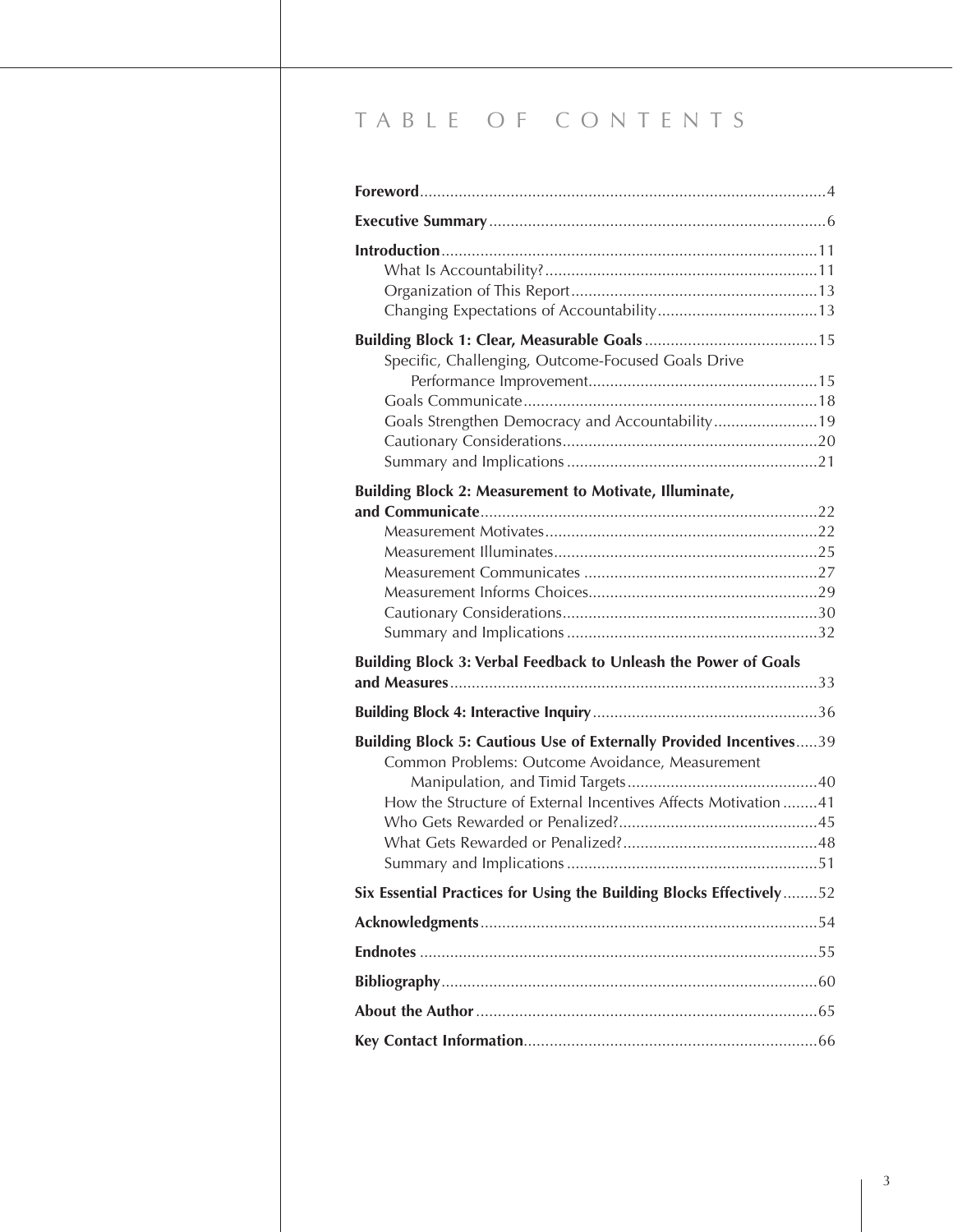## F o r ew o r d

On behalf of the IBM Center for The Business of Government, we are pleased to present this report, "Performance Accountability: The Five Building Blocks and Six Essential Practices," by Shelley Metzenbaum.

Performance measures are powerful management tools for creating both good and bad behaviors. Dr. Metzenbaum explores each of these dimensions and offers insights—based on real examples—on how to increase the good behavior and minimize the bad. For example, she describes how an overemphasis on the use of performance measures to enforce accountability in budgeting and pay systems can lead to weaker measures and reduced performance.

She does not, however, recommend not setting goals or measuring progress toward organizational goals. "Quite the contrary!" she says. "Goals and measures are among the most important tools public sector organizations can use to enhance both performance and accountability."

Metzenbaum sets forth five building blocks—tools and techniques for constructing a good measurement system for an organization. And she describes six practices that leaders need to use to make appropriately designed systems work properly.

This report will be of interest to policy makers as well as managers. Policy makers need to understand the implications of the systems they design, such as performance-based pay tied to organizational targets. Managers need to understand that what they choose to do or not to do also has implications for the successful use of performance measures. Metzenbaum emphasizes the importance of constructive feedback and the use of constant back-and-forth discussions in improving performance based on metrics. "What is needed," she



Albert Morales



Debra Cammer Hines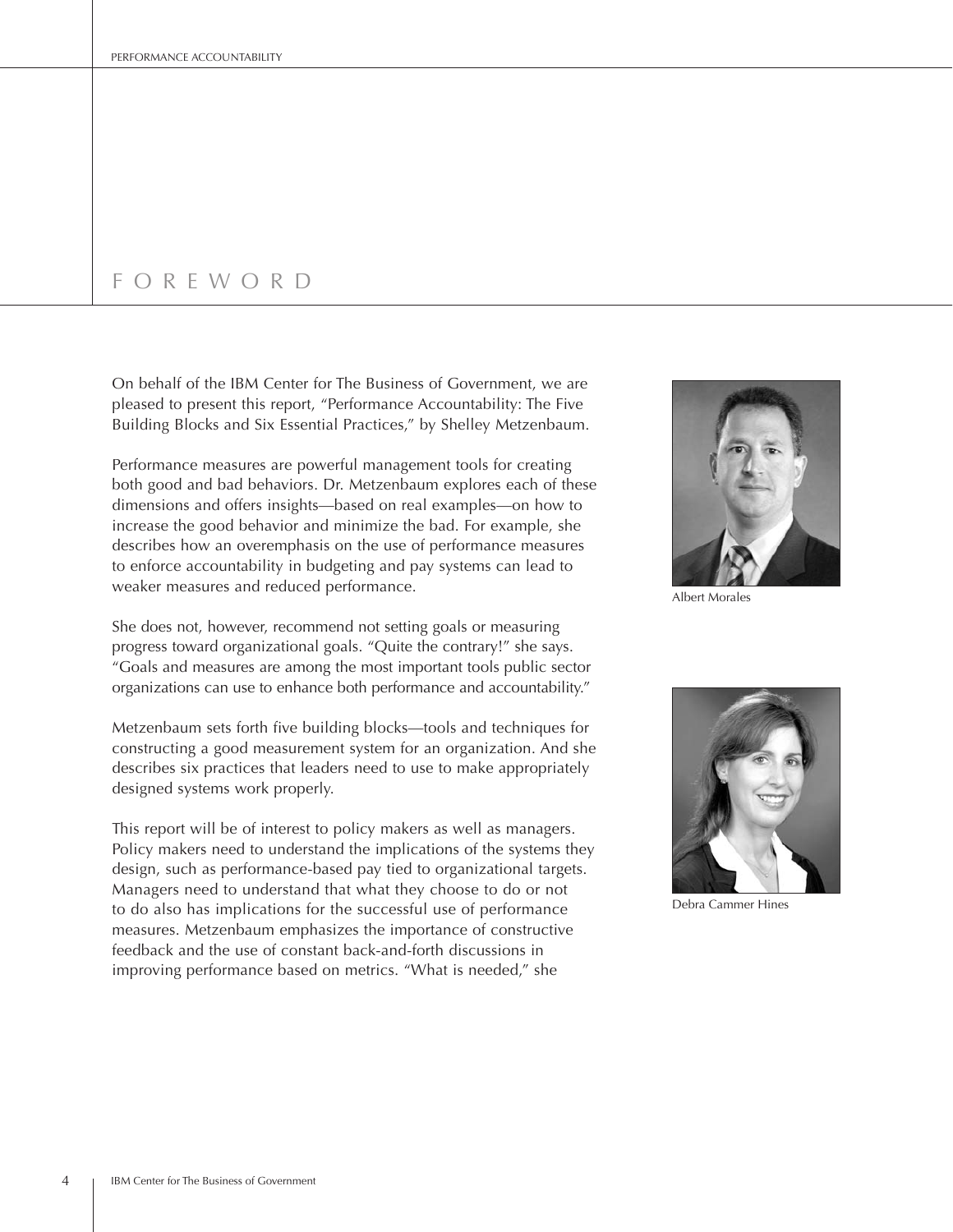says, "is a performance management approach that is outcome focused, measurement rich, and inquisitive but not punitive." A simple statement for a tough task.

We hope that this report will be a useful resource for both policy makers and public managers at all levels of government across the nation as they continue the transformation of government to become more results oriented.

Clat Merales

Albert Morales Managing Partner IBM Center for The Business of Government albert.morales@us.ibm.com

Debra Cammer Hines Partner and Vice President Public Sector Financial Management IBM Global Business Services debra.cammer@us.ibm.com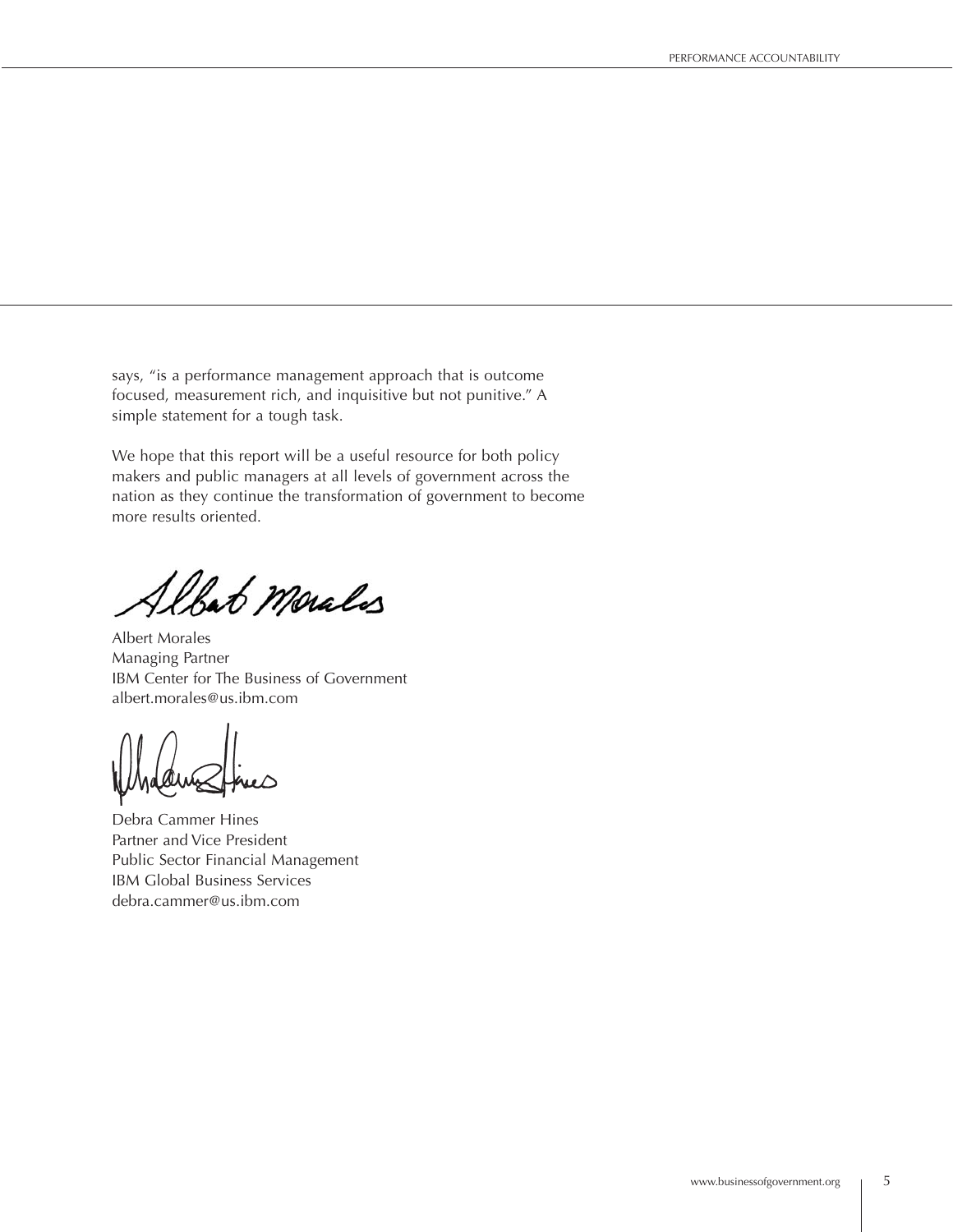## E X E C U T I V E S U M M A R Y

Governments around the world are increasingly adopting goals and measures as a way to improve societal outcomes and enhance accountability. To improve societal outcomes, governments seek to "grow the good"—the health, safety, well-being, and general quality of life. At the same time, they aim to "slow the bad"—harmful or unhealthy events, risk-raising causal factors, unnecessary costs, wasted time, fraud, corruption, and incivility. To strengthen government accountability, governments seek to meet four distinct categories of accountability expectations: fiscal, ethical, democratic, and performance.

#### **Four Categories of Accountability**

**Fiscal accountability:** Government spends its money as authorized, with as little waste as possible.

**Ethical accountability:** Government agencies operate honestly, without conflict of interest, self-dealing, other forms of fraud, or abuse of the power of governmental authority.

**Democratic accountability:** Government agencies do what their citizens want and need, engaging citizens and their elected representatives in understanding trade-offs and making well-informed choices among competing priorities. Government agencies treat people civilly and courteously, unless there are strong justifications not to, so people do not resent or resist government because it has acted in a rude, slow, or inappropriate manner.

**Performance accountability:** Government agencies and their employees work intelligently and diligently to deliver effective and cost-efficient government programs.

Experience has shown that goals and measures can be remarkably effective performance-driving, accountability-enhancing tools. But experience has also shown that they can provoke self-protective responses that interfere with performance and accountability gains: timid targets, measurement manipulation, measurement elimination, outcome avoidance (resulting in an affinity for output targets), and claim games where some rush to claim credit for accomplishments while others run from it, fearful of provoking resentment among their peers.

These performance-dampening responses most often arise when goals and measures are explicitly linked to externally provided (extrinsic) incentives, whether positive incentives in the form of rewards or negative ones in the form of penalties or poor public scores. When incentives are inappropriately linked to measurement of performance results or the wrong kinds of incentives are chosen, performance management systems tend to backfire, discouraging workers and even motivating them to cheat.

Indeed, an overwhelming body of research and experience suggests that promising rewards to individuals in government agencies seldom works when the rewards are linked to attainment of specific targets, progress relative to peers, progress relative to the past, or per unit of product. Somewhat surprisingly, in most cases government should resist the temptation to offer explicit rewards to individual employees for meeting or even making progress toward specific targets, except when employees are free to opt in and opt out of contests to attain new performance levels without fear of penalty or embarrassment for non-participation.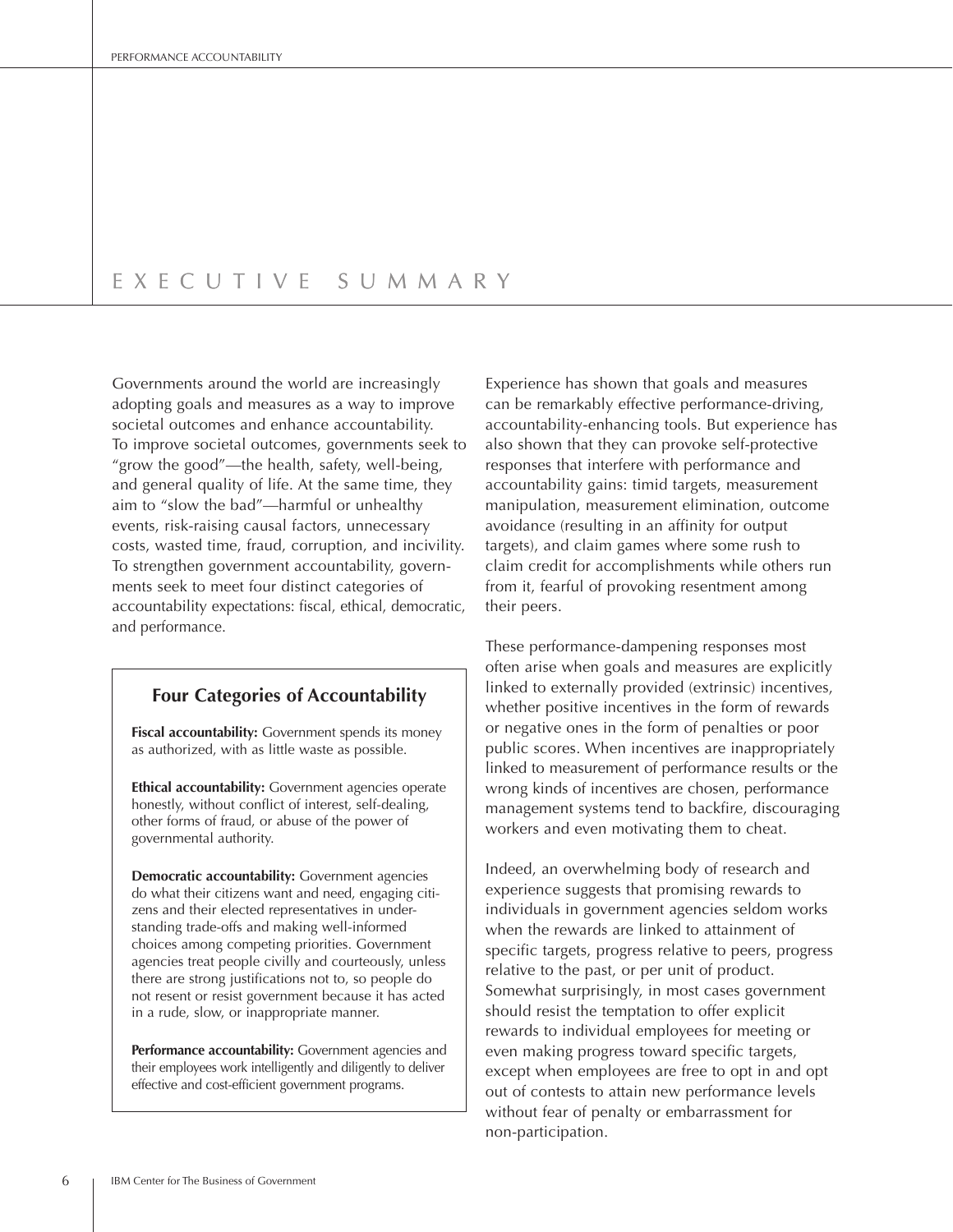Similar caution needs to be exercised when using performance incentives for organizations. Extrinsic incentives can work, but they can also backfire, depressing both performance and accountability. They can rob goals and measures of their ability to stimulate the kind of effort and innovation that results in continual, sometimes dramatic, improvements in societal conditions. And, they easily provoke unproductive fear that interferes with improvement efforts, especially when accountability expectations are left vague.

This is not to suggest that organizations, their managers, and those who work for them should not set goals or measure progress toward the goals. Quite the contrary! Goals and measures are among the most important tools public sector organizations can use to enhance both performance and accountability.

What it does suggest is that less attention should be paid to incentives and far more to ensuring the active and effective use of outcome-focused goals and measures. Instincts to link rewards (and penalties) explicitly to goal attainment or comparative standing, whether through performance-based pay, budgets, or other extrinsic bounty, should be resisted. Linking rewards and penalties to goal attainment is not only an ineffective motivator but also an unfair and infuriating one when individuals or organizations lack the skills, resources, or authority to meet (or make progress toward) their targets and the means to secure those inputs. Indeed, some missed targets are inevitable in healthy, discovery-provoking, risk-tolerating enterprises. If individuals and organizations met all of their targets all the time, it would suggest that they had chosen timid targets and missed the performance-driving power of a stretch target.

What it also suggests is a need for public organizations to clarify accountability expectations both with those being held accountable and with those holding them to account, including supervisors, legislators, budget offices, grant-giving organizations, delivery partners, and the public. Specifically, public organizations and their managers should be held accountable for six essential practices:

- Emphasizing outcomes, using specific targets
- Measurement mastery
- Delivering feedback
- Assuring an ongoing venue for interactive inquiry
- Cogent strategies
- **Implementation**

To achieve both accountability and performance gains, public organizations and their managers need to tap the power and respect the limits of the five basic building blocks of performance management:

- Clear, measurable goals
- Measurement to motivate, illuminate, and communicate
- Verbal feedback to unleash the power of goals and measures
- Interactive inquiry
- Cautious use of externally provided incentives

The first four of the six essential practices characterize how the first four of the five basic building blocks should be used. The fifth and sixth essential practices, cogent strategies and implementation, are critical to converting the first four practices into improved societal outcomes.

Cogent strategies and implementation can also include the use of the fifth building block, incentives. Great caution must be exercised, however, when extrinsic incentives are employed as part of an implementation strategy lest they drive out intrinsic motivators. It is often preferable to let goals, measures, feedback, and interactive inquiry work on their own to drive performance goals without burdening them with explicit links to the promise of reward or the threat of penalty.

## **The Five Building Blocks of Performance Accountability**

#### **Clear, Measurable Goals**

Goals motivate and drive performance improvement because they focus, energize, encourage persistence, and stimulate discovery not only for individuals but also for organizations. They have this effect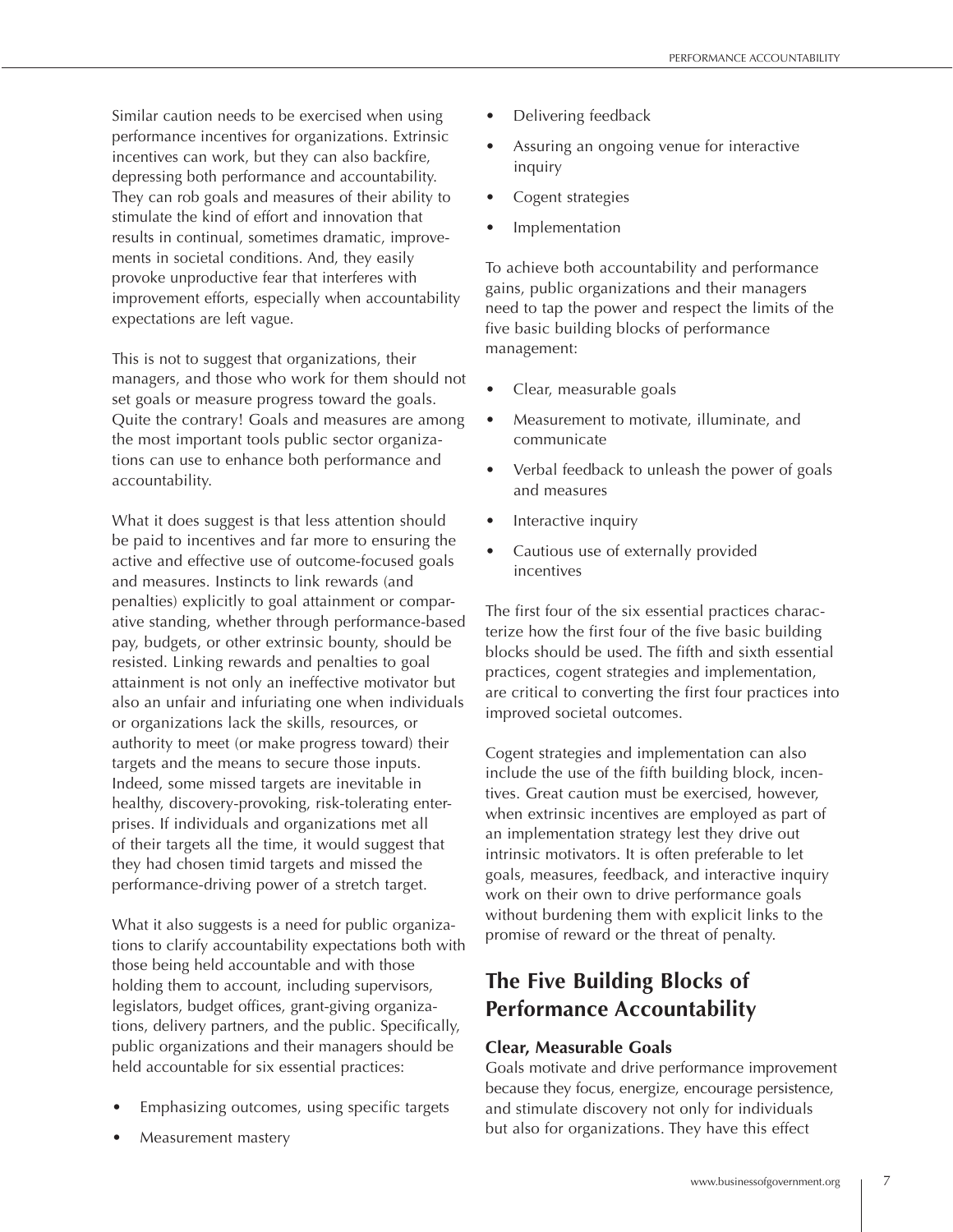even without an explicit link to incentives. To drive significant performance gains, goals need to be specific and challenging. To improve societal outcomes, goals also need to be outcome focused wherever possible, except in instances where resources or skills are inadequate to meet the goal, in which case near-term learning and capacitybuilding goals are appropriate. Where the positive effect of agency activities on outcomes has been clearly established, short-term output targets can be established but should be accompanied by longer-term outcome goals. A few specific goals should be challenging. At the same time, it can be helpful to set other targets to communicate areas where continual progress is sought, steady state is acceptable, and slippage will be tolerated. Group goals should be set when cooperation is needed. Goals do not need to be linked to incentives to be effective. They do, however, need to used, which is why feedback is so essential. Also, goals work best if used in a constructive, not a critical, manner.

Those holding government to account should expect government agencies to adopt specific targets that make clear to the public what government is trying to do (including adoption of a few stretch goals that are challenging but realistic) and what it is not trying to do. They should not blame or penalize agencies for missed targets, provided experience-informed, cogent strategies have been developed and implemented to meet the goals.

#### **Measurement to Motivate, Illuminate, and Communicate**

Measurement motivates, illuminates, communicates, and informs choice. Even without an incentive, measurement motivates both organizations and people because people enjoy a sense of accomplishment and take pride in a job well done. Measurement illuminates by identifying those with better performance who provide a path forward for those wise enough to learn from the experience of others. Measurement communicates what works and what doesn't, speeding both the uptake of effective practices and the discard of ineffective ones. Measurement also informs both electoral and consumption choices, serving as a shorthand language facilitating communication between government and both its citizens and consumers of government services.

Studying measurement patterns, changes, anomalies, and relationships reveals problems needing attention and program successes worthy of replication. Many useful measurements are not indicators of agency performance, per se. They simply serve to trigger focused follow-up questions that lead to the detection of the underlying causes of problems and progress. Unfortunately, measurement is often primarily used to answer the compliance-oriented question: "Did an agency or program meet its target?" It is far more constructive and effective when measurement is used primarily to answer performance-improving questions, such as: "What works and is worth replicating?" and "What does not, that needs attention?"

#### **Verbal Feedback to Unleash the Power of Goals and Measures**

Essential to effective performance management is not only quantitative feedback in the form of measurement but also verbal feedback. Welldelivered verbal feedback boosts confidence that a goal can be met, stimulates ideas and specific plans about how to meet it, and reinforces the importance of specific goals.

#### **Interactive Inquiry**

When cooperation among many parties is needed to meet a goal or when relevant expertise exists outside an organizational unit, a forum that facilitates frequent interactive inquiry enriches the performance-improving power of goals and measures. These meetings provide an efficient and effective forum for easing cross-organizational cooperation, delivering feedback when more than one person has information relevant to goal attainment, and obtaining quick answers and advice from managers, peers, and others in the organization. For these meetings to work, without deteriorating into show-and-tell sessions or stifling open and honest assessments, they should lead with questions and not with answers, avoid blame, and push for better understanding of conditions and causes, as well as specific action plans.

#### **Cautious Use of Externally Provided Incentives**

Extrinsic incentives in the form of externally promised rewards and threatened penalties can motivate, but they can also discourage and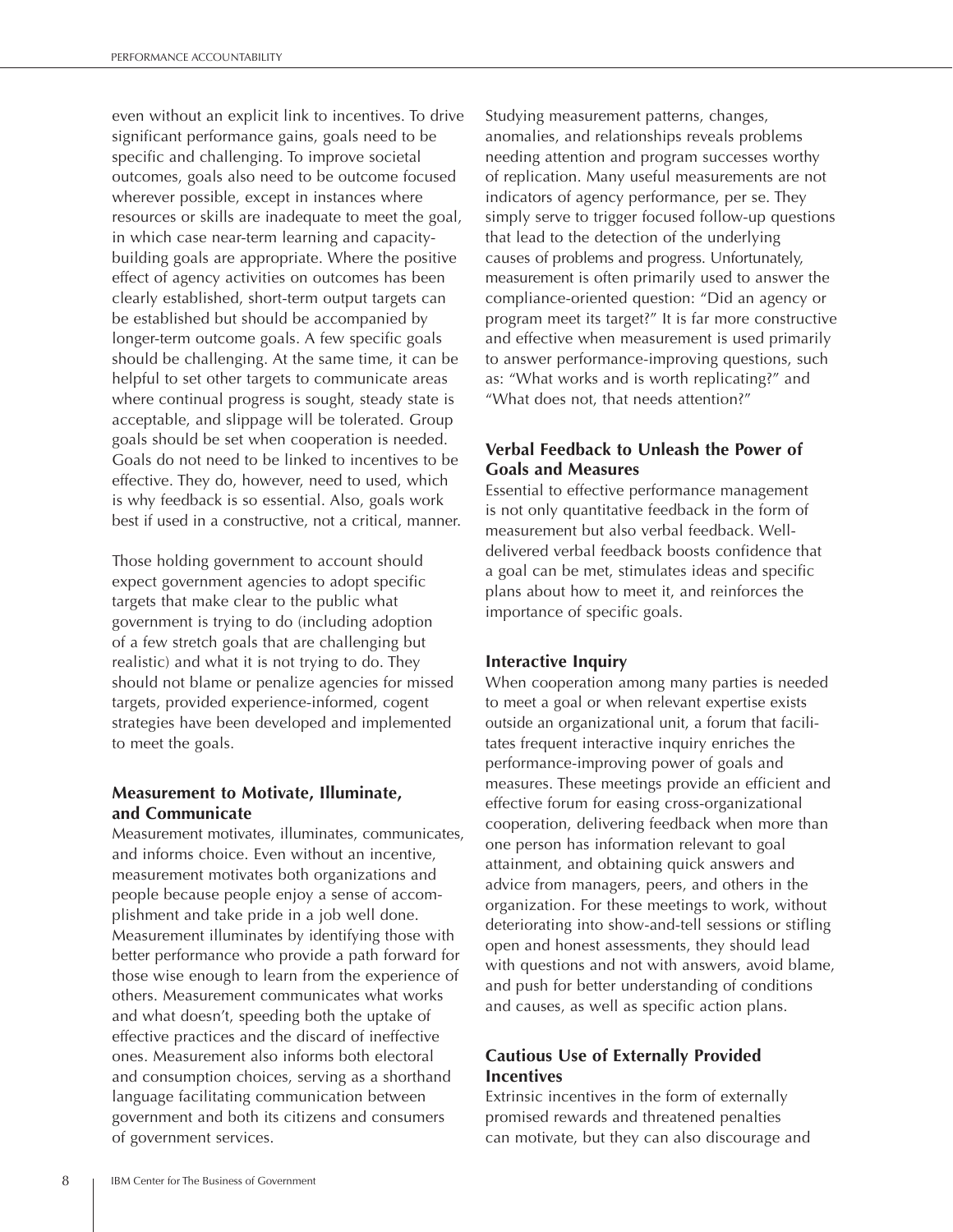introduce unhealthy fears that compromise discoveries that lead to performance gains. Therefore, extrinsic incentives should be used only in a limited number of circumstances and applied with great care. A reluctant approach to the use of extrinsic incentives is advisable especially for individuals but also for organizations.

## **The Six Essential Practices for Improving Performance and Strengthening Accountability**

The enormous potential problems that can arise when extrinsic incentives are inappropriately used underscore the importance of clarifying performance accountability expectations. Even when incentives are not explicitly linked to goal attainment or relative performance, problems often arise because those being measured fear such links will eventually be made. To use goals and measures in a way that improves societal results and strengthens democratic accountability, what is therefore needed in every public organization is a clear articulation and understanding of performance accountability expectations. Specifically, government organizations and their managers should be held accountable for six essential practices:

- **Emphasizing outcomes, using specific targets:** using specific outcome-focused goals or targets, a few of which are challenging; establishing specific targets when they have not been externally set; and communicating targets to the public.
- **Measurement mastery:** using measurements to gauge progress toward the targets; communicating measurements to those who can influence progress as well as to the public; and discovering what the measurements reveal by organizing and studying them to look for patterns, anomalies, changes, and relationships in the search for what works, what does not, causal connections, and areas where more understanding is needed.
- **Delivering feedback:** helping others in the organization to set outcome-focused targets (including a few ambitious ones), to believe in their own abilities to reach specific targets, to find specific ideas and practices that enable them to reach the targets, and to obtain needed

skills, resources, and authority to meet targets or revise them to account for implementation obstacles.

- **Assuring an ongoing venue for interactive inquiry:** ensuring the existence of a venue that regularly engages others with expertise and resources relevant to the attainment of specific targets in providing feedback, stimulating synergistic thinking, sharing experience, planning and coordinating actions, assessing implementation efforts, and updating targets and action plans based on the best available evidence.
- **Cogent strategies:** developing cogent long-term strategies and shorter-term action plans based on the best available evidence and ideas.
- **Implementation:** implementing strategic and action plans and ensuring that insights from experience are fed back into the development of targets, strategies, and activity selection on a timely basis.

Will this prescription for performance management accountability expectations, informed by research findings, work in practice? Evidence from numerous government agencies suggest it can not only work, but it can work in a powerful way with great outcome and accountability returns. It is evolving in New York City, Baltimore, the state of Washington, the educational system in Tennessee, numerous United States federal agencies, and in the United Kingdom and New Zealand.

There are promising developments on the political front, as well. A small but increasing number of elected executives—for example, the mayors of Baltimore, Washington, D.C., and New York City have boldly announced specific outcome-focused targets with deadlines, openly reported on progress and problems, and won re-election despite missed targets. And while most legislative decision makers at the federal level have ignored formal documents related to the Government Performance and Results Act (GPRA) and the Program Assessment Rating Tool (PART), many have in fact paid attention to agency goals and outcome measures when goals and measures are delivered in a format that is relevant to them.

What is needed is a performance management approach that is outcome focused, measurement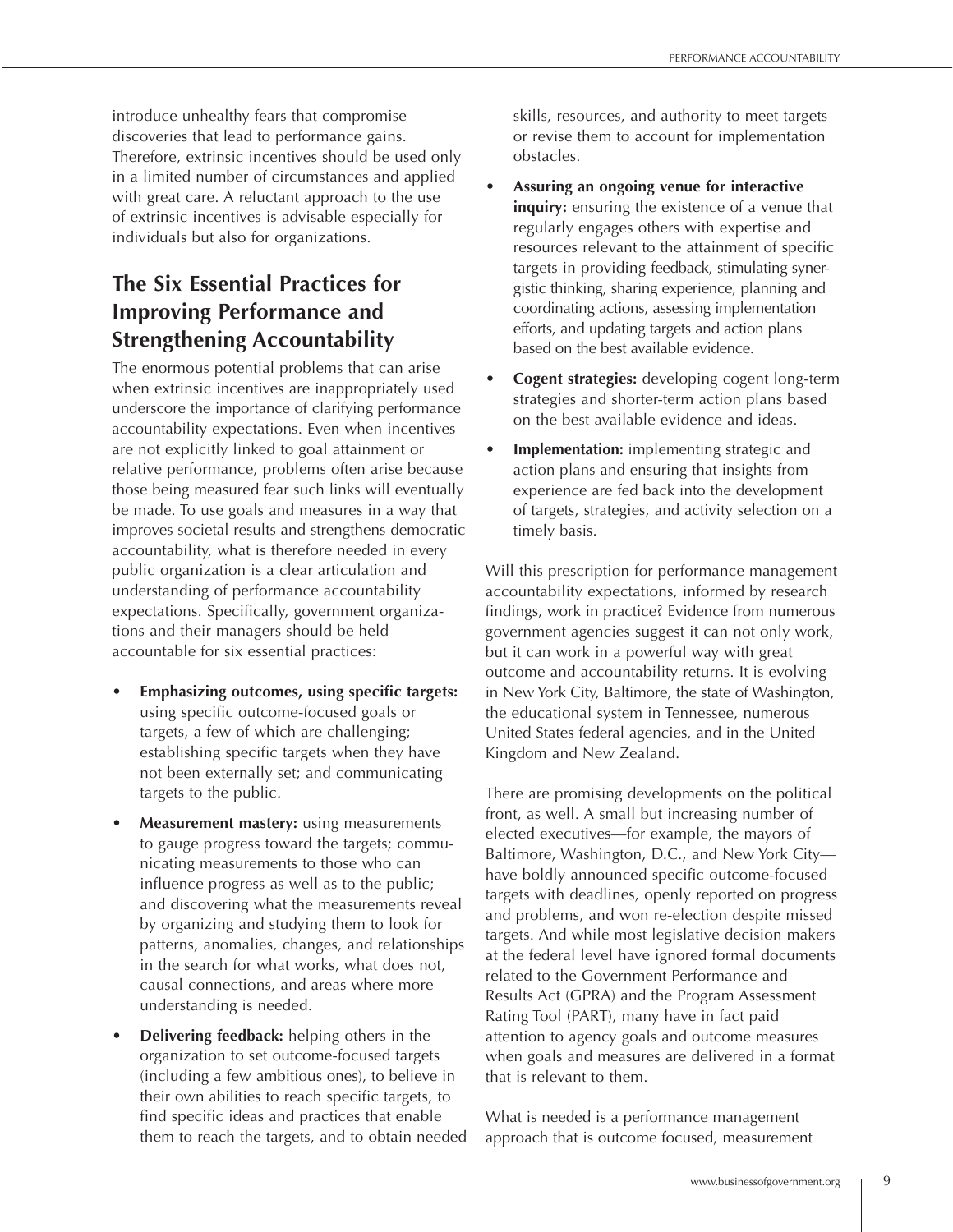## **PART and Performance Accountability Expectations**

The Program Assessment Rating Tool (PART) of the U.S. Office of Management and Budget appropriately gives federal agencies credit for many of the practices recommended here, including setting specific and challenging goals, emphasizing outcomes, and mastering measurement. Two aspects of the PART should be revised, however, to lessen the likelihood of dysfunctional agency responses:

- OMB should not score programs low for not meeting targets when programs have set challenging, outcome-focused targets, measured progress, and implemented what seemed like a sensible strategy at the time the target was set.
- OMB should not score programs low for not meeting targets they cannot control because of legislative barriers, even when an agency has proposed corrective legislation to the White House.

rich, and inquisitive but not punitive. When agencies adopt the six essential practices described here, outcomes improve and accountability increases. Outcomes rise because goals focus and motivate, measurement reveals what works and what doesn't, and feedback and interactive inquiry inspire, inform, and engage. Accountability (and democracy) increase because public articulation of specific goals clarifies what each organization will do and what it will not do, allowing citizens and their elected representatives to determine if the organization is doing what they want it to do and inviting them to use their electoral and administrative process voices to respond if they disagree. Outcomes and accountability also rise because goals, measurement, strategy transparency, and interactive inquiry encourage intelligent, honest, and diligent efforts.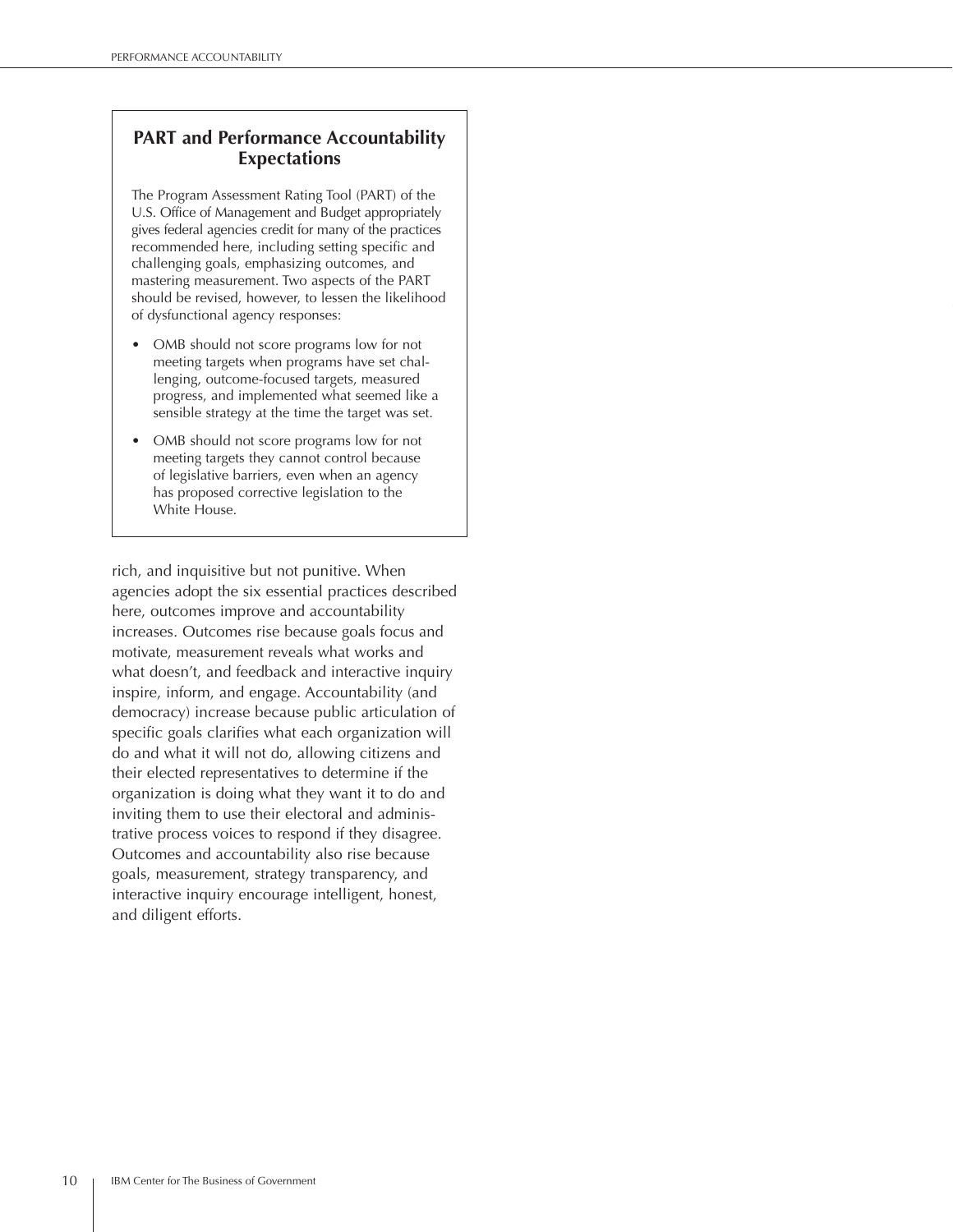## **Introduction**

Governments in the United States and all over the world have adopted laws and directives requiring agencies to set goals and measure performance. These directives have at least two purposes. They seek to improve societal outcomes—growing the good (health, safety, well-being, and general quality of life) while slowing the bad (harmful or unhealthy events, risk-raising causal factors, unnecessary costs, wasted time, fraud, corruption, and incivility). They also seek to strengthen government accountability.

There is general agreement about what it means to improve societal outcomes, although differences in values and factual uncertainty often spur debate about what constitutes a better outcome. In contrast, a general notion of what it means to improve accountability is less well understood.

## **What Is Accountability?**

What exactly is this concept of accountability? What does it mean to "hold someone accountable"? What does it mean for government agencies and employees to be answerable to someone and for what and to whom do they need to account? Presumably, it means in part the desire of citizens and their elected officials to be able to identify who is responsible for an organization's outputs or outcomes and for its successes and failures. But then what? When people talk about holding someone or some organization accountable, what happens? One public management expert has proffered a somewhat tongue-in-cheek answer:

I know of no definitive answer, either theoretical or empirical. But I bet I know what the managers who are to be held accountable think. I bet they believe, from their own

empirical experience, that "holding people accountable" means that they when they fail they are punished and that when they succeed nothing significant happens.<sup>1</sup>

Unclear accountability expectations—who is accountable to whom for what and what consequences arise when accountability expectations are not met are problematic because they introduce fear into performance management, which is the use of goals and measures to manage. That fear, in turn, creates problems such as measurement manipulation, timid targets, outcome avoidance (resulting in an affinity for output targets), and claim games where some rush to claim credit for accomplishments while others run from it, fearful of provoking resentment among their peers. Occasionally, measurement systems even implode, seemingly overburdened by their own weight.

These problems arise for three primary reasons: vague accountability expectations, inadequate feedback and inquiry to probe the insights revealed by performance measures, and misguided notions of how and when to use incentives. Past experience and research suggests that many of these problems can be averted, performance improved, and accountability strengthened, but only if agencies and their watchdogs adopt an inquisitive, nonpunitive approach to performance management.

Goals and measures are among the most powerful performance-improving and accountability-enhancing tools government has at its disposal. Even without an explicit link to incentives, goals and measures drive behavioral change both in individuals and in organizations. Goals do this by serving as a focusing point and by influencing attitudes, effort, and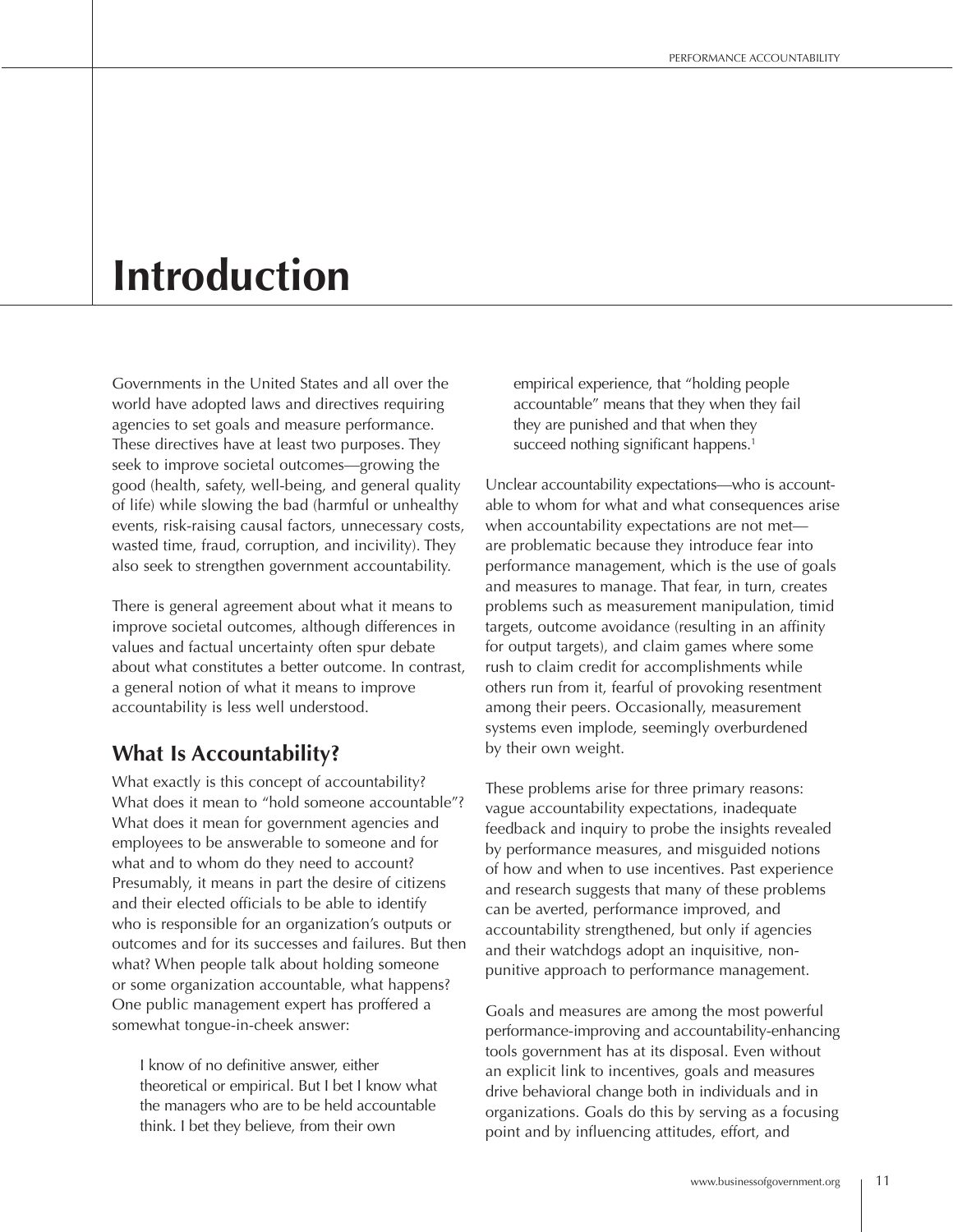creativity. Measures do this by reinforcing goals, by guiding the search for more effective intervention approaches, and by informing choices.

Goals and measures cannot serve this powerful function, however, unless used in an atmosphere not overwhelmed by fear of penalties or even unfair rewards. Such an atmosphere necessitates an attitude change in the way government uses goals and measures—one that is active, not passive; one that is constructive, not critical; one that recognizes goals and measures as a robust resource, not simply an obligation to be generated in response to mandates for performance plans and reports. When goals and measures are simply placed on paper but never used, they are useless. Feedback is essential to unleashing their power. Feedback can be useful when provided one-on-one or delivered collectively. When delivered in a way that stimulates ongoing exploration of measurement implications among those with expertise and the potential to contribute to outcome gains, it illuminates, invigorates, enlists, and ultimately improves societal outcomes.

The necessary attitude change starts with questions such as: "What is working and merits replication?" and "What is not working that needs attention?" These questions contrast starkly with the initial question more frequently asked by agency leaders and influential observers such as budget analysts and appropriators: "Did you make your target?"

The instinct to hold people and organizations accountable for meeting a target is strong, among both practitioners and academics. In 2001, for example, congressional appropriators cut bonuses for the National Highway Traffic Safety Administration when it failed to meet some of its goals and threatened to cut bonuses for the Federal Aviation Administration (FAA) and the Internal Revenue Service.<sup>2</sup> Even leading public management experts suggest that bonuses should be withheld when targets are not met:

If agencies give top managers bonuses even when they don't meet GPRA targets, they are saying that other goals are more important than GPRA. With these decisions, the appropriations [panel] is saying otherwise that GPRA is a key measure of agency success, and there will be no bonuses for managers that fail to meet GPRA targets.<sup>3</sup>

#### **Goals and Targets**

The terms *goals* and *targets* are used interchangeably in this report. Goals are sometimes seen as more general and targets as more specific. That distinction is not used consistently or rigorously here, in part because that distinction does not consistently appear in the English language and because those seeking to establish a common nomenclature for performance management (for example, the Governmental Accounting Standards Board), do not make that distinction. Individual organizations may want to agree on a common terminology, but the objective in this report is to get key concepts across, not to force a precision of language.

For goals and measures to realize their performanceimproving, accountability-enhancing potential, though, neither individuals nor government organizations should be help strictly accountable for meeting all targets. What is needed instead is a performance management system that anticipates missed targets and occasional performance slippage. What is needed is a system that recognizes that missed targets arise when programs set the sort of ambitious targets that most effectively motivate performance gain and that factors beyond an agency's control sometimes drive performance downward.

This kind of approach can sustain a high level of accountability despite its tolerance for missed targets. It does this not by holding managers and their organizations accountable for target attainment or even for steady performance climbs, but by continually holding them accountable for six essential performance management practices:

- A relentless focus on improving outcomes with clear, outcome-focused targets, a few of which are challenging
- Measurement mastery
- Frequent feedback
- Interactive and ongoing inquiry to find what works and what doesn't
- Cogent strategies and action plans
- **Implementation**

When agencies adopt this sort of inquisitive, nonpunitive approach to performance management,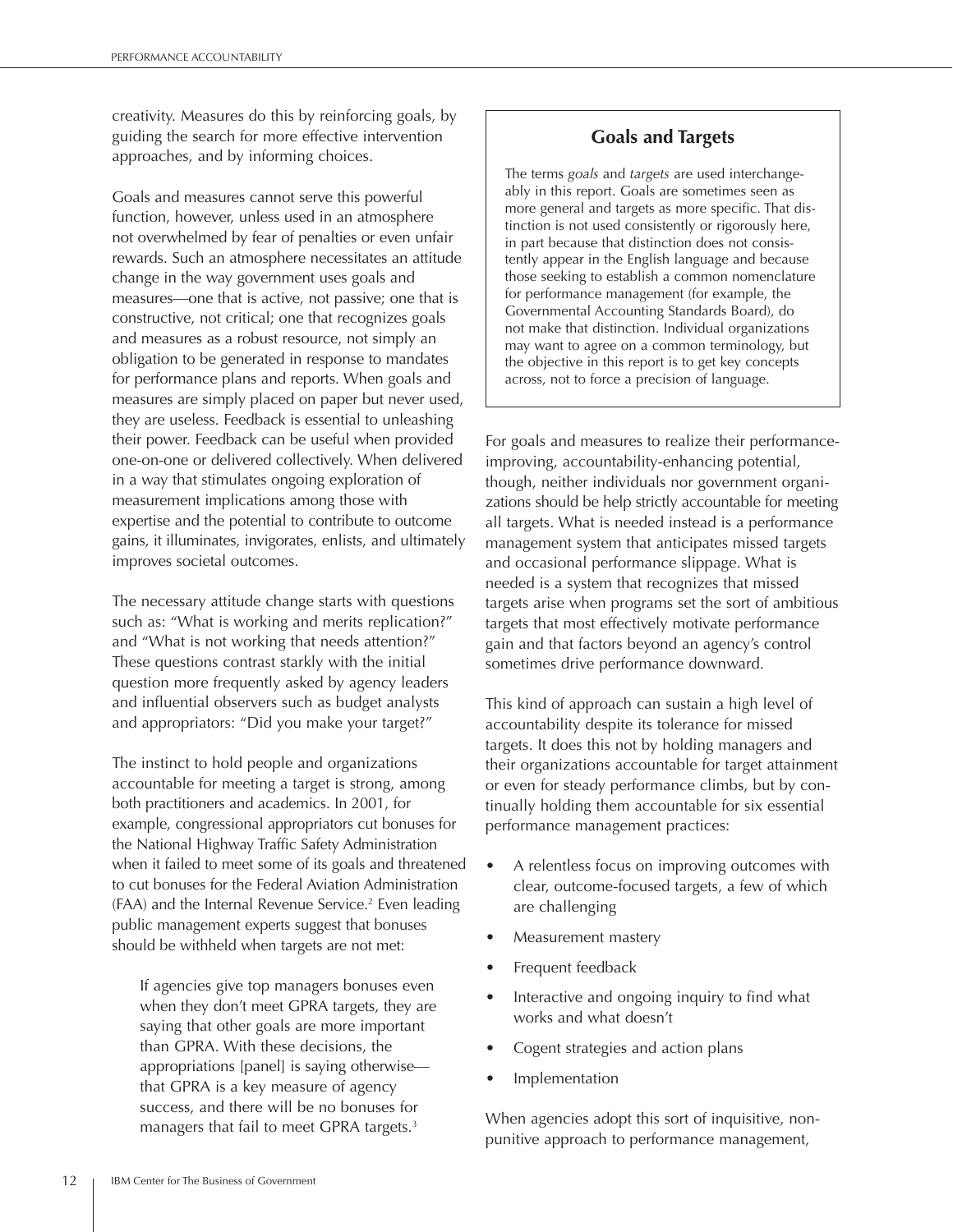## **Accountability Expectations**

A statement attributed to former New York City Police Department Commissioner Bill Bratton captures this notion of accountability expectations: "No one ever got in trouble if the crime rate went up. They got in trouble if they did not know why it had gone up and did not have a plan for dealing with it."

outcomes improve, accountability rises, and democracy is strengthened.

## **Organization of This Report**

This report explores and explains how agencies should use goals and measures to engage the intelligence, interest, and commitment of those in government, not terrify or discourage them. The report identifies five building blocks integral to sustainable, effective, accountable performance management:

- Clear, measurable goals
- Measurement to motivate, illuminate, and communicate
- Verbal feedback to unleash the power of goals and measures
- Interactive inquiry
- Cautious use of externally provided incentives

The report explores what theory and experience suggest about the best ways to use these five building blocks, distinguishing between practices likely to advance outcomes and accountability and those more likely to trigger performance-dampening, dysfunctional behavior. This report offers a new notion of performance accountability, one that is inquisitive and expects persistent questioning to find program successes worth replicating and program and societal failures needing attention. It is an accountability that leads with goal clarity, information, and analysis—and that encourages with insights and the opportunity to make a difference. It is also a nonpunitive accountability, employing sanctions only in limited circumstances and as a last resort, recognizing that penalties and even rewards often do not affect motivation in the ways intended. When goals are specified inaccurately, the wrong kinds of incentives chosen, or incentives inappropriately linked to

who and what is measured, the motivational intent of incentives tends to backfire. Extrinsic incentives can discourage workers and even prompt cheating. In limited circumstances, inducements, penalties, and rewards can strengthen the performance-driving, accountability-enhancing effect of goals and measures. It is often preferable, however, to let goals and measures work on their own without an explicit link to incentives, relying instead on intensified attention to feedback and interactive inquiry.

Before examining the five building blocks more carefully, the report begins with a brief discussion of the oft-stated but seldom-defined term "accountability" to clarify assumptions used in the report regarding accountability expectations.

## **Changing Expectations of Accountability**

In 2004, the comptroller of what was then the U.S. General Accounting Office (GAO) changed the organization's name to the Government *Accountability* Office. The name change captured evolving accountability expectations taking place in governments across the United States and the world, expectations that include "better performance" and "strengthened democracy" along with fiscal and ethical integrity.

Historically, U.S. accountability laws, rules, and policies have focused on fiscal and ethical accountability, following the trail of government money to prevent "the politics of personal favoritism and gain from meddling in the administrative decisions about personnel, procurement, finance, and service delivery."4 In changing the name, U.S. Comptroller General David Walker sought to emphasize a shift in organizational emphasis from fiscal and ethical issues to performance and democratic ones:

After 83 years, the General Accounting Office has changed its name to the Government Accountability Office. Some might wonder why GAO felt a need to tinker with an institutional identity so strongly associated with government economy, efficiency, and effectiveness. But our old name, as familiar and reassuring as it was, had not kept pace with GAO's evolving role in government. The truth is that "accounting" has never been our chief mission.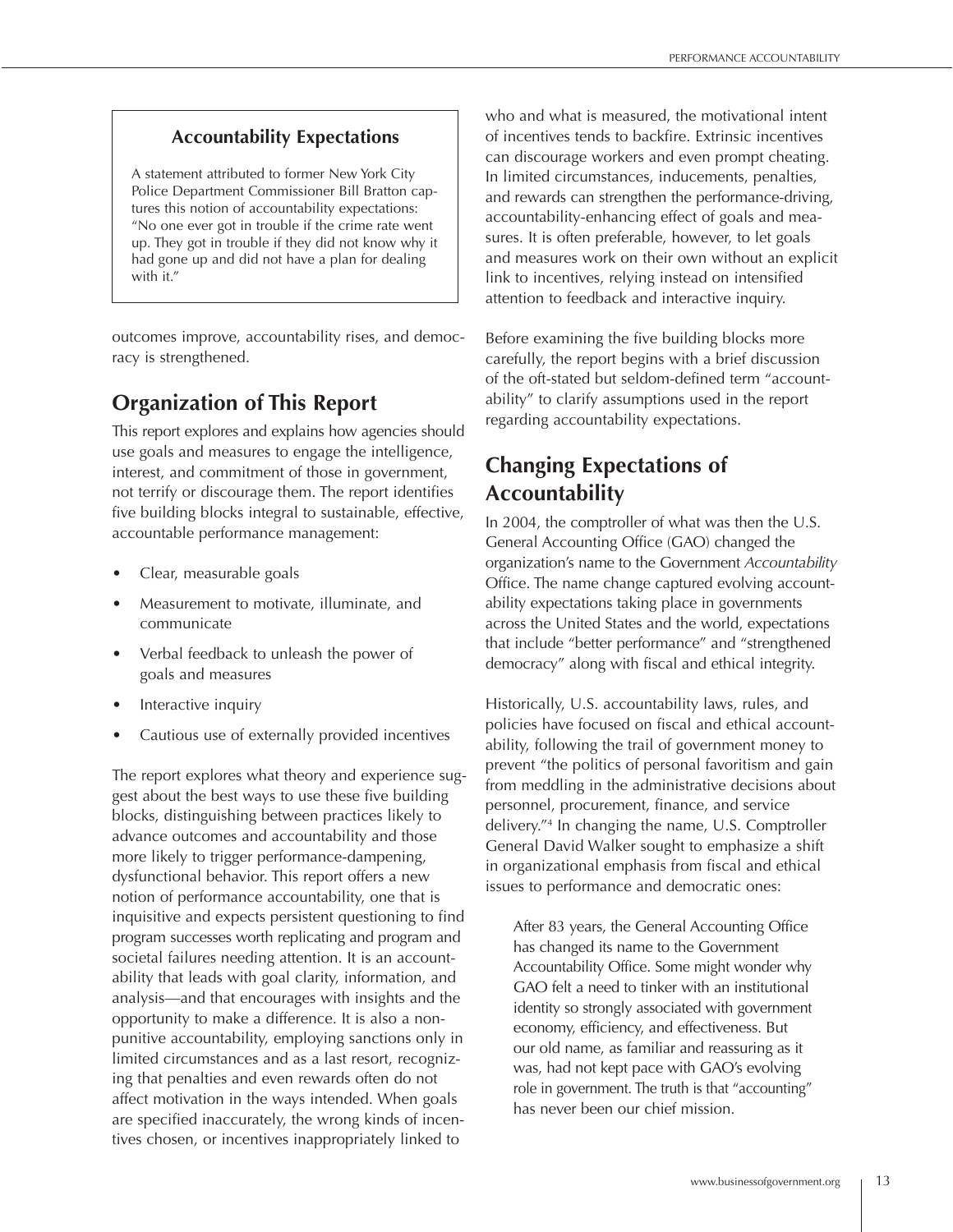Stereotypes, however, can be hard to shake. Some college students we were trying to recruit mistakenly assumed that you needed an accounting degree to work at GAO. New members of Congress, cabinet-level officials, and prominent journalists have, because of our name, thought that GAO's main job was to keep the government's books. In fact, a recent crossword puzzle in the *Washington Post* asked for a three-letter term describing a GAO employee; the answer was "CPA."5

Acknowledging that "GAO primarily scrutinized government vouchers and receipts in its early years," Walker observed that by the millennium, fiscal audits constituted only about 15 percent of the GAO workload.6 The name change at GAO was intended to reflect a shift that had already occurred, one focused on how effective government agencies were in running programs (performance accountability) and whether government programs addressed the needs of society (democratic accountability):

Today, most GAO blue-cover reports go beyond the question of whether federal funds are being spent appropriately to ask whether federal programs and policies are meeting their objectives and the needs of society. GAO looks at the results that departments and agencies are getting with the taxpayer dollars they receive.<sup>7</sup>

That is not to suggest that performance and democratic accountability substitute for fiscal and ethical accountability. Instead, new accountability expectations have been added to the existing ones.

The transition captured by GAO's name change suggests that four distinct accountability expectations currently exist for modern government agencies in democratic systems:

- **Fiscal accountability:** Government agencies will spend money as authorized, with as little waste and as efficiently as possible.
- **Ethical accountability:** Government agencies will operate without conflict of interest, selfdealing, other forms of fraud, or abuse of the power of governmental authority.
- **Democratic accountability:** Government agencies will do what its citizens want and need, engaging citizens and their elected representatives in understanding trade-offs and making well-informed choices among competing priorities. Government agencies will also treat people civilly and courteously, unless there are strong justifications not to, so that people do not resent or resist government because it has acted in a rude, slow, or inappropriate manner.
- **Performance accountability:** Government agencies and their employees will work intelligently and diligently to deliver effective and cost-effective government programs.

These four distinct accountability expectations are the ones used in this report to explore how agencies can use goals and measures to improve outcomes and enhance accountability.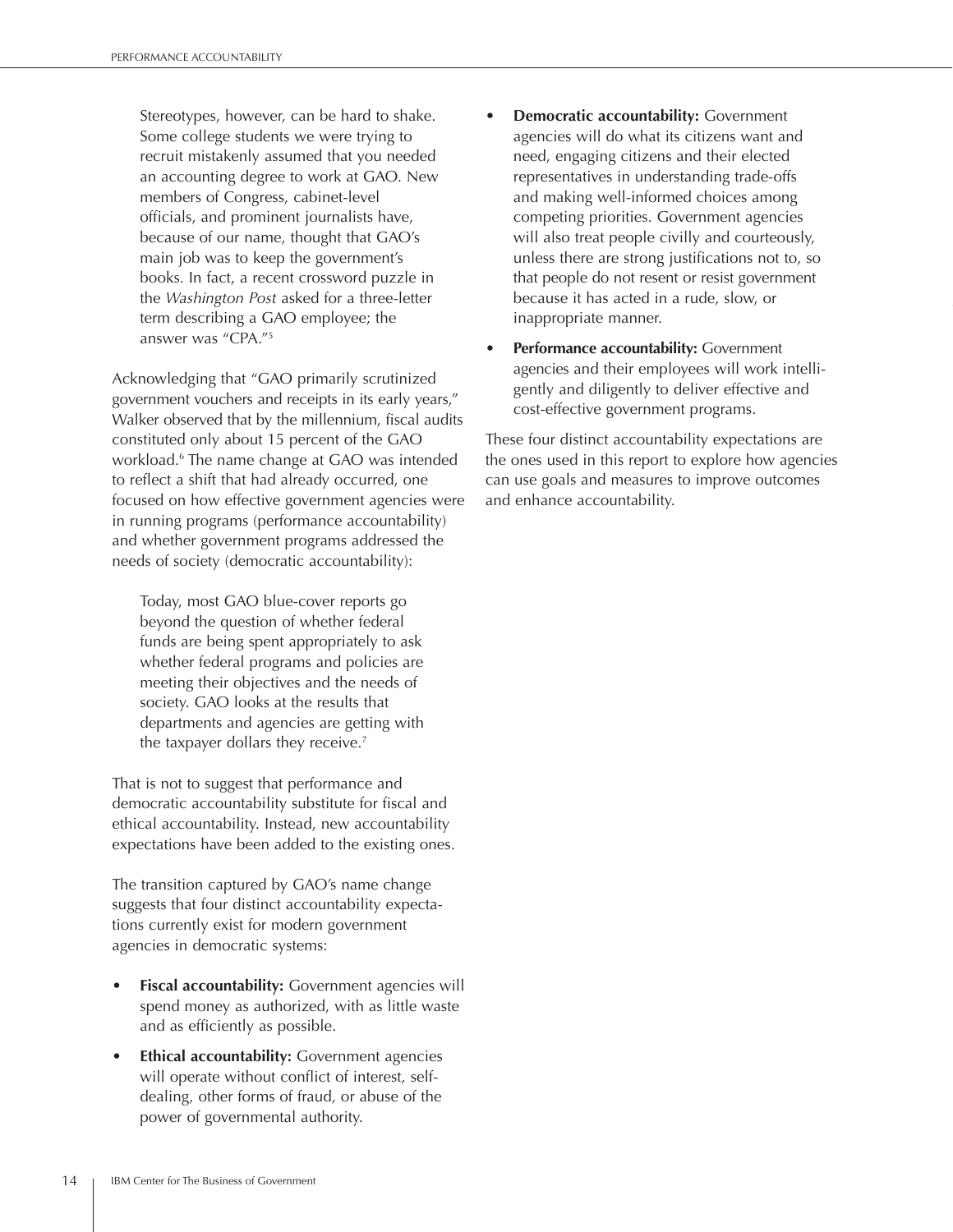# **Building Block 1: Clear, Measurable Goals**

Goals, cognitive scientists have confirmed, play a remarkably powerful, performance-driving function. President John F. Kennedy intuitively understood this when he invited the nation in 1961 to accept the goal of putting a man on the moon in a decade: "I believe that this nation should commit itself to achieving the goal, before this decade is out, of landing a man on the moon and returning him safely to the earth."<sup>8</sup> Kennedy did not threaten penalties, nor did he promise incentives when announcing this ambitious objective. Still, by proposing the goal and asking Congress to fund it, he inspired and challenged the nation to meet it.

Simply stated, goals focus, energize, encourage persistence, and stimulate discovery. Setting a goal releases a remarkable intrinsic motivational force in people. Researchers have determined that goals affect performance through four mechanisms: a directive function, an energizing function, persistence, and indirectly by leading to the arousal, discovery, and/or use of task-relevant knowledge and strategies.<sup>9</sup> This finding has been demonstrated in numerous and repeated experiments across countries and even in work with brain-damaged patients.<sup>10</sup>

Goals function this way not only for individuals but also for organizations. Whether set by an executive, a legislative body, or the people of the organization, goals also drive performance improvement in groups.<sup>11</sup> It is often suggested that goals are more effective performance drivers when the team, group, or organization picks its own goals. In fact, group goal setting is not a necessity and in some cases can be a costly enterprise. Both controlled experiments and retrospective studies indicate that assigned goals can be just as effective as self-set goals, but only if those doing the assigning have the appropriate power and authority.<sup>12</sup>

Of course, goals do not *always* drive performance gains. To drive significant performance gains, goals need to be *specific* and *challenging,* not general or easy.13 The performance-driving power of a goal can be further enhanced by making it public. The driving power of a goal is reduced, however, when goals are overly complex or when individual goals are set rather than group goals when cooperation is needed. Also, goals have little value if they are not routinely articulated and discussed by organizational leaders. Finally, the power of challenging goals is unlikely to be tapped when people fear they will be penalized for not meeting them. Instead, goal setters will tend to select less challenging goals, which have a lower performance-driving effect.

## **Specific, Challenging, Outcome-Focused Goals Drive Performance Improvement**

Goal specificity can be achieved by selecting quantitative and qualitative characteristics that refine a broad goal into a specific target. Goals are often refined into specific targets by indicating characteristics such as quantity (whether absolute or relative), time, place, population, or industrial sector. Embarrassed by the Russians beating the U.S. into space with its Sputnik launch, Kennedy responded in 1961 not just by saying the United States needed to build a strong space program. He selected a target that specified time (decade), place (moon), demographic characteristic (man), and quantity (a man). Target quantification can be absolute (10,000 currently obese children in California will achieve and maintain a healthy weight for their size and age, 99.9 percent of people served by community water systems will be served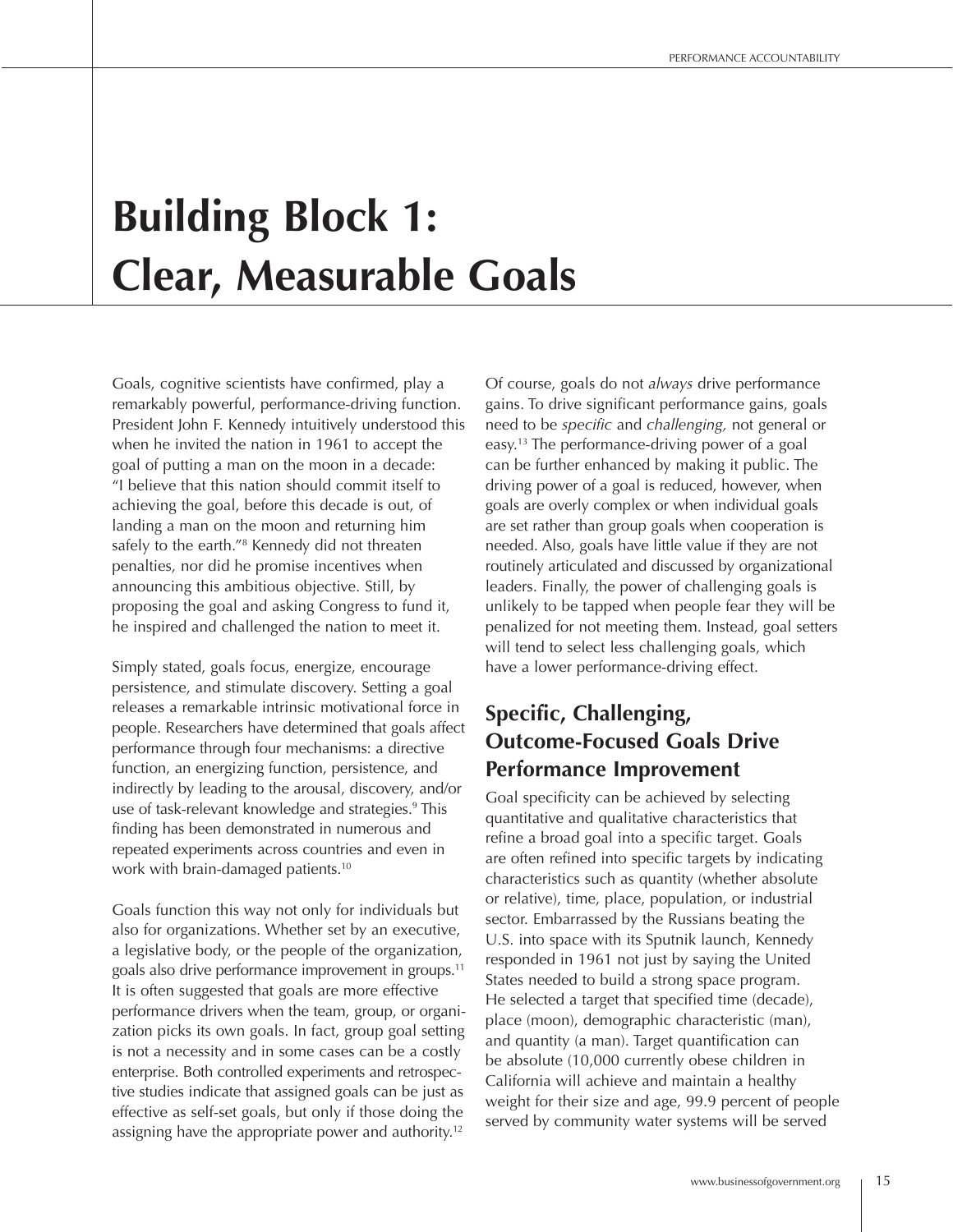by systems with no water-quality problems), relative to a standard (air quality in every U.S. community will meet National Ambient Air Quality Standards), relative to the past (seat belt use will be 20 percent higher nationwide than the baseline established 20 years earlier), or relative to others (our school will perform in the top quartile of the state). Specific targets energize more than general ones, because they not only direct attention but also narrow goals, making them feel more attainable.

*Challenging goals* drive performance improvement because, perhaps counter to intuition, goal commitment is strengthened when goals are difficult and, more intuitively, because people (and organizations) work harder when they are strongly committed to a goal.<sup>14</sup> Goal commitment is further strengthened when commitments are made public.15 But what constitutes a challenging goal, a stretch target? Edwin Locke, one of academia's leading "goal experts," has suggested that a stretch target is one with only a 10 percent chance of attainment.16 Consider the "failure rate" implications of that statement: Nine out of 10 times, effective challenging targets will not be met! An incentive system that penalizes individuals and organizations for failure to attain all of their targets will therefore primarily be punitive and undoubtedly detract from the quality of the work environment.

Clearly, for ambitious targets to drive performance improvement, they must be allowed to operate in a climate that anticipates missed targets. Missed targets must be viewed as an indication of a healthy, discovery-provoking, risk-tolerating enterprise. If

individuals and organizations meet all of their targets all the time, it suggests the targets are too easy and therefore not likely to tap the performance-driving power of stretch targets.

More challenging goals trigger highly effective work attitudes for groups as well as for individuals, stimulating cooperation and innovation. Researchers in lab experiments have concluded: "Subjects in the groups with the tougher task, compared to ones with the easier assignment, put out more effort, took more time to discuss how they would work together and what procedures they would use, changed their individual and group plans more often, and showed more concern for the quality of their work."17 Setting specific stretch goals unleashes the workforce's reservoir of skills, knowledge, and instincts, and propels sustained, deliberate, and recurring strategy refinement to meet a goal. A specific, challenging target encourages delivery agents to "draw from a repertoire of skills that they have used previously in related contexts, and … apply them to the present situation … and … engage in deliberate planning to develop strategies that will enable them to attain their goals…."18 In contrast, timid or easily met targets encourage a culture of compliance and control rather than one of creativity, learning, and rising performance.

Specific, challenging targets drive performance whether they focus on individual tasks, outputs, or outcomes. Agencies frequently achieve significant improvements in processing times, for example, when they set maximum allowable or average

#### **Goals**

Goals drive performance improvement and enhance accountability even without a link to extrinsic incentives when they are:

- **Challenging,** but only for a few priority goals.
- **Specific,** to focus and communicate where breakthrough progress is desired, continual progress is sought, steady state is acceptable, and slippage will be tolerated.
- **Outcome-focused** wherever possible—except in instances where resources or skills are inadequate to meet the goal, in which case learning and capacity-building targets are appropriate, or where the outcome goal is unitary in nature, in which case milestones are appropriate.
- **Constructively used** by managers and others in the organization in a routine manner.

Group, rather than individual, goals should be set when cooperation is needed.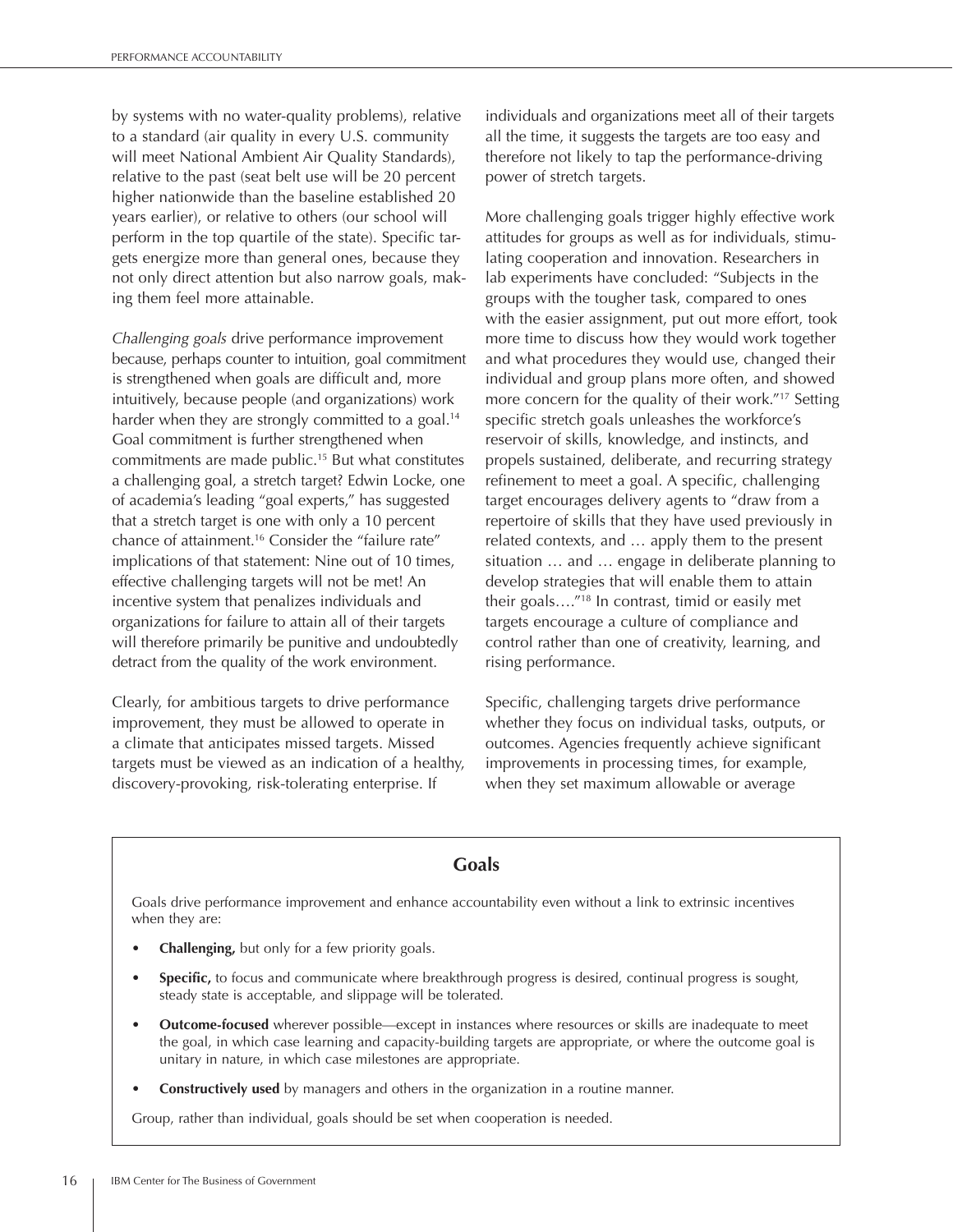## **Case Study: National Highway Traffic Safety Administration Sets Specific, Challenging Outcome-Specific Focused Goals**

After passage of the Government Performance and Results Act of 1993, the National Highway Traffic Safety Administration (NHTSA) and its parent organization, the U.S. Department of Transportation (DOT), set an ambitious goal of raising seat belt use to 85 percent by 2000.19 It chose the goal because strong evidence indicated that increased belt use significantly reduces fatalities and accident severity. DOT recognized that to attain its target, it would need cooperation from states, localities, and automobile drivers, all of whom it could influence but none of whom it directly controlled. Yet because of the potentially high safety return on each federal dollar invested, DOT took the risk of pursuing this ambitious target dependent on so many uncontrollable factors. By 2000, the agency had reached a 71 percent use rate, up from 67 percent in 1967. In 2001, it attained a 73 percent use rate.<sup>20</sup> By FY 2005, a nationwide 80 percent seat belt use rate had been achieved.<sup>21</sup> It missed the 85 percent target it had set, but nonetheless achieved an unprecedented seat belt use rate.<sup>22</sup>

The increase in seat belt use was obviously achieved not just by setting the goal, which focused and encouraged persistence, but by prompting a variety of non-traditional agency actions to meet it. It triggered funding shifts across DOT programs, for example. In FY 2003, the Federal Highway Administration directed funds from its budget to be used for state incentive grants to help NHTSA woo state and local cooperation, since the federal government does not directly enforce seat belt laws; states and localities do.<sup>23</sup> Winning state and local cooperation was not enough to change outcomes, however. NHTSA also needed to assist its service delivery partners in understanding how to change local decisions and behavior. It tested and evaluated a seat belt use marketing campaign, then promoted its uptake, acting almost as a franchisor.

#### **Case Study: Ohio Environmental Protection Agency Sets Specific, Challenging Response Time Goals**

The Ohio Environmental Protection Agency found goal setting very valuable when it set a goal in 2000 to clear out all administrative enforcement actions that had been in the docket more than two years. By the end of the year, Ohio EPA reduced the number of backlogged cases, some of which had been in the system three to five years, from 110 to 29. By the end of the second year, even with new cases, the number of cases exceeding the two-year threshold dropped to five. At the same time, the average age of all cases on the administrative docket dropped from 475 days to 325 days.<sup>24</sup>

#### **Case Study: Federal Emergency Management Agency Encounters Problems by Focusing on Tasks, Not Outcomes**

Reluctance to deal with outcomes, the problems people face, proved a key weakness in the Federal Emergency Management Administration (FEMA) response to Hurricane Katrina. Even when it was clear that the state and local governments were overwhelmed by the magnitude of the problems caused by Katrina, FEMA leaders in the hurricane-ravaged area resisted whatever instincts they must have felt to fix the problems they saw. FEMA is organized into discrete task groups, so the agency instead responded only to specific task requests made by the states and localities. The "not on my task list" orientation resulted in absurd situations. For example, when the state requested cots for firefighters, according to one senior state official who went to help his colleagues in Louisiana, "We got the 500 cots, but that is all we got. We didn't get any pillows or blankets."<sup>25</sup>

response time targets for a variety of transactions, including correspondence, complaints, general assistance calls to 311 or 800 numbers, permit applications, and even enforcement follow-up.

While specific, challenging targets drive progress toward any kind of goal, at some stage government agencies need to adopt *outcome-focused targets*. When they fail to do so, they inevitably get caught on a treadmill managing what they *do,* rather than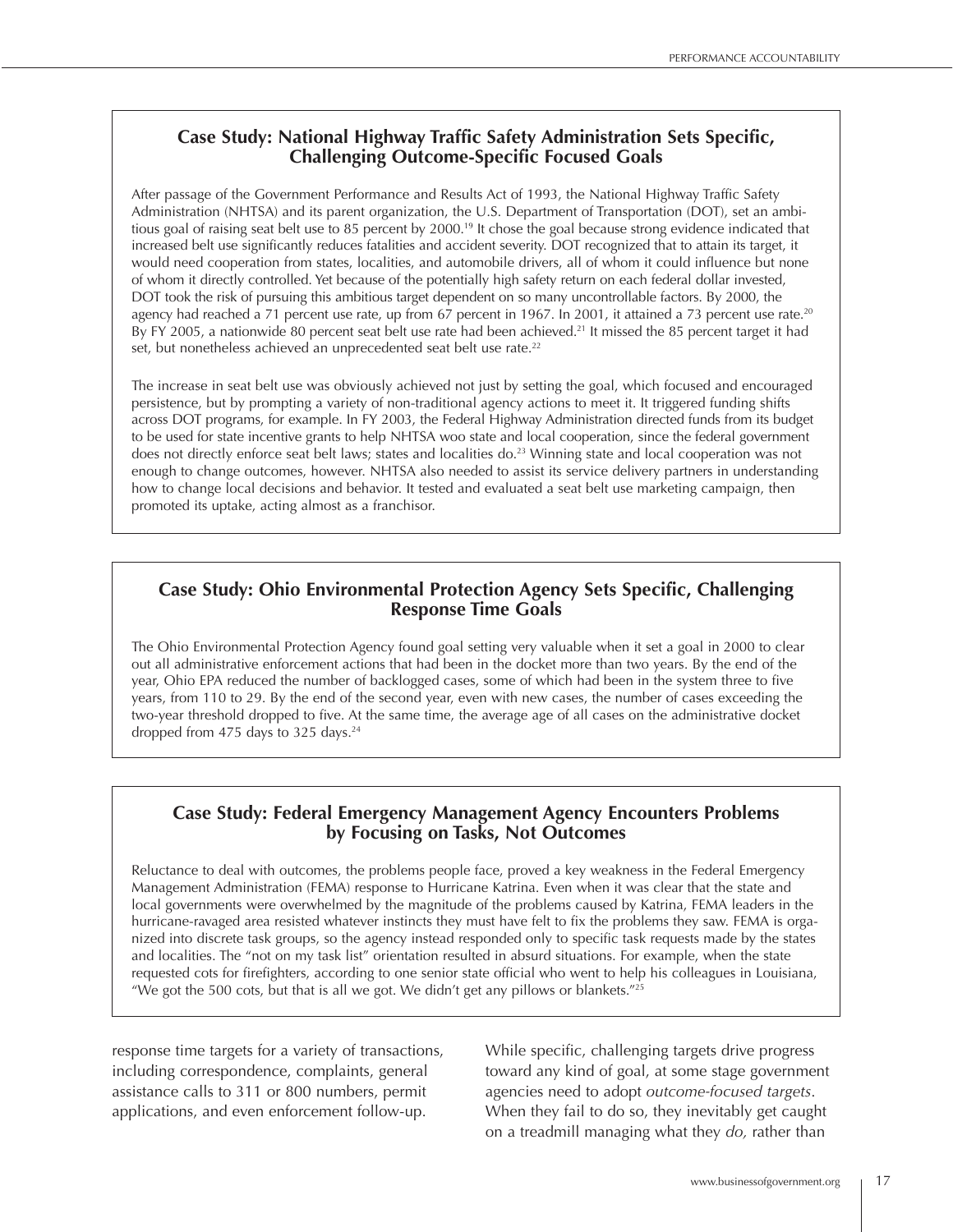## **Case Study: New York City Measurement Efforts Thrive When Attention Shifts to Outcomes**

New York City was an early adopter of performance measurement, begun after the city's fiscal crisis of 1977. Some city agencies—such as the Sanitation Department, which hired observers to rate the cleanliness of each neighborhood—focused on outcomes. Most, however, did not. In 1994, when the New York City Police Department adopted an outcome-focused goal to reduce crime, and then successfully used fresh and frequent measurement to drive crime down 25 percent in two years, it demonstrated the power of managing with outcome-focused goals and measures (Kennedy School of Government, 2001). This approach, known as CompStat, quickly spread from police to other agencies, with a similar positive effect on outcomes. Today, all city departments are expected to use outcome-focused measurement and management, now known as CAPStat, which stands for Citywide Accountability Statistics (Smith and Grinker, 2003).

what they are trying to *accomplish.* Outcomes tend to fade from attention despite the fact that government's obsession with outputs or processes, rather than with outcomes, was a primary catalyst that led to the reform efforts requiring goal setting and performance measurement.

## **Goals Communicate**

The focusing function of goals serves not just to energize, but to communicate. This is an especially beneficial attribute when cooperation across large organizations or organizational boundaries is needed to meet a goal. It is also useful as a means to engage the public in the value-based decision making that goal setting inevitably is. Specific goals serve as a form of shorthand that inexpensively and concisely communicate where the people of an organization should concentrate their efforts and intelligence.<sup>26</sup> A goal serves as a "guide for directing members' actions and integrating their moves."27 It also serves as a form of shorthand for communicating with those beyond organizational boundaries—to enlist assistance and expertise, compel cooperation, and invite those in a democracy to exercise their voice when they disagree with targets that have been chosen.<sup>28</sup>

The shorthand communication value of goals does not help an organization, however, if it has too many of them. Government agencies often find themselves overwhelmed because they are expected to do more than they can reasonably be expected to deliver. Successive legislative bodies and executives often articulate their priorities through law and policy directives, paying more attention to adopting something new than reconciling with or eliminating what was previously adopted. Even a single piece of

legislation may teem with multiple objectives, the result of political compromise that fails to recognize (or chooses to ignore) the challenge it will present to implementing agencies. An abundance of goals, even if not inconsistent, overwhelm organizations, defeating the power of specific, challenging goals.

That is not to suggest that an organization cannot have multiple goals.<sup>29</sup> Effective organizations often have multiple goals in a single time period; they just cannot have too many *challenging* goals. All targets cannot be stretch targets.

Government organizations can consciously use targets as a shorthand communication tool to manage the problem of unreasonable expectations by broadcasting relative priorities. Agencies can specify stretch targets for priorities and where innovation and experimentation are sought, areas where steady progress is sought, areas where performance can remain level, and areas where some slippage will be tolerated. Agencies may want to set less ambitious targets, for example, when evidence suggests legal requirements no longer have a significant effect on improving outcomes but legislative bodies have not yet eliminated the requirement.

Goal specification in strategic and annual plans can, in other words, be used as a mechanism for managing the seemingly unending demand on government agencies to do everything with limited resources.<sup>30</sup> By inclusion and omission, the goals that an agency includes in its strategic and annual plans communicate to the people of an organization and to the public what an agency will do and what it will not do, strengthening democratic accountability.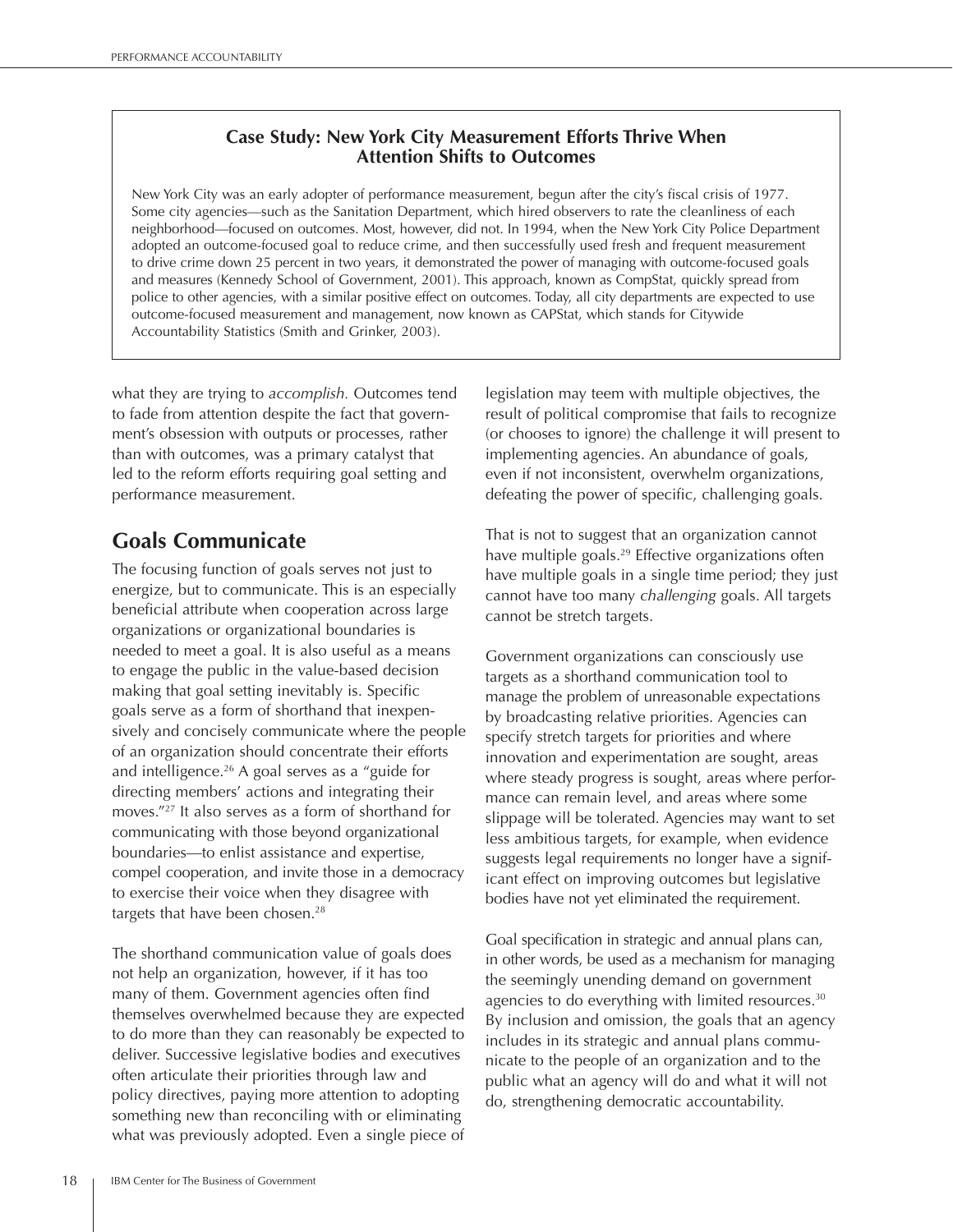At the same time, if the targets in strategic and annual plans are inconsistent, the communication value of goals is diminished. Thus, when the U.S. Department of Health and Human Services set a target in its FY 2004–2008 strategic plan of reducing the proportion of Americans who are obese by 50 percent in 10 years (from 30.9 percent in 1999–2000 to 15 percent by  $2010$ <sup>31</sup> but failed to include a specific annual target for obesity in its annual plan, it sent a confusing signal to the organization and missed an opportunity to drive performance improvement.32 Similarly, if specific, challenging targets do not align with the topics being regularly discussed by management, the workforce tends to lose sight of the goals. Instead, it shifts attention to concerns managers are voicing.

Outcome-focused goals often increase the need for cross-organizational collaboration. The need to communicate the goals to the public with a plan to meet them often necessitates new inter-organizational arrangements. When the U.S. Department of Transportation set a specific target of cutting railroad crossings accidents in half within six years, for example, it spurred cooperation between the Federal Railway Administration and the Federal Highway Administration (FHWA) because FHWA controlled the incentives that could get states and localities to make the problem a priority.

Establishment and communication of a specific, challenging goal can also enlist goal allies and keep a problem that concerns the public on government's action agenda. The Kyoto Protocol, an amendment to a United Nations treaty on climate change negotiated (but not ratified) in 1997, established a specific target for each developed country to cut overall emissions of greenhouse gases by at least 5 percent below 1990 levels (by 2008 to 2012.) The Protocol illustrates the performance-driving power of a specific, challenging goal. Even without being legally enforceable, the goal's continued mention in the media, by other countries, and by organized political players is keeping the issue on the policy agenda, demanding attention even in countries that have chosen not to ratify the treaty (most notably the United States and Australia).

## **Goals Strengthen Democracy and Accountability**

Agencies can use specific targets to inform the public about what they intend to do and what they intend not to do. This is an especially valuable tool when an agency believes it has more to do than its budget allows. Of course, the public and its elected representatives may not always agree with government's choice of specific targets. Numerous democratic mechanisms exist, such as legislative hearings and elections, which citizens and their elected representatives can use to express support for or displeasure with specific goals and suggest changes. Legislative hearings do not always afford the most conducive environment for discussing goal appropriateness or refinement, however, and agencies may find it hard to sort out political grandstanding from genuine concern at such highly staged events.

Unquestionably, those in government seeking to tap the power of goals and measures to improve outcomes fare better if they have thick political hides and anticipate the legislative, media, and advocacy predilection for criticism over praise.<sup>33</sup> Government agencies may be able to do more than develop a thick hide, however. An increasing body of evidence suggests that agencies can lessen beatings and enhance accountability by considering the interests of, informing, and engaging specific audiences. Few legislators, journalists, or advocates have either the experience or education in management methods likely to make them familiar with arguments for setting specific, challenging organizational goals ambitious enough to result in many missed

#### **Case Study: Missed Targets Not a Problem for EPA on the Lower Charles River**

The U.S. Environmental Protection Agency failed to meet an ambitious local goal that the Lower Charles River in Massachusetts would be swimmable in 10 years, a goal it set in 1995. Yet it encountered little criticism from the local community and media when it failed to make its 2005 target, most likely because of its sustained 10-year commitment to meeting the goal and the way it informed the community about its strategies, whether or not they worked, and its updated action plans.<sup>34</sup>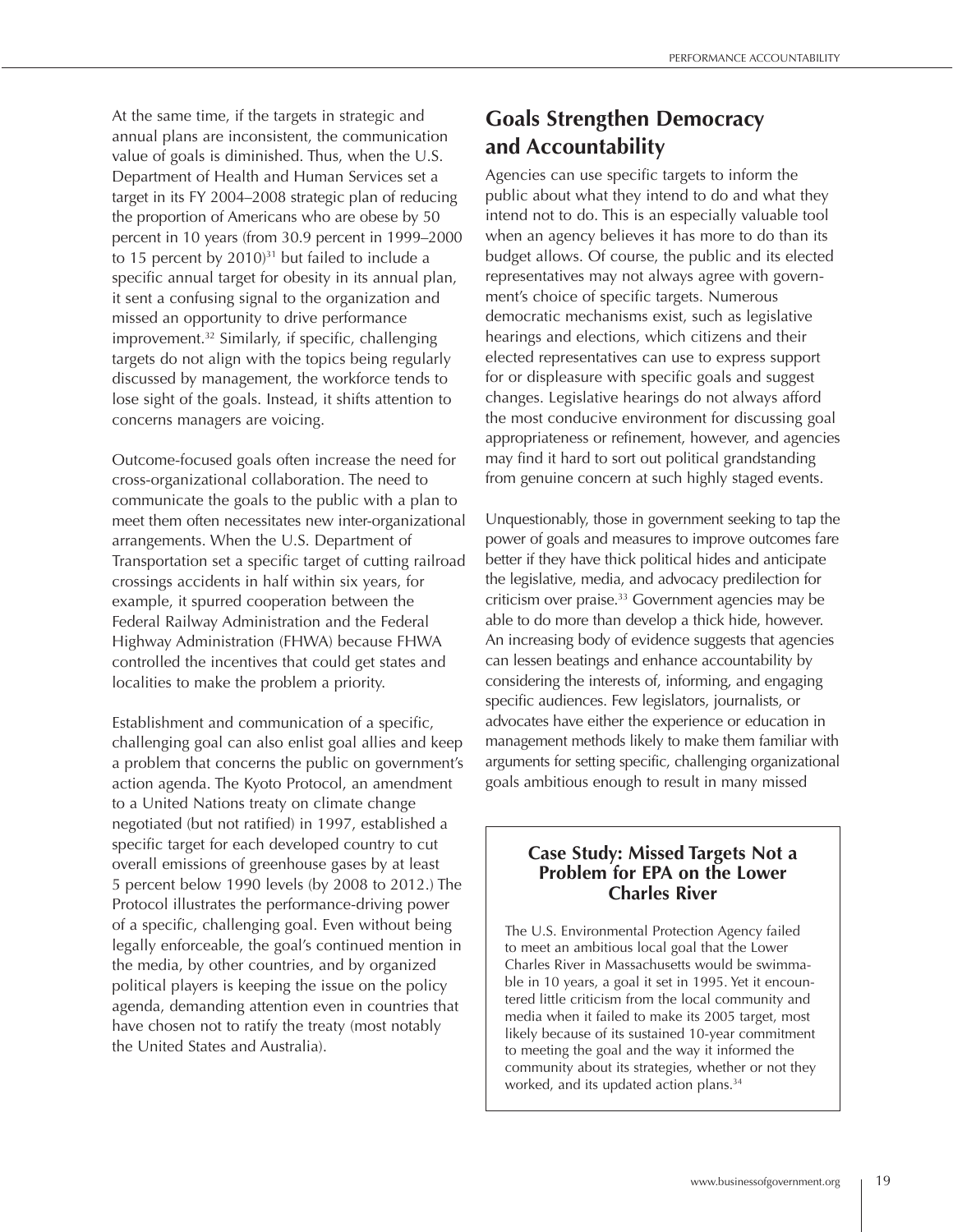## **Case Study: Missed Targets a Problem for NHTSA Under PART**

The National Highway Traffic Safety Administration got "dinged" by the Office of Management and Budget (scoring "Small Extent" rather than "Yes") in its Program Assessment Rating Tool, or PART, process for not making consistent progress toward its goal and for not meeting every annual target:

 Over the long-term, the program has demonstrated progress toward achieving its long-term goals, as the highway fatality rate has decreased from 1.75 fatalities per 100 million VMT [vehicle miles traveled] in 1992 to 1.50 in 2003. However, NHTSA has not shown significant progress and did not meet the targets over the past three years. For the past two years, the rate has stayed the same—1.5 highway fatalities per 100 million VMT.35

targets. Arguably, then, agencies could benefit if they try to discuss with legislators the motivational value of setting challenging goals and thus the implicit need to tolerate goal non-attainment in venues other than televised hearings.

Agencies may also want to create explicit mechanisms, such as open meetings, to discuss goal selection. Mayor Anthony Williams of Washington, D.C., launched the D.C. Scorecards, his goal-setting and performance-measurement effort, with a citywide forum of citizens to discuss city priorities. Used this way, specific goals not only drive performance improvement, but strengthen democracy and accountability as well.

One factor that threatens to tamp down U.S. federal agency adoption of ambitious targets is one aspect of OMB's annual Program Assessment Rating Tool (PART) scoring process, an integral part of the budget process. Most aspects of PART have had a positive effect, pushing agencies to adopt ambitious targets, including rewarding agencies that adopt ambitious long-term and annual targets with a "yes" score on two questions. PART penalizes the same agencies, however, when they do not attain all of those targets, inevitably frustrating agencies who genuinely appreciate the value of setting challenging, realistic targets. If not adjusted, the expectation that agencies will set ambitious targets and meet all of them or get penalized in the PART scoring process will undoubtedly prove confusing and frustrating to many agencies.

## **Cautionary Considerations**

Specific, challenging goals are powerful tools that can drive performance improvement and enhance accountability, but only if used and only if individuals and agencies are not penalized so seriously for missed targets that they refuse to set ambitious, outcome-focused ones. Specific targets also have limited value if they are conflicting, confusing, or so numerous and unconnected that they are ignored. Researchers have identified several additional cautionary conditions that can interfere with the performance-driving potential of goal setting:

- A **lack of supervisory support** for goals undermines employee interest in them.<sup>36</sup> If organizations treat goals merely as words on paper, used in strategic and annual plans but never mentioned by managers, few in the organization will pay attention to them.
- Assigned goals can be as effective as selfselected goals, but not **if assigned tersely without explanation of purpose or rationale.**<sup>37</sup> Even for outcome-focused goals where the goal itself reveals the purpose, a rationale explaining why a specific target was chosen over others can enhance commitment to the goal.
- If a task is **overly ambitious and so complex that it makes people anxious and confused,** it is better to break the goal down into component parts or to set specific, challenging learning goals instead of outcome-focused ones.
- If a government program **lacks data to measure outcomes,** staff to analyze data, or contracts to hire needed expertise, then it can be more appropriate to set challenging initial goals to acquire those capacities than near-term outcome targets.
- While a few goals should be challenging, they must also be **realistic,** taking into consideration available resources, skills, and authority.38
- **When cooperation is needed** to accomplish a task, group goals are far more effective than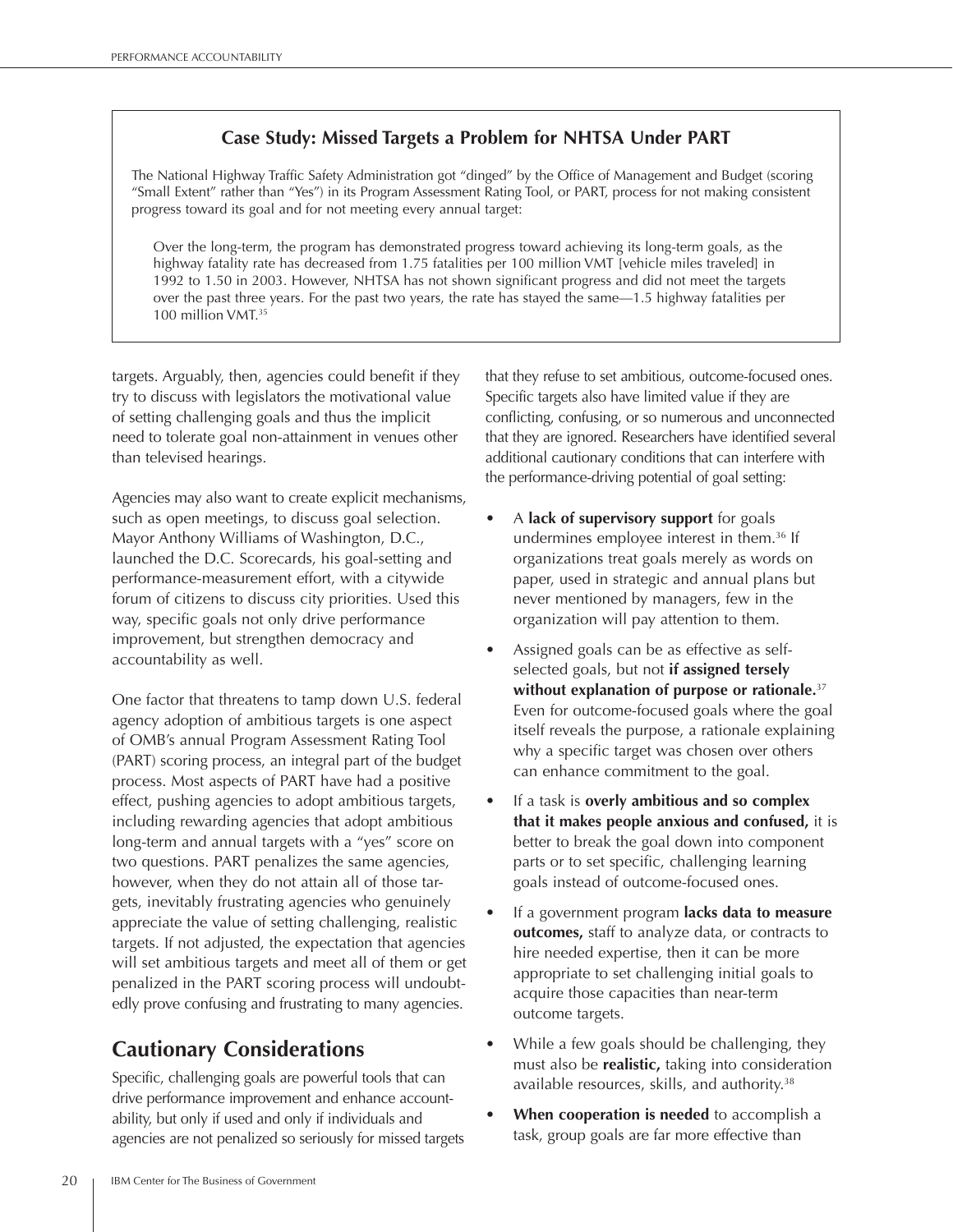individual goals. Indeed, when cooperation is needed to do the job, individual goals prove inferior not just to group goals, but to no specific goal at all. Individual goals can work when combined with group goals, however, provided the objective is simple enough that group goals can accurately be broken down into individual goals.<sup>39</sup>

• If **goal commitment conflicts with workers' beliefs and prior behavioral practices,** cognitive dissonance sets in. Workers will try to restore consistency by changing either their beliefs and behavior or their goal commitment. Strong goal commitments can shift beliefs and behavioral practices.40

## **Summary and Implications**

In sum, setting specific, challenging goals is a powerful, performance-driving tool except in instances where resources or skills are inadequate to meet the goal, in which case it is better to break the challenging goal into more manageable milestones, including near-term learning and capacity-building goals. In setting targets, care must be taken to provide clarity of rationale and purpose; avoid complexity; select targets that are reasonable in the context of available resources, skills, and authority; and resist individual goals when group cooperation is needed.

Specific goals are also an effective mechanism for enhancing democratic accountability. They start a conversation with citizens about whether or not an agency has adopted the right priorities.

Goals do not need to be linked to any incentive rewards or punishments—to be effective. Indeed, linking incentives to extrinsic rewards or punishments can interfere with the performance-driving effects of a goal, a topic explored more fully in the section "Building Block 5: Cautious Use of Externally Provided Incentives." Specifically, if those setting targets fear the consequences of missing them, goal setters are more likely to select targets they can easily attain, forgoing the performance-driving potential of challenging goals.

To be useful, goals do, however, need to be used. And they need to be used in a constructive, not a critical, manner. Moreover, unused goals mislead the public and compromise one aspect of democratic accountability—that the public knows what government is trying to do. Therefore, managers

should intentionally employ goals as a tool to stimulate performance gain. And legislators, budget offices, oversight agencies, and the media, in their quest for accountability, need to allow agencies to set and fail to meet specific, challenging, outcomefocused goals. If they do not and instead continually criticize agencies when goals are not met, it will interfere with the potential for goals to drive constructive change.

Specifically, to bring goals alive, they must be accompanied by feedback.<sup>41</sup> Managers need to ensure that workers are provided that feedback.

For goals to be effective, people need summary feedback that reveals progress in relation to their goals. If they do not know how they are doing, it is difficult or impossible for them to adjust the level or direction of their effort or to adjust their performance strategies to match what the goal requires. If the goal is to cut down 30 trees in a day, people have no way to tell if they are on target unless they know how many trees have been cut. When people find they are below target, they normally increase their effort or try a new strategy.<sup>42</sup>

Without feedback, people and groups tend to believe past practices were more effective than they in fact were, prompting them to set overly ambitious goals and then invest in wasteful strategies to meet them.43 Feedback comes in two forms which tend to be complementary: measurement and verbal feedback communication discussing progress toward a goal. These are the next two building blocks to which we turn our attention.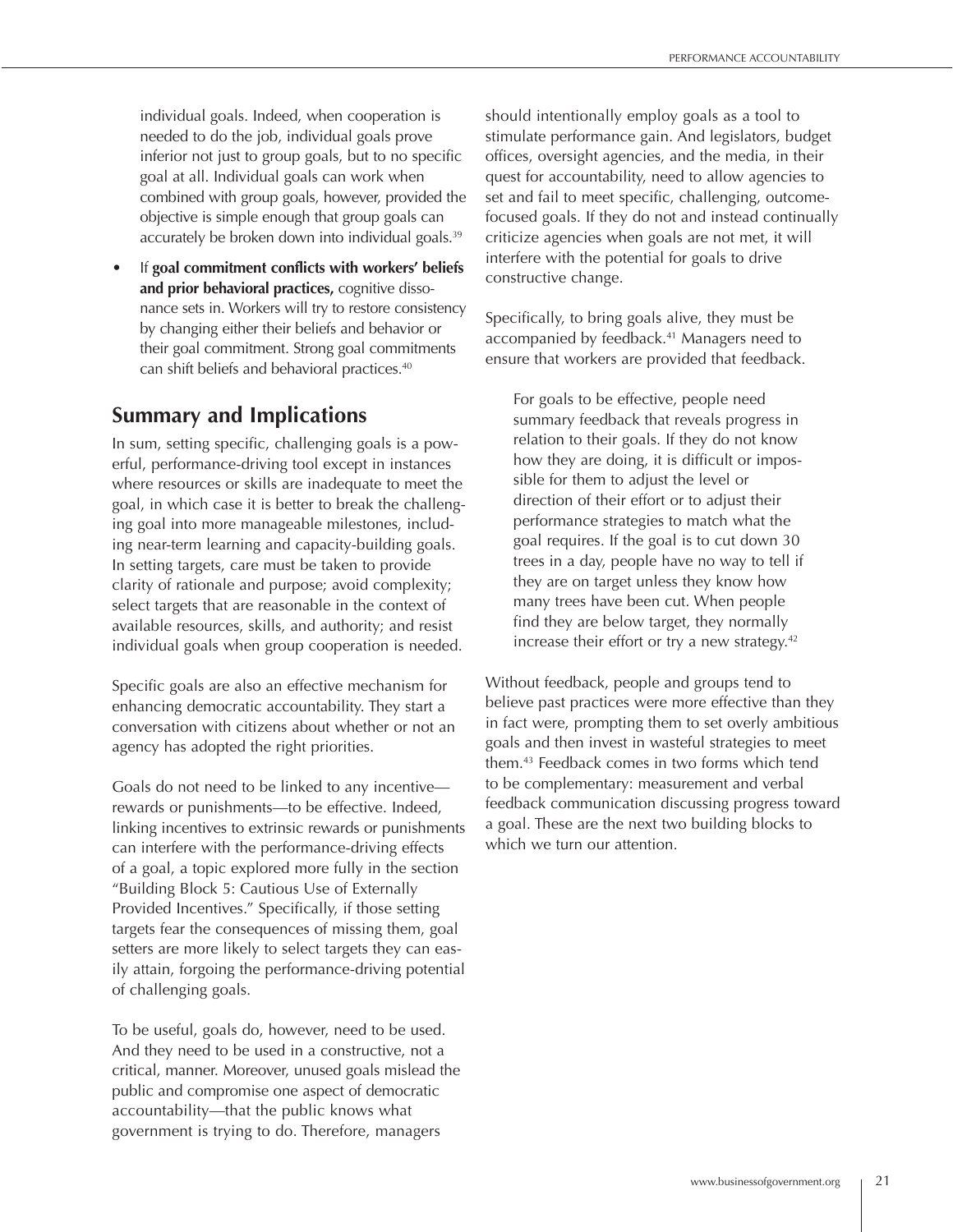# **Building Block 2: Measurement to Motivate, Illuminate, and Communicate**

Measurement is a quantitative form of feedback. Conversations about progress encourage people to pay attention to collected measurements and reinforce commitment to the goal. Measurement enables individuals and organizations to assess progress in relation to goals and adjust the level or direction of their effort as well as their performance strategies to match what the goal requires. Measurement is strengthened when reinforced by discussions exploring specific ways to advance toward a goal. Some goals such as landing a man on the moon in a decade may be so unitary in nature that measurement of progress toward the goal may not be appropriate. In those situations, milestone tracking, analysis of precursor and other contributory measurements, and discussions of progress toward the goal encourages persistence. Both individuals and organizations need feedback to tap the performancedriving power of goals. This section discusses how measurement improves outcomes and strengthens accountability; the next explores verbal feedback.

Measurement functions in four distinct ways to drive performance and enhance accountability. Measurement:

- **Motivates**
- Illuminates
- **Communicates**
- Informs individual choices

#### **Measurement Motivates**

People and organizations like to do well. Therefore, because measurement enables people to see how well they are doing and adjust their actions accordingly, measurement motivates them to work harder to *achieve specific goals* even without the explicit promise of reward or threat of punishment.

Measurement also motivates because measurement relative to the past and relative to peers can serve a goal-setting function. *Besting the prior year's accomplishments* can be seen as a dynamic mechanism that continually updates specific goals (although not always challenging ones) and therefore continually motivates because of the natural instinct to want to do better. In other words, even without a specific target, trend measurement sometimes plays a performance-driving role because past performance functions as a *de facto* goal. For both individuals and organizations, past performance motivates continual improvement for any trend that is both measured and discussed.<sup>44</sup> If a performance trend is measured but not discussed, however, and is one of so many measured outcomes that attention is not naturally directed to it, past performance is not likely to motivate performance improvement.

The motivational force of *peer performance* is somewhat more complicated. Sometimes, peer performance functions in a manner similar to past performance, with best performers setting de facto goals in the absence of explicit targets.<sup>45</sup> Other times, however, psychological reactions to comparison, competition, and relative position interfere with performanceimproving aspects of measurement. Therefore, whether or not peer performance serves as a motivator is situational.46 It depends on how those being compared react to comparison, the explicitness and competitiveness of the comparison, the culture of the organization, the political strength of those who fear faring poorly, and the fairness of the comparison. It also depends on links to rewards and penalties, a topic explored more fully in the incentive section of this report, starting on page 39. Therefore, great care must be exercised when using comparative measurement to motivate performance improvement.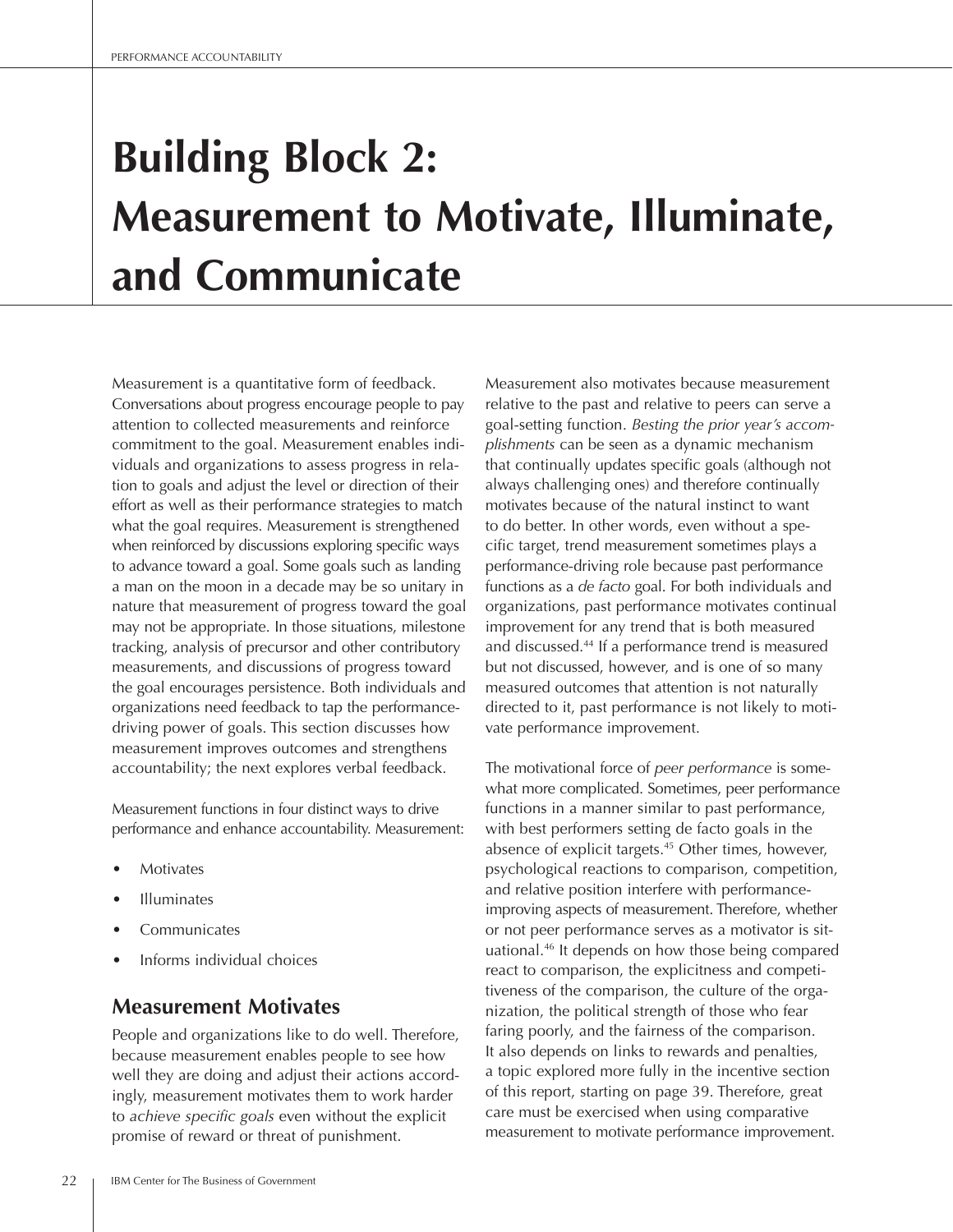The remainder of this discussion on the motivational value of measurement explores the numerous nuances that need to be understood to use comparative performance as an effective motivator both for individuals and for organizations.

The performance of individual leaders essentially sets a specific, challenging performance goal in an ongoing, dynamic manner. Goals set by peer leaders motivate some people, but peer comparisons discourage others.<sup>47</sup>

Even when comparative information is kept private (each person knows his or her individual score and performance relative to others, but individual information is not shared even among those being compared), comparison can depress the inclination of some individuals to do well.48 Individual performance can actually decline with comparison.49 To ensure a positive effect from comparison, the net effect of comparison would need to be determined for each situation.<sup>50</sup>

Another way to accommodate differential reactions to comparison on individual motivation (without having to calculate the net effect for each situation) would be to create opt-in comparative opportunities, letting people who are motivated by comparison self-select into it. A specific form of comparison, overt competition, not only helps some individuals thrive, it tends to lead to better performance by winners.<sup>51</sup> As in athletics, competition establishes higher and higher challenging targets for everyone, although only those who seek to be front-runners treat the very highest performance records as relevant.52 Opt-in competitions would therefore, arguably, create a "trickle-up" effect.

People often opt into comparative situations through career selection. Many who select sales as a profession, for example, thrive on comparative environments.53 In contrast, people who choose government as a career are less likely to be stimulated positively through comparison.<sup>54</sup> To engage people in government who thrive on comparison and to achieve the breakthrough performance levels competition can spur, government should experiment with optin opportunities for comparison and competition. This would avoid discouraging the many people in government deterred by comparison but capture the "trickle-up" effect of those motivated by it.

One form of comparison, *ranking,* can be particularly irksome. Rankings list compared parties in order, from best to worst or visa versa, rather than displaying results alphabetically or in some other manner. Ranking not only intensifies the distastefulness of comparison for those discouraged by it, it also introduces another problem because of the large number of individuals who overrate their own performance. People instinctively compare themselves with one another,<sup>55</sup> tend to overrate their own performance,56 and get discouraged when given feedback that reveals their performance was worse than they believed. "Survey evidence consistently shows … that some 80 percent of us think we are better-than-average drivers, and that even more of us think of ourselves as more productive than the average worker."57 In other words, people in everyone's hometown are like those in Garrison Keillor's Lake Wobegon, "where all the children are above average." Overestimating one's abilities is not a problem, per se, because people tend to perform better when they have confidence in their own abilities.58 It becomes a problem if people get discouraged when they underperform their own self-expectations.<sup>59</sup> Since only about 50 percent of people can perform above average (or, more precisely, above median), a non-trivial number of people who consider themselves "above average" (about 30 percent of drivers, for instance) are likely to be surprised and disappointed by their poor relative ranking. And since disappointed people tend to reduce their work effort, $60$  ranking everyone is likely to cause many workers to perform worse than they otherwise would have had they not been ranked.

To lessen the potential for discouragement, ranking is likely to be more effective if used primarily to identify the performance levels of leaders. Leaders can be chosen among those in a similar "pond" or "league," so those being measured see the leader's performance as relevant to their own. $61$  At the same time, in choosing relevant leaders, caution needs to be exercised not to choose those too close, because negative reactions tend to intensify when people compare themselves to those who are more proximate. $62$ 

Another way to lessen the intensity and potentially discouraging effects of comparison on individuals while not losing its goal-setting, performance-driving value for everyone is to inform individuals privately about their own performance levels (but not their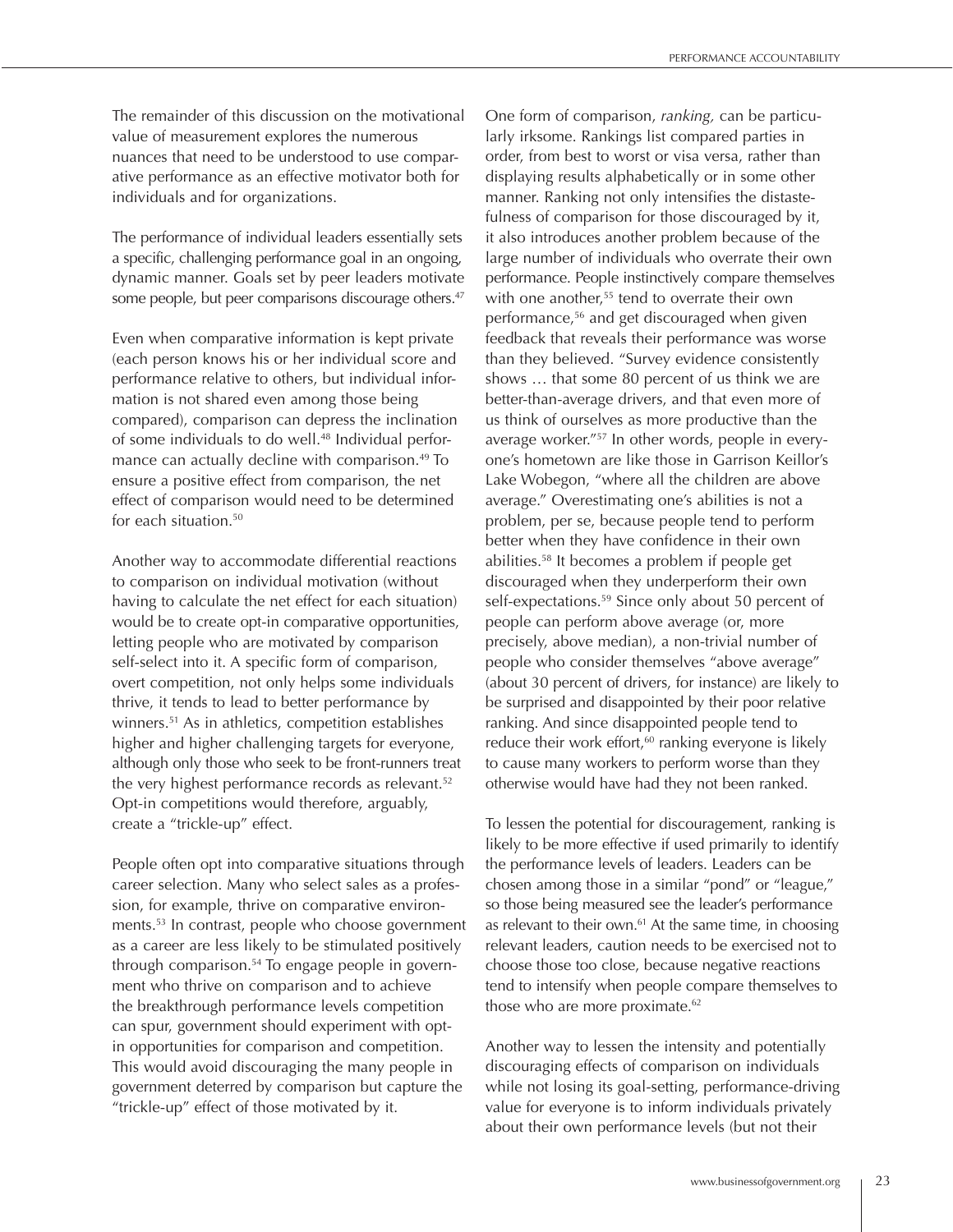rank), group averages, and the performance levels of the leaders. This approach is currently being used in public schools in Tennessee. The state organizes and analyzes performance data for four discrete performance units: district, building (school), teacher, and student. Each teacher and his or her supervisor are provided data comparing the teacher's performance to the district and state average. To protect the privacy of other teachers, they are not given their performance relative to the school average. By law, no one but the teacher and the direct supervisor may obtain teacher performance information, although some teachers voluntarily share it.<sup>63</sup>

Organizational peer comparisons function somewhat as they do for individuals, but with some important distinctions because individual psyches are not so much at risk. As with individuals, some organizations see themselves as leaders and are spurred to higher heights because of comparison. Kennedy was spurred to set his "man on the moon in a decade" goal because Russia's leadership in space had embarrassed the United States. Similarly, comparative international statistics showing the relatively poor standing of the United States in international math and science tests relative to other developed countries successfully prodded policy and program changes.64 Some localities, such as San Diego County in California, Fairfax County in Virginia, Montgomery County in Maryland, and the City of Charlotte in North Carolina, similarly see themselves as leaders and strive for national leadership recognition.

Whether or not organizations have a "drop-back," performance-depressing effect from comparison similar to that evident in individuals is less clear. It is hard to imagine a private, for-profit organization overtly resisting comparison, because comparison and competition is the conceptual premise of a free market economy. It is less difficult to imagine an aversion to comparison among not-for-profit or governmental organizations, which see themselves as noncompetitive almost by definition. Certainly, state and local agencies frequently espouse that aversion, except in the economic development arena.

What is less obvious is whether the espoused resistance to organizational comparison is accompanied by the sort of performance-dampening effect evident in individuals. Reportedly, in some cases, poor relative performance triggers the opposite reaction: selfgenerated, performance-improving efforts. Legislators in states ranked at the "back of the pack" in *Governing* magazine's Government Performance Project have used their low scores as ammunition to push legislative changes in their states.<sup>65</sup> Similarly, external advocates routinely use rankings, such as biggest polluters, highest teen pregnancy levels, or worst education scores, to press for (and sometimes win) needed changes in specific areas.<sup>66</sup> Whether or not some states get so discouraged that they drop out, as is the case with some individuals, is less clear.

*Multidimensional ranking, indexing, or grading systems* can be problematic motivators for both individuals and organizations if performance for each of the underlying factors that constitute the basis for comparison are not distinctly reported and easily accessed. Without that specificity, multidimensional rankings send confusing signals about how those being measured can improve their performance. Moreover, when made public, they simply embarrass poorly ranked parties without providing a clear path forward for improvement.

Unless the factors used in an index are based on research or compelling logic identifying the precise combination of past practices that contributed to successful outcomes, multidimensional ranking or

## **Case Study: NHTSA and the Federal Highway Administration Organize, Analyze, and Disseminate Data**

The National Highway Traffic Safety Administration and the Federal Highway Administration have long gathered and published, on an annual basis, reams of tables showing *comparative state information.* The tables provide state data on different outcomes, such as accident rates involving bicycles and other pedalcycles, as well as important characteristics believed to affect outcomes, such as population levels and the number of vehicle miles traveled. The tables neither rank states nor try to combine multiple outcomes into a single outcome indicator. They do, however, support performance improvements thanks to an organizational emphasis on the illumination power, rather than motivational value, of measurement, a subject explored more fully in the next section.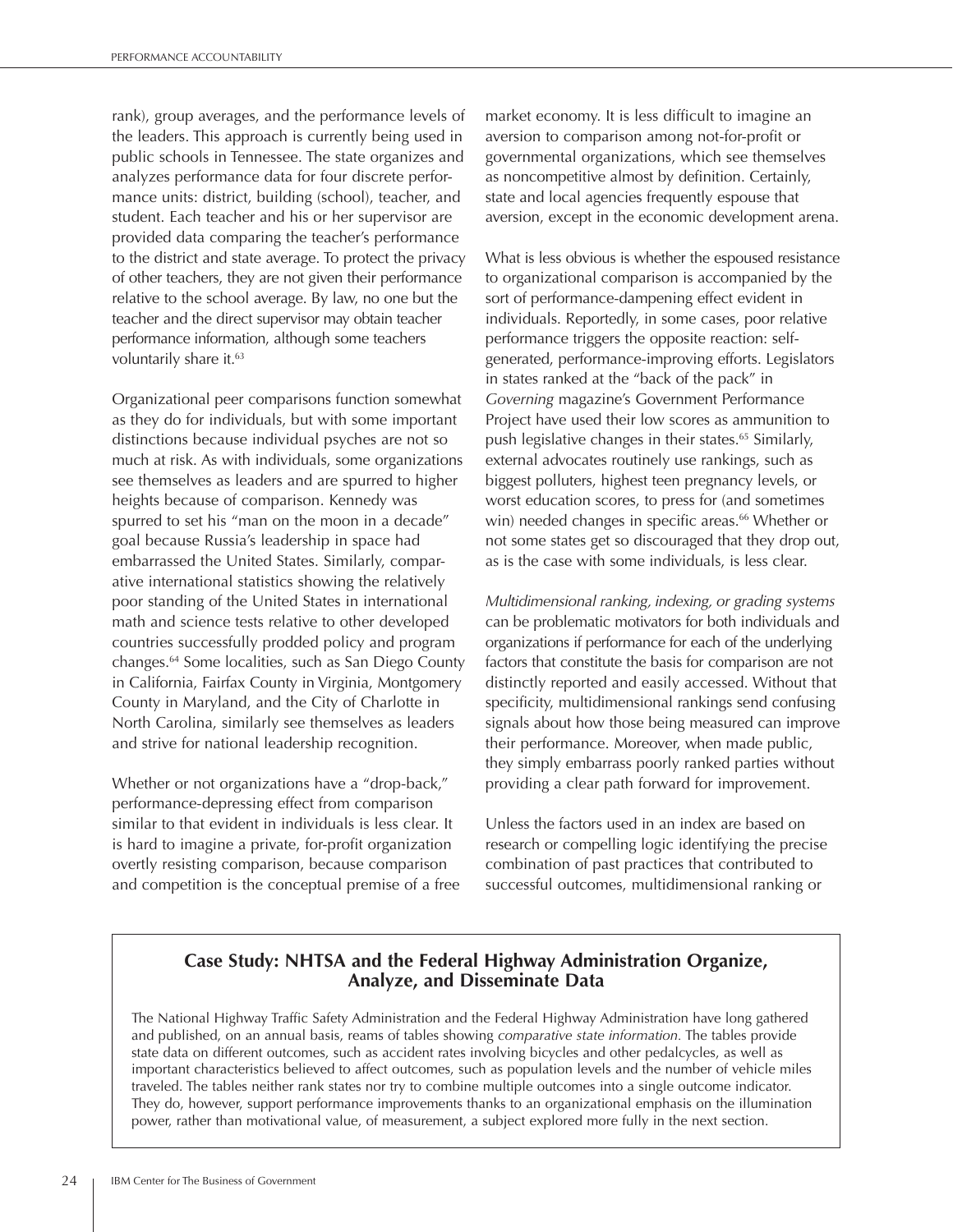grading systems are simply subjective. They will not necessarily improve performance even if they successfully stimulate copycat behavior by those seeking to fare better the next time around. Multidimensional comparison can be more effective and fair if rated individuals or organizations can learn precisely why they scored as they did, with comparative information on each factor that made up the combined indicator.

In sum, measurement can motivate even without incentives. When a goal exists, measurement functions as feedback that can inform specific future actions to reach the goal. When goals do not exist, measurement can also motivate by setting *de facto* "better than the past" goals. Comparative measurement can motivate as well, but can also have offsetting effects among those discouraged by or resentful of comparison. To lessen the prospects from problems associated with comparison, several specific alternatives have been suggested:

- Opt-in public comparative opportunities, especially for individuals, may motivate more performance gains than involuntary public comparison, which can trigger self-protective, unproductive responses.
- Ranking is useful for identifying individual performance leaders as benchmarks for study, for illuminating a path forward for others, and for identifying those needing the most assistance. Hiding the identity of those being ranked, even for those who rank highest except when they have agreed to have their identity revealed, lessens comparative tensions.
- Multidimensional comparisons of individuals and organizations should reveal, privately for individuals, how each performer fared on each dimension of performance used as the basis for comparison. This is essential for the multidimensional comparisons to motivate improvement.

Comparative measurement, ranking, and grading can create other problems, as well, and caution must be taken to avoid them. Comparative measurements irritate those being compared when they feel the process and criteria used as the basis for comparison are not fair.67 For everyone, whether individuals or organizations, comparative measurement is irritating rather than performance-improving when measurements chosen as the basis for comparison are inaccurate.

Great care needs to be taken to use accurate information not just for public comparisons, but to guide decisions about which programs (or providers) to continue and which to curtail. For goals and measures to improve performance and enhance accountability, government agencies need to make data accuracy a goal, and then invest in, measure, and publicly report on progress toward the data accuracy goal. When setting the goal, however, 100 percent accurate data is seldom needed. The data accuracy goal should support the intended use of the data. Data for illumination purposes, used to trigger focused follow-up, does not need to be as accurate (and therefore as costly to generate) as data used as the basis for reward or penalty.

## **Measurement Illuminates**

As has been suggested in the previous section, measurement drives performance improvement not just by awakening intrinsic instincts to do better, but by illuminating a performance-improving path forward, shining a spotlight on problems needing attention, and sparking insights or questions. In many cases, comparative aspects of collected data—relative position, clusters or patterns where one group has significantly different measurement values than others, changes in measurement values relative to the past, outliers where a measurement value is extremely different from others, anomalies where the measurement value is different from what was expected, direction changes, and sudden speed-ups or slowdowns—guide the search for problems and progress.68 Of course, analysis that finds or confirms relationships among measurements is also important. Comparative information sometimes reveals solutions worth replicating or problems needing attention. Other times, comparative measurement triggers focused follow-up questions, narrowing the search for causes of problems and more precise, effective, and cost-effective problem corrections.

*Performance leaders* not only set a bar for others to meet, they also provide experience others can study and replicate, providing a path to better performance.

*Performance laggards,* in contrast, signal a need for attention, whether the performance lag is relative to people, organizations, conditions, or events. That the United States ranks only 19th among countries in life expectancy for women and 25th for men, for example,<sup>69</sup>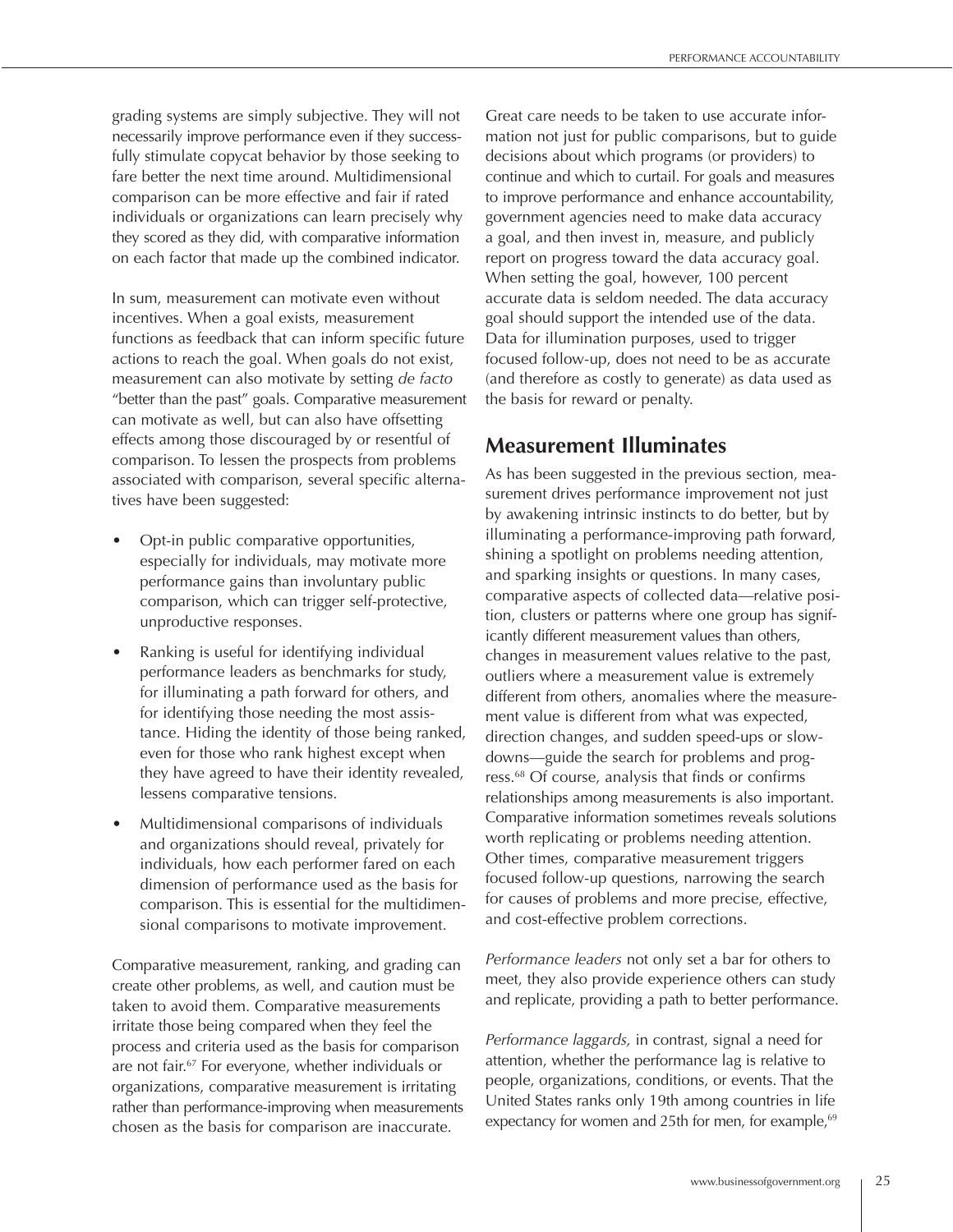## **Case Study: NHTSA Searches for Successes**

The U.S. National Highway Traffic Safety Administration (NHTSA) continually scans accident data gathered from states to discover successful models. For example, through its ongoing scanning efforts, NHTSA found a program in the state of North Carolina (borrowed from Canada) that increased seat belt use, a practice prior measurement of accidents had revealed to be effective in cutting the severity of accident consequences. After detecting the successful North Carolina program, NHTSA then needed to test its applicability in other communities. To do that, it enlisted states to participate in a controlled study. Some states fully implemented the adapted North Carolina approach, which NHTSA dubbed the "Click It or Ticket" program; some tested their own method to increase seat belt use; and a control group did nothing. All states agreed to use a common method to measure seat belt use: Observers stood at busy intersections before the campaign was started and afterwards and counted seat belt wearers as a percentage of all car passengers. The controlled experiment showed a significant increase in seat belt use among states using the North Carolina–adapted NHTSA approach compared to states using other approaches and the control group. Scanning performance data from the states detected a possibly successful program. A controlled, measured experiment confirmed it. Once confirmed, a compelling argument could be made for all states to change their practices.

despite having the 4th highest gross national income per capita70 suggests a problem needing attention. The U.S Department of Health and Human Services recognizes the problem in its Healthy People 2010 publication. It is now beginning to "drill down" to understand the causes, looking for variations in life expectancy rates by income, race, and gender that might explain the causes of the United States' comparatively low international status.

Data *anomalies,* unexpected measurement readings, can also direct the search for problems and progress.<sup>71</sup>

*Measurement outliers* can often be mere statistical artifacts, but they should not be completely disregarded because outliers can also be revealing. Agencies that measure the timeliness of responses to applications, permits, correspondence, and other queries have discovered the value of studying situations associated with the longest response times to understand why they happened. This understanding then informs the design of preventive strategies to lessen repeat occurrences.

*Clusters* of problems, where one place, kind of person, or kind of organization has a higher frequency of unwanted events than others, can also lead to detection of problems and solutions.

Measurements gathered for short-term or what some have characterized as street-level decision making

## **Case Study: NHTSA Searches for Problems and Factors That Affect the Magnitude of Consequences**

The U.S. National Highway Traffic Safety Administration (NHTSA) also scans comparative data to find societal and program problems needing attention. It analyzes annual traffic accident statistics, for example, to identify the most common causes of traffic accidents, especially high-cost accidents. Its scanning efforts brought its attention to motorcycle accidents, especially accidents involving motorcycle riders not wearing helmets, as a priority traffic safety problem. Understanding this, NHTSA wanted to understand how laws affect helmet use and accident consequences, so it began tracking the number and characteristics of helmet laws in each state. When two states, Kentucky and Louisiana, repealed their motorcycle helmet laws in a time period when other states' helmet laws remained unchanged, it provided NHTSA the opportunity to compare changes in fatality and injury rates associated with motorcycle helmet laws. NHTSA commissioned a study to compare the fatality and injury rates in the two states to the rate of change in other states. The study found that Kentucky and Louisiana had significantly higher injury and fatality rates than other states, which experienced only a slight increase in fatality rates and a slight decrease in injury rates during the same period. By routinely tracking state laws, NHTSA was able to learn from a natural experiment that often arises when state laws change.<sup>72</sup> With this sort of comparative analysis to find problems and safer practices, NHTSA realizes the enormous value gained when federal agencies step forward to fill the role of scientist studying state experiments, realizing Brandeis's vision of the states as "laboratories of democracy." Too often, despite the much proclaimed value of states as laboratories, the lessons are lost because the scientists are missing.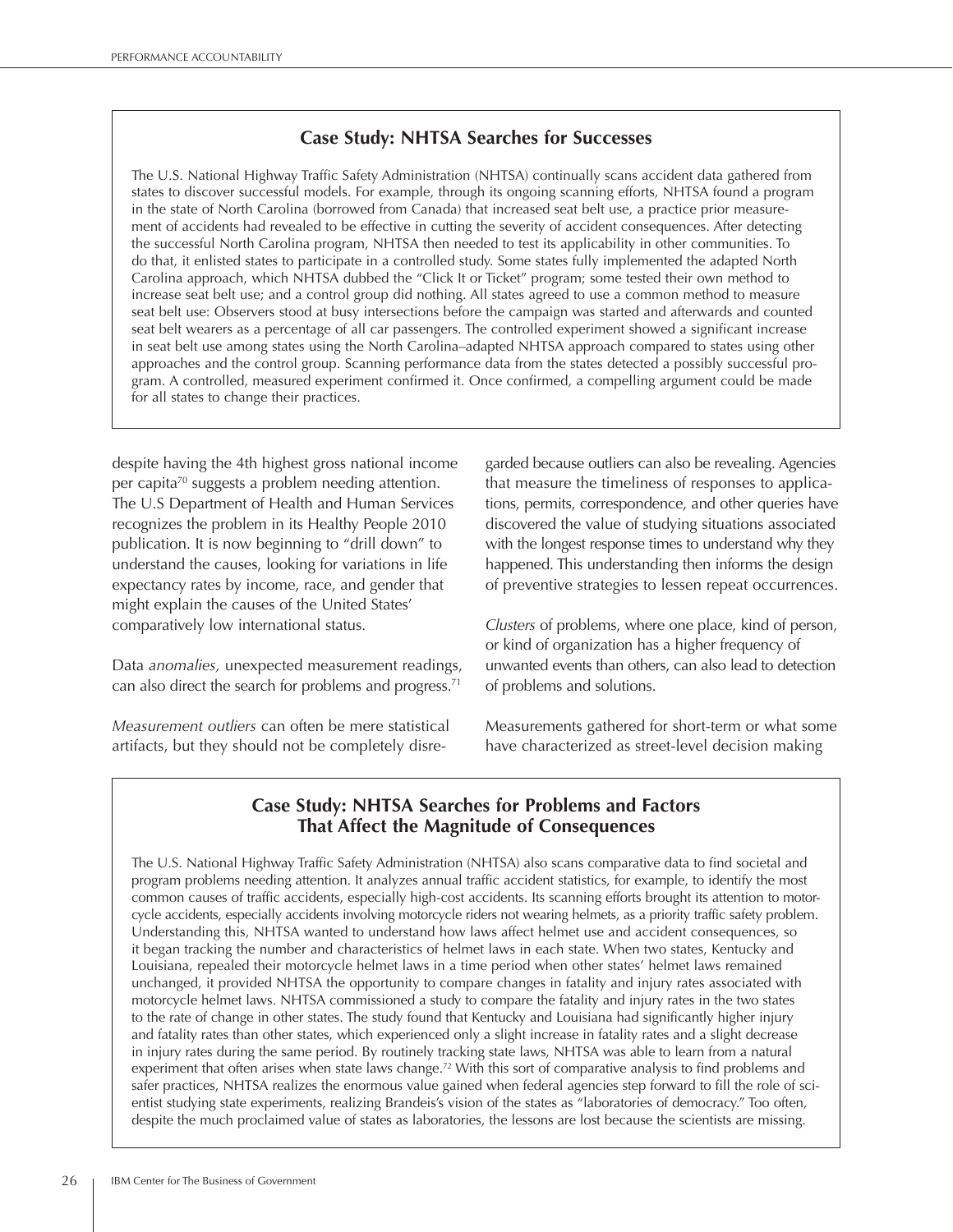## **Case Study: EPA Learns Lessons from Anomalies**

An anomaly in collected data helped the U.S. Environmental Protection Agency (EPA) detect a previously unknown problem, find its cause, and then craft an effective solution that not only improved water quality at the site where the original measurement occurred but at other similar sites. A local watershed association for a river in Massachusetts started collecting monthly water-quality readings for 37 points along the 80-mile stretch of the river and posting it on its website. This made it possible for the regional EPA office to obtain and study frequent, up-to-date water-quality data. When EPA detected an anomalous reading, a downstream reading worse than an upstream one that could not be explained by permitted wastewater discharge between the two monitoring points, it triggered a simple but focused follow-up question: Why?

EPA and city officials walked the pipes of the sewer systems between the two monitoring points, and discovered a facility illegally hooked up to the storm sewer instead of the sanitary sewer, causing raw waste to discharge into the river. In other words, measurement helped the agency detect a problem and triggered focused follow-up to understand its cause. Someone in EPA then suggested lifting storm sewer drain caps on dry days to look for running water, leading to the discovery of numerous other illegal hook-ups. Measurement revealed a problem, triggered focused follow-up, and stimulated creative thinking about additional problem detection methods. Using enforcement warnings, enforcement actions, and other tools, EPA then compelled the illegal dischargers to eliminate illegal connections. Measurement also revealed that the solutions EPA tried were effective. Water quality increased dramatically in a five-year period.<sup>73</sup>

can also support longer-term *evaluations* such as retrospective regression analyses to confirm working assumptions, provided the collected measurements are well organized and disseminated so researchers can readily access them.

In sum, measurement can illuminate as well as motivate. Studying measurements provides a powerful tool for detecting problems, causes of problems, and technically effective and efficient solutions. While measurement relative to a goal is motivational, it is measurement relative to the past, peers, and other situations that reveals the greatest performanceimproving and accountability-enhancing insights. The challenge with measurement, then, is to create a culture that encourages comparative measurement to illuminate solutions, detect problems, and positively motivate, while discouraging dysfunctional uses of and responses to measurement.

## **Measurement Communicates**

Measurement communication can also be a powerful performance-driving, accountability-enhancing tool. Measurement communication enhances accountability by reporting progress to the public and revealing problems competing for public attention and resources. Communicating measures improves performance by promoting successes, alerting people to problems, and providing a shorthand language to support multi-party outcome improvement efforts. It can also improve performance by focusing supervisory attention on ways to improve performance rather than on debates about whether or not problems exist.

Public reporting of measurements indicating progress relative to targets enhances performance accountability by communicating how well government has accomplished what it set out to do and by identifying where it encountered problems.

## **Case Study: Coast Guard Detects and Diagnoses Clusters**

The U.S. Coast Guard marine environmental protection program counts oil spills, chemical spills, debris, and nuisance (water) species. The Texas field office studied characteristics of oil spill patterns and noticed that most of the spills occurred at night. Since all inspections occurred during the day, this finding immediately suggested a program change—shifting some inspections to the evening hours. When the Coast Guard tried this, the number of oil spills dropped (a fact the Coast Guard could detect because it routinely counts oil spills). By studying the data, the Coast Guard found a problem. The data also suggested that a solution it tested was effective and worth trying in other areas where similar nighttime spill patterns are found.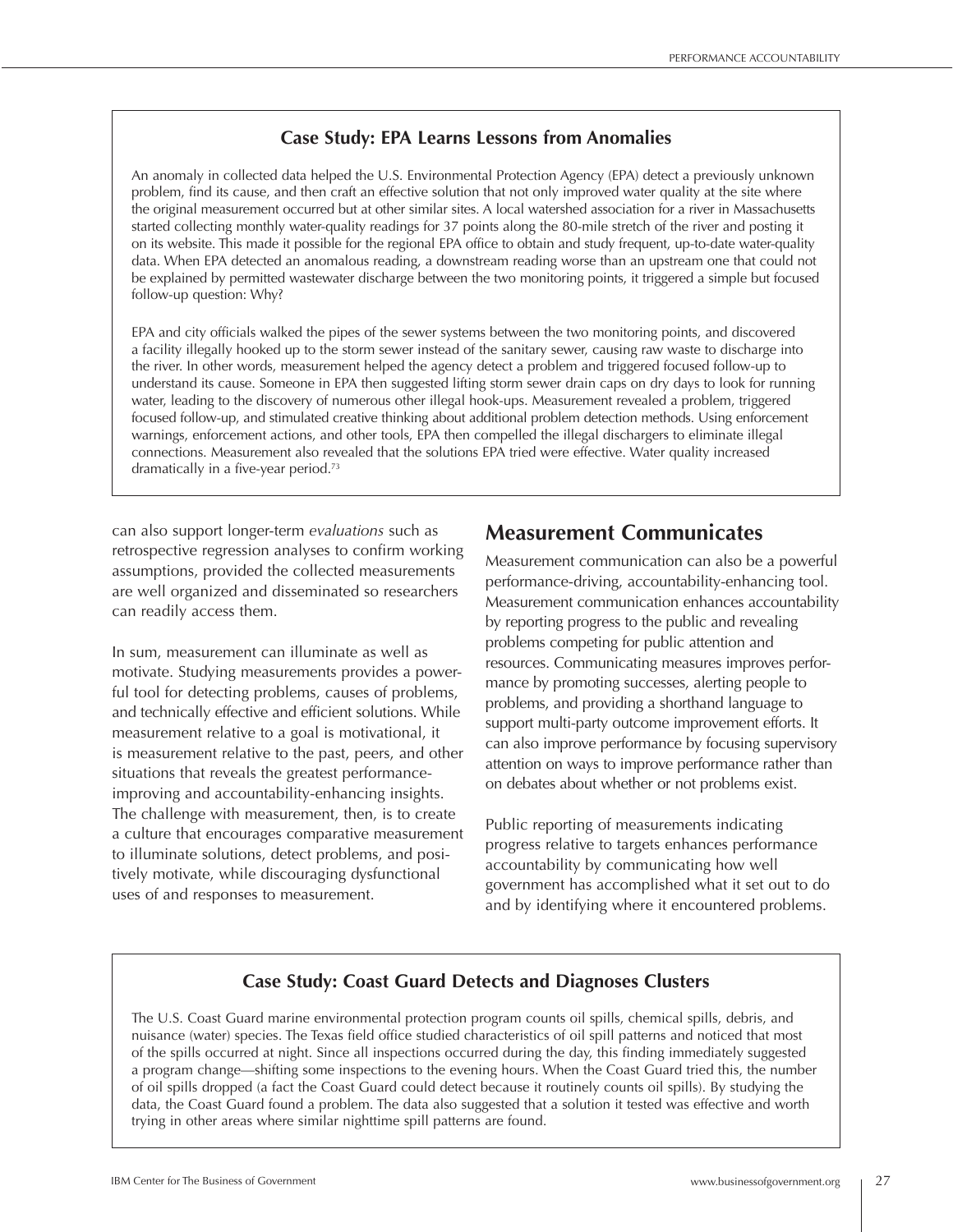Public reporting of measurements also helps governments select targets. Detecting a problem does not imply that the problem should be fixed, however, nor does detection of a solution necessarily warrant replication. Those decisions depend on other demands on organizational resources. Along with communicating measurements to the public, government should then communicate which problems it intends to address by the targets it sets and, by omission, which it will not.

Measurement transparency lets citizens and their elected officials determine whether they agree with the priorities government agencies have chosen. Even if an agency has not adopted a specific target for problems such as obesity, water quality, or the crime rate, reporting trends in those areas provides the community with better information about problems needing attention and the priority-setting trade-offs government is making, giving citizens the opportunity to dissent if they disagree.

It is often asserted that what gets measured gets managed. That is clearly not always the case. What is clear is this: That which is measured and publicly reported is more likely to ripen the policy stream and appear as an action item on the policy agenda than that which is not.<sup>74</sup> Simply stated, that which is not measured is hard to address in an effective manner. Even when it has not set explicit targets, government communicates to the public the societal and program issues it is monitoring by sharing the data it collects. Measurement communication is therefore a key aspect of democratic accountability. Without publicly reported measurement information in areas of concern, public policy and management attention will naturally drift to areas that are measured.

## **What If Government Fails to Measure a Problem or Communicate Its Findings?**

Using the legislative and other public comment processes, the public should press for wellcommunicated data in areas of concern, even when no specific targets have been set. When government refuses to measure a problem, advocates should (and often do) secure the resources to make the case for government attention to the issue.

Measurement communication also supports performance improvement by promoting problem finding and problem fixing. Measurement communication can bolster efforts to find common patterns of problems needing attention. When the Texas field office of the U.S. Coast Guard marine environmental protection program found that most spills occurred at night, it could then alert other field offices to look for similar nighttime spill patterns. Measurement communication can also promote performance improvement, especially when it is integrated into well-packaged, measurement-rich material such as NHTSA's "Buckle Up America," "Click It or Ticket," and "Operation ABC—America Buckles Up Children" campaigns to promote the uptake of more effective, cost-effective program management practices.75

Measurement communication also supports performance improvement by supporting networks that find problems, solutions, and opportunities. Several multi-party watershed projects use measurement as a precise, shorthand language to provide updates on shared goals and to engage the efforts and enlist the expertise of a network of goal-sharing parties.<sup>76</sup> The Bureau of Labor Statistics and the U.S. Census Bureau have long shared data in ways that engage the expertise of thousands, stimulating studies that help communities and businesses advance their own outcomes. More recently, the U.S. Department of Education (ED) discovered how measurement publication stimulates non-governmental, value-adding analysis. ED wisely decided to fund the compilation of state educational outcome data into a single, nationwide database that normalizes school scores across states by reporting scores relative to each state's own median. This enabled a not-for-profit organization concerned about lowincome students, the Education Trust, to create its own web-based database to facilitate the search for high-performing, high-poverty, high-minority schools, helping researchers study these schools to identify factors contributing to their success.<sup>77</sup>

Inside an organization, measurement communication can often defuse what, without evidence, becomes testy supervisory conversations about performance improvement. By letting the numbers reveal problem areas, well-constructed measurement systems relieve supervisors of the need to debate the existence of problems in discussions with their direct reports. This allows supervisory discussions to shift instead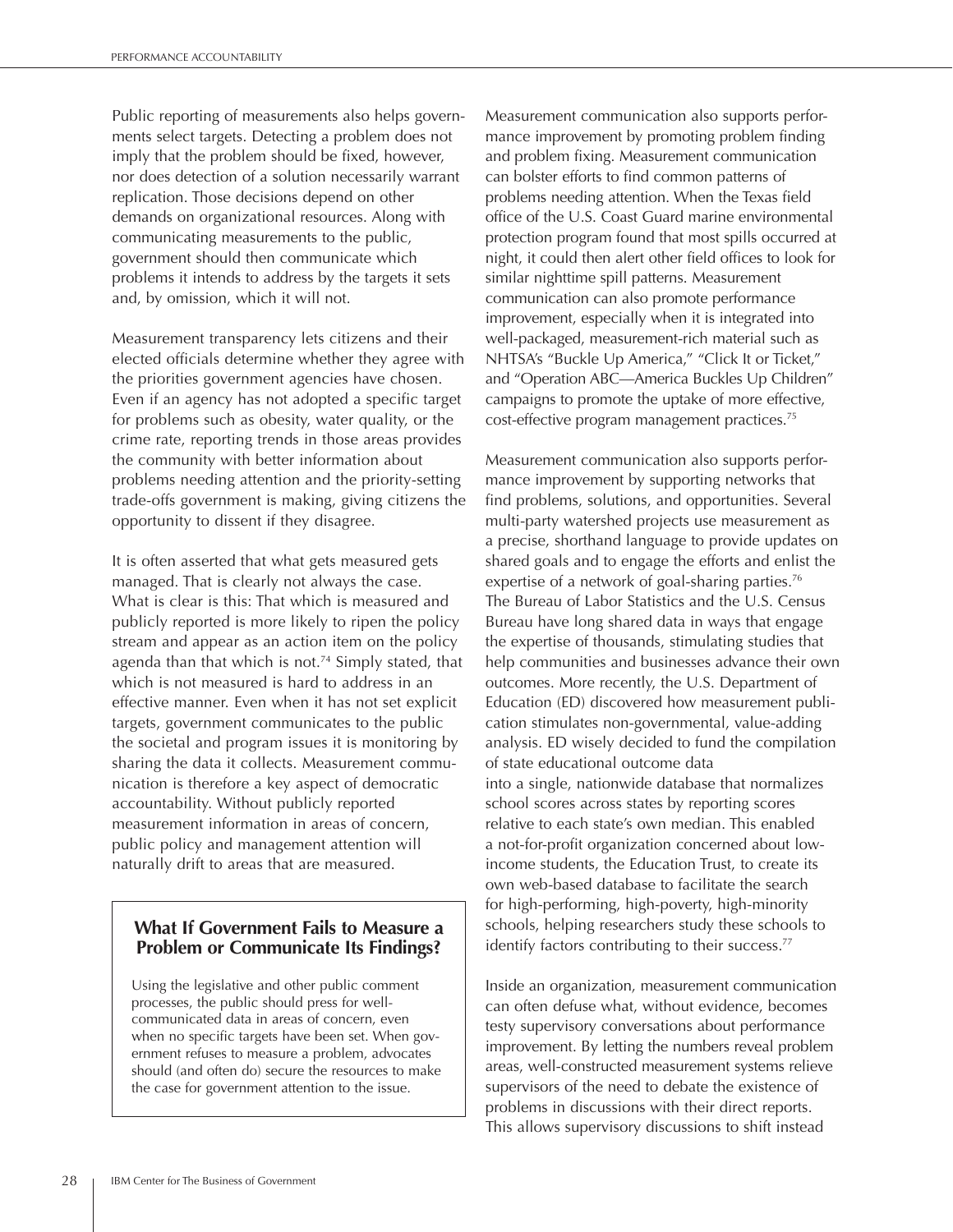to considering specific ways to improve performance. Measurements "reduced the chances for the development of conflict and antagonism; they made possible a more cordial and cooperative relationship between subordinates and their supervisors."78

In sum, measurement communication enhances accountability by reporting to the public whether or not government achieved the goal it set out to meet, where problems remain, and what other problems are competing for attention. Measurement communication boosts performance by promoting successful interventions, alerting other places to possible problems needing attention, and supporting multi-party outcome-improving efforts. Measurement communication plays one other critical performanceimproving, accountability-enhancing role: It informs consumer and electoral choice, the topic of the next section.

## **Measurement Informs Choices**

Measurement communicates options to those faced with consumer, business, or electoral choices, enabling a better match between individual preferences and the services government provides. Although there is a tendency to think of government agencies as a monopoly, agencies can sometimes structure service delivery (and even some regulatory) programs in ways that drive performance improvement through healthy competition, demand shifting, and better matches to consumer tastes or client needs. The key is communicating operational and outcome measurement in a way that encourages

these dynamics, transforming data through analysis in a way that serves the needs of specific audiences and then delivering the data to users so they can find and use it when they need it. The explosive growth in wireless communication technologies and handheld equipment makes this aspect of measurement communication an increasingly important performance-improving, accountability-enhancing opportunity for government.

Visitors to motor vehicle offices in some states benefit from online data about wait times at each office, just as parents have long made home-purchasing decisions based on the best available data about schools. Unfortunately, most school performance data tend to reveal more about parental income, highly correlated with test scores, than about the skills of the schools' teachers. If states reported school test scores in a manner that controlled for key background variables, parents could see the net "value" each school adds. This would undoubtedly lead to different home-purchasing patterns. Moreover, measurements could be analyzed and communicated in a manner that facilitates a better match between students and schools. Parents of slow learners, for example, may prefer a school that does particularly well teaching the lowest quartile of students, while those of average learners may want a school that is particularly adept at teaching those in the middle two quartiles.

An indexing process that compiles various performance indicators into a single ranking or grade to inform consumer choice inevitably involves

## **Case Study: Massachusetts Registry of Motor Vehicles Packages Measurement Information to Inform Consumer Choice**

Consider how data analysis and audience-focused dissemination could transform state motor vehicle offices, often highly detested because of their long wait times. The Massachusetts Registry of Motor Vehicles (RMV) posts real-time (current) wait times for each office on its website.79 This real-time posting is a noteworthy step in the right direction. Before leaving their home or office, visitors can check the website to find wait times at the closest registry offices and decide which one to visit. Imagine how much more powerful a bit more analysis and its dissemination would be if average wait time by type of transaction as well as averages for different hours of each day (time of day), day of the week, and week of the year were also posted for each office. Registry visitors could plan ahead to visit the nearest office on a slower day, also checking the real-time web post before departure to avoid unusual days. This slight bit of data dissemination would shift peak load pressures and lessen stress both on Registry visitors and Registry staff. It might also instill a bit of healthy competition among Registry offices to keep average wait times down. In addition, it could reduce program costs and provide users of government services with better options. If program budgets are not cut to offset the gains in cost-effectiveness, users of government services would most likely also receive faster service.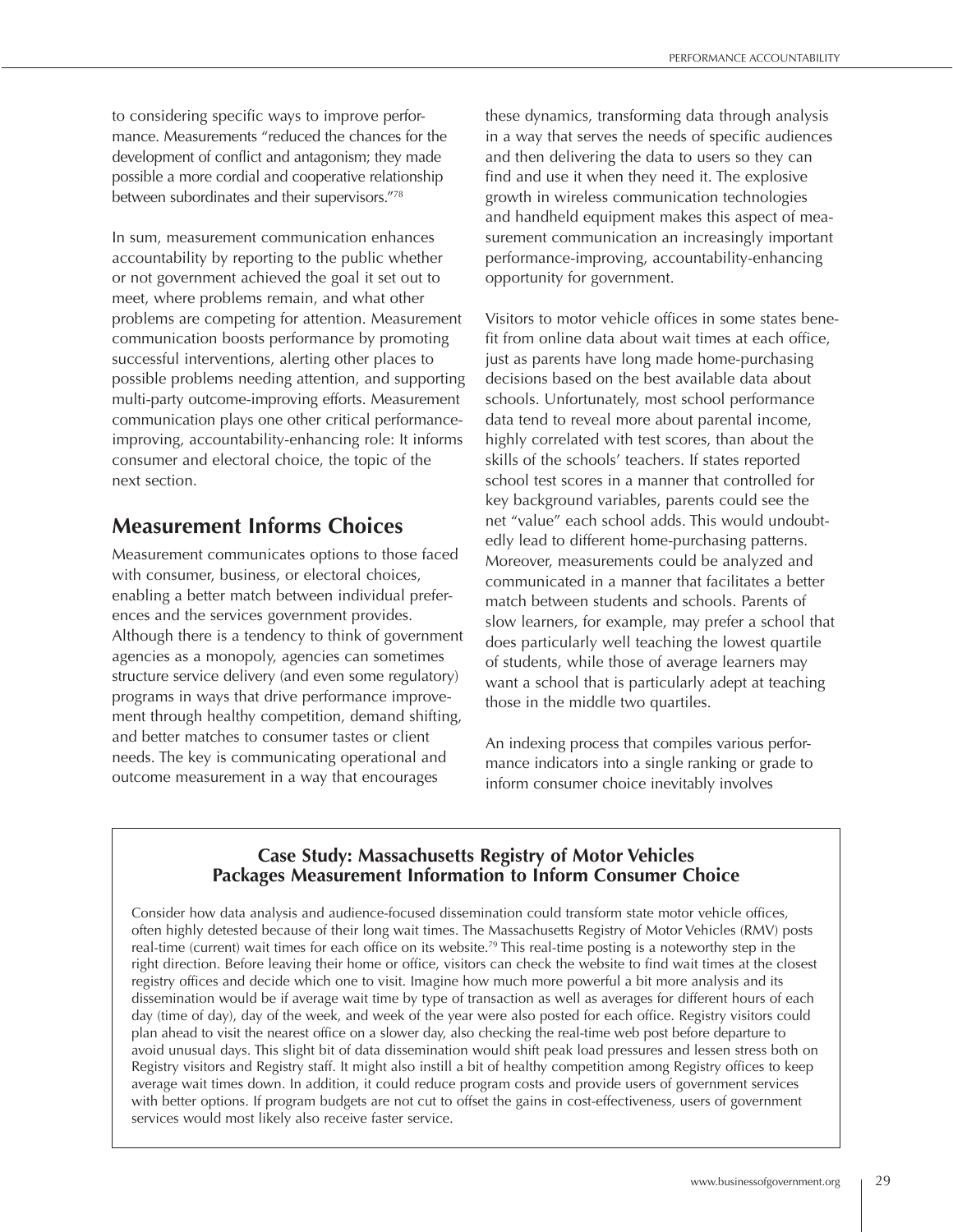subjective judgments about the relative import of indicators included in (as well as those excluded from) the index. This can not only result in illinformed consumer decisions, but also motivate ill-advised behavioral changes or measurement manipulations by those being measured. Some colleges and universities have reportedly engaged in denominator padding, for example, by changing their definition of an application to fare more favorably on *U.S. News & World Report's* annual report card.<sup>80</sup>

Measurement communication can also function as an effective regulatory tool driving performance improvement when government-reported data influences consumer choice. In Los Angeles County, health inspectors grade restaurant hygiene based on compliance with local health laws. Not surprisingly, the grades influence patron decisions about where to eat. To avoid losing customers, restaurants have upgraded their health practices to earn high grades.<sup>81</sup> Where grading is relatively simple, based on a few well-chosen performance indicators, and where it informs consumer purchasing decisions as is the case with restaurant grades, measurement communication can motivate improved performance. Even more complicated comparative measurement systems such as those associated with financial investments appear to motivate improved performance or at least reduce risks when consumers are sophisticated.82

Government agencies should consider more carefully if and how they can support the consumption choices of those whom they serve through better measurement communication. This will lead to healthy competition that motivates supplier effort and innovation and shifts in demand patterns, ultimately achieving a better match between demander preferences and provider products when the needs (or tastes) of consumers of government services vary.

#### **Use Measurement to Inform Choice**

Government agencies should consider if and how they can support the choices of those they serve through enhanced measurement communication. They should look for opportunities to stimulate healthy competition, shifts in demand patterns, and better matches between demander preferences and provider products with audience-focused characterization and dissemination of measurement information.

In addition, to enhance democratic accountability, government agencies should consider more carefully how they can better support the electoral choices of citizens by revealing not only specific goals, but also accomplishments and problems relative to goals, the past, and their peers. If the public does not agree with the bundle of goal and measurement choices that its elected officials have made, voters can select candidates who promise a preferable bundle of goals. Although most elected officials have shown little interest in setting goals and measuring performance toward them, presumably wary of inviting attack should they fail to meet their targets, several elected executives have embraced goal setting and performance measurement in recent years. Those who have done so include New York City Mayors Rudy Giuliani and Michael Bloomberg, District of Columbia Mayor Anthony Williams, Baltimore Mayor Martin O'Malley, and Washington State Governors Norman Locke and Christine Gregoire. All but Gregoire, who is in her first term, readily won re-election. Although this does not prove that goals and measures are a good political tool, it does suggest that they are not as politically poisonous as often feared.

In sum, measurement informs consumer and electoral choices. Governments can and should manage their measurement communication in a way that supports the choices of those they serve, supporting healthy competition that motivates effort, innovation, and better matches between consumers and providers when consumer (or citizen) needs and preferences vary.

## **Cautionary Considerations**

As with goals, care must be exercised to tap the potential of performance measurement without unleashing fears that provoke dysfunctional behaviors, most notably measurement manipulation and measurement elimination. When measures inform decisions, care must also be exercised to ensure an adequate level of measurement accuracy.

Measurement manipulation is a serious issue because it provides organizations with bad information for decision making. Manipulated measures send bad signals about which interventions are working and which are not, resulting in misguided decisions about practices to expand and practices to discontinue.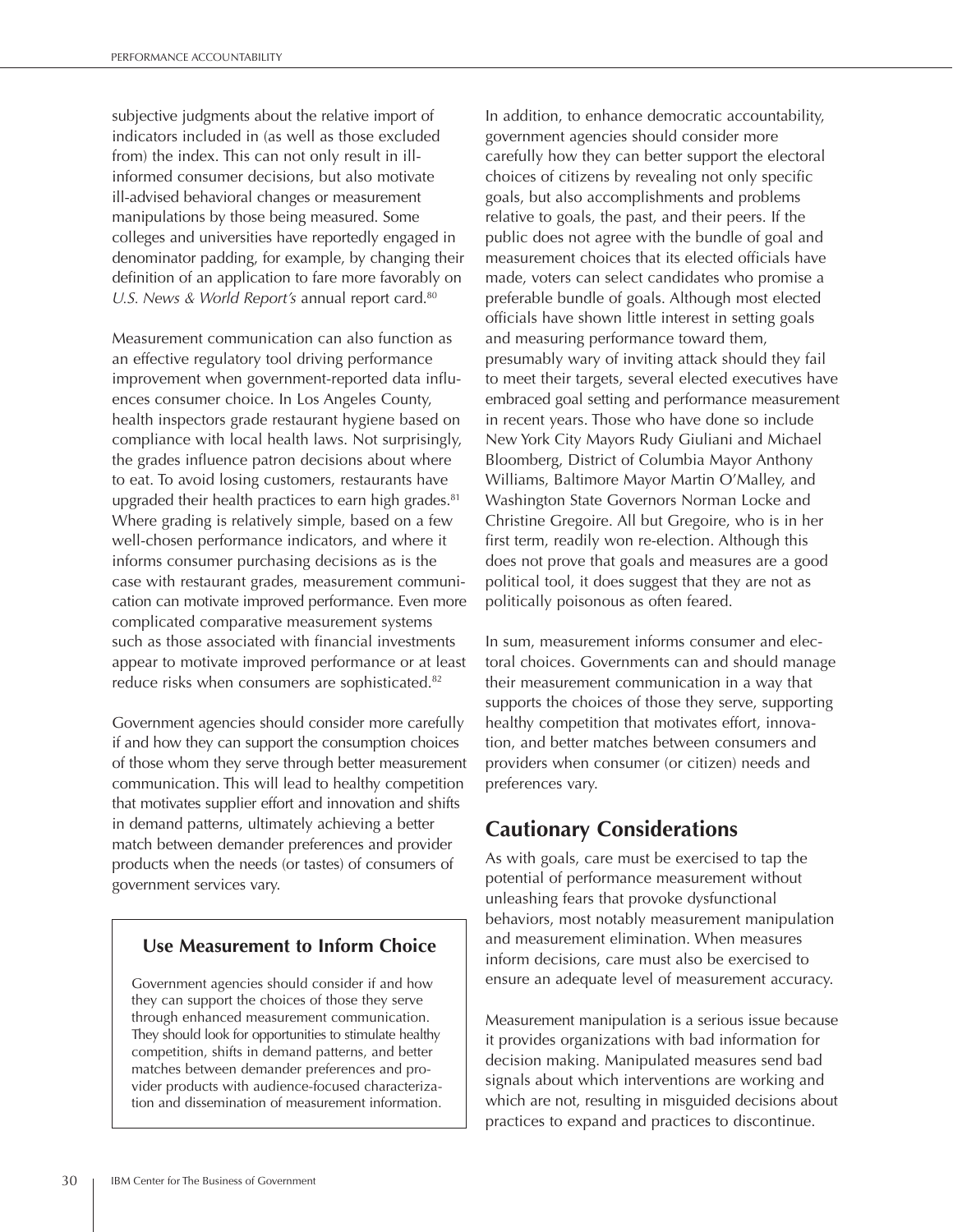## **Case Study: Cheating in Texas Schools**

Reporters for the *Dallas Morning News* have detected measurement anomalies that suggest serious cheating problems in at least 400 schools out of 7,700 statewide; test scores for students in those 400 schools were three standard deviations away from test scores for the same students the previous year. One teacher told reporters, "You're expected to cheat...." Fellow teachers, she said, instructed her how to help students during the tests.<sup>83</sup> Teachers annually complain to the head of the Houston Federation of Teachers that principals urge them to cheat but will not file formal complaints for fear of retribution.84

Yet despite signs of serious cheating, the state of Texas has declined to follow up on the findings with all but a handful of schools, preferring to follow up only on verified complaints that can be prosecuted.<sup>85</sup> Rather than using measurements to find problems and work with the schools to fix them in a performance-improving learning approach, the state has apparently opted for a narrow compliance-focused accountability approach.

While some people respond to comparative measurement by shirking their work efforts, others so fear a poor performance rating that they manipulate the measures.

Measurement elimination, the dismantling of measurement systems, is obviously a problem, because for all but the most simple targets, the absence of relevant measures makes it impossible to determine whether or not progress is being made. Organizations sometimes so fear the consequences of measurements that they organize to dismantle or prevent the establishment of measurement systems. Data system destruction tends to occur most frequently when a poor relative standing threatens those being compared and the political power of those threatened by comparison exceeds that of those using comparative information. This has frequently been a problem plaguing recurring efforts to introduce measurement into hospitals, education, and the environment.<sup>86</sup>

For comparative organizational measurement systems to survive, the political strength of the audience using the measurements needs to exceed that of those at risk by being compared.<sup>88</sup> Agencies will be well served if they think about how to strengthen the political power of measurement consumers as a strategic issue so that measurement can survive and effectively motivate, illuminate, communicate, and inform choices.

Measurements are infuriating rather than performance-improving when inaccurate information is used to guide consumer choices, regulatory action, or program or provider funding decisions. As noted earlier, for goals and measures to improve performance and enhance accountability, government agencies need to make data accuracy a goal, and then invest in, measure, and publicly report on progress toward the data accuracy goal, setting the target level of the data accuracy goal commensurate with the intended use of the data.

#### **Case Study: Fears Lead to Watered-Down Measures**

During the debate over the 1996 amendments to the Safe Drinking Water Act in the U.S. Congress, representatives of local government lobbied hard to water down mandatory water-quality reporting requirements. They feared that the public would overreact to the presence of trace amounts of certain elements in drinking water.87

Rather than trying to figure out how to inform the public about inevitable risks, many localities preferred to limit the disclosure of performance information.

#### **Case Study: Strong Demand of Military Drives Educational Performance Measures**

Even the efforts of the illustrious Florence Nightingale and Horace Greeley to establish public performance reporting on the performance of hospitals and schools did not prevail.<sup>89</sup> It was only when the military needed comparative educational performance data to meet its hiring needs that a mechanism to compare student educational readiness survived. That's because a politically powerful constituency, the military—and eventually other well-organized political voices such as colleges and universities deemed the data useful.<sup>90</sup>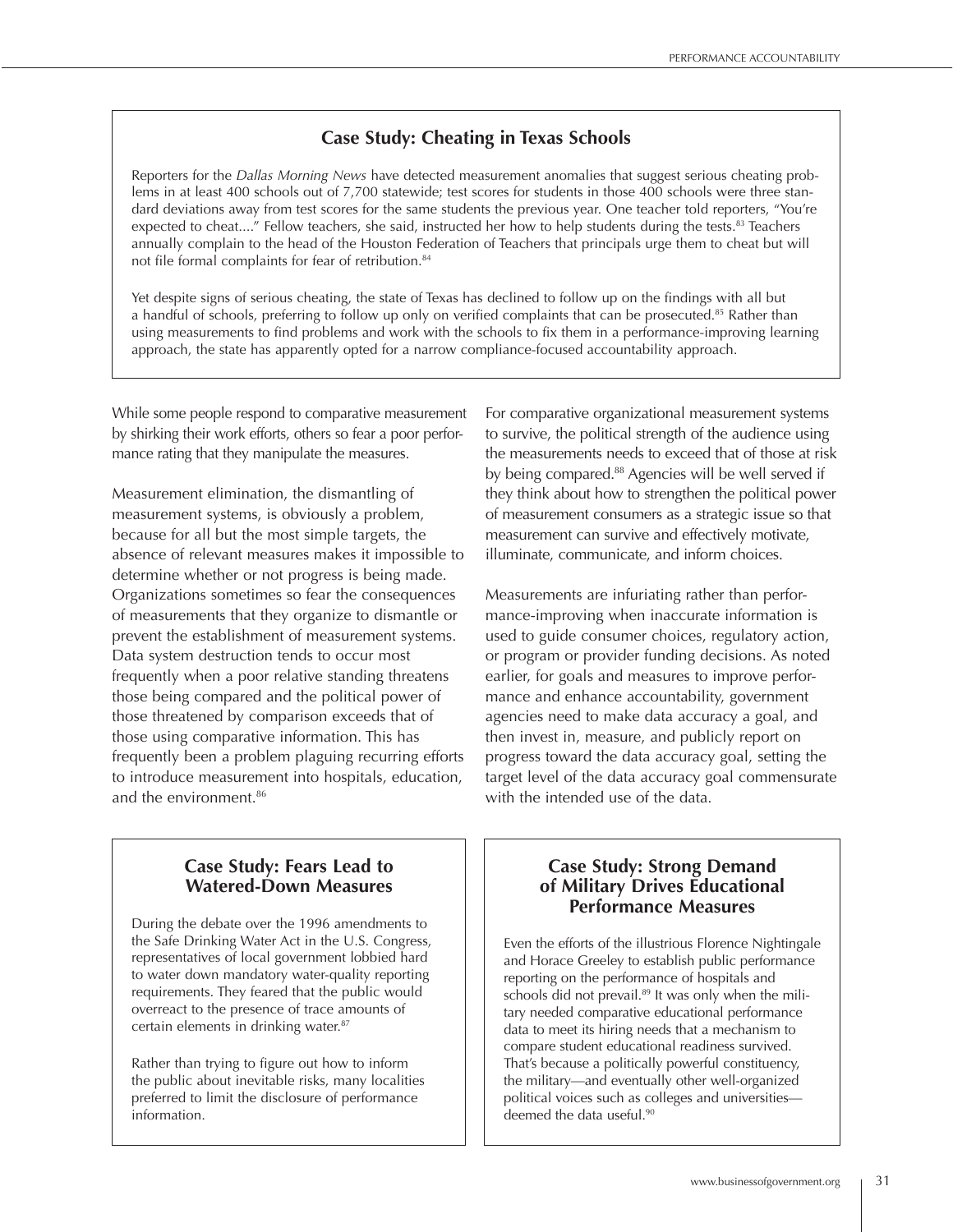## **Summary and Implications**

In sum, measurement can motivate, illuminate, communicate, and inform choices, and, in so doing, strengthen accountability and improve outcomes. People and organizations like to do well and work harder when they see they are making progress relative to a goal or to the past. Comparison motivates some people and organizations. Other people, however, get discouraged by peer comparison. Measurement illuminates by revealing problems needing attention and program successes worthy of replication, and by triggering focused follow-up questions. Measurement also serves as a useful shorthand language for communication among goal sharers, citizens, and consumers of government services. Care must be exercised in using measurement, however, to tap its potential without unleashing fears that provoke dysfunctional behavior, such as measurement manipulation, measurement elimination, outcome avoidance, and timid targets. The problematic aspects of comparative measurement can be lessened if more emphasis is placed on its illumination value rather than its motivational or controlling value.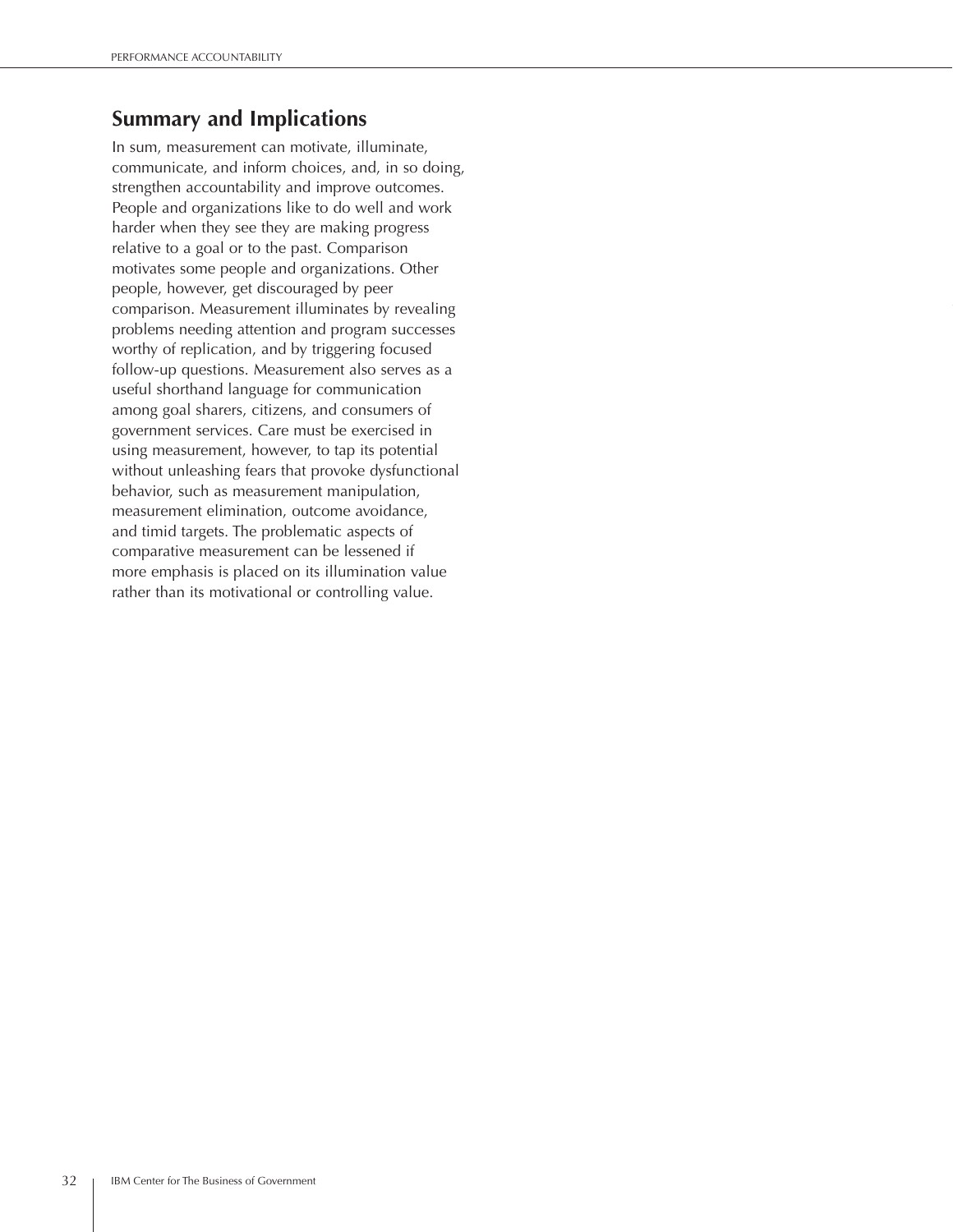# **Building Block 3: Verbal Feedback to Unleash the Power of Goals and Measures**

Goals and measures are potentially powerful performance-driving tools, but they have little performance-driving effect if simply communicated via written words in a plan or report. They have little value unless someone pays attention to them.<sup>91</sup> To be useful, they must be used. A leader (at any level of an organization, but ideally starting at the top) must not only frequently articulate a consistent set of goals so the organization stays focused on them, but must also encourage others in the organization to articulate them.92 Managers need to reinforce the priority of specific, challenging goals, or they will be forgotten, pushed aside by other topics of discussion. More than simply articulating the goals, though, managers also need to pay attention to measurement of progress toward the goal and provide verbal feedback.

Feedback is the essential ingredient that unleashes the power of goals and measures. Years ago, researchers discovered the powerful effect of attention on worker productivity, even without goals. This is often referred to as the Hawthorne effect, named after the manufacturing plant where the surprising research finding was discovered. Researchers sought to test the effect of lighting changes on worker

## **Coaches in the Workplace**

"The primary job of a coach is to improve performance rather than focus on blame. This is done through increasing the person's sense of control regarding the attainment of their goals. It is done by helping people to realize the outcomes they can expect from engaging in specific actions…. Setting a goal focuses attention on discovering solutions to its attainment." (Locke, *The Blackwell Handbook of Principles of Organizational Behavior,* p. 110).

productivity. To their surprise, worker productivity improved whether lighting was increased or decreased. It did not, however, improve among those not in the experiment. The magic motivator proved to be attention, not lighting. One simple but often underutilized method managers can use to motivate workers is to discuss their work with them.<sup>93</sup>

How managers or team leaders provide feedback directly affects performance levels. Key to performance improvement is winning worker commitment to a goal. This can be achieved by helping people in an organization focus on specific, challenging goals and by building their self-confidence that they can get the job done. Formal recognition devices are not necessary. Effective feedback can be provided informally, simply expressing appreciation for work well done. The commendation must be specific and genuine, however. It cannot be general or phony.<sup>94</sup> Managers build confidence by helping workers set goals, stay focused on them, ensure adequate training so they acquire needed skills and knowledge, and maintain confidence that they can reach their goals.

In addition to building goal commitment, managers can "coach" improved performance. They can help employees sequence tasks so that prospects for early success are enhanced. Managers are most helpful if they discuss and provide advice about specific actions employees can try. Feedback using specific illustrations is more useful than generalized feedback about performance levels. "Research studies have demonstrated that the most useful feedback tends to be behaviorally specific, identifying those high-leverage behaviors that can be improved and providing guidance on how to do so."95 Finding and presenting relevant benchmarking models to workers is also helpful, provided the models are not perceived as out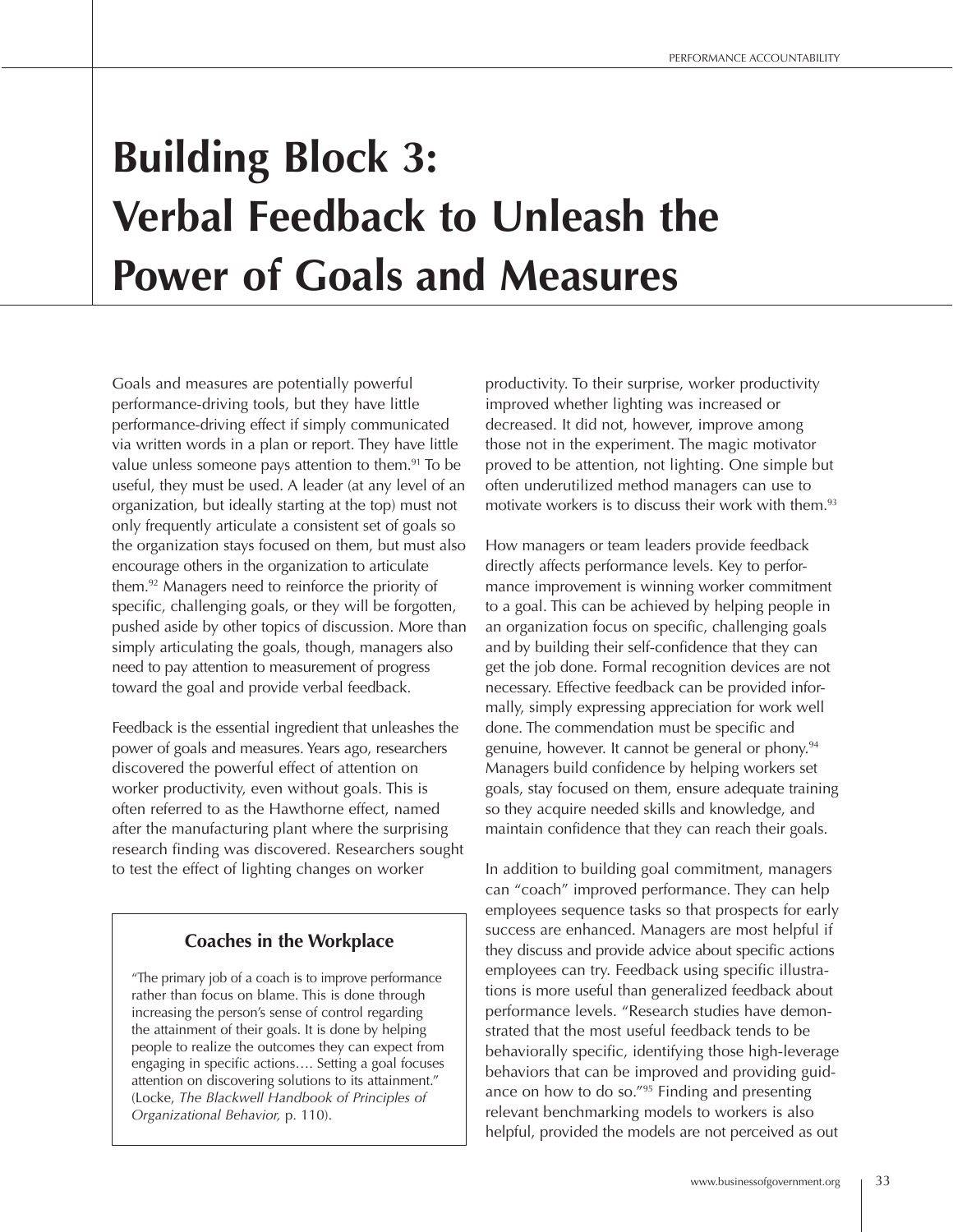of reach. Overly ambitious benchmarks tend to be daunting rather than inspiring. In addition, successful coaches find someone the worker respects to communicate the belief that the worker can achieve the goal. The influential person can be the supervisor, but can also be a peer or other persuasive associate. By framing measurement and feedback in a constructive manner, recognizing successes and showing an achievable path forward, managers help workers tap into the performance-enhancing aspect of measurement.<sup>96</sup>

Constructive feedback is far more motivating than critical or condemnatory feedback. "Positive performance feedback enhances intrinsic interest when provided in an informational (as opposed to a controlling) manner."97 In contrast, negative supervisory feedback, especially that which does not align with what performance measurements reveal, can so enrage even enthusiastic workers that previously strong performance not only declines but remains weak even after a change in supervisors.<sup>98</sup> People tend to be more motivated when they believe they are doing well and disheartened when they sense they are doing poorly.

Managers can help workers boost performance by training them to carry on positive, rather than negative, internal conversations in their own heads. This works because people can function as their own internal coaches, encouraging and discouraging themselves with internal feedback.99

New technologies can also provide performanceimproving feedback when used in constructive, non-critical ways. A recent study of 12 young drivers showed that when cameras were installed in their cars for subsequent viewing by both the teen and the parents, risky driving behavior by teens dropped 75 percent. One of the study participants recognized the value of specific feedback for learning. "That is why this was good, because people can tell you what to do all they want, but when you actually see it, that is when you learn."100

More frequent feedback is better than less feedback, in part because it helps workers recalibrate their goals based on experience,<sup>101</sup> leading to a higher rate of successful goal attainment and strategy adjustment. That is not to suggest frequent goal changes are essential, but that realistic adjustments are important.

Feedback enhances both individual and group performance. In addition to the feedback that benefits individuals, group feedback should clarify who has lead accountability for specific targets. That is, managers or the group should clearly identify a manager for each goal. Group feedback works best when it not only clarifies roles but at the same time builds a sense of organizational unity. In addition, it can be used to reinforce organizational ethical norms and behavioral boundaries, the "thou shalt nots" that reinforce fiscally and ethically accountable behavior. Clear delineation of the boundaries of unallowable behavior frees people up to innovate within those boundaries so long as they do not trespass beyond them.102

Specific functions managers should encourage as part of constructive group feedback are:

- Help members set challenging but realistic goals, adjusting them as needed.
- Make sure each member understands what his or her contribution is to the final product.
- Ensure group participants understand how their membership in the group is helpful.
- Emphasize the unity of the group.
- Change goals that are too difficult.
- Encourage talk in meetings about how performance can be improved.
- Avoid fear of failure.
- Help members feel responsible for the group's fate.
- Give members assignments that suit their abilities.<sup>103</sup>
- Clearly define boundaries of unacceptable practice.104

If direct supervisors fail to provide the needed feedback without prompting, these findings argue that goal managers charged with meeting a specific, challenging goal should initiate discussion of their progress toward the goal with the supervisor or with others whom they respect. The discussions should break the goal into manageable pieces, examine concrete illustrations of specific behaviors and strategies that might help advance progress, and reinforce confidence that the job can be done. The forum for the feedback is not as important as the way feedback is delivered.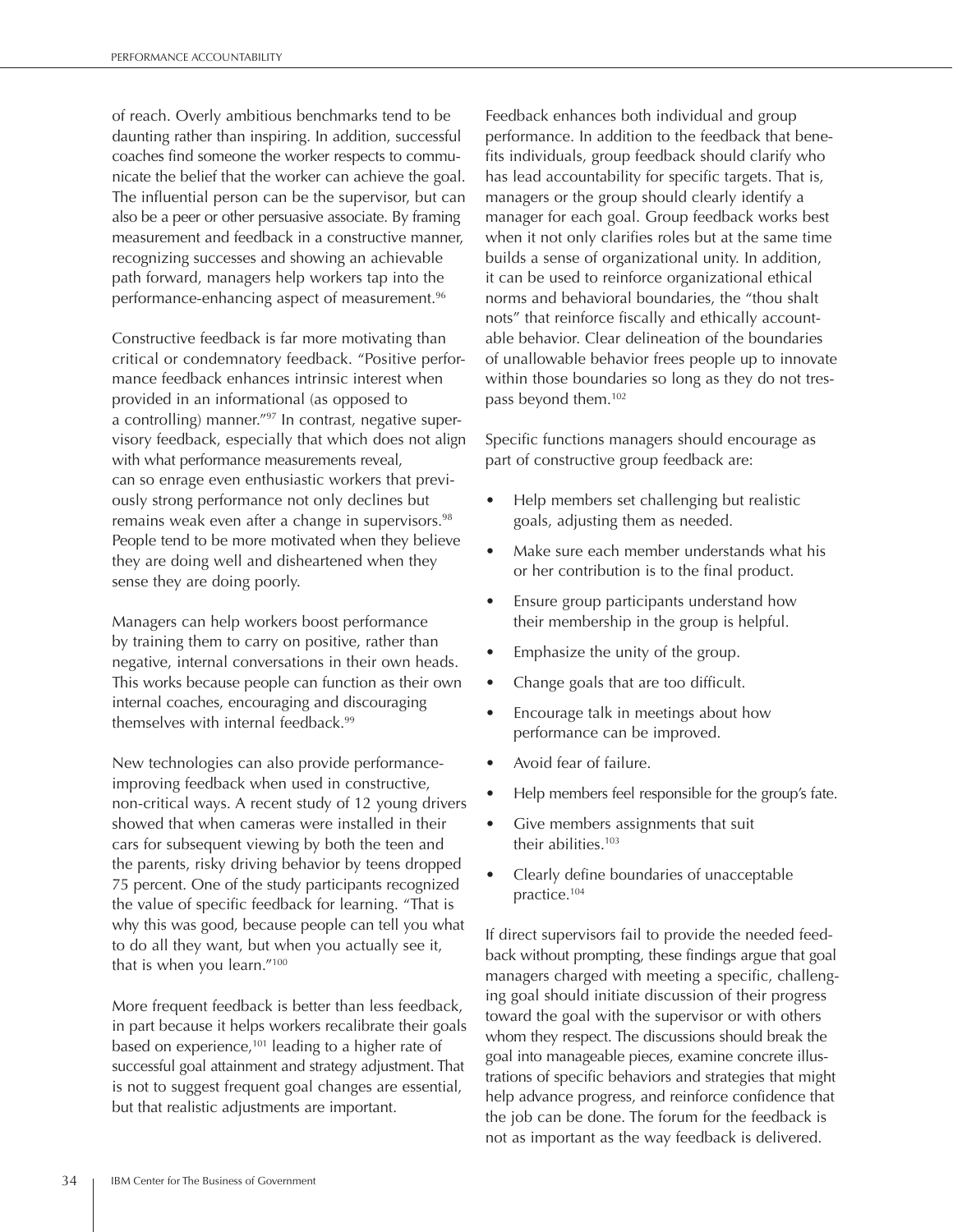In sum, feedback is the essential ingredient that unleashes the power of goals and measures. Leaders, supervisors, and sometimes even colleagues can use feedback to improve performance by helping people and organizations stay focused on specific, challenging goals; building confidence they can get the job done; ensuring adequate training and resources; sequencing tasks and adjusting goals when they prove overly ambitious; and providing advice about and illustrations of specific actions to try. In addition, feedback helps in building group unity and appreciation of individual contributions to the group; encouraging interactive exploration of performance improvement options; accepting failure as a by-product of challenging goals; clearly assigning roles; and clearly delineating boundaries of unacceptable practice.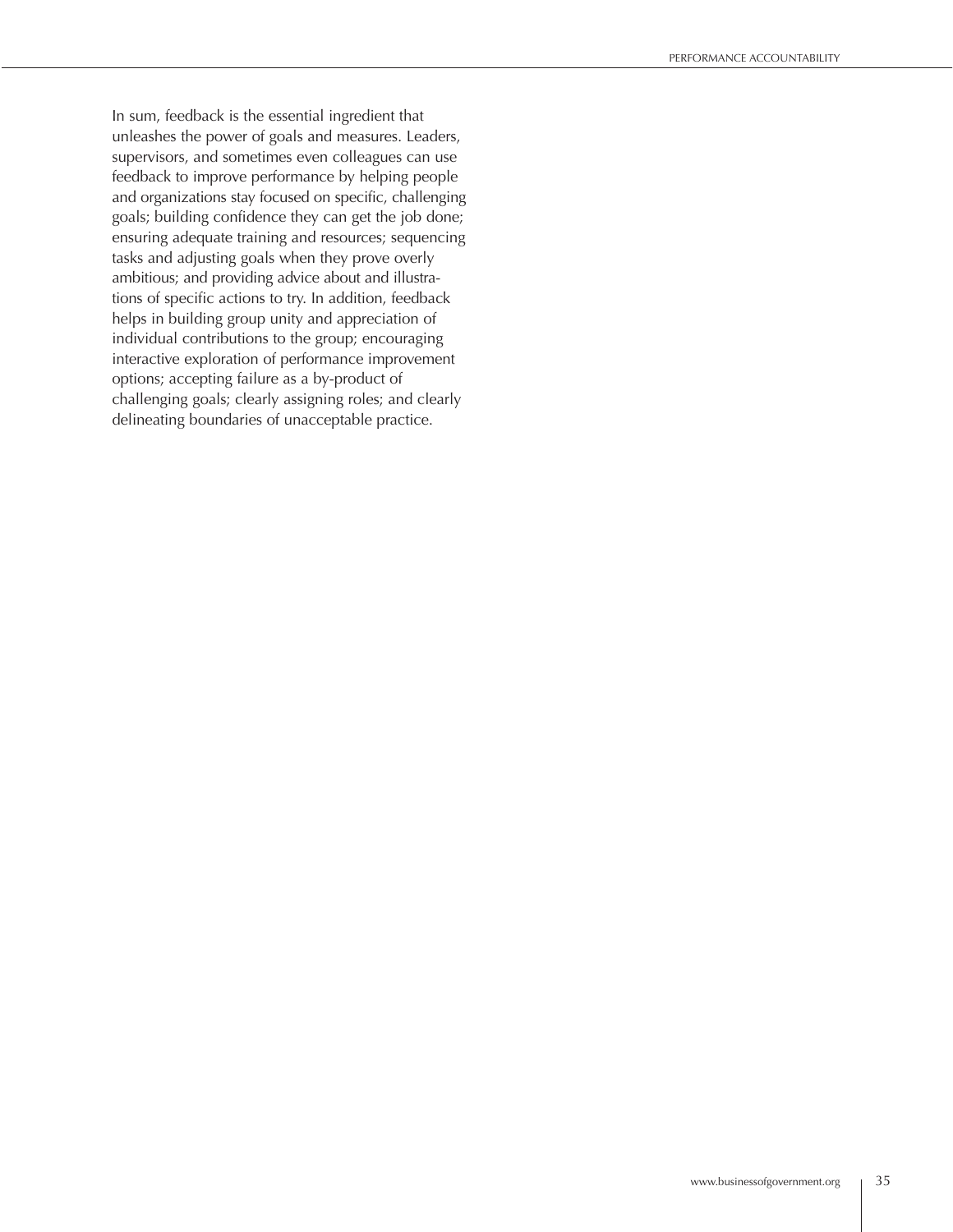# **Building Block 4: Interactive Inquiry**

Feedback is a powerful tool both for individuals and for groups. It can be even more powerful for groups when it is delivered in a manner that goes beyond simple supervisory observations to stimulate ideas, encourage interactive inquiry, and tap resources and expertise beyond a goal manager's direct control.

More feedback is better than less, so group feedback can enrich individual feedback provided it is delivered in a well-directed, non-random, and constructive manner. Meetings afford an opportunity to invite non-supervisors to provide specific, relevant, and compelling examples to suggest a path forward and build confidence that specific targets can be met. This argues for engaging others who might be familiar with relevant benchmarks and whose views goal seekers respect in feedback, strategy development, and operational brainstorming.

In recent years, several government and nonprofit agencies have established frequent, regularly scheduled, goal-focused, measurement-rich meetings where "management discourse  $\ldots$  is by the numbers."<sup>105</sup> Perhaps the most well-known of these efforts is CompStat (short for computerized statistics), an approach developed by the New York City Police Department (NYPD) to drive the crime rate down. The success of CompStat has spread across city agencies in New York, moving from the police department to the parks, corrections, and welfare departments. It has also been replicated in police departments across the country, and applied more broadly to other social issues in city (CitiStat in Baltimore and Pittsburgh) and recently in state government (Washington State's Government Management, Accountability, and Performance— GMAP). When inter-organizational cooperation is needed to accomplish a goal or when opportunities

for cross-organizational learning exist, regularly scheduled, goal-focused, measurement-rich meetings provide a time- and cost-efficient forum to identify problems, refine goals, plan cooperative action, discuss progress, and improve results.106 Meetings need to focus on goals, measurements that provide feedback relative to the goals, analysis and discussion to enhance measurement interpretation, long-term strategies, and shorter-term action plans informed by the evidence.

The NYPD convenes CompStat meetings for each police precinct or district at least once each month to focus on outcomes and the activities undertaken to influence them, and to engage the expertise and commitments of those in the organization with relevant information or resources.

CompStat meetings … should not include discussions of policies, budgets, internal discipline, politics, organization structure, or any other item not directly related to crime reduction.…107

Each session focuses on the activities in one or two geographic areas. Those commanders who are going to be involved in the discussion about trends and strategies in their districts may invite other members of their staffs who might play a role in, or add to, the discussion. Another group that should attend includes commanders from specialized units whose resources might be needed to adequately respond to crime patterns or other trends. Patrol commanders from adjacent areas or other patrol commanders who would benefit from exposure and experience may be directed to attend also.<sup>108</sup>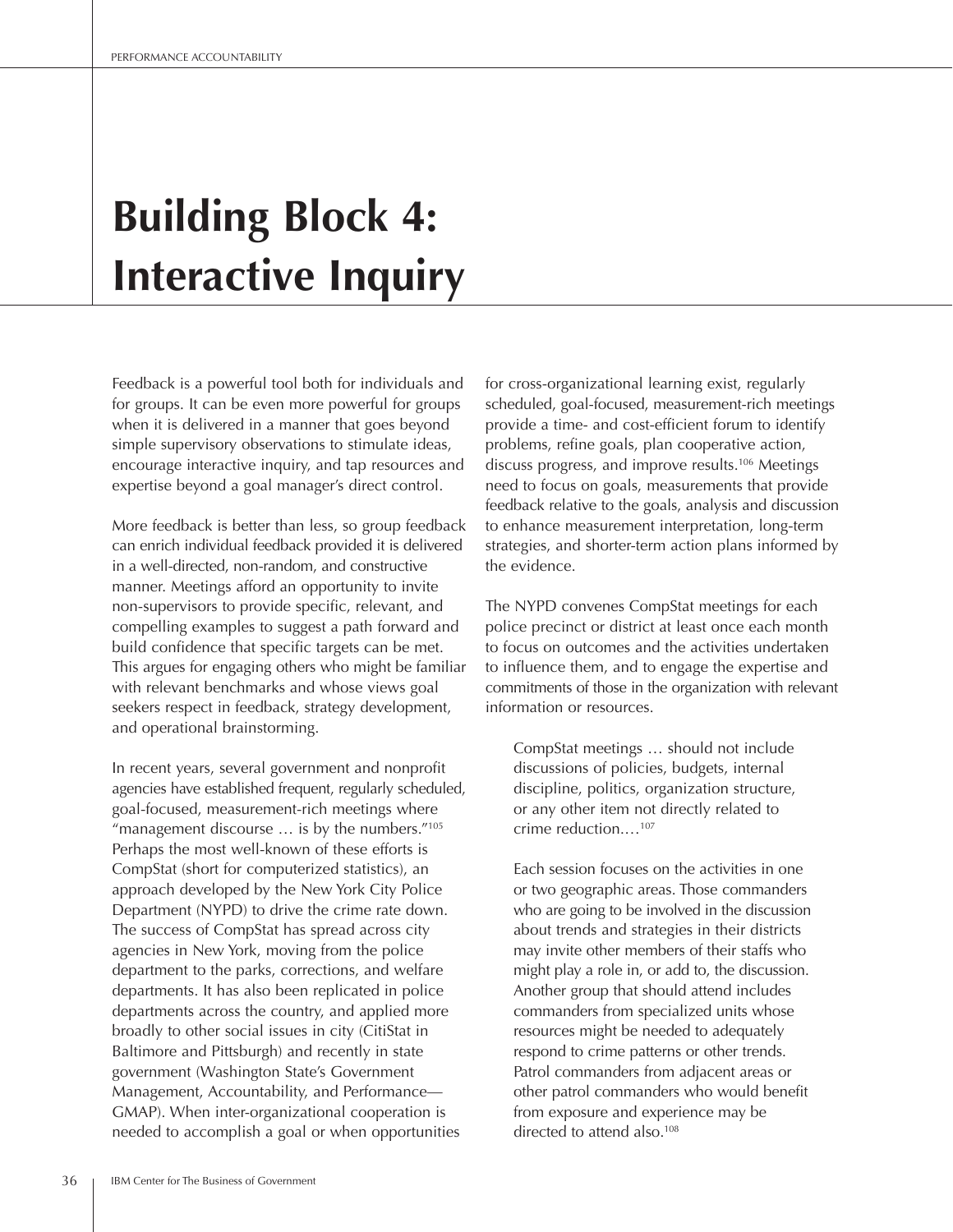One of the oft-mentioned benefits of CompStat-like meetings is the presence of key personnel, including the legal, contracts, financial, human resource, and information departments. Much of the time, these staff office leaders ask questions of the goal managers. Other times, they are available to provide quick answers to key questions, speeding response times that otherwise delay a project. The diversity of experienced people in the room allows a stimulating mix of ideas informed by varied professional perspectives and experiences. It can also broaden consideration of program approaches and speed decision making and implementation. One key to the success of interactive inquiry meetings is that the person running the meeting "must have sufficient authority to order the coordination of services … and to implement strategies."109

The format of an interactive inquiry meeting is not as important as is its frequency, focus, attendees, and atmosphere. Meetings need not be structured in

## **Interactive Inquiry**

Frequent goal-focused, measurement-informed meetings reinforce the power of goals and measures when they are used to:

- Refine goals.
- Discuss progress.
- Identify problems.
- Challenge assumptions.
- Clarify roles and goal manager.
- Get feedback from different organizational units and professional perspectives.
- Stimulate ideas.
- Brainstorm implementation options.
- Devise action plans aligned with organizational priorities.
- Press for follow-through.
- Coordinate and encourage cooperation.
- Obtain quick approval or disapproval for new practices.
- Share information and insights broadly.
- Build unity of purpose and appreciation of individual contributions to the group.
- Reinforce boundary conditions.

the formalized format of CompStat to be effective. Even in New York City, while some departments have adopted the CompStat approach, others integrate goals and measurements into less formally structured meetings.<sup>110</sup>

Frequent interactive inquiry meetings are also useful for tackling three especially tricky operational problems for performance-focused organizations—mid-year goal adjustment, mid-year budgetary changes, and mid-year staff adjustment:

- *Goals, targets, or commitments may need mid-year adjustments* when targets are accomplished sooner than expected or new evidence suggests they are too ambitious. Frequent meetings provide a forum for goal managers to propose target adjustment and get quick approval or negotiate alternatives.
- *Mid-year budget adjustments* are complicated because budgets, in the best of circumstances, are batch processed, yet new evidence may sometimes suggest a need for a strategy revision that requires additional resources. To reap the performance-improving power of goals and measures, task adjustment must be nimble, something the government fund requisition process is not. Frequent goal-focused meetings provide a ready forum where goal managers can request additional funds for specific purposes, and get fast answers about whether or not additional resources might be available.
- Similarly, when evidence suggests that past activities are not working and a new course of action is needed, a goal manager's team may lack the new skills and knowledge required. They may need a mid-course *skill or staffing adjustment.* Frequent goal-focused meetings provide a venue for exploring options to deal with this challenge in the short term, such as borrowing staff resources from other divisions, contracting out, or hiring temporary employees.

Goal-focused, measurement-driven meetings among multiple organizations can also reduce turf battles. They allow cross-unit cooperation to occur naturally, even in organizations where previous efforts to encourage it never materialized.111

Key to the success of interactive inquiry meetings is that they be viewed by participants as constructive,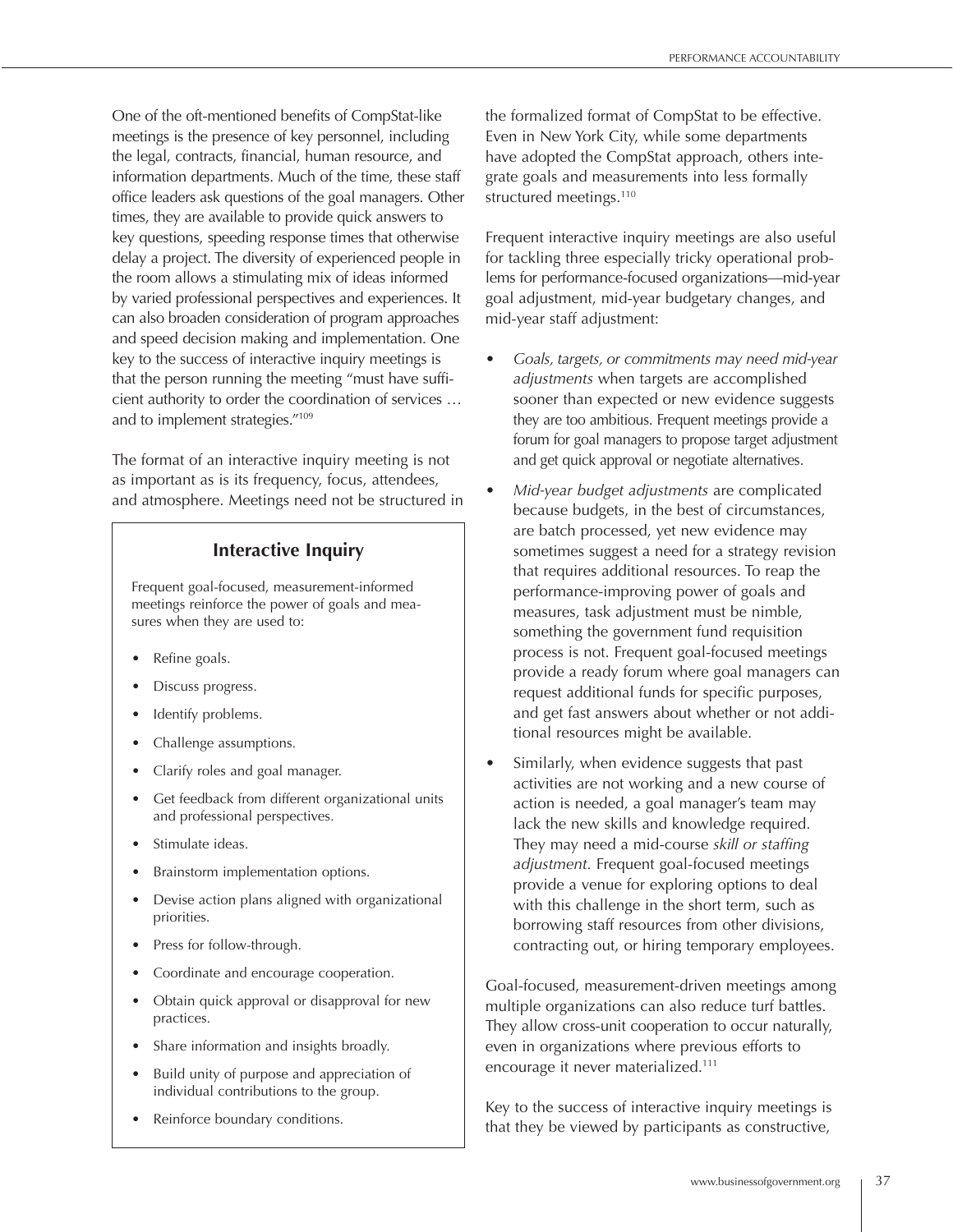not condemnatory. Nor can they be seen simply as a forum for merely "reporting out," with limited exchange. It is not enough to convene meetings; it is essential to get the tone right. Collins, in his study of successful corporations with breakthrough performance gains, identified four stylistic approaches used by successful companies for constructive feedback:

- Lead with questions, not answers.
- Engage in dialogue and debate, not coercion.
- Conduct autopsies, without blame.
- Build "red flag" mechanisms.<sup>112</sup>

Collins found that an ongoing, interactive process helps an organization realize the full performanceimproving power of goal setting and measurement, but only if done in an honest, open, and accepting atmosphere. Meetings should invite healthy contention, but not in an accusative or threatening manner.

In sum, interactive inquiry enriches the performanceimproving power of goals and measures in groups and organizations. To achieve these effects, though, it is essential that interactive inquiry meetings be run in a way that is constructive, not critical or controlling.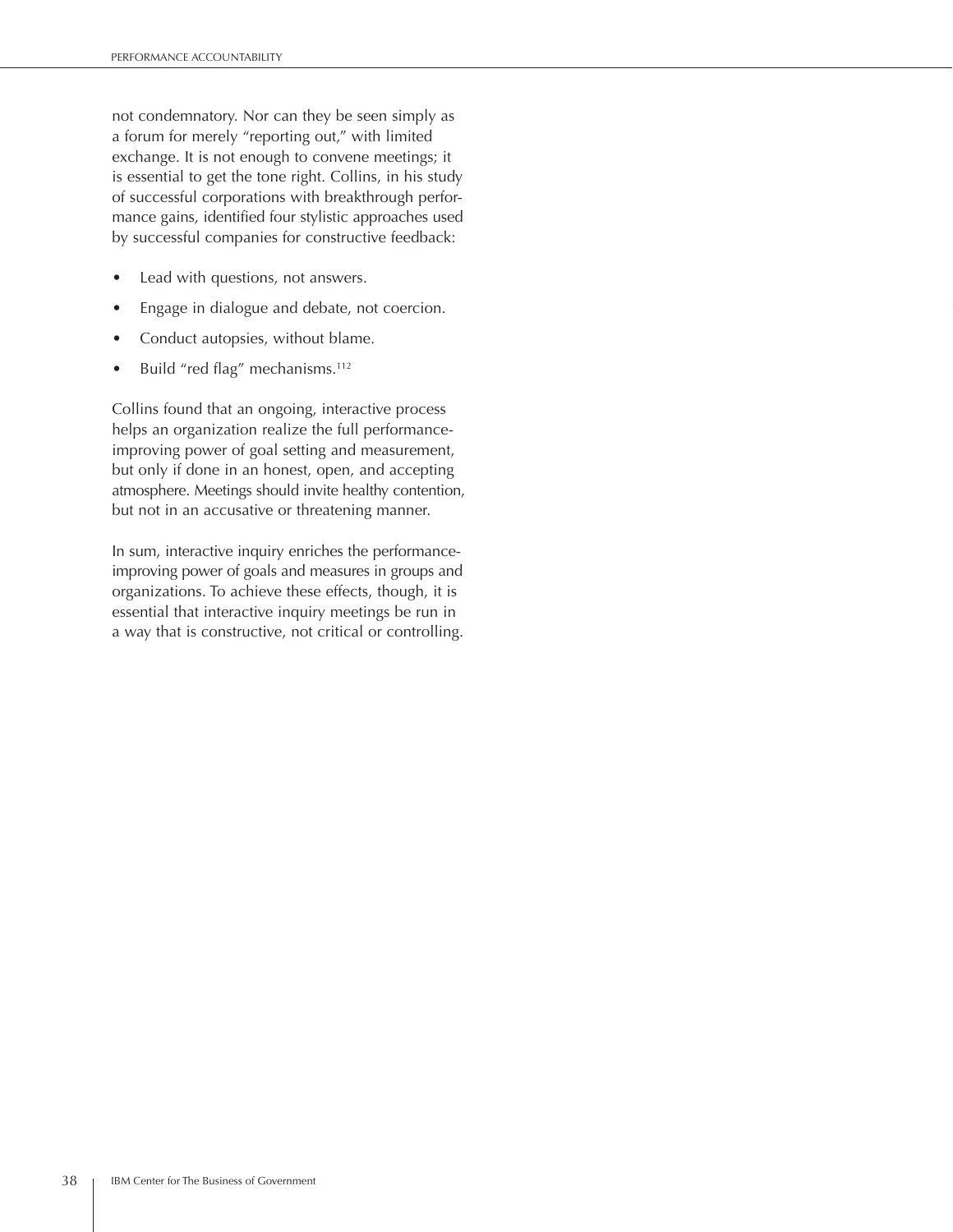# **Building Block 5: Cautious Use of Externally Provided Incentives**

The discussion so far has described the enormously powerful performance-driving, accountabilityenhancing effect goals and measures have when combined with feedback and interactive inquiry, even without positive or negative incentives. What happens when incentives are combined with the other four building blocks of performance management?

Unquestionably, incentives have the power to change behavior that can improve outcomes. Consider the effect of one common form of negative incentive, the speeding ticket, intended to save lives by encouraging driving speeds no higher than a minimum standard, the speed limit. Incentives undoubtedly motivate progress toward a safety goal in this case. Drivers are less like likely to fly down

the highway at breakneck speed when they think they will be caught and ticketed for speeding, especially if there is a possibility that the ticket will increase their insurance costs or cost them their license. Extrinsic incentives can motivate behavioral changes that lead to performance improvements.

But incentives can also easily discourage people and trigger dysfunctional individual and organizational responses that interfere with performance and accountability gains. Therefore, incentives should be employed with extreme caution. Indeed, a reluctant approach to the use of incentives is advisable. This is particularly true for individuals, but should also apply to organizations. It is often far more judicious to tap the "un-incented" power of goals and measures as

## **Use of Performance-Based Pay Expanding at Federal, State, and Local Levels**

The U.S. Government Accountability Office (GAO) began exploring performance-based pay in the 1980s. The arrival in late 1998 of a new comptroller general brought a renewed effort to expand performance-based pay arrangements at GAO, for which Congress granted new authorities in 2004.113

Since then, the U.S. Congress has given other federal agencies—including the Departments of Homeland Security and Defense, which represent over half the U.S. federal workforce—legal authority to depart from the U.S. Office of Personnel Management (OPM) standards and adopt performance-based pay systems. In addition, OPM has issued regulations requiring "all future Senior Executive Service pay increases (beginning in January 2004) be based exclusively on individual and organizational performance."114

Interest in pay-for-performance has been a key component of many education reform efforts at the federal, state, and local levels over the last decade, as well. The basic idea is to reward teachers and school administrators whose students have attained certain performance standards, have high performance relative to peers, or have the greatest student performance improvement levels.115 Punishment for non-performance is a prominent feature of the U.S. federal education No Child Left Behind law.116

Despite numerous efforts to introduce performance-based pay systems in government, few last beyond a few years. Moreover, there is little evidence that they achieve their intended motivational effect. Systems that have survived tend to reward a way of working or cost savings.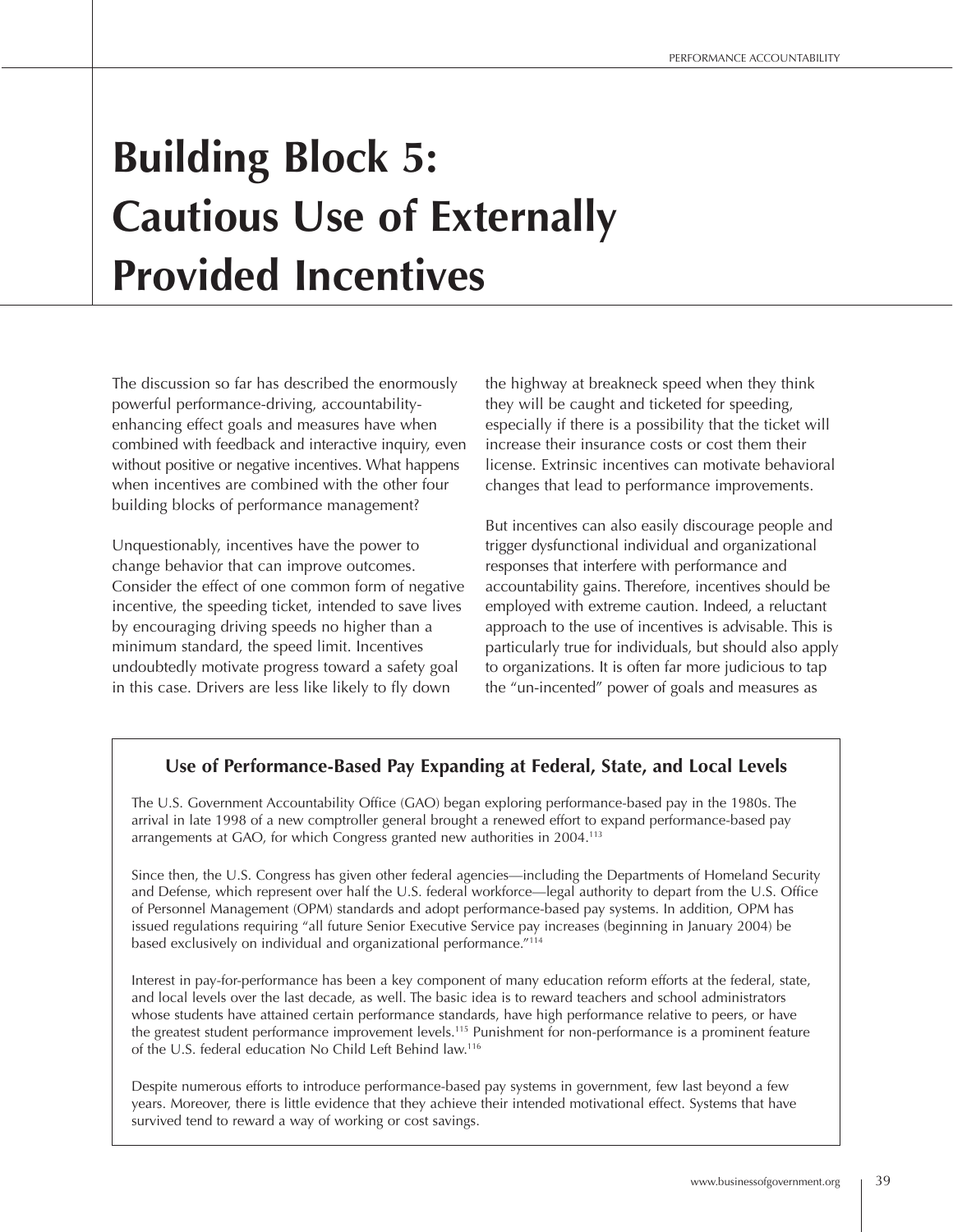motivators, reinforced by feedback and interactive inquiry, than to introduce extrinsic incentives with their significant potential for deleterious side effects.

Whether or not to use incentives is not simply an interesting intellectual debate. Proposals to link individual or organizational performance levels to financial incentives are very popular and have accompanied many of the public management reform efforts around the world that require governments to set goals and then measure and report performance. The idea of motivating better performance through some sort of performance-based pay scheme, performance budgeting, performance contracting, or performance-linked grants is frequently discussed and has often been legislated or required by executive fiat.

What is noteworthy is that, despite all the hoopla, most government performance-based incentive systems that try to link positive incentives (rewards) to the performance of individuals tend not to last. One follow-up study on school systems with merit pay arrangements, for example, found that only 2 out of 10 were still operating 10 years later.<sup>117</sup> A performance-based pay system established in 1984 (for U.S. government employees just below the senior management level) was terminated by 1993.<sup>118</sup> Organizational reward and penalty systems seem to last longer and work better, but they too encounter difficulties that can lead to their demise. As discussed on page 31, multiple organizational measurement systems have imploded when those at risk of serious loss have had the political strength to bring them down.<sup>119</sup>

The poor track record of performance-based incentive systems has not, however, lessened interest in them. To garner the gains of incentives without releasing their woes, it is therefore important to delve into the lessons of experience and research to determine if, when, and how government should structure performance-based incentives systems for individuals and organizations so they are effective and sustainable, and so they do not overwhelm the untethered, performance-driving, accountabilityenhancing power of goals, measures, feedback, and interactive inquiry. The remainder of this section examines these lessons.

## **Common Problems: Outcome Avoidance, Measurement Manipulation, and Timid Targets**

Positive and negative extrinsic incentives sometimes have a positive motivational effect, leading to performance improvement, but they can also distort goal setting and measurement decisions. Specifically, they can provoke outcome avoidance, timid targets, and measurement manipulation, interfering with performance and accountability gains.

New Zealand's much touted public reform effort, launched in 1988, illustrates the problems incentives can introduce. The initial New Zealand performance management system called for a "purchase agreement" between each departmental manager and the relevant minister (a political official). The initial incentive arrangement put a manager at risk of losing his or her job if a department failed to meet its performance targets.<sup>120</sup> A 10-year retrospective analysis of the New Zealand effort faults the performance contract for creating a managerial aversion to outcome targets and an affinity for output goals, defeating key objectives of the reform:

In fact, the 1988 reforms, with their accent on contract, sent the State in the other direction, tying outside agencies down so tightly in contracts that they are almost back to pre-1988 rules-based administration, far removed from imaginative management. The Plunket Society, for example, used to be funded to produce generalised outcomes; now it is contracted for highly specified outputs, satisfying central government monitors but stultifying initiative and perhaps delivering less for the money. Some lower-level managers within departments are complaining that their contracts have become rather like the old rules the 1988 reforms were supposed to have swept away.<sup>121</sup>

When incentives are introduced, government managers will naturally and very sensibly choose output targets if they can, because they can more directly control output levels. Linking a reward directly to goal attainment is also likely to lead to easier targets, even though it is the challenging ones that stimulate the discovery and persistence that result in significant performance gains.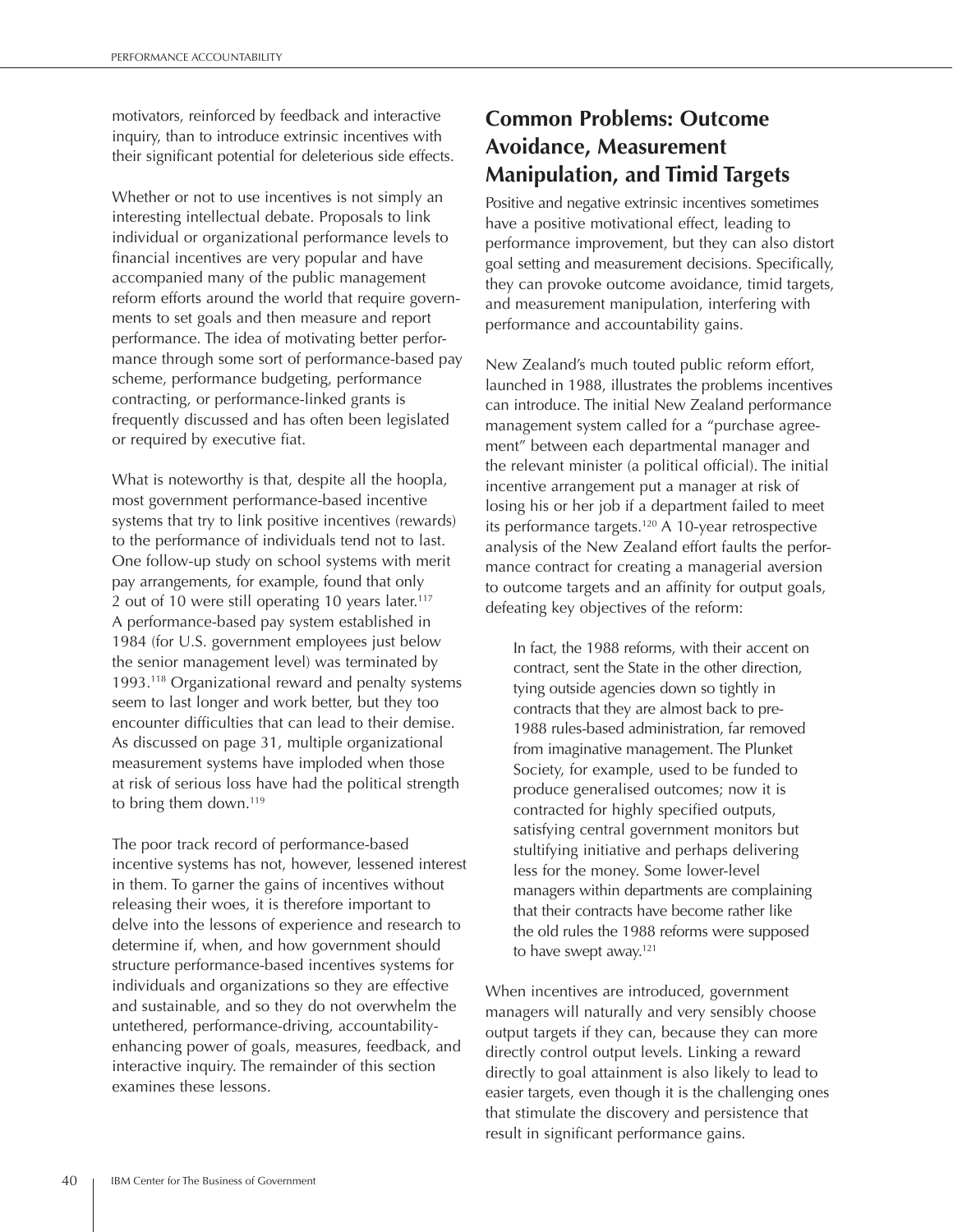Government managers and organizations do not always have the flexibility to choose their own targets. Sometimes, targets are set for them. Again, introducing incentives into the picture can create problems. Measurement manipulation and timid targets have proven a recurring problem when organizations have tried to link incentives and measurement levels. In a study of the Job Training Partnership Act (JTPA), for example, Marschke concluded, "[W]hen performance measures are compensated, bureaucrats respond by finding the least-cost strategies of boosting those performance measures"122 without a compensating boost in outcomes.

Heinrich found similar measurement manipulation and timid target problems in a study of the successor program to JTPA, the Workforce Investment Act, which sanctions states that fail to meet 80 percent of negotiated performance levels for 17 measures. Some states skimmed the clientele, limiting their client base to avoid harder-to-serve clients.123 Heinrich also found states adopting timid targets, in some cases setting performance expectations below the state's own baseline level.<sup>124</sup>

The problems are not limited to one kind of government program. Jacob found measurement machinations in a study of Chicago schools. While "math and reading achievement increased sharply following the introduction of the accountability policy … driven largely by increases in test-specific skills and student effort, … the teachers responded strategically to the incentives along a variety of dimensions—by increasing special education placements, preemptively retaining students, and substituting away from low-stakes subjects like science and social studies."125

Marschke also found evidence that, at least in some circumstances, incentives do not even have the intended influence on outcome improvements: "[O]nly the studies of programs where performance is uncompensated show statistically significant correlation between JTPA-style performance measures and impacts."126 His findings are surprising, but perhaps they should not be. Similar experience was found in the private sector, where extrinsic rewards are presumed to work so well. In the book *Good to Great,* an exhaustive study comparing companies that went through a transition from average to outstanding performance with similar companies whose performance stayed steady or declined, researcher

Jim Collins found that financial incentives for corporate executives were not correlated with corporate performance levels:

Most importantly, when we analyzed executive compensation patterns *relative to comparison companies, we found no systematic differences* on the use of stock (or not), high salaries (or not), bonus incentives (or not), or long-term compensation (or not.) The only significant difference we found was that the good-to-great executives received slightly *less* total cash compensation 10 years after the transition than their counterparts at the still mediocre comparison companies.<sup>127</sup>

Outcome avoidance, measurement manipulation, and timid targets all directly interfere with the performance-increasing, accountability-improving power of goals and measures. Why do these problems occur? Do extrinsic incentives prompt these unproductive responses? To begin to answer that question, we turn our attention to understanding the effect of incentives on individuals and organizations, looking first at the structure of the incentive, and then considering whom the incentive is intended to influence and what it seeks to reward or penalize.

## **How the Structure of External Incentives Affects Motivation**

The characteristics of an extrinsic incentive affect how people and organizations respond to it. Incentives can be extrinsic (externally provided) or intrinsic (internally motivated). Extrinsic incentives may or may not be monetary, and they can reward or penalize. The structure of an incentive can affect how an incentive influences behavior and, ultimately, outcomes.

## **Extrinsic Incentives Drive Out Intrinsic Motivators**

Perhaps the greatest problem that arises with extrinsic incentives, especially monetary bonuses, is that they tend to drive out intrinsic ones. Researchers have found that introducing financial incentives into a work situation where people had previously been intrinsically motivated dampens intrinsic instincts to do a good job.128 In some situations, those offered financial rewards actually underperform those not offered any reward. In others, performance improvements induced by financial reward are not sustained after rewards are terminated.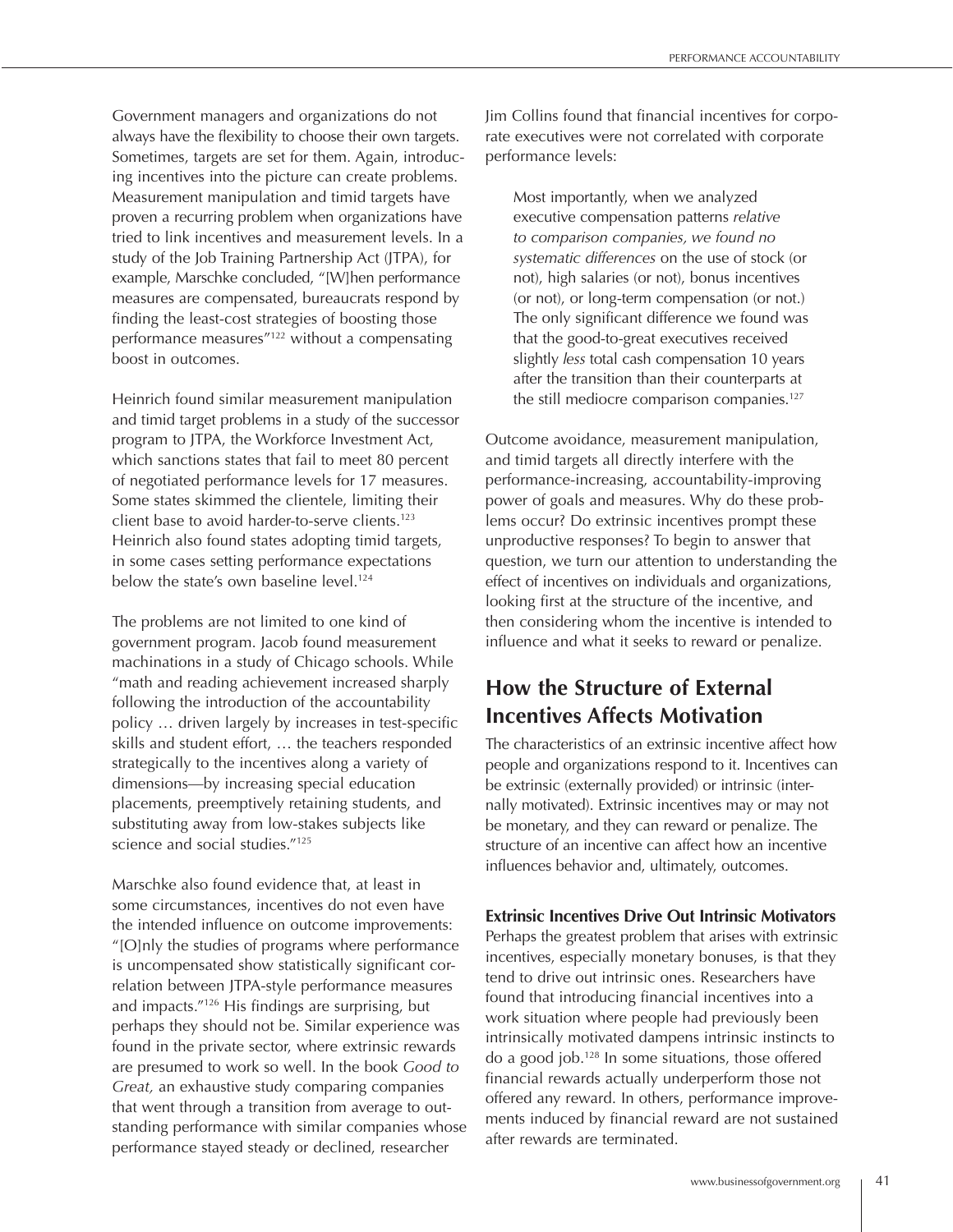The problem of extrinsic motivators driving out intrinsic ones is likely to be a greater concern in the public sector than in the private sector, because people attracted to the public sector are more likely to be intrinsically motivated by their job and less likely to be motivated by money. This is especially the case for people at the higher grades of government service, who have often chosen their occupations because of their intrinsic motivation to serve or their belief in advancing a specific agency mission.<sup>129</sup>

#### **Financial Rewards Work in Limited Situations**

Financial incentives such as the promise of a bonus, raise, or promotion can drive improved performance when they are large enough. "Monetary incentives are one practical outcome that can be used to enhance goal commitment. … more money gains more commitment."130 Monetary incentives work best, however, for jobs that are single-tasked, clearly measurable, and linked to individual workers.131 In those cases, one sort of incentive that works well is piece-rate pay offered as a supplement to a base "safety net" hourly wage. Some government jobs, such as pothole repair, are single-tasked, easily measured, and can be linked to individual workers.

Government has a problem using piece-rate payments that the private sector does not, however. Few governmental organizations enjoy a rising revenue stream funded by the improved productivity of piece-rate incentives that can be shared with those generating the gains. Government does not, for example, enjoy a revenue flow that could fund a pay-per-pothole-filled or pay-per-park-toilet-cleaned payment scheme.

## **In the Right Setting, the Right Incentives Can Work**

In one private sector example, a windshield replacement company, both workers and the company profited after a piece-rate payment system was introduced that supplemented the base hourly wage (maintaining a "safety net" for the worker).132 The company was able to pay high-performing workers more because workers increased their effort, productivity, and ultimately output; weaker workers left; and the company attracted new workers who expected to do well under a piece-rate system. This, in turn, generated increased net revenues that could be used to pay the workers while also raising company profits.

Therefore, except for those government organizations that can charge a fee for services, it has to cap piece-rate payments based on fixed revenues.

One area where government has been able to link incentive payments to a revenue stream is with cost savings, essentially a negative expenditure stream. Maricopa County, Arizona, has adopted what it calls a "gain-sharing" program that distributes half of annual cost savings as a bonus among all employees.<sup>133</sup> The experience in Maricopa County suggests that incentives to encourage cost savings in government may work effectively. The goal, cost savings, is simple and easily measurable. It should be noted that this incentive structure only drives performance improvement, though, if cost reductions are accomplished without a compromise in performance. Otherwise, cost-cutting incentives merely result in service reductions.

It is noteworthy that most federal programs that have participated in performance-based pay demonstration projects appear to be revenue-generating units of federal agencies. It is also noteworthy that what may be the longest-lasting federal performancebased pay system, that of the Naval Air Warfare Center Weapons Division in China Lake, California, does not reward attainment of specific performance targets but rather a way of working.134

## **Rewarding Complex Goals Confounds Outcome Improvement**

When goals are too difficult or complex, the motivating potential of a monetary reward linked to the goal is mitigated. Rewarding goal attainment tends not to work for difficult goals unless the goal can be broken down into individual pieces and payment made for each task completed. In most cases, monetary incentives large enough to induce behavioral changes overemphasize that which can be measured. Unfortunately, they overlook that which is more difficult to measure but which better serves the interests of the organization and, in the case of government agencies, of society.

### **Temporal Disparity Between Reward Cycle and Outcome Causes Problems**

One specific problem that frequently arises with annual monetary incentives (as opposed to longerterm rewards such as stock distributions) is that they create an unwanted bias toward short-term returns.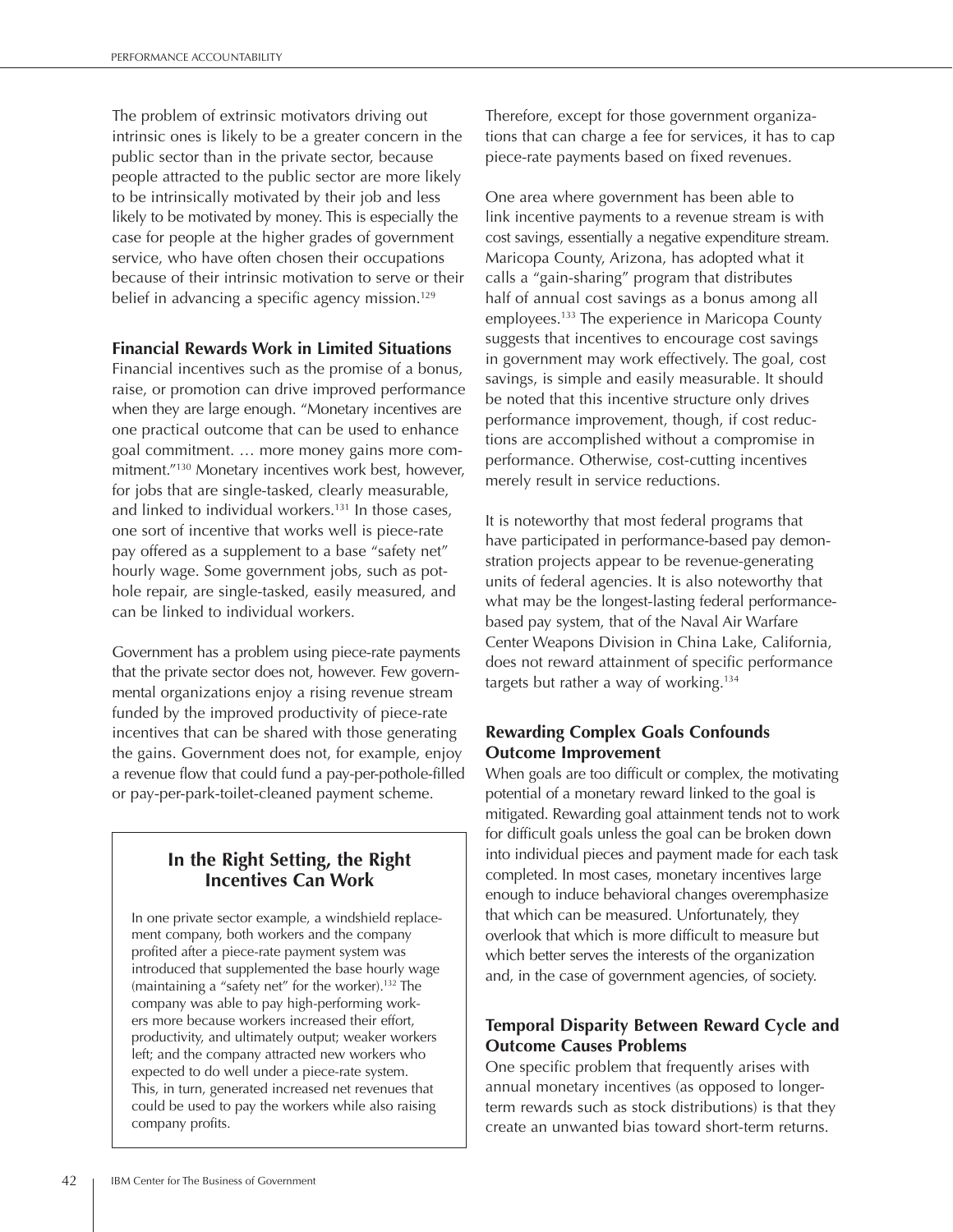The collapse of Enron can be attributed, in part, to a poorly structured monetary reward system that directly linked huge end-of-year bonuses to overly simplistic performance metrics.<sup>135</sup>

## **Comparison Problems Exacerbated by Monetary Incentives**

Monetary incentives also exacerbate the comparative measurement problems discussed in the section on measurement. People care not just about how their performance is ranked but how they are rewarded relative to others. Monetary rewards heighten comparative tension because money is easily compared, and people tend to judge the value of a reward by its relative rather than its absolute value.136 What might seem like a nice-sized bonus to an award-giving manager may be judged an insult by the awardreceiving employee if it is less than that received by a colleague the employee considers of lesser ability<sup>137</sup> or if it is less than what the employee expected based on past practice.

Given these findings, it is unclear why an agency would introduce financial rewards for public sector managers and professionals, who already tend to have strong intrinsic motivation to do their jobs well. Nor is it clear why they would introduce them for frontline workers, at least those with budgets not easily replenished by the fruits of their increased effort and ingenuity. In most government agencies, financial awards are necessarily limited in amount and number because of budget constraints. Nonfinancial and non-tangible rewards, such as praise, have fewer problems so long as they are genuinely and appropriately delivered. And if they are not scalable, the amount of a non-financial award cannot be easily compared to other awards, reducing problems that arise because awards are judged more by their relative than absolute value.

This does not suggest that all government agencies should precipitously eliminate individual financial bonuses if they already have them. Since workers treat rewards as relative rather than absolute, they may look at financial incentives relative not only to others but also to their own expectations based on past practices. Sudden changes from past bonus practices may lead to frustration and depress performance. Additional examination of the literature on and experience of organizations that have eliminated bonuses would be useful to inform agency decision

making in this area. What is clear is that if financial incentives are introduced into agencies where they have not previously existed, as is frequently proposed for many government agencies, they are not likely to have the positive benefits anticipated and are likely to provoke numerous unconstructive responses.

## **Instances Where Positive Financial Incentives Have Promise**

Financial rewards do hold promise in a few specific situations, especially for organizations. They can work, for example, in opt-in situations where individual or organizations are wooed to compete or pursue a target they might not otherwise have considered with potential prizes, grants, or contracts. The promise of financial reward has successfully been used to woo individuals, such as baseball and basketball players, and organizations, such as architecture firms, to put forth their best efforts or ideas. The watermark records they set in these contests may then have a trickle-up effect as more and more people strive for the equivalent of Roger Bannister's four-minute mile.

Monetary incentives have also proven effective in wooing organizations to adopt new outcome-focused goals, adjust existing priorities, or at least bring organizations with shared goals forward to cooperate by offering monetary incentive for doing so. U.S. federal domestic policy agencies have long used financial incentives to enlist state and local governments in the health, welfare, education, employment, environmental protection, housing, transportation, and economic development policy areas to advance goals identified by the U.S. Congress as needing attention.138 States, localities, and nonprofits agree to goal adoption in their grant applications.

In many of these goal-adoption incentive situations, the applicants do not need financial incentives to want to adopt a specific goal. They are already motivated to meet it and just looking for funding for that purpose. In other words, they are not motivated by the money but the cause. They do not need a financial incentive to improve, just financial fuel to operate. In these cases, the challenge for government is not figuring out how to calibrate the right sort of goal-adoption incentive. Instead, the challenge for the incentive-offering government is figuring out how to find grantees (or contractors) that share the goal and have a strong capacity to deliver progress toward it, how to engage them in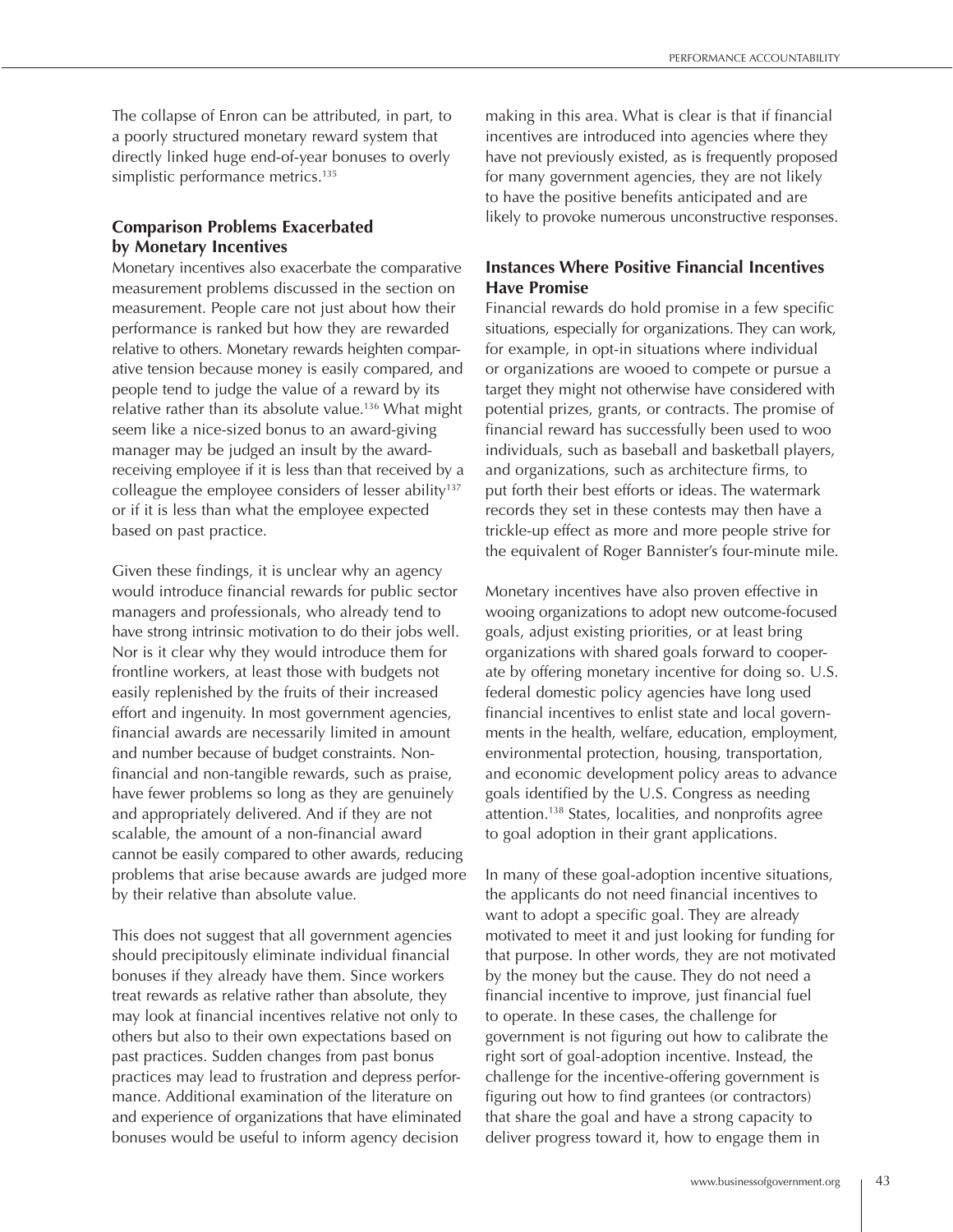## **Case Study: The Value of EPA Regulatory Sanctions as Motivators**

The Clean Air Act effectively uses the threat of a serious penalty, the ability to stop federally funded highway development projects, to motivate states and localities to meet specific, challenging air-quality goals.<sup>139</sup> The law required the U.S. Environmental Protection Agency (EPA) to set six air-quality goals for the nation, the National Ambient Air Quality Standards. All major metropolitan areas were required to attain these minimum standards by specific dates. Air-quality monitors around the country monitor attainment. Initial failure to meet the standard triggers an initial sanction, that the state must write an implementation plan. In the plan, a state is expected to set forth a cogent, data-informed strategy for attaining national air-quality goals (standards) in non-attainment areas. The law required EPA to trigger the second penalty, loss of federal funds for highway development projects, if non-attainment persisted past a specified period and if EPA considered the state attainment plan unacceptable.140 The system has successfully motivated not only attention to the problem, but air-quality improvement. In 1999, for example, 400 counties were designated as non-attainment areas for ozone. By 2002, 157 of those counties had moved from non-attainment to maintenance status.<sup>141</sup> Similar progress has been made for the other five initial criteria air-quality standards.<sup>142</sup>

In contrast, the U.S. Clean Water Act, which also set a specific, challenging goal of zero discharge to the navigable waters of the United States, lacked a similarly powerful automatic trigger to compel attention to and measure progress toward the goal. As a result, despite evident cleanups in some water bodies, EPA cannot similarly report where and by how much water quality has improved across the nation. That information gap is finally changing as EPA responds to the requirements of the Government Performance and Results Act and a spate of local lawsuits requiring EPA or states to set targets for the amount of discharge specific water bodies can tolerate.<sup>143</sup>

interactive inquiry to identify more effective and cost-efficient approaches, and how to share what they learn broadly with others.

Government agencies have also used grants successfully to entice states, localities, and sometimes nonprofit organizations to feed data into federal systems. Grant-induced data collection efforts are often beset with debate about data standards and data quality, especially when a state already had its own system in place before applying for a federal grant. Nonetheless, especially when incentive-offering agencies require submission of outcome data, common data about performance and other program characteristics strengthen analyses to detect successes and problems, contributing to performance and accountability increases.

## **Instances Where Penalties Are Effective**

So far, the discussion has concentrated on positive extrinsic incentives, those offered as a reward. Incentives do not always come in a positive form. Extrinsic incentives can also be structured as punishment. Penalties such as the withholding of promised payments or public criticism can effectively deter certain performance-reducing practices. Agreement with and understanding of the need to avoid a practice or outcome makes penalty threats more effective, tapping into and boosting intrinsic

performance drivers instead of driving them out. Researchers have found that penalties work most effectively when the "penalty threatener" has high prestige and those at risk of being penalized know clearly what is expected of them. The threat of a penalty can also work well as a way to compel commitment from others, whether an individual or organization, to a specific goal.

Penalties have proven an effective mechanism for ensuring that for-profit firms meet goals (minimum standards) established by government when granting a permission to operate (regulatory permit) as well.<sup>144</sup> Sometimes, especially when stretch goals are set, meeting the goal requires private sector experimentation. Penalty threats have also proven effective for compelling private sector measurement and public reporting.

## **Instances Where Penalties Create Problems**

Penalties create problems when used without explanation of why something should be prevented. They do not work well when a large proportion of those at risk of being penalized disagree with what they are being asked to do. Even in those circumstances, however, the threat of a penalty can bring about compliant responses. The motivation to comply tends not to last, however, beyond the penalty threat.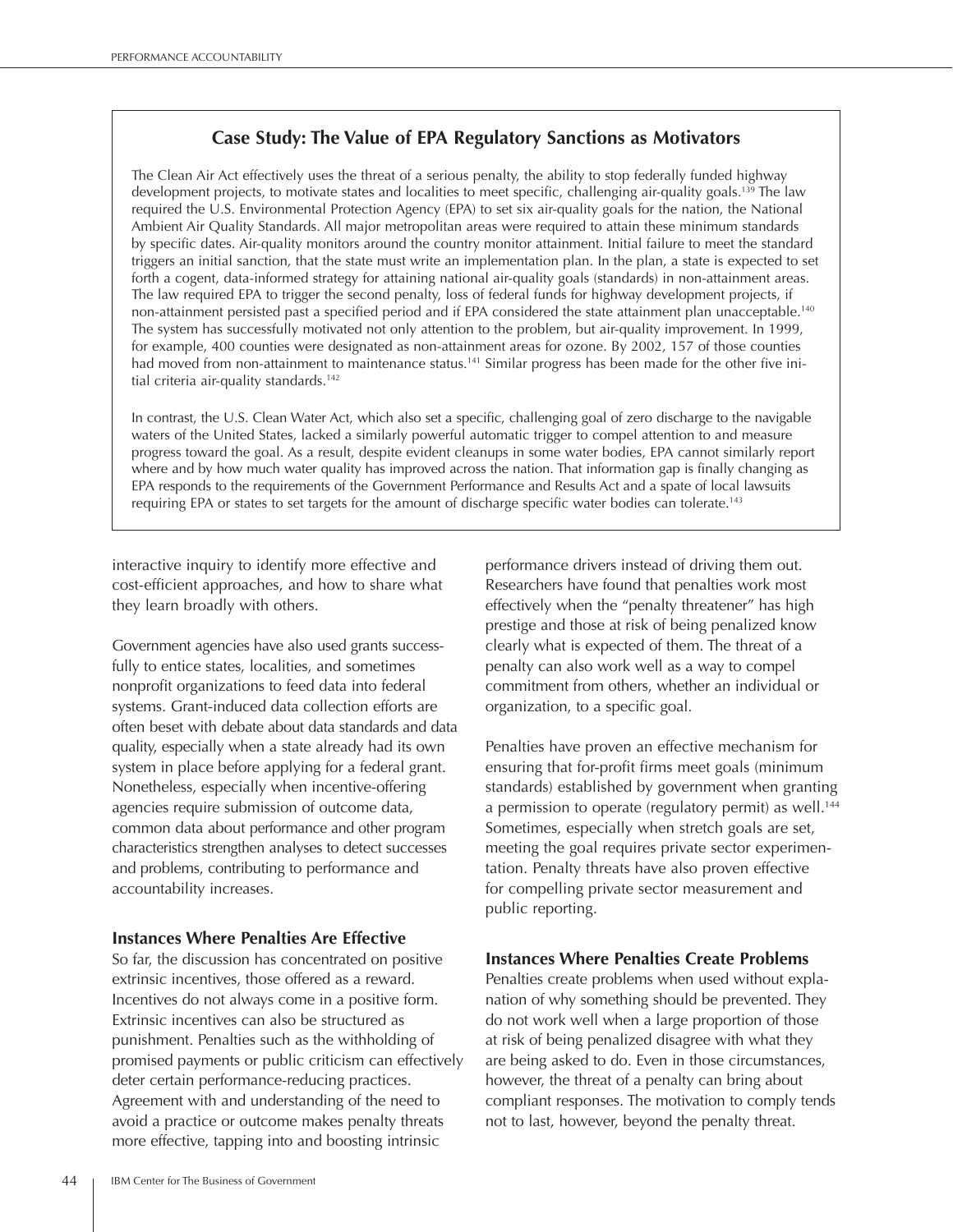Among colleagues, it is more effective, at least initially, to encourage adoption of certain behaviors and avoidance of bad ones than to threaten negative consequences. Collegial pressure on members of a group works better if it is non-coercive, because coercive pressures make the person threatened too concerned about the consequences of failure and how to avoid them than about how to improve his or her performance.145

When penalty threats play a more prominent role than constructive feedback, they can ignite a confrontational relationship, impeding what might otherwise have been a performance-improving collaboration. One way to mitigate this possibility is to delineate clearly the conditions or behaviors that will be penalized and complement that information with constructive feedback and interactive inquiry. When this is done, penalties function more as a border guard, signaling the location of the "do not cross" line. Used this way, penalties play a useful backstop role to constructive feedback.

## **Who Gets Rewarded or Penalized?**

Performance-driving, accountability-enhancing incentives require good decisions not just about the nature of the incentive, but about the intended incentive recipient. Should incentives go to individuals, teams, or whole organizations? Should everyone share in rewards or just those that have the best performance? Answering the "who" questions well, pertaining to cooperation, comparison, and the risk orientation needed for different kinds of work, can lessen incentive problems.

## **Reward the Group, Not the Individual, When Cooperation Is Needed**

When cooperation is needed, rewards given to individual people or organizations rather than to the whole contributing team tend to irk the unrewarded. Consider, for example, a government agency whose mission is reducing homelessness. To be successful, the agency needs assistance from the housing and social service agencies, as well as the general counsel and contracting offices. Yet if the homeless agency is the only unit rewarded for reducing homelessness, the spirit of cooperation is not likely to last long. When cooperation is needed, group rewards make sense.

Rewarding individuals or single organizations can exacerbate unhealthy credit-claiming problems, especially when attribution is difficult. If people know that their individual contribution must be recognized to be rewarded, they must devote energy to attention getting and credit claiming, or risk not being fairly rewarded for their own work. This diverts intellect and time from improving outcomes to improving personal position. Group rewards are superior to individual rewards when cooperation is needed.

## **Compare with Care**

The measurement section explored how comparison can illuminate, identifying benchmarking models and problem areas and providing valuable performanceimproving insights for both organizations and individuals. At the same time, comparison can make people feel less effective than they previously believed themselves to be, curbing rather than inspiring their inclination to do better. When used as the basis for rewards, comparative measurement problems are exacerbated. If people feel their relative ranking or their comparative compensation is too low relative to others they deem not as effective, they often adjust their work effort downward to match compensation received.146

Discouragement also sets in if the comparisons used as the basis for rewards are deemed unfair in terms of distributive and procedural justice. Worker satisfaction with jobs and pay levels depends on a sense that distributive justice (the fair allocation of rewards) has been met. The feeling that the process used to make reward allocation decisions (procedural justice) is fair is also important. Workers' attachment to the organization and their feelings about their bosses is lowered when they feel procedural justice has been violated.<sup>147</sup>

## **Reward Quotas Cause Many Problems**

Reward quotas limiting the number of people in an organization who can receive bonuses can further discourage cooperation. Rewarding only a few performers based on relative ranking interferes with needed cooperation because one team member's gain is another's loss. An incentive rewarded to one person or organization comes at the expense of others and limits the inclination to be mutually supportive. Moreover, organizations with reward quotas are not likely to be the kind of workplace where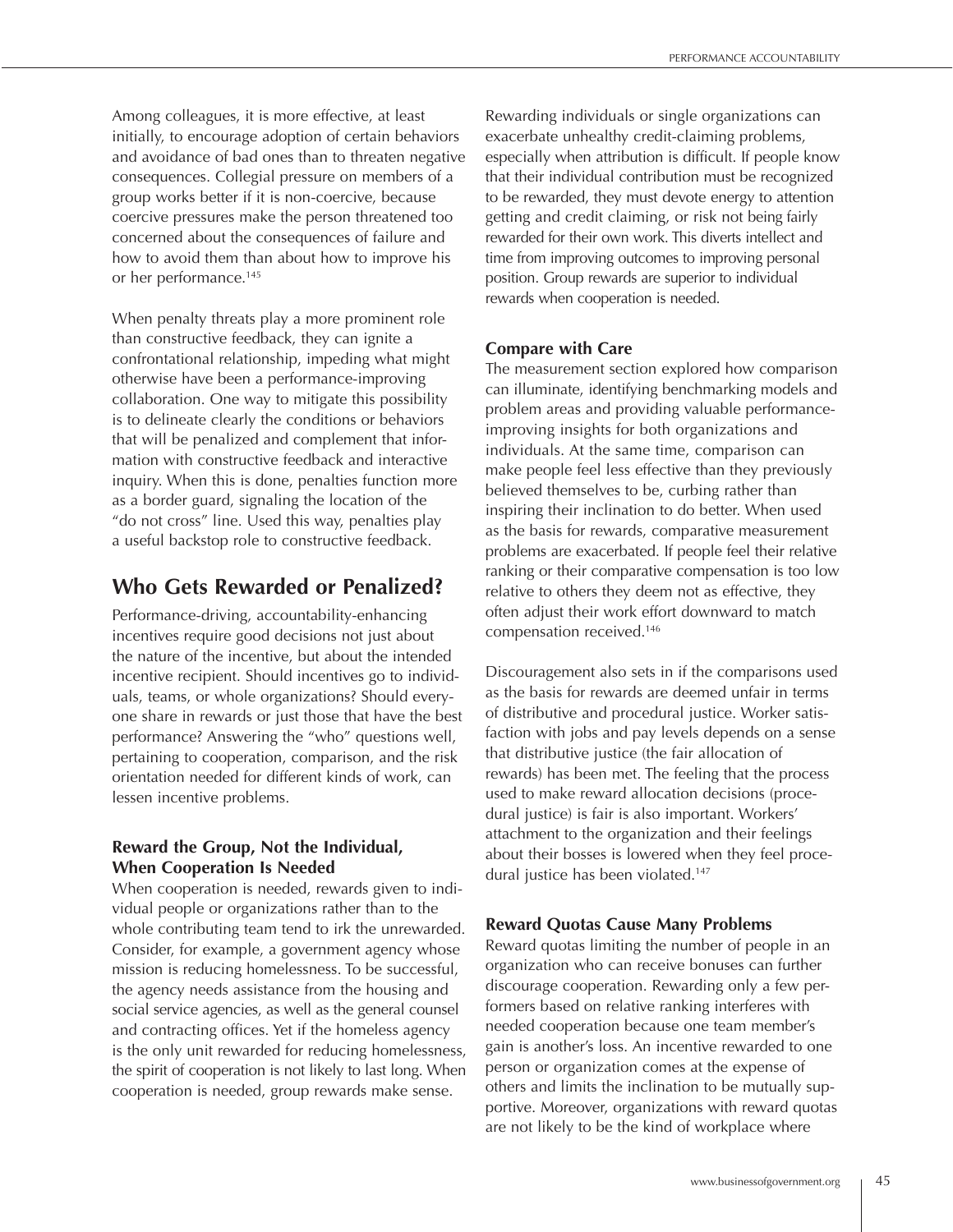the "best and brightest" want to work, because it artificially limits the number who can be recognized for their good work, even when most workers are outstanding.148

This argues strongly against setting quotas limiting the percentage of high performers who can earn the best rewards. Research suggests that these systems will also frustrate the large numbers of workers who are above average but not quite good enough to make the cutoff for the best performers.<sup>149</sup> Reward quotas may work well for organizations that need a few superstars, where everyone else can be mediocre. They do not work well, however, for organizations that want to attract and keep large numbers of strong performers. And even in star-seeking systems (such as those wooing the best athletes and investment managers), very high rewards for the very few can result in wasteful competition if too many seek star status, absorbing motivational and training resources more productively directed to other endeavors.150

### **Rank-and-Yank Not for Permanent Government Workers**

Ranking to penalize those at the bottom has been advocated as a way to identify individuals with the worst performance for employment termination. This "rank and yank" approach, advocated and named by former General Electric CEO Jack Welch, calls for identification and then termination of the bottom 10 percent of the workforce each year, replacing that 10 percent with the best available applicants. A simulation model of this approach, which does not incorporate likely morale and productivity effects, concludes that this system will work in the private sector, but even there only for a short period.<sup>151</sup> Given the greater difficulty of terminating employees in the public sector, even testing a rank-and-yank approach would make sense in government only for probationary and temporary employees.

## **Default Position: Limit Use of Individual Incentives**

The evidence leads to a surprising, non-intuitive conclusion. Individual incentives are seldom likely to work in government. Except in a few specific types of situations, it is far preferable to reward everyone or to reward no one beyond basic pay, especially when cooperation is needed among individuals in an organization. It is far too difficult to measure

individual contributions and compare performance, and far too costly in terms of worker discouragement, to make performance-based incentives for individuals a sound practice. Where breakthrough performance and risk taking is sought, opt-in contests can be used to attract those motivated by comparison and competition. When cooperation is needed among those being compared or when a non-trivial proportion of the workforce is likely to be discouraged by comparison, individual rewards and those based on relative position should be avoided.

Rewarding no one or everyone does not imply, it is important to note, that individual feedback should not be provided. As noted earlier, individual and organizational feedback, delivered constructively, directly contributes to performance improvement, infusing with life the motivation, illumination, and communication power of goals and measures.

## **Design Extrinsic Incentives to Match the Job Requirements**

Which situations warrant performance-linked incentives for individuals? One strategy for private sector performance-based pay schemes for individuals that may hold promise for the public sector is "reward the extremes, muddle the middle."152 Baron and Kreps, in a textbook on private sector human resource management, offer three conceptual categories of jobs worth distinguishing for incentive purposes: *stars, guardians,* and *foot soldiers. Stars* hold jobs with significant upside potential and limited downside risk: "where a bad performance isn't too bad, but a good performance is very good for the firm." Venture capitalists and researchers fall in this category. *Guardians* hold the opposite sorts of jobs, where "a bad performance is a disaster but a good performance is only slightly better for the firm than an average performance." Airline pilots fall in this category, and, arguably, so do federal workers who review products for safety before allowing them to be sold on the market. Those covering the territory in between are labeled *foot soldiers.*<sup>153</sup>

Baron and Kreps advise different recruitment, training, evaluation, and incentive systems for these three types of jobs. They urge, for example, that organizations structure job assignments that involve high-cost risks in ways that minimize the risks of failure, such as by introducing redundancy into the system when more people doing the same tasks can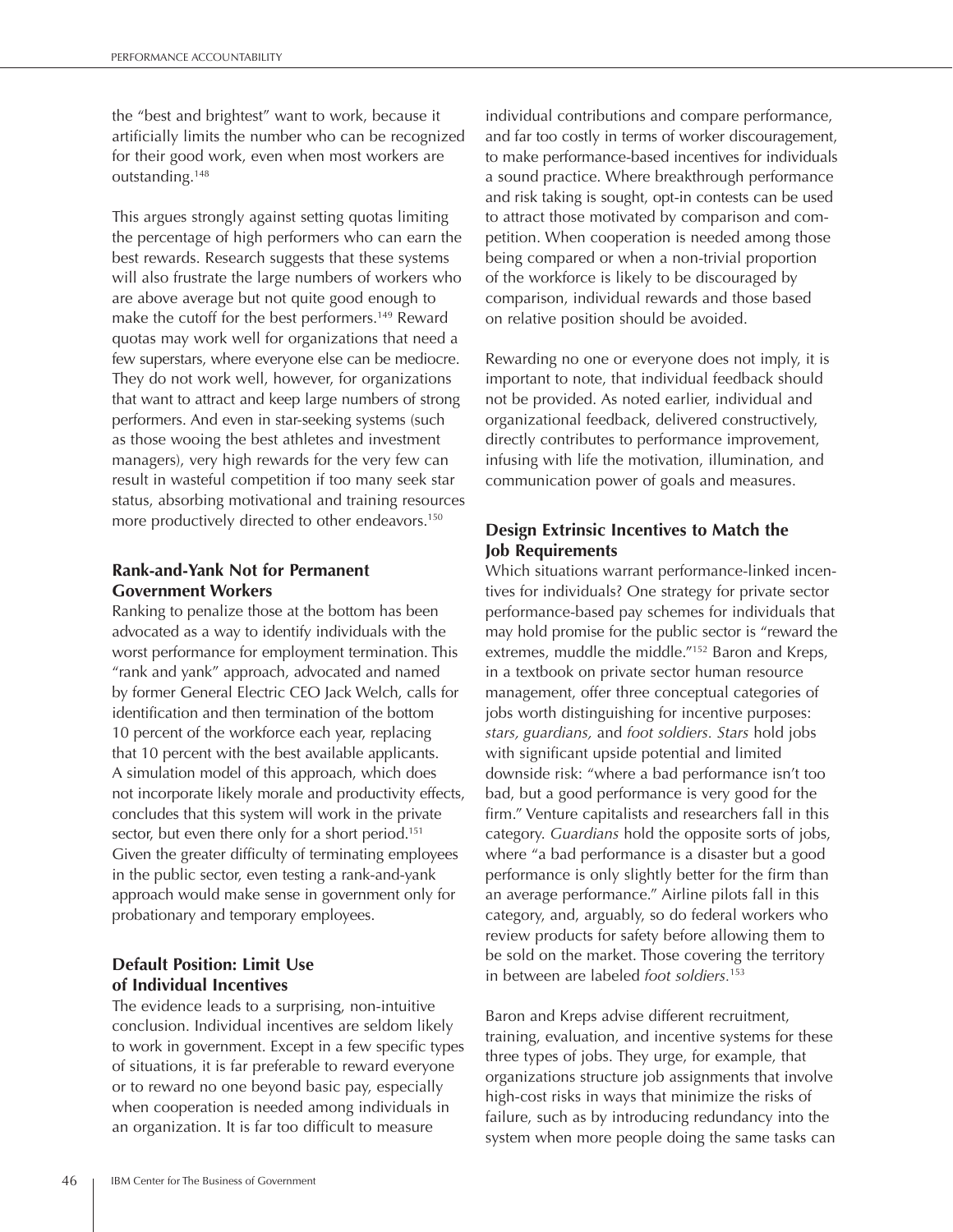## **Incentives**

*Extrinsic incentives drive out intrinsic ones* and therefore need to be employed with great caution and care. Because they so often backfire when used inappropriately, they should be used only in very limited circumstances.

#### **When Extrinsic Incentives Work**

Extrinsic rewards linked to attainment of a goal or specific measurement level work when rewards are large enough and:

- Goals are simple, easily measured, and clearly associated with an individual.
- Goals are simple, easily measured, and the rewards are shared fairly among all who contributed to goal attainment.
- The revenue or cost-savings stream used to fund rewards is not finite, but replenished by outcome or productivity gains.
- They are used to attract people and organizations into contests to establish breakthrough performance watermarks, raising the bar on what constitutes a challenging goal for other high achievers and creating a "trickle up" effect on others' performance.
- They are used to attract others to adopt specific outcome targets and to report measures to the public or a central repository.

Penalties, when they are large enough, work to encourage:

- Goal adoption.
- Measurement generation.
- Reporting to the public or a central repository.
- Adoption of effective goal-attainment practices when effective attainment methods are known.
- Experimentation when effective attainment methods are not known.

#### **When Extrinsic Incentives Do Not Work**

Extrinsic rewards linked to attainment of a specific goal or measurement level tend to discourage workers and often trigger dysfunctional, self-protective responses when:

- Rewards are given to individuals rather than everyone who contributed, when cooperation is needed.
- The number of rewards is limited
	- and therefore interferes with cooperation because people need to compete with each other to earn a reward, and
	- necessitates comparison across multiple dimensions of performance, which in turn requires subjective rather than evidence-based judgments about the relative import of each dimension of performance
- The value of rewards can be easily compared (as is the case with financial rewards) and self-perceptions of performance exceed the perceptions of those determining who gets rewarded.
- Differences of opinion exist about the relative value of others' contributions.
- Goals are complicated.
- Goal attainment is highly uncertain and depends on factors that are difficult to influence through agency action.
- Goal attainment necessitates experimentation because knowledge about effective intervention is so limited.
- A long lag time exists between agency action and societal outcomes.
- An agency goal involves the prevention of rare events or other difficult-to-measure outcomes.

Penalty effectiveness is compromised by:

- A lack of understanding of the importance of the goal (especially minimum standards that trigger penalties).
- A penalty-threatening entity that is weak, distrusted, or otherwise not respected.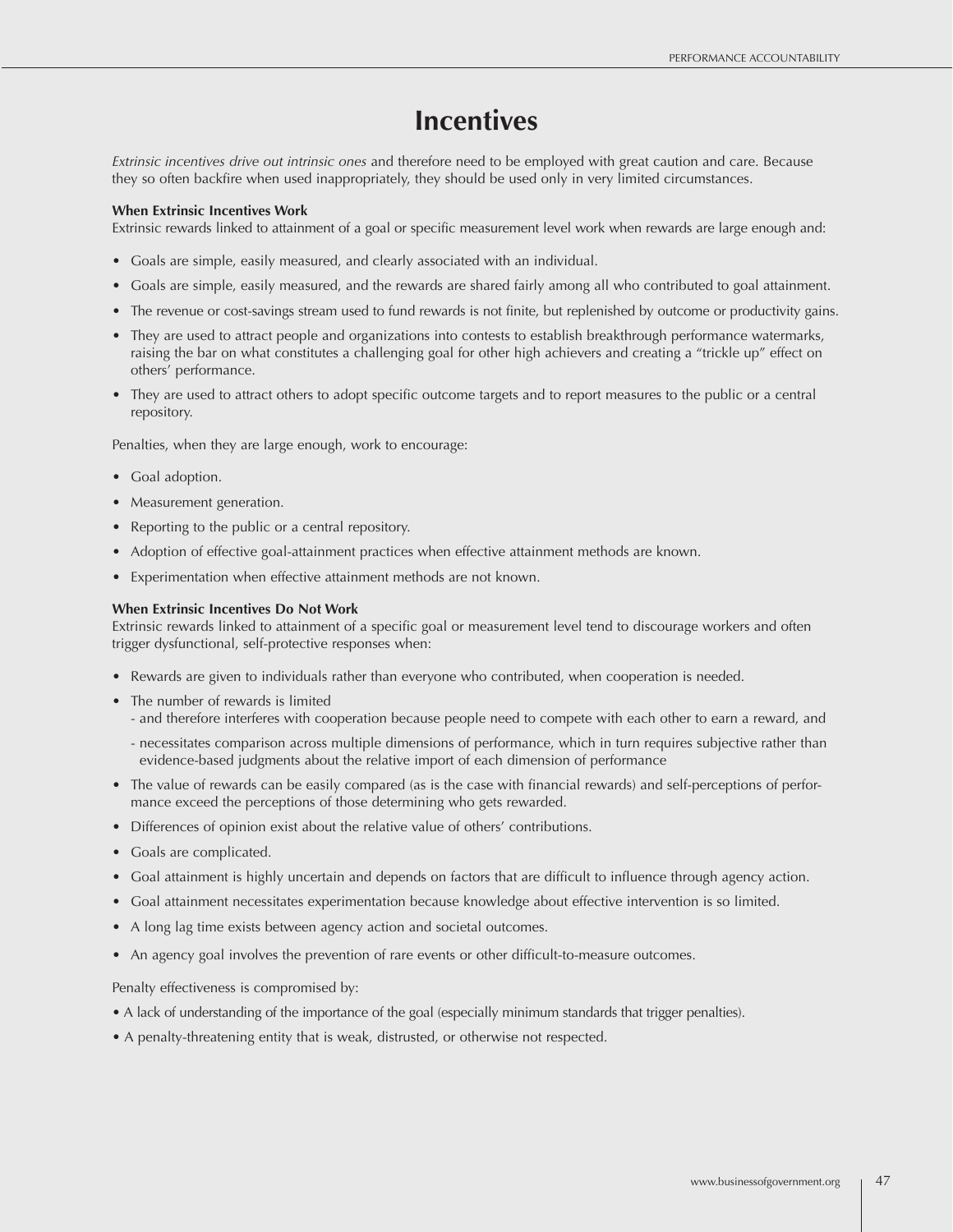reduce the risk of a high-cost problem. For stars, they suggest that "performance evaluations should recognize outstanding performance and treat failure as being close to on par with mediocrity."154 They note, even further, "If it can be demonstrated that 'failure' entailed some chance of success, failure might even be evaluated ahead of conservative mediocrity, to encourage risk taking."155 In contrast, measurement systems for guardian jobs should primarily focus on unacceptably low performance, taking care not to associate top ranking with risky behaviors.156 They also warn against combining star and guardian jobs, where possible, because of the difficulty of structuring effective incentives.<sup>157</sup>

## **Organizational Rewards Not as Sensitive to Comparison, but Caution Still Required**

Many organizations, most notably businesses, often respond favorably to monetary incentives linked to comparative performance, striving both to win customers and to survive by demonstrating past performance levels better than their competitors. An increasing number of public sector organizations, as customers, are also successfully using financial incentives to reward contractors for strong past performance, delivering the incentive in the form of new contract awards.158 Whether or not rewards delivered, after the fact, to top-performing government organizations can similarly motivate performance improvement is less clear from the evidence, because no examples of this sort of arrangement were found during the preparation of this report. Rewards delivered before the fact, in the form of a grant, can be an effective tool, however, which one organization can use to attract other organizations to adopt new outcome-focused goals or cooperate to meet a shared goal.

However, problems can arise when incentives are linked to organizational performance comparisons, as noted earlier in the discussion of the way measurements inform customer or electoral choice. Those threatened by measurement systems (for example, by the loss of customers or an election) often try to dismantle them. For incentives to drive improved performance in these situations, those who want comparative performance measurements need to assemble and maintain greater, or at least better organized, political power than those being measured.

## **What Gets Rewarded or Penalized?**

One of the biggest challenges in establishing a performance-linked incentive system is deciding what to reward. Should incentives be linked to outcome targets, output targets, or something else? And should they reward outcome attainment, progress toward the target, comparative position, or something else? It turns out that the smartest approach for most government agencies, perhaps surprisingly, is not linking incentives to attainment of or progress toward either outcome or output targets. Instead, as the arguments presented below suggest, the most effective and fair system may be one that holds organizations and the people in them accountable for setting outcome-focused goals, measuring progress toward them, and using goals and measures to manage.

## **Target Attainment, Progress Toward Target, or Something Else?**

Linking rewards and penalties to goal attainment is unfair and infuriating when individuals or organizations lack the skills, resources, or authority to meet (or make progress toward) their targets and the means to secure those inputs. Indeed, some missed targets are inevitable in healthy, discovery-provoking, risktolerating enterprises. If individuals and organizations meet all their targets all the time, it suggests that they chose timid targets and missed the performance-driving power of challenging goals.

## **Outcome Targets: Adoption Essential, but Attainment Should Not Be Tied to Rewards or Penalties**

Many circumstances make it infeasible and unfair to reward (or penalize) people or organizations for meeting (or failing to meet) outcome targets. These include the inability to control external factors that significantly affect outcomes; long lag times between outcome attainment and action; outcomes that are hard to measure because they occur as infrequent, unwanted events; and attribution problems associated with production interdependencies.

**External factors can be influenced, but not controlled.** Government cannot control all factors influencing outcomes, and therefore linking incentives to outcomes necessarily includes a significant gambling component. Rewarding those that attain specific outcome levels favors not just those whose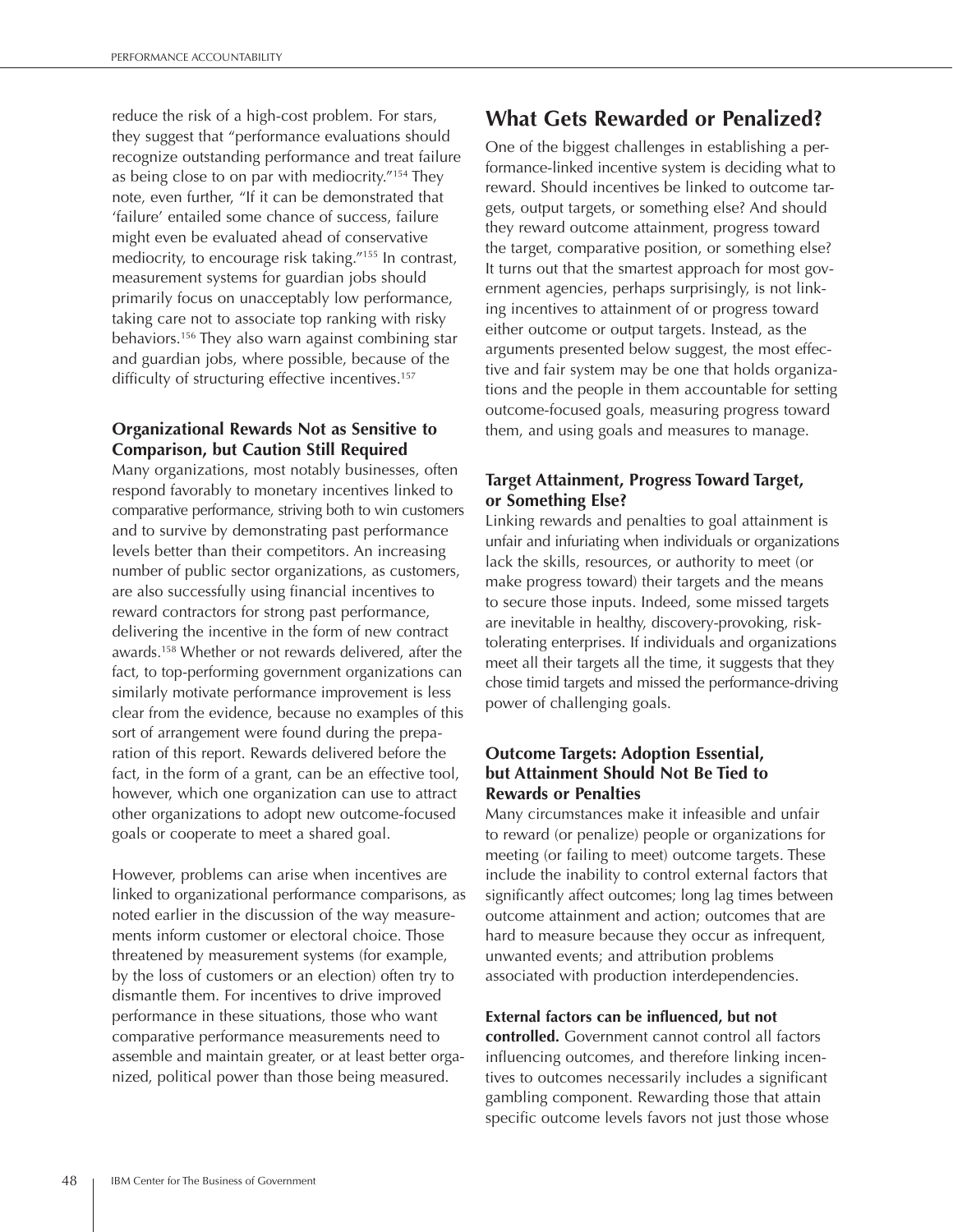## **Advance Rewards for Delayed Outcomes**

Research on private sector software developers concludes that for outcomes with long lag times and attribution problems, linking rewards to outcomes does not work. Instead, the advice is to invest in extensive screening to find and hire the right people for the job, pay them well to show management confidence in their work, provide stock shares in the company so they share in long-term returns, and let them do their work without trying to measure individual performance.159

actions contributed to performance gains but also those who were just plain lucky. Conversely, penalizing those that fail to meet their targets unfairly hurts the hapless, even if they worked very hard.

Those that set stretch targets, the sort that stimulate innovation, are at a special disadvantage if incentive systems penalize the non-attainment of a target. In addition, rewarding outcomes can be a problem when outcomes vary significantly from year to year because of uncontrollable factors such as a group of particularly high- or low-achieving students in a class one year or weather conditions. (Year-to-year variance problems can be mitigated to some extent by linking incentives to multi-year averages of outcomes. $160$ )

**Long lag times preclude timely incentives.** It is also difficult to reward outcome attainment when a long lag time occurs between the societal outcomes sought, such as reducing the incidence of a disease whose causal factors are not yet understood, and the actions taken to influence them. In such situations, payouts or penalties would occur long after they are needed to have a motivational effect. Long lag times characterize many government programs, including those supporting basic research, software development, efforts to address problems with long gestational periods, economic development, and arguably even education programs (if self-sufficiency is seen as the ultimate objective). Publicly traded companies accommodate this problem with stock and options distributions; public organizations have no similar way to deliver a share in future returns.

**Unwanted events are hard to count.** Incentives linked to performance outcomes can similarly be difficult when the societal objective is to prevent unwanted

events, such as terrorist attacks, fires, outbreaks of insect-linked diseases, or traffic accidents. How do you measure what did not happen? Some programs have learned how to measure common unwanted events, test different risk-reduction approaches, measure their effectiveness, and implement increasingly cost-effective approaches. These programs measure outcomes as reductions in unwanted events. When these types of programs mature, and succeed in managing unwanted events down to a low incidence, maintaining a low incidence level constitutes program success. While it is feasible to reward attainment of a steady performance level every year, steady-state accomplishments tend to be undervalued when compared to areas with more significant performance gains. This becomes problematic when rewards are limited in number and their allocation is competitively determined.

## **Attribution tensions interfere with cooperation.**

Attribution problems arise when incentives are offered to individuals or organizational units for improving outcomes that depend upon multiple parties for success. Two types of attribution problems are common, credit claiming and credit avoidance, both of which interfere with the cooperation needed to improve outcomes.

Much of government's work requires cross-office and often cross-organizational cooperation to improve outcomes. Increasing seat belt use, for example, requires cooperation among school principals, the local police, state legislators, governors' safety advisors, Department of Transportation regional offices, and NHTSA staff. If incentives are offered for raising seat belt use but not shared among everyone involved, how much of the performance increment credit should each party claim? Efforts to parse out credit for accomplishments delivered through a suite of partners quickly lead to artificial measurement machinations, with no discernible performance or accountability gain. And once an assessment system is seen as artificial or unfair, it discourages the very parties the system seeks to motivate. It can also interfere with a dynamic learning system where all parties readily share the information they collect, so strategies can be quickly revised based on the latest evidence.

Ironically, while some try to claim credit, others seek to avoid it. Some top performers, faced with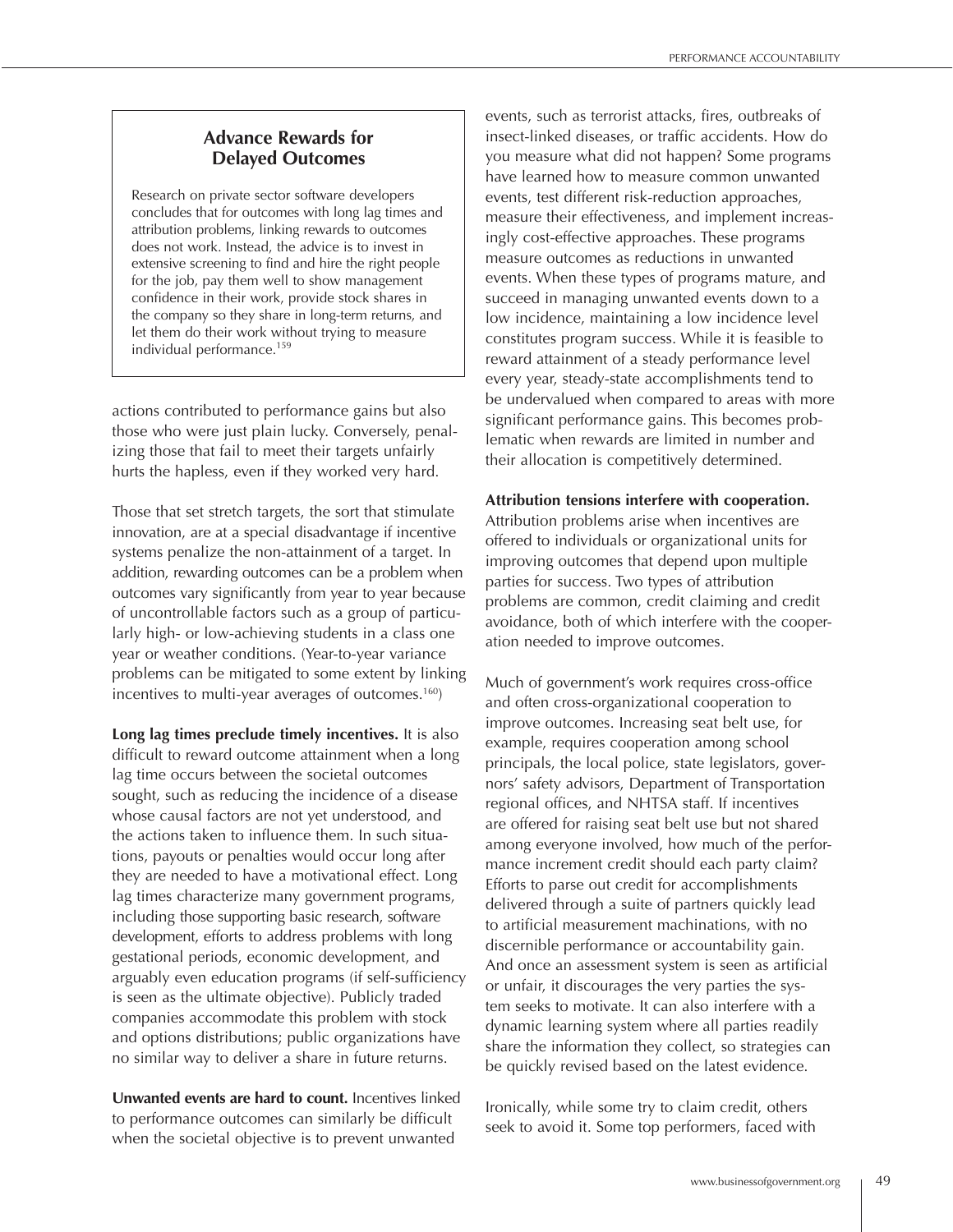## **Fear of Turf Wars Leads to Outcome Avoidance and Affinity for Output Targets**

In the author's work with state environmental agencies, very bright, experienced, and committed senior compliance and enforcement officials have been reluctant to adopt environmental outcome targets, such as a waterquality goal, despite evidence that this approach worked surprisingly well in another environmental agency, revealing previously unknown violators. Their reluctance stemmed not from their inability to control all factors affecting water quality, but from a concern that others in their agencies, including the permit and rule writers, would view their adoption of an outcome-focused goal as turf invasion.

One consequence of this stovepipe mentality is that, historically, few in environmental agencies pay attention to whether or not they are improving water quality. Operating units with the most staff resources instead traditionally focus on specific activities assigned to them, such as permitting, inspections, rule writing, and enforcement. Agency planning and science offices measure environmental outcomes such as water quality and human health, but, in the words of a local environmental regulatory official when asked about using his state's health tracking data, "There is little connection between that and the work we do."

comparative rewards, lessen their efforts lest they alienate co-workers with whom they work on a regular basis. Some are embarrassed by higher bonuses. Others are reluctant to consider issues beyond those clearly considered their own territory, fearful they will be seen as turf encroachers. The result is disjointed production lines that lack the glue needed to meld component parts into a coherent, functional whole that improves outcomes. Interactive inquiry meetings, with outcome-focused goal leaders and team members, can address these concerns, while incentives tend to exacerbate them.

## **Outputs Targets Not a Useful Substitute**

Because of all the problems that make it difficult to link incentives to outcome targets, many agencies have done what New Zealand originally did. They have adopted output targets, such as clients served, requests processed, permits issued, and trainings offered, instead of focusing on outcomes. Yet anything other than outcome targets tends to distort behavior in ways that do not improve either societal outcomes or accountability.

A classic piece of organizational behavior research conducted by Blau in 1963 documented how output indicators interfere with outcome gains.<sup>161</sup> Blau studied an employment office with a mission of serving "workers seeking employments and employers seeking workers."162 The employment office initially evaluated its own workers' performance by counting the easily tallied number of interviews conducted. Blau found the output-oriented assessment triggered serious dysfunctional distortions:

The interviewer's interest in a good rating demanded that he maximize the number of interviews and therefore prohibited spending much time on locating jobs for clients. This rudimentary statistical record interfered with the agency's objective of finding jobs for clients in a period of job scarcity.163

The employment office subsequently adjusted its program performance indicators, substituting a set of eight indicators for the one, including an outcome indicator, job placement. The shift to outcome measurement successfully motivated desired changes in worker behavior, resulting in higher placement rates, although it also created some measurement manipulation problems. A subsequent effort to add many more indicators confused workers because it lacked specific targets to communicate priorities.

Blau's research and many additional studies since then have documented the exceptional difficulty of picking the right outputs to measure without triggering behavioral changes that compromise the pursuit of the outcomes government agencies seek to achieve. When situations vary and workers or organizations need to select from among a combination of interventions to improve outcomes, linking incentives to a small set of output indicators tends to distort choices to favor actions that are measured, thereby interfering with outcome gains.

Output indicators can work in some situations, most notably when a clear link has been established between a particular activity, such as the adoption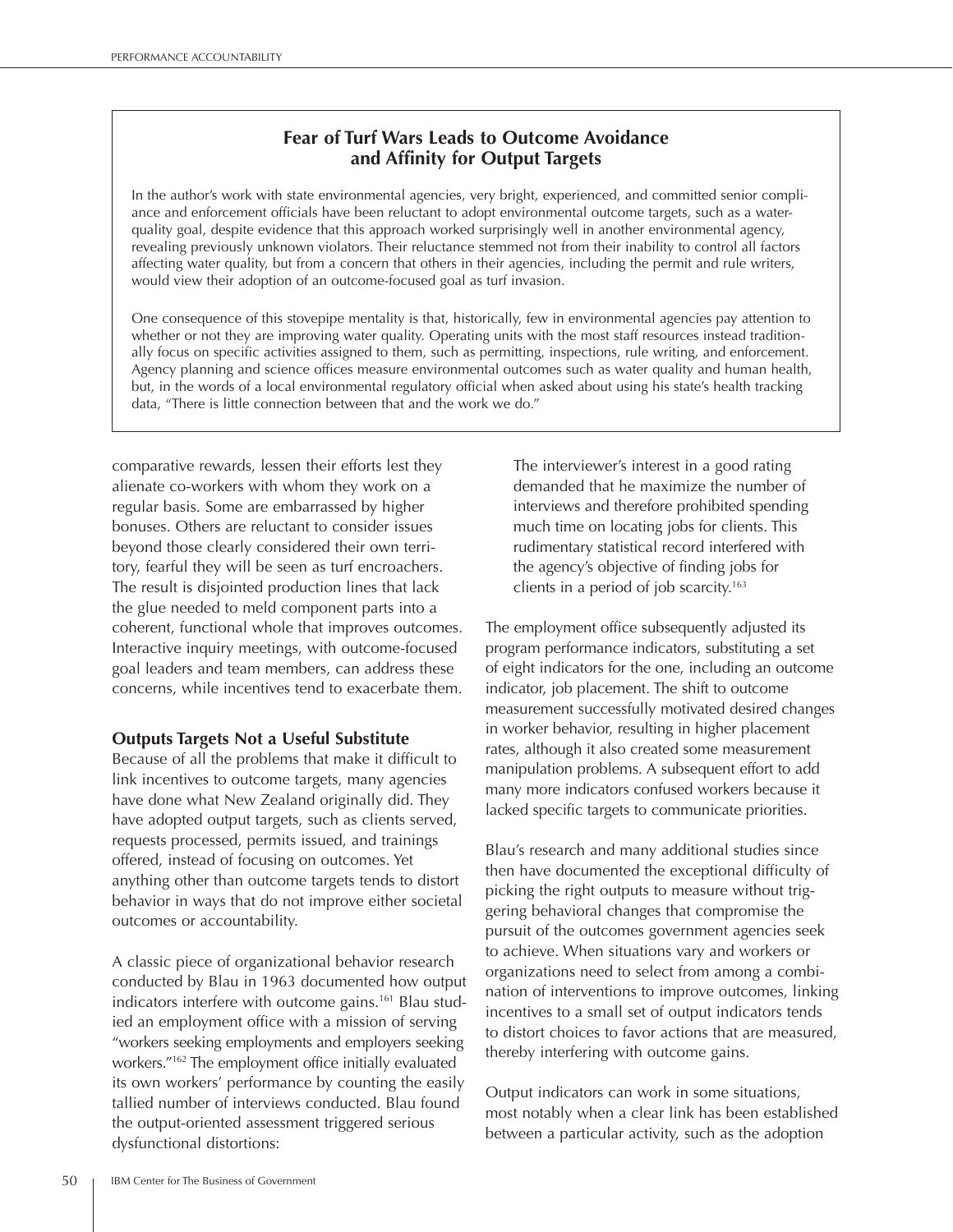of motorcycle helmet use laws, and outcomes. They can also be useful when the outputs themselves are a component part of the outcomes, such as pothole repairs. Even with pothole targets, however, failure to measure the outcome attributes of the repairs, such as durability, along with the output indicators is likely to bias activity choices toward what is being measured. Milestone output targets are also useful for infrastructure and other singular objectives with long lead times, such as letting a contract for or completing a section of a major construction project. In addition, output targets can be valuable for certain essential measurement infrastructure activities that support outcome measurement and ultimately the identification of what works and what doesn't, such as building a database and training people how to use measurements.

## **A Solid Alternative: Link Incentives to the Use of Outcome-Focused Goals and Measurement Mastery**

Incentives linked to outcome targets create numerous performance-dampening, accountability-cramping problems. These do not get fixed by linking incentives to output targets, most of which divert attention and effort away from improving outcomes.

There is an alternative, suggested by CompStat and other successful performance management efforts. It requires a change in accountability expectations. Instead of linking incentives to meeting or making progress toward outcome targets, it suggests the use of incentives to motivate attention to outcome-focused targets, including the establishment of targets when they have not already been set, and to the mastery of the full array of measurements that can illuminate progress and problems. The CompStat experience suggests how powerful and motivational outcomefocused goals and measures can be without any explicit link between target attainment and reward or punishment. To reiterate the message attributed to former New York City Police Commissioner William Bratton, managers did not get in trouble if the crime rate went up in their precinct, but were taken to task if they did not know *why* it had gone up and did not have a plan to deal with it.

Bratton clarified his accountability expectations for all his managers. He did not expect target attainment. He did expect the use of specific objectives, measurement mastery (timely and accurate

intelligence), effective strategies and tactics, rapid deployment of personnel and resources, and relentless follow-up and assessment.<sup>164</sup> And through Compstat meetings, managers provided feedback and stimulated interactive inquiry.

## **Summary and Implications**

In sum, extrinsic incentives in the form of externally promised financial rewards and threatened penalties can motivate, but they can also discourage and trigger dysfunctional responses, including performancedampening, accountability-reducing responses such as outcome avoidance, measurement manipulation, and timid targets. Extrinsic incentives drive out people's intrinsic motivators and complicate interpersonal comparison problems. They can work for individuals in a limited number of circumstances, most notably for simple tasks where the motivated performance gain generates revenues that fund the rewards, but these circumstances occur infrequently in the public sector. Extrinsic incentives can be more effective for organizations, especially when used to win attention to a goal, participation in a measurement system, and participation in performance-improving experiments. Even with organizations, however, extrinsic incentives have to be used with care, because they can motivate measurement games instead of performance improvement.

When extrinsic incentives are used, rewards should be shared among all who contributed to progress to encourage cooperation. Comparative performance measurement can be a powerful tool for detecting successes and problems, but using it as the basis for reward or penalty is likely to lessen its accuracy and thereby compromise its illumination value. Therefore, government agencies should adopt a reluctant approach to the use of incentives both for individuals and for organizations, especially since goals and measures, accompanied by feedback and interactive inquiry, are such powerful motivators and performance drivers on their own.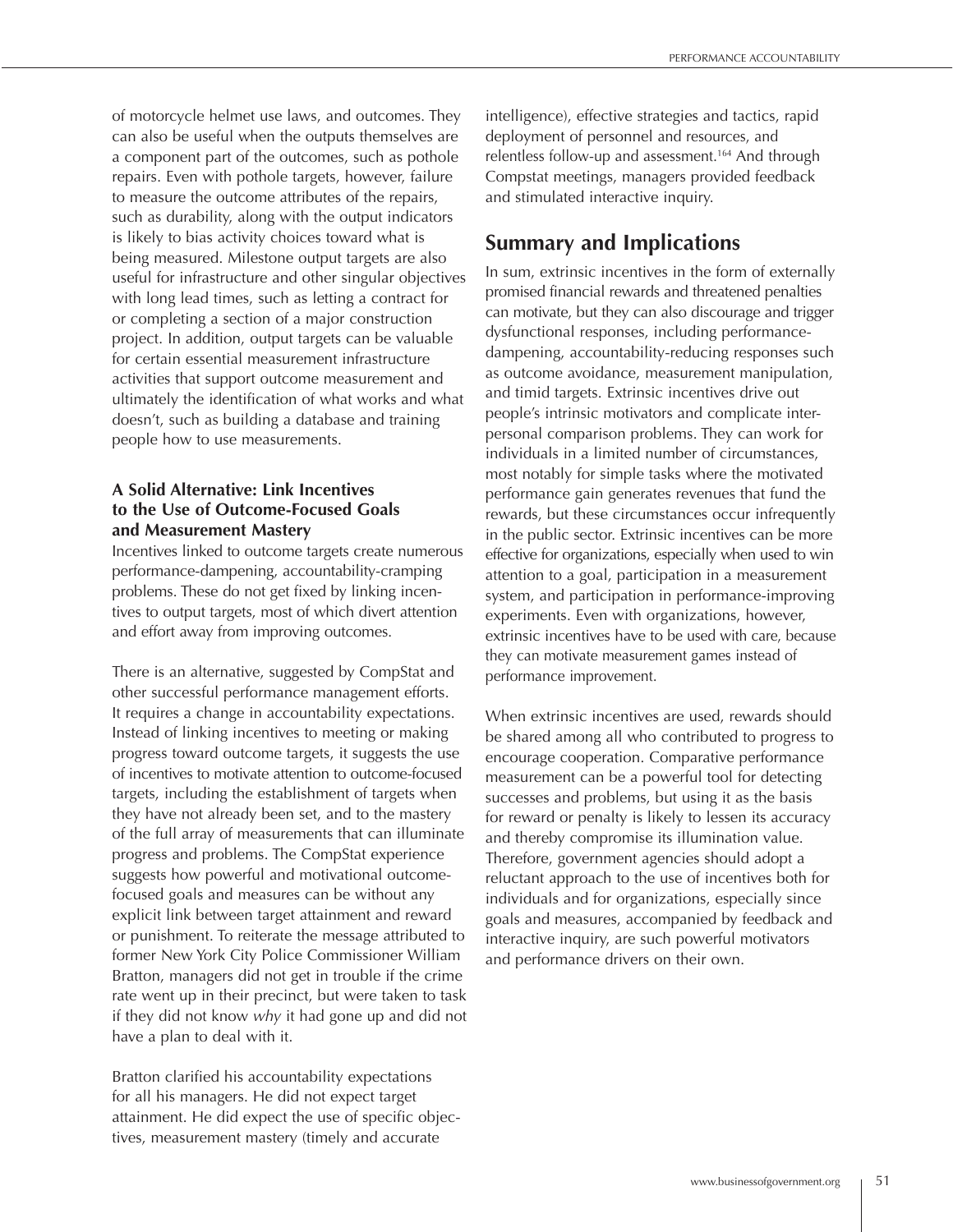# **Six Essential Practices for Using the Building Blocks Effectively**

Extrinsic incentives can work, but they can also backfire, depressing both performance and accountability. They can rob goals and measures of their ability to stimulate the kind of effort and innovation that results in continual, sometimes dramatic, improvements in societal conditions. And, they easily provoke unproductive fears that interfere with improvement efforts, especially when accountability expectations are left vague. What this suggests is that less attention should be paid to incentives and far more to ensuring the active and effective use of outcome-focused goals and measures. What it also suggests is a need for public organizations to clarify accountability expectations both with those being held accountable and with those holding them to account, including supervisors, legislators, budget offices, grant-giving organizations, delivery partners, and the public. Specifically, government organizations and their managers should be held accountable for six essential practices:

- **Emphasizing outcomes, using specific targets:** Focus on specific outcome-focused goals or targets, a few of which are challenging; set targets when they have not been externally set; and use targets to communicate relative priorities in all areas.
- **Measurement mastery:** Measure progress and other factors affecting progress and accountability, communicate it broadly, and discover what the measurements reveal. This is accomplished by organizing and studying the data to look for patterns, anomalies, changes, and relationships to find what works, what doesn't, causal connections, and where more understanding is needed.
- **Delivering feedback:** Provide feedback to those trying to reach targets so they stay focused on them, believe in their own abilities to meet

them, and think about specific ideas and practices that will help them reach their targets.

- **Assuring an ongoing venue for interactive inquiry:** Encourage interactive inquiry to engage others with expertise and resources in delivering feedback, action planning, and implementation; stimulate synergistic thinking; and facilitate coordination and collaboration, usually through regularly scheduled meetings.
- **Cogent strategies:** Develop cogent long-term strategies and shorter-term action plans (not necessarily written plans) based on the best available evidence and ideas.
- **Implementation:** Implement the strategy and action plans, with ongoing revision based on frequent and timely review of experience.

With this sort of approach, incentives are best used to set new benchmarks, enlist goal allies, and recruit measurement contributors, while penalties are most appropriate for those who do not stay focused on their goals, measure and analyze progress, develop cogent strategies and action plans based on available evidence, implement the plans and revise plans and actions as needed. If those being held accountable in government, whether individual managers or organizations such as grant recipients, try what seemed like a sound strategy when adopted and it subsequently fails, penalties are not needed or appropriate unless the goal is abandoned and cogent strategies neither adopted nor executed. Penalties may be appropriate in some cases—for example, with for-profit firms regulated by government if minimum standards agreed to as a condition of operation are not met, especially if the means for meeting the goal are well known or if promised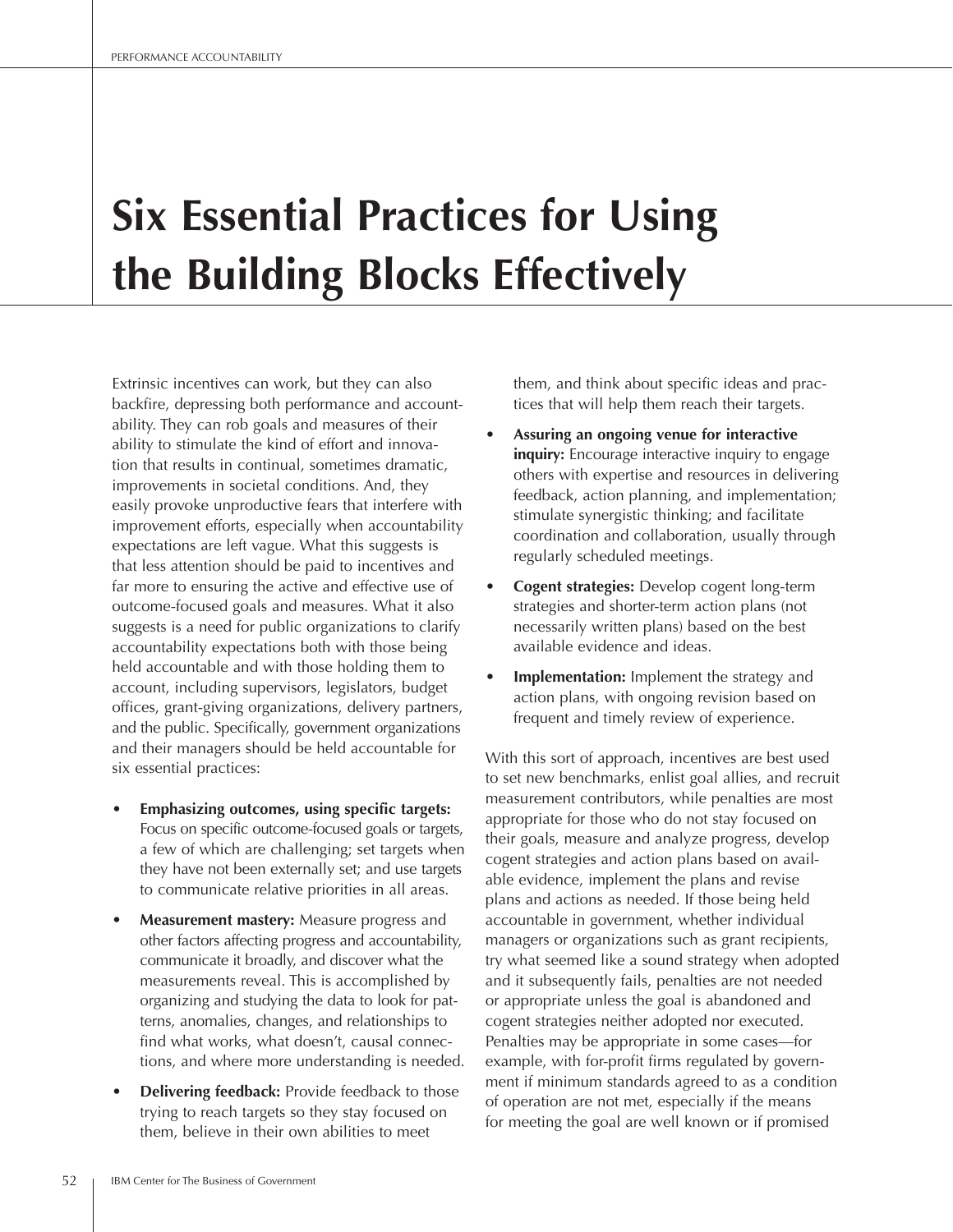measurements have not been delivered. If the means are not known, however, it may even be appropriate to hold off penalizing private firms that fail to meet their targets. This would be the case so long as the firms stayed focused on their goals, frequently measured and reported progress, analyzed and shared lessons revealed by the measurement, engaged in frequent interactive inquiry not only in-house but with the government and neighbors, developed cogent strategies based on the best available information, executed the strategies, and revised them as suggested by the evidence.

Will this prescription for performance management work in practice? Evidence from numerous government agencies, some of it included in this report, suggests it can not only work, but work in a powerful way with great outcome and accountability returns. It is evolving in the police, corrections, parks, health, homeless, and welfare departments of New York City, as well as in the U.S. Coast Guard and the National Highway Traffic Safety Administration. Recent changes in New Zealand suggest its public management reform efforts are evolving in this direction as well, with a new emphasis on managing for outcomes (MFO) that no longer links pay directly to specific targets.165 The Tennessee Value-Added Assessment System suggests a possible way to measure performance without unduly threatening those being measured by placing the emphasis on feedback rather than on punishment. Promising developments are by no means limited to those mentioned in the body of this report. They are emerging at the Indian Housing program at the Department of Housing and Urban Development<sup>166</sup> and at the Maternal and Child Health Bureau in the Department of Health and Human Services, which requires all grantees to report on 18 outcome-focused performance indicators but places primary emphasis on data sharing, feedback, and problem solving.

Promising developments are also evident in the Program Assessment Rating Tool, or PART, developed by the Office of Management and Budget. It appropriately gives federal agencies credit for many of the practices recommended here, including setting specific and challenging goals, emphasizing outcomes, and mastering measurement. Two aspects of the PART need to be revised, however, to lessen the likelihood of dysfunctional responses: (1) scoring agencies low for not meeting targets when programs have set challenging, outcome-focused targets, measured progress, and implemented what seemed like a sensible strategy at the time the target was set; and (2) scoring agencies low for not meeting targets they cannot control because of legislative barriers, even when an agency has proposed corrective legislation to the White House.

There are promising developments on the political front, as well. A small but increasing number of elected executives have boldly announced outcome-focused targets with specific quantities and deadlines, openly reported progress and problems, and won re-election despite missed targets. And while most legislative decision makers at the federal level have ignored formal GPRA and PART documents, many have paid attention to agency goals and outcome measures when delivered in a format that is relevant to them.

With a performance management approach that is outcome focused, measurement rich, and inquisitive but non-punitive, outcomes improve and accountability rises. Outcomes rise because goals focus and motivate, measures reveal what works and what doesn't, and feedback and interactive inquiry inspire, inform, and engage. Accountability (and democracy) increases because public articulation of specific goals clarifies what each organization will do and what it will not do, allowing citizens and their elected representatives to determine if the organization is doing what they want it to do and inviting them to use their electoral and administrative process voices to respond if they disagree. Outcomes and accountability also rise because goals, measurement, strategy transparency, and interactive inquiry encourage intelligent, honest, and diligent efforts.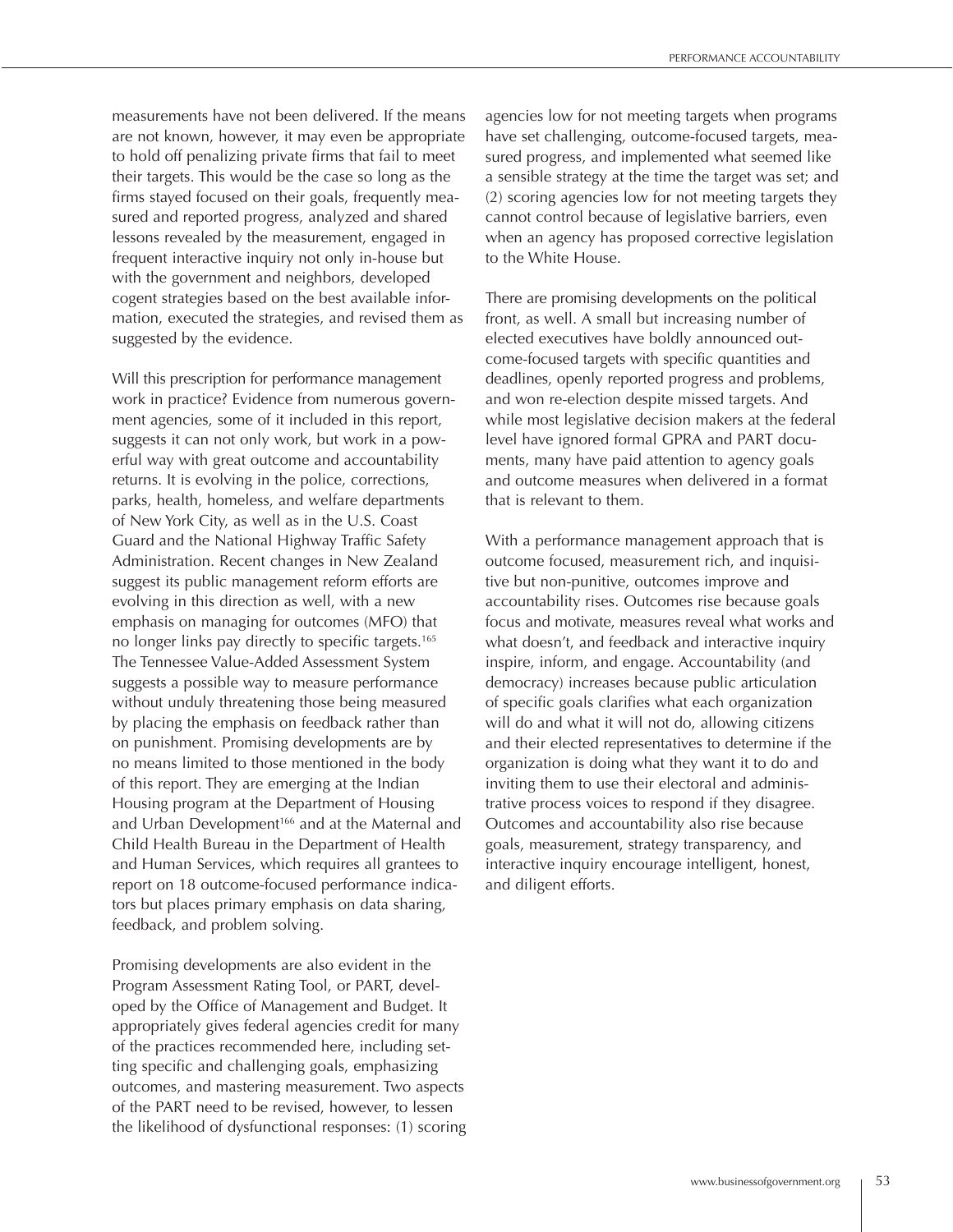# **Acknowledgments**

I would like to thank Mark Abramson and John Kamensky of the IBM Center for The Business of Government for their advice and guidance throughout the writing of this report.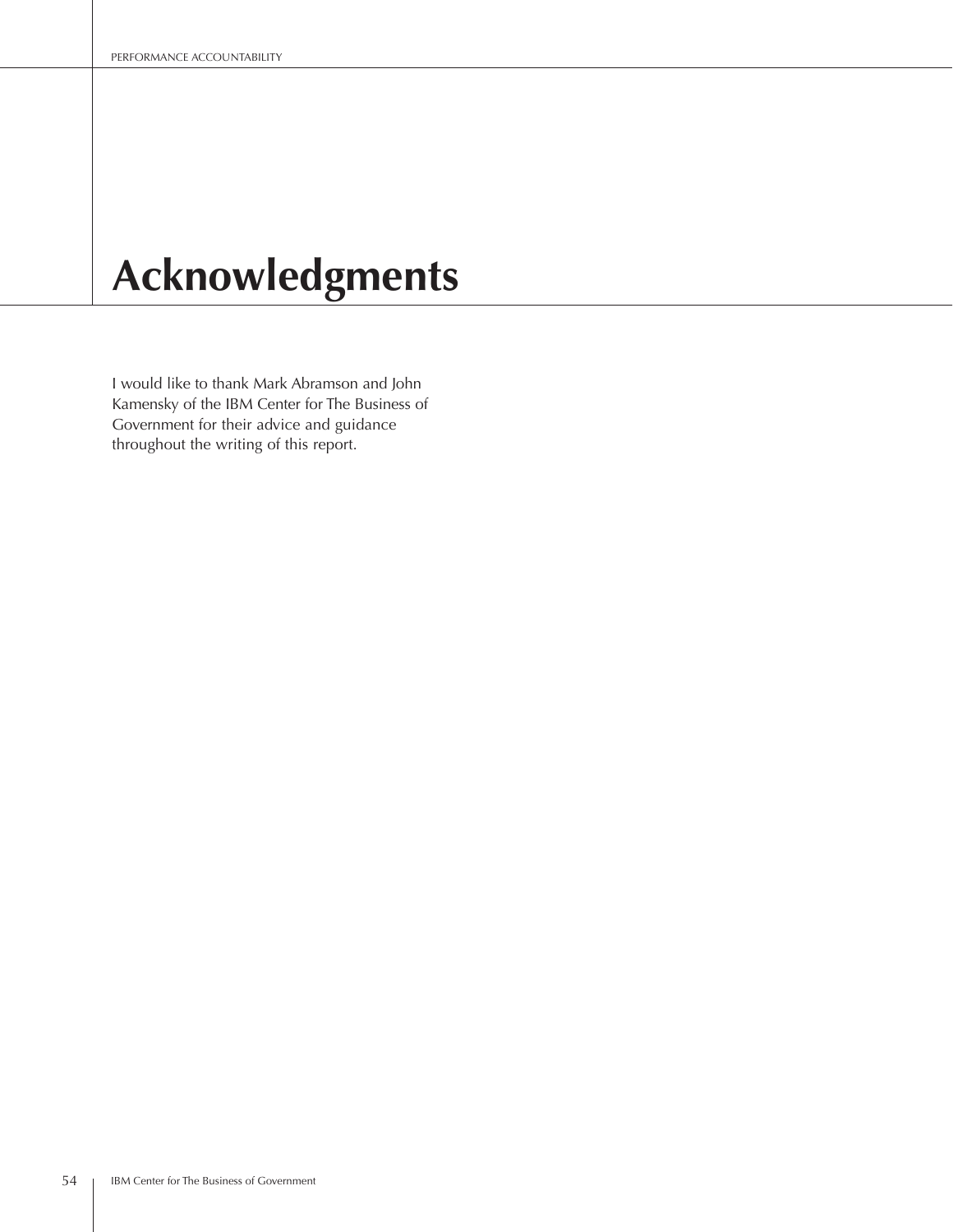## **Endnotes**

1. Robert D. Behn, "Linking Measurement and Motivation: A Challenge for Education," *Advances in Educational Administration,* Vol. 5 (1997), pp. 15–58, in *Rethinking Democratic Accountability* (Brookings, 2001). Behn offers an answer to the question, "What does it mean to be held accountable?" I suggest, in this report, a different answer.

2. Brian Friel, "No Results, No Bonus" (*GovExec.com,* August 2, 2001) and correspondence with Friel, January 2006.

 3. Donald Kettl, University of Pennsylvania, quoted in Friel.

4. Robert D. Behn, "The New Public-Management Paradigm and the Search for Democratic Accountability," *International Public Management Journal,* 1(2), 1999, pp. 131–165.

5. David M. Walker, "GAO Answers the Question: What's in a Name?" Roll Call, July 19, 2004. http://www.gao.gov/about/rollcall07192004.pdf (accessed December 26, 2005).

6. Walker.

7. Walker.

8. President John F. Kennedy, "Special Message to the Congress on Urgent National Needs," May 25, 1961.

9. Edwin A. Locke and Gary P. Latham, "Building a Practically Useful Theory of Goal Setting and Task Motivation: A 35-Year Odyssey," *American Psychologist,* pp. 705–717.

10. Gary P. Latham, "Motivate Employee Performance through Goal-setting," in *The Blackwell Handbook of Principles of Organizational Behavior,* ed. Edwin A. Locke (Blackwell, 2004), p. 108.

11. Alvin Zander, *Motives and Goals in Groups* (New Brunswick: Transaction, 1996), p. xvi.

12. Zander, pp. xvi, xxvi.

- 13. Locke and Latham, p. 706; Zander, p. xxiv.
- 14. Locke and Latham, pp. 707–708.
- 15. Locke and Latham, pp. 706–707.

16. E-mail exchange with Edwin A. Locke, March 26, 2006.

17. Zander, p.xxiv.

18. Locke and Latham, pp.706–707.

19. U.S. Department of Transportation Performance Plan (FY 2001) and Report (FY 1999).

20. U.S. Department of Transportation FY 2003 Performance Plan (May 2002). http://www.nhtsa.dot.gov/ nhtsa/whatis/planning/perf-plans/2003/Index.html (accessed December 6, 2005).

21. U.S. Department of Transportation Performance and Accountability Report. http://www.dot.gov/perfacc2005/ parpart1.htm#safety (accessed March 11, 2006).

22. U.S. Department of Transportation FY2004 Performance Plan. http://www.dot.gov/PerfPlan2004/safety\_ highway.html (accessed March 11, 2006).

23. U.S. Department of Transportation FY 2003 Performance Plan.

24. Ohio Environmental Protection Agency, Summary of 2001 Enforcement Performance (Columbus, Ohio: April 2002).

25. *Governing* blog posted by Elizabeth Daigneau, October 11, 2005. http://governing.typepad.com/ 13thfloor/2005/10/index.html (accessed December 30, 2005). Supplemented by author's notes from conference.

26. Robert S. Kaplan and David P. Norton, *The Strategy-Focused Organization: How Balanced Scorecard Companies Thrive in the New Business Environment* (Harvard Business School Press, 2001), p. 10.

27. Zander, p. xii.

28. For example, Mark T. Imperial, "Collaboration and Performance Management in Network Settings: Lessons from Three Watershed Governance Efforts," in *Managing for Results 2005,* ed. John M. Kamensky and Albert Morales (Rowman and Littlefield, 2005), p. 404.

29. Robert S. Kaplan and David P. Norton, *The Balanced Scorecard: Translating Strategy into Action* (Harvard Business School Press, 1996).

 30. Harvard Business School strategy expert Michael Porter regularly asserts that strategy necessitates decisions not only about what an organization will do, but what it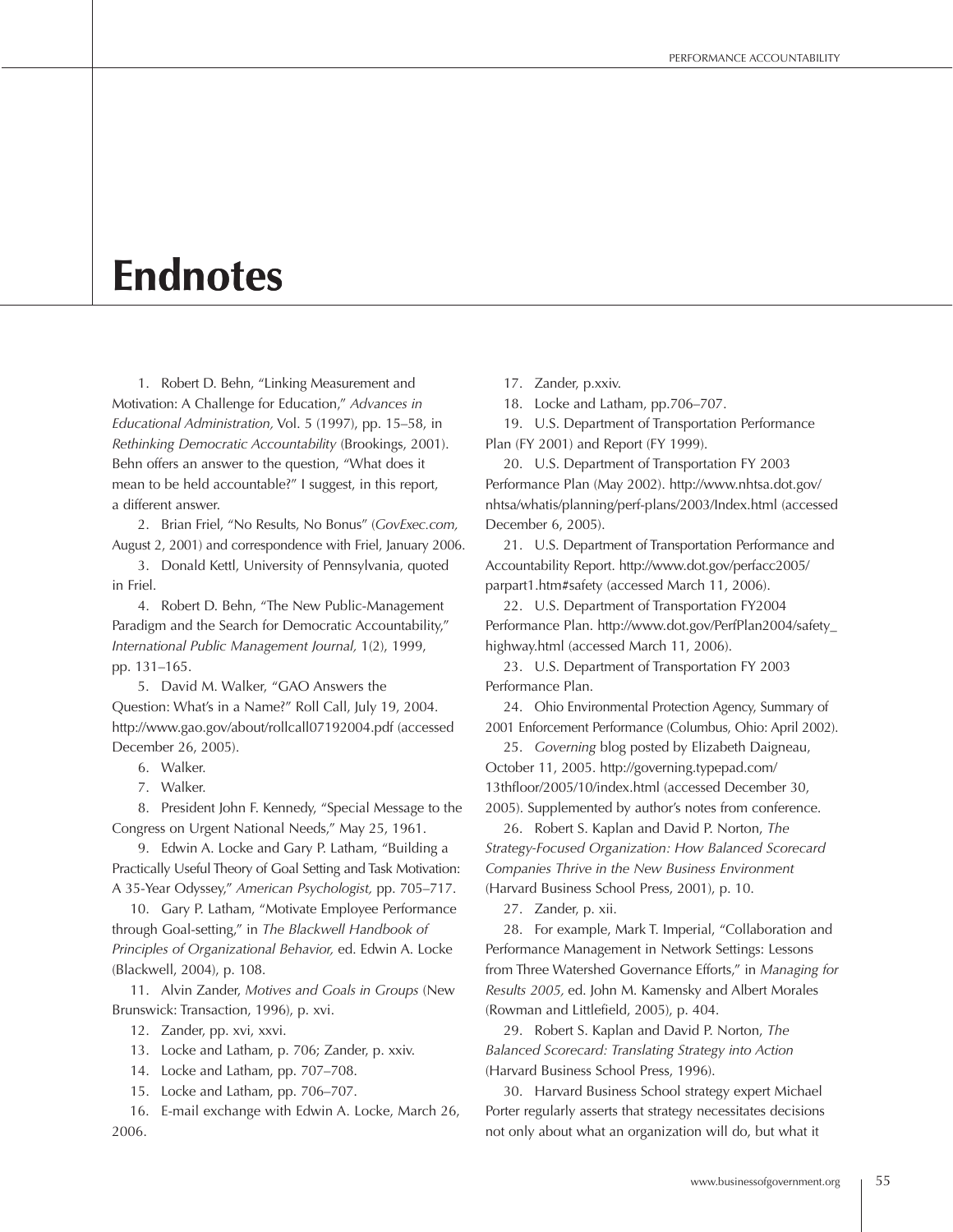will not do. "Sustainable competitive advantage comes from being different. What the strategic mind focuses on is: 'How can we, by limiting what we do, by not seeking to serve all customers, by not seeking to offer every product, by not seeking to enter every geography, how can we, by limiting ourselves, be unique?' That is the essential strategic question." Quoted in interview with Steve Klinkerman, "The Power of Saying No," (BAI Banking Strategies. http:// www.bai.org/bankingstrategies/1998-jan-feb/power/ (accessed March 12, 2006).

 In *Good to Great,* Jim Collins found that "good-togreat companies did not focus principally on what to do to become great; they focused equally on what *not* to do and what to *stop* doing." Jim Collins, *Good to Great: Why Some Companies Make the Leap and Others Don't* (New York: Harper Collins, 2001), p. 11.

 31. http://aspe.hhs.gov/hhsplan/2004/hhsplan2004.pdf (accessed December 7, 2005).

 32. http://www.hhs.gov/budget/06budget/ FY2006AnnualPlan.pdf (accessed December 7, 2005).

 33. See, for example, on media preference for negative stories, Thomas Patterson, *Out of Order*  (Vintage Books, 1993).

 34. Shelley H. Metzenbaum, "Measurement that Matters: Cleaning Up the Charles River," in *Environmental Governance,* ed. Donald F. Kettl (Brookings, 2002), pp. 58–117. For an update, see Shelley H. Metzenbaum, "Performance Management at the Local Level: The Case of the Charles River," in *Water Resources Impact* (Washington, DC: American Water Resources Association), July 2005, pp. 8–12.

 35. U.S. Office of Management and Budget 2006 Budget, Department of Transportation PART review, NHTSA Operations and Research.

36. Latham, p. 117.

37. Locke and Latham, pp. 707–708.

38. Latham, p. 113.

 39. Terence R. Mitchell and William S. Silver, "Individual and Group Goals When Workers Are Interdependent: Effects on Task Strategies and Performance," *Journal of Applied Psychology,* 75-2 (1990): pp. 185–193.

40. Zander, p. xvii.

41. Albert Bandura and Daniel Cervone, "Self-Evaluative and Self-Efficacy Mechanisms Governing the Motivational Effects of Goal Systems," *Journal of Personality and Social Psychology,* 45-5 (1983): pp. 1017–1028.

42. Locke and Latham.

43. C. Keisler. *The Psychology of Commitment*  (Orlando Academic Press, 1971) in Zander, p. xi.

44. Peter M. Blau, *The Dynamics of Bureaucracy: A Study of Interpersonal Relationships in Two Government*  *Agencies* (University of Chicago Press, 1963), p. 38.

45. Bandura and Cervone.

46. This is sometimes referred to as "contingency theory." See, for example, Carol Sansone, and Judith M. Harackiewicz, " 'Reality' Is Complicated," *American Psychologist,* Vol. 53- 6 (June 1998): p. 673. "This approach suggests that to understand and predict an event's effect on motivational outcomes, one needs to account for how the event affects individuals' initial orientation to the task (e.g., their goals, what they attend to, what they will feel is important). Just as critically, one must account for how this orientation subsequently affects individuals' actions (e.g., strategies), cognitions (e.g., cognitive interference), and affect (e.g., positive mood) while performing."

47. John M. Tauer and Judith M. Harackiewicz, "Winning Isn't Everything: Competition, Achievement Orientation, and Intrinsic Motivation," *Journal of Experimental Social Psychology* 35 (1999): pp. 209–238.

48. Tauer and Harackiewicz.

49. E. L. Deci, et al., "When Trying to Win: Competition and Intrinsic Motivation," *Personality and Social Psychology Bulletin,* 7 (1981): pp. 79–83.

50. Robert H. Frank and Philip J. Cook more fully explore some aspects of this question regarding the net value of competition in *The Winner-Take-All Society* (New York: The Free Press, 1995).

51. Uri Gneezy, Muriel Niederle, and Aldo Rustichini, "Performance in Competitive Environments: Gender Differences," *Quarterly Journal of Economics,* CXVIII, August 2003, pp. 1049–1074. This study finds that competition where the winner takes all leads to better performance than using piece-rate or random payments, but it also finds that women fare significantly worse than men when men and women compete against one another but not when women compete only against women. Thus, performance competitions in the workplace could lead to gender-biased outcomes.

52. Frank and Cook.

53. James N. Baron and David M. Kreps, *Strategic Human Resources: Frameworks for General Managers* (Wiley & Sons, 1999).

54. Hal G. Rainey, *Understanding and Managing Public Organizations* (Jossey-Bass, 2003), pp. 229–247.

55. Robert H. Frank, *Choosing the Right Pond: Human Behavior and the Quest for Status* (Oxford, 1985), p. 8.

56. Max H. Bazerman, *Judgment in Managerial Decision-Making* (John Wiley and Sons, 2002), pp. 65–69; David C. Matz and Verlin B. Hinsz, "Social Comparison in the Setting of Goals for Own and Others' Performance," *Journal of Business and Psychology,* 14-4 (Summer 2000): pp.563–572 (564).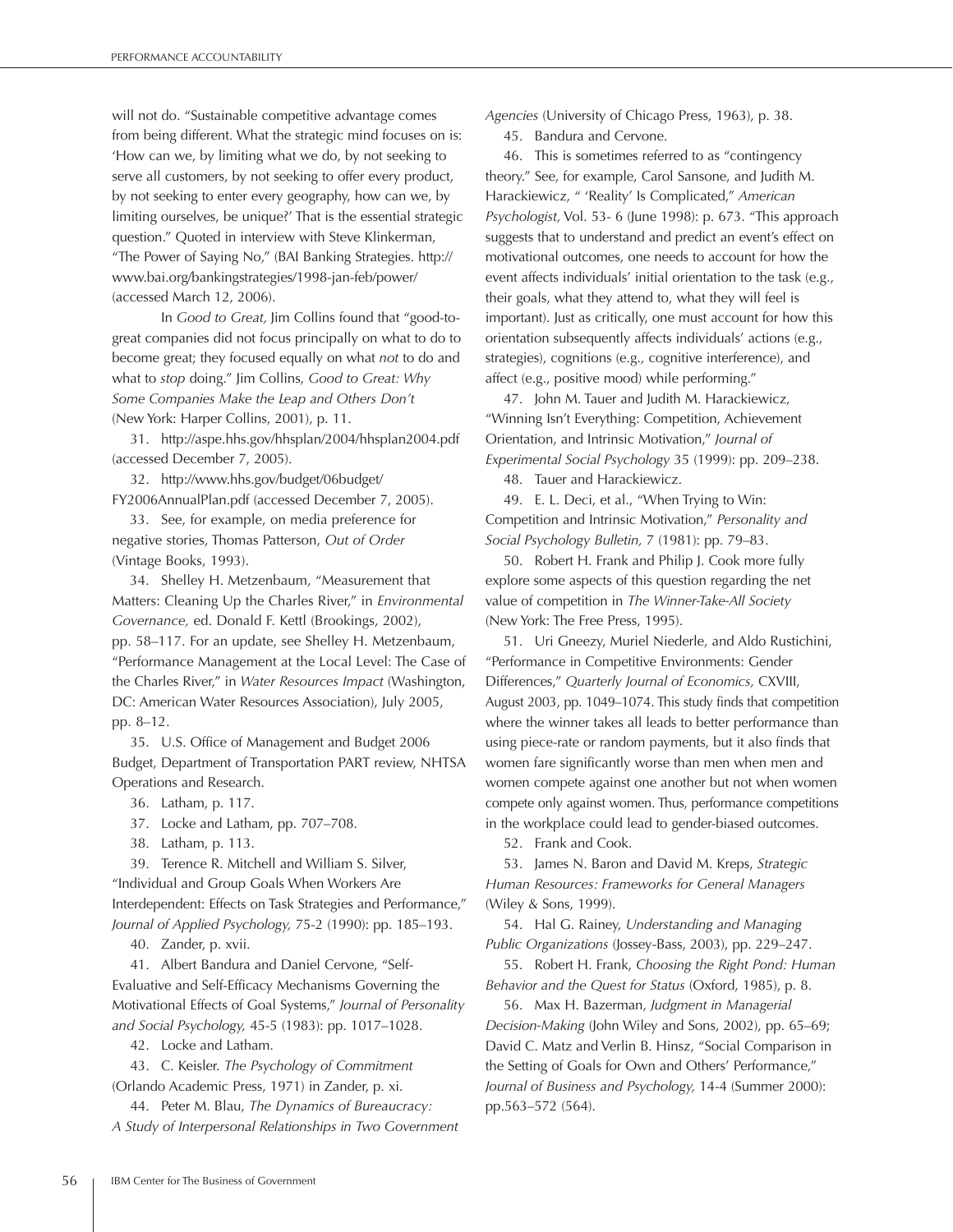57. Frank and Cook, p. 8, citing Thomas Gilovich, *How We Know What Isn't So* (New York: Free Press, 1991), chapter 5.

58. Albert Bandura, "Cultivate Self-Efficacy for Personal and Organizational Effectiveness," in Locke, 2002, pp. 121–136.

59. Judith M. Harackiewicz, Carol Sansone, and George Manderlink, "Competence, Achievement Orientation, and Intrinsic Motivation: A Process Analysis," *Journal of Personality and Social Psychology* 48-2 (1985): pp. 493–508.

60. Bandura and Cervone. The effect of self-perception on effort and performance varies depending both on how much actual performance fell short of the standard and on individual variations in the sense of self-efficacy. For example, just missing the performance levels set by others can make some people feel even more challenged, while significantly or consistently missing it by a long shot can make them feel greatly discouraged.

61. Frank.

62. Baron and Kreps, pp. 102–104.

63. William T. Gormley and David L. Weimar, *Organizational Report Cards* (Harvard, 1999); interview

with Dr. William L. Sanders, September 26, 2005.

64. Shelley H. Metzenbaum, "Strategies for Using State Information: Measuring and Improving Program Performance" (IBM Center for The Business of Government, Dec. 2003).

65. Statements made at *Governing's* "Managing Performance 2005" conference by state legislators.

66. See, for example, Friends of the Earth and Environmental Working Group, "Clean Water Report Card," March 2000.

67. Jerald Greenberg, "Promote Procedural Justice to Enhance Acceptance of Work Outcomes," in Locke, 2004, pp. 181–195.

68. Shelley H. Metzenbaum, "Measuring to Comply, Measuring to Perform," a Cognos white paper, 2006.

69. U.S. Department of Health and Human Services. *Healthy People 2010: Understanding and Improving Health.* 2nd ed. (Washington, DC: U.S. Government Printing Office, November 2000). http://www.healthypeople.gov/ (accessed March 13, 2006).

70. http://www.finfacts.com/biz10/globalworldincome percapita.htm (accessed December 12, 2005).

71. George Stalk, Rob Lachenauer, and John Butman, *Hardball: Are You Playing to Play or Playing to Win* (Cambridge: Harvard Business School, 2004), pp. 39–54.

72. R. G. Ulmer and D. F. Preusser, "Evaluation of Repeal of Motorcycle Helmet Laws in Kentucky and Louisiana." Technical summary done for the U.S. National Highway Traffic Safety Administration, October 2002. http://www.nhtsa.dot. gov/People/injury/pedbimot/motorcycle/kentuky-la03/ TechSumm.html (accessed March 13, 2006).

73. Metzenbaum (2002).

74. John W. Kingdon, *Agendas, Alternatives, and Public Policies* (Longman, 1995).

75. http://www.buckleupamerica.org/nmay05/nmay05. htm (accessed December 7, 2005).

76. Imperial.

77. Metzenbaum (2003).

78. Blau, p. 43.

79. See, for example, http://www.mass.gov/qrmv/ boston.shtm (accessed March 13, 2006).

80. Gormley and Weimar.

81. Ginger Jin and Philip Leslie, "The Effects of Disclosure Regulation: Evidence from Restaurants," October 2001. http://www.complianceconsortium.org/StoredDocuments/ Academic/HygieneDisclosureRestaurants.pdf.

82. Archon Fung, et al., "The Political Economy of Transparency: What Makes Disclosure Policies Effective?" (Harvard Kennedy School Ash Institute for Democratic Governance, OP-03-04, December 2004), pp. 19–20.

83. Joshua Benton and Holly K. Hacker, "Celebrated School Accused of Cheating; Exclusive: TAKS Results Too Good to be True at Houston Elementaries, *Dallas Morning News,* March 31, 2005.

84. Joshua Benton, "Monitors will Police HISD Tests," *Dallas Morning News,* January 12, 2005.

85. Interview with Joshua Benton, *Dallas Morning News* reporter.

86. Gormley and Weimar.

87. Based on the author's experience as Associate Administrator for Regional Operations and State/Local Relations at the U.S. Environmental Protection Agency at the time of the debate.

88. Fung et al.

89. Gormley and Weimar.

90. Gormley and Weimar, p. 44.

91. Dennis C. Smith and William J. Grinker, "The Promise and Pitfalls of Performance-Based Contracting" (New York: Seedco, June 2004), p. 14. Prepared for presentation at the 25th Annual Research Conference of the Association for Public Policy Analysis and Management (APPAM), Washington, DC, November 5–8, 2003. http://www.seedco. org/publications/publications/promise\_and\_pitfalls.pdf (accessed January 2, 2006).

92. Zander, p. xviii.

93. This experiment gave rise to what is known as the Hawthorne effect, where studied objects change their behavior because they are studied, because the experiment was conducted at the Hawthorne plant. George Elton Mayo, *The Human Problems of an Industrial Civilisation* (New York: Macmillan, 1933).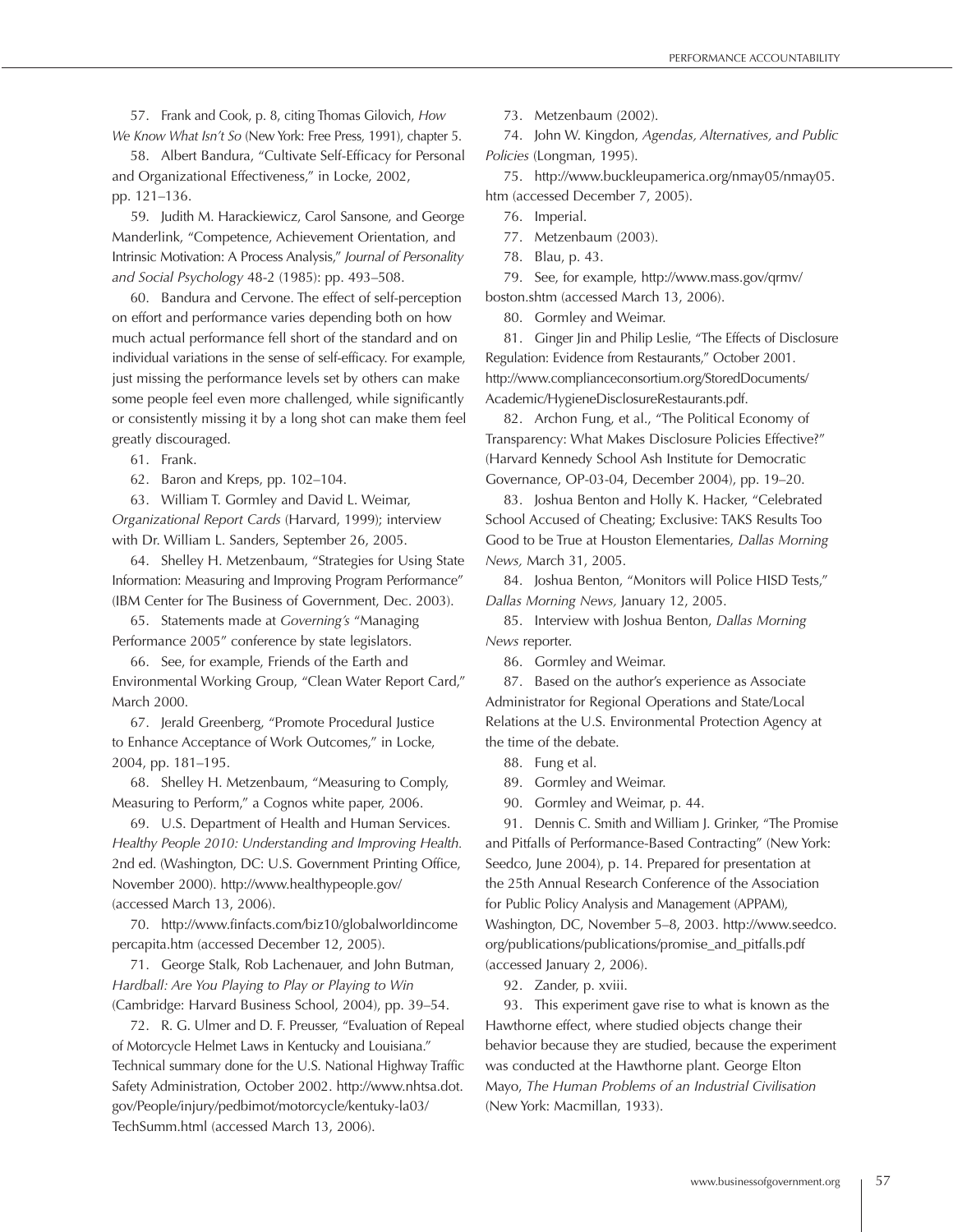94. Fred Luthans and Alexander D. Stajkovic, "Provide Recognition for Performance Improvement," in Locke (2004).

- 95. Baron and Kreps, p. 218.
- 96. Zander, p. xviii.
- 97. Harackiewicz, Sansone, and Manderlink.
- 98. Blau, pp. 44–45.
- 99. Latham, pp. 109–113.

100. Lisa Stark, "Putting the Brakes on Reckless Teen Driving; Study Uses Cameras in Car to Show What Teens Are Really Doing," Manakato, MN, *World News Tonight,* ABC News Internet Ventures, Dec. 5, 2005.

101. Zander, p. xviii.

102. Robert Simons, "Control in an Age of Empowerment," *Harvard Business Review,* March-April 1995, pp. 80–88.

- 103. Zander, p. xviii.
- 104. Simons.

105. Dennis C. Smith and William J. Grinker, "The Transformation of Social Services Management in New York City: 'CompStating' Welfare" (New York: Seedco, 2005). Paper presented at the 26th Annual Research Conference of the Association for Public Policy Analysis and Management in Atlanta, Georgia, October 28–30, 2004. http://www. seedco.org/publications/publications/compstating\_welfare. pdf (accessed January 2, 2006).

106. Harry P. Hatry, et al., "How Federal Programs Use Outcome Information: Opportunities for Federal Managers," and Imperial in Kamensky and Morales (2005).

107. Phyllis Parshall McDonald, *Managing Police Operations: Implementing the New York Crime Control Model—CompStat* (Wadsworth/Thomson Learning, 2002), p. 33.

- 108. McDonald, p. 34.
- 109. McDonald, p. 134.

110. New York City presentation at *Governing* magazine's Managing Performance 2005.

111. Author conversation with San Diego County officials.

112. Collins, p. 74–80.

113. Jonathan Walters and Charles Thompson, "The Transformation of the Government Accountability Office," IBM Center for The Business of Government, 2005.

114. Kay Coles James, Director, Office of Personnel Management, Memorandum for Heads of Departments and Agencies, December 17, 2003. http://www.opm.gov/oca/ compmemo/2003/2003-19.asp (accessed December 29, 2005). The National Defense Authorization Act for Fiscal Year 2004 (Public Law 108-136, November 24, 2003) established a new performance-based pay system for members of the Senior Executive Service effective on the first day of the first applicable pay period beginning on or after January 1, 2004 (January 11, 2004, for most employees).

115. Harry P. Hatry, et al., "Issues and Case Studies in Teacher Incentive Plans," Urban Institute, 1994. More recently, see Maria Sechetti and Tracy Jan, "Romney Wants Teacher Merit Pay, *Boston Globe,* September 22, 2005, p. A1.

116. No Child Left Behind Act of 2002. If a school is deemed non-performing after two years, it must allow parents to transfer their children to other public schools. It also must develop a school improvement plan and spend 10 percent of its Title I allocation on teacher professional development. After three years, schools must provide eligible students with "supplemental services," which generally means tutoring. After four years, schools must take "corrective action," such as replacing school staff, adopting new curriculum, or extending the school day. After five years, schools face takeover by the state or a contracted private education firm. See http://www.stateline.org/live/ViewPage. action?siteNodeId=136&languageId=1&contentId=41610 (accessed March 13, 2006).

117. Hatry, et al. (1994), p. 232.

118. John Kamensky, "Performance-Based Pay in the Federal Government: An Historical Overview," in Howard Risher, "Pay for Performance: A Guide for Federal Managers," IBM Center for The Business of Government, November 2004, pp. 8–9.

119. Gormley and Weimar; Fung et al.

120. Graham Scott, Ian Ball, and Tony Dale, "New Zealand's Public Sector Management Reform: Implications for the United States," *Journal of Policy Analysis and Management,* Vol. 16 (Summer 1997): pp. 357–381.

121. Colin James, "The State Ten Years On from the Reforms," Occasional Paper No. 6, State Services Commission, October 1998. http://www.ssc.govt.nz/display/document. asp?NavID=82&DocID=2834 (10 of 11) (accessed December 29, 2005).

122. Gerald Marschke, "The Economic of Performance Incentives in Government with Evidence from a Federal Job Training Program," in *Quicker, Better, Cheaper: Managing Performance in American Government,* ed. Dall W. Forsythe (Albany: Rockefeller Institute Press, 2001), p. 83.

123. Carolyn J. Heinrich, "Setting Performance Targets: Lessons from the Workforce Investment Act System," in *Managing for Results 2005,* ed. John M. Kamensky and Albert Morales (Lanham, MD: Rowman & Litttlefield, 2005), p. 370.

124. Heinrich, pp. 360–361.

125. Brian A. Jacob, "Accountability, Incentives, and Behavior: The Impact of High-Stakes Testing in the Chicago Public Schools," NBER Working Paper 8968 (Cambridge: National Bureau of Economic Research, June 2002).

126. Marschke, p. 83.

127. Collins, p. 49.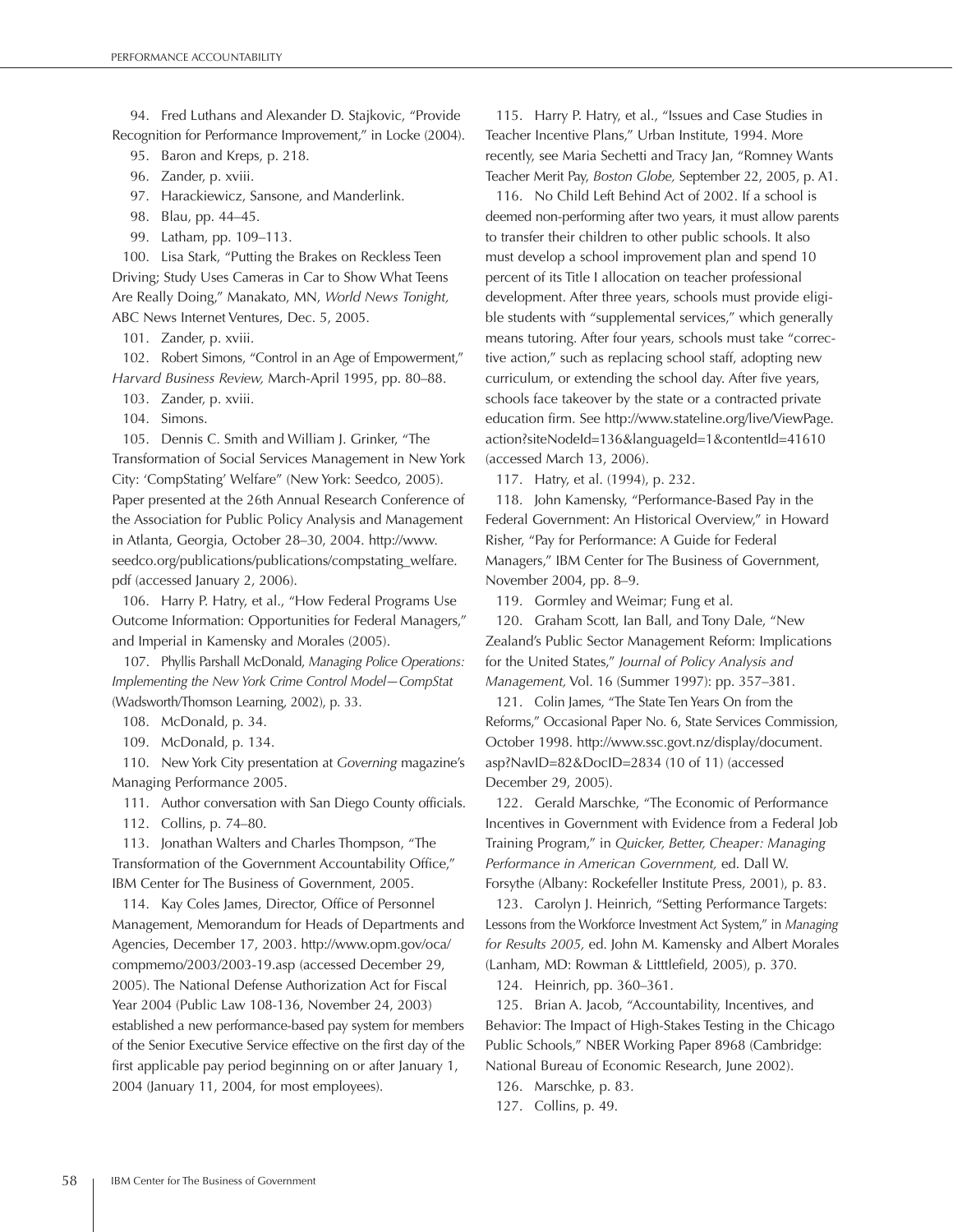128. E. Deci, "Effects of Externally Mediated Rewards on Intrinsic Motivation," *Journal of Personality and Social Psychology,* 18 (1971): pp. 105–115.

- 129. Rainey, pp. 234–236.
- 130. Locke and Latham, p. 708.

131. Iris Bohnet and Susan C. Eaton. "Does Performance Pay Perform? Conditions for Success in the Public Sector," in *For the People: Can We Fix Public Service?* ed. John D. Donahue and Joseph S. Nye, Jr. (Brookings, 2003), pp. 238–254.

132. Baron and Kreps, pp. 243–245. When the company moved to the piece rate, the rate was set so that an installer completing an average number of jobs in a week would be better off under, and paid according to, the old hourly wage formula.

133. Material from David R. Smith, Mike Schaiberger, and Diane Golat, Maricopa County. All employees (excluding temporary and initial probationary employees) who have been employed by MCDOT for at least six consecutive months share in the savings.

134. United States General Accounting Office Report to Congressional Requesters, January 2004, "Human Capital: Implementing Pay for Performance at Selected Personnel Demonstration Projects," 04-83, p. 33.

135. Kurt Eichenwald, *Conspiracy of Fools: A True Story* (Broadway Books, 2005).

136. Frank.

137. Baron and Kreps, p. 103. "The existence of wide reward differentials has been shown to act as an impediment to developing close, interdependent working relations."

138. Timothy J. Conlan, "Grants Management in the 21st Century: Three Innovative Policy Responses," IBM Center for The Business of Government, October 2005.

139. The Clean Air Act (CAA), Section 179 (42 United States Code 7401-7626).

140. The Clean Air Act.

141. Hatry et al. (2005), p. 231.

142. http://www.epa.gov/oar/airtrends/2005/ econ-emissions.html

143. U.S Bureau of Land Management, *Water Quality Law Summary,* http://www.blm.gov/nstc/WaterLaws/Chap4. html#Anchor-7638 (accessed March 14, 2006).

144. See, for example, Wayne B. Gray and John T. Scholz, "Does Regulatory Enforcement Work? A Panel Analysis of OSHA Enforcement," *Law and Society Review,* 27-1 (1993), pp. 177–213.

145. Zander, p. xxv.

146. D. Campbell and R. Pritchard, "Motivation Theory in Industrial and Organizational Psychology," in *Handbook of Industrial and Organizational Psychology,* ed. M. D. Dunnette (Rand McNally, 1976), pp. 63–130. Cited in Nancy Katz, "Incentives and Performance Management in

the Public Sector," note done for Kennedy School Executive Session on Public Sector Performance Management, June 2000. http://www.ksg.harvard.edu/visions/performance\_ management/katz\_incentives.htm (accessed March 14, 2006).

147. Baron and Kreps, pp. 107–108.

- 148. Frank.
- 149. Baron and Kreps, p. 232.
- 150. Frank and Cook.

151. Steven E. Scullen et al., "Forced Distribution Rating Systems and the Improvement of Workforce Potential: A Baseline Simulation," *Personnel Psychology* 58 (2005): pp. 1–32.

152. Baron and Kreps, pp. 220–238.

- 153. Baron and Kreps, p. 27.
- 154. Baron and Kreps, p. 220.
- 155. Baron and Kreps, p. 241.
- 156. Baron and Kreps, p. 220.
- 157. Baron and Kreps, p. 29.

158. FCS Group, "Best Practices and Trends in Performance Based Contracting," paper prepared for the State of Washington Office of Financial Management (Redmond, WA: FCS, 2005).

159. Robert D. Austin and P. D. Larkey. "Performancebased Incentives in Knowledge Work: Are Agency Models Relevant?" *International Journal of Business Performance Management* (Spring 2000).

160. Thomas J. Kane and Douglas O. Staiger, "Volatility in School Test Scores: Implications for Test-Based Accountability Systems," in *Brookings Papers on Education Policy 2002* (Brookings, 2002), pp. 235–283.

- 161. Blau, p. 38.
- 162. Blau, p. 38.
- 163. Blau, p. 38.
- 164. McDonald, p. 8.
- 165. http://www.ssc.govt.nz/display/document.

asp?NavID=253 (accessed January 2, 2006).

166. Hatry et al., (2005).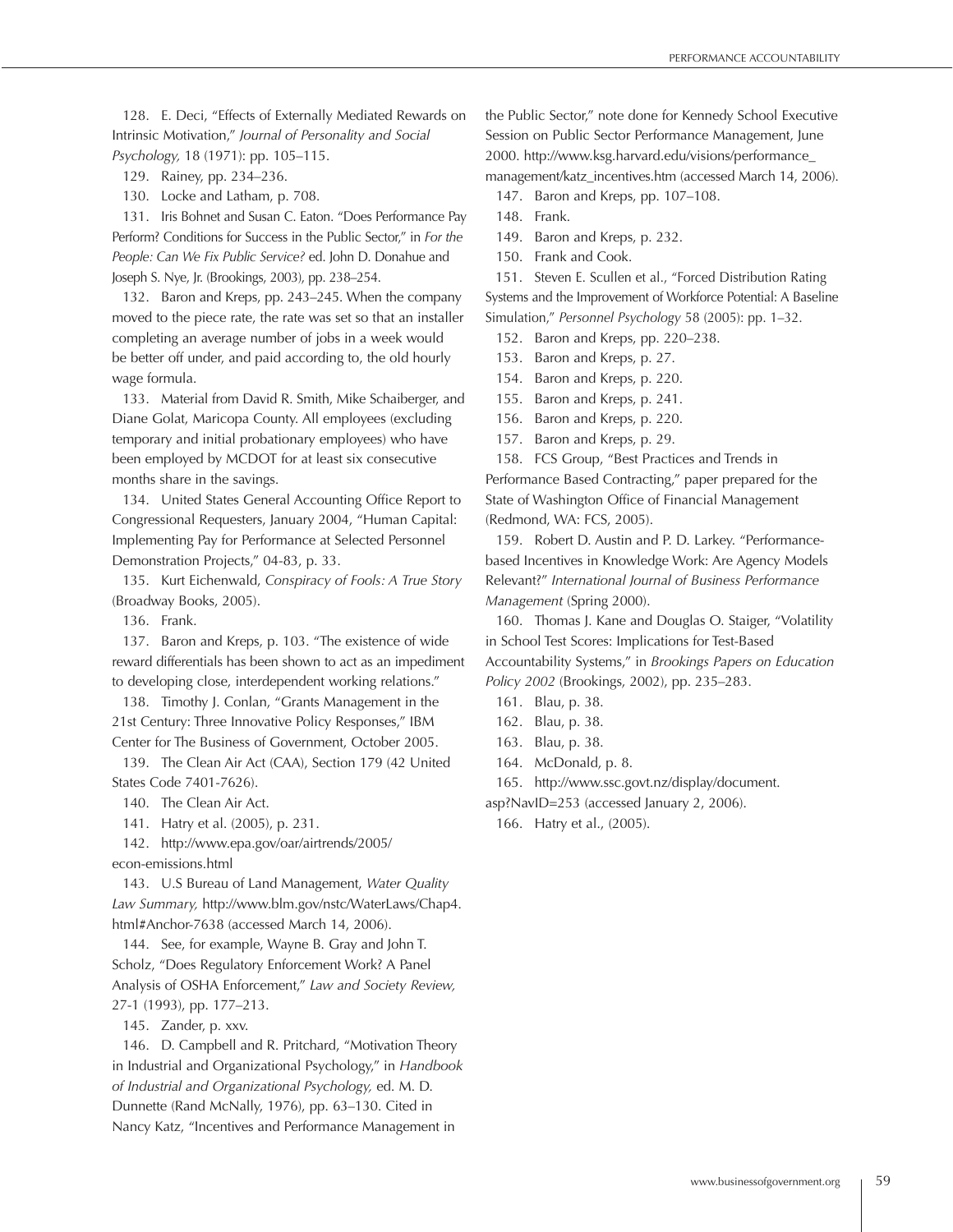# **Bibliography**

Austin, Robert D. and P. D. Larkey. "Performancebased Incentives in Knowledge Work: Are Agency Models Relevant?" *International Journal of Business Performance Management,* Spring 2000.

Bandura, Albert and Daniel Cervone. "Self-Evaluative and Self-Efficacy Mechanisms Governing the Motivational Effects of Goal Systems." *Journal of Personality and Social Psychology,* 45-5 (1983), pp. 1017–1028.

Bandura, Albert. "Cultivate Self-Efficacy for Personal and Organizational Effectiveness." In Locke, 2004, pp. 120–136.

Baron, James N. and David M. Kreps. *Strategic Human Resources: Frameworks for General Managers.* John Wiley & Sons, 1999.

Bazerman, Max H. *Judgment in Managerial Decision-Making.* John Wiley & Sons, 2002.

Behn, Robert D. "Linking Measurement and Motivation: A Challenge for Education." *Advances in Educational Administration,* Vol. 5 (1997), pp. 15–58.

Behn, Robert D. *Rethinking Democratic Accountability.* Brookings, 2001.

Behn, Robert D. "The New Public-Management Paradigm and the Search for Democratic Accountability." *International Public Management Journal* 1(2), 1999, pp. 131–165.

Benton, Joshua. "Monitors will Police HISD Tests." *Dallas Morning News,* January 12, 2005.

Benton, Joshua, and Holly K. Hacker. "Celebrated School Accused of Cheating; Exclusive: TAKS Results Too Good to be True at Houston Elementaries." *Dallas Morning News,* March 31, 2005.

Blau, Peter M. *The Dynamics of Bureaucracy: A Study of Interpersonal Relationships in Two Government Agencies.* University of Chicago Press, 1963.

Bohnet, Iris and Susan C. Eaton. "Does Performance Pay Perform? Conditions for Success in the Public Sector." In *For the People: Can We Fix Public Service?* edited by John D. Donahue and Joseph S. Nye, Jr., Brookings, 2003, pp. 238–254.

Broadnax Walter D. and Kevin J. Conway. "The Social Security Administration and Performance Management. In Forsythe, pp. 143–176.

Campbell, D. and R. Pritchard. "Motivation Theory in Industrial and Organizational Psychology." In *Handbook of Industrial and Organizational Psychology,* edited by M. D. Dunnette. Rand McNally, 1976, pp. 63–130.

Collins, Jim. *Good to Great: Why Some Companies Make the Leap and Others Don't.* New York: Harper Collins, 2001.

Conlan, Timothy J. *"*Grants Management in the 21st Century: Three Innovative Policy Responses." Washington, DC: IBM Center for The Business of Government, October 2005.

Deci, E. L. "Effects of Externally Mediated Rewards on Intrinsic Motivation." *Journal of Personality and Social Psychology* 18 (1971), pp. 105–115.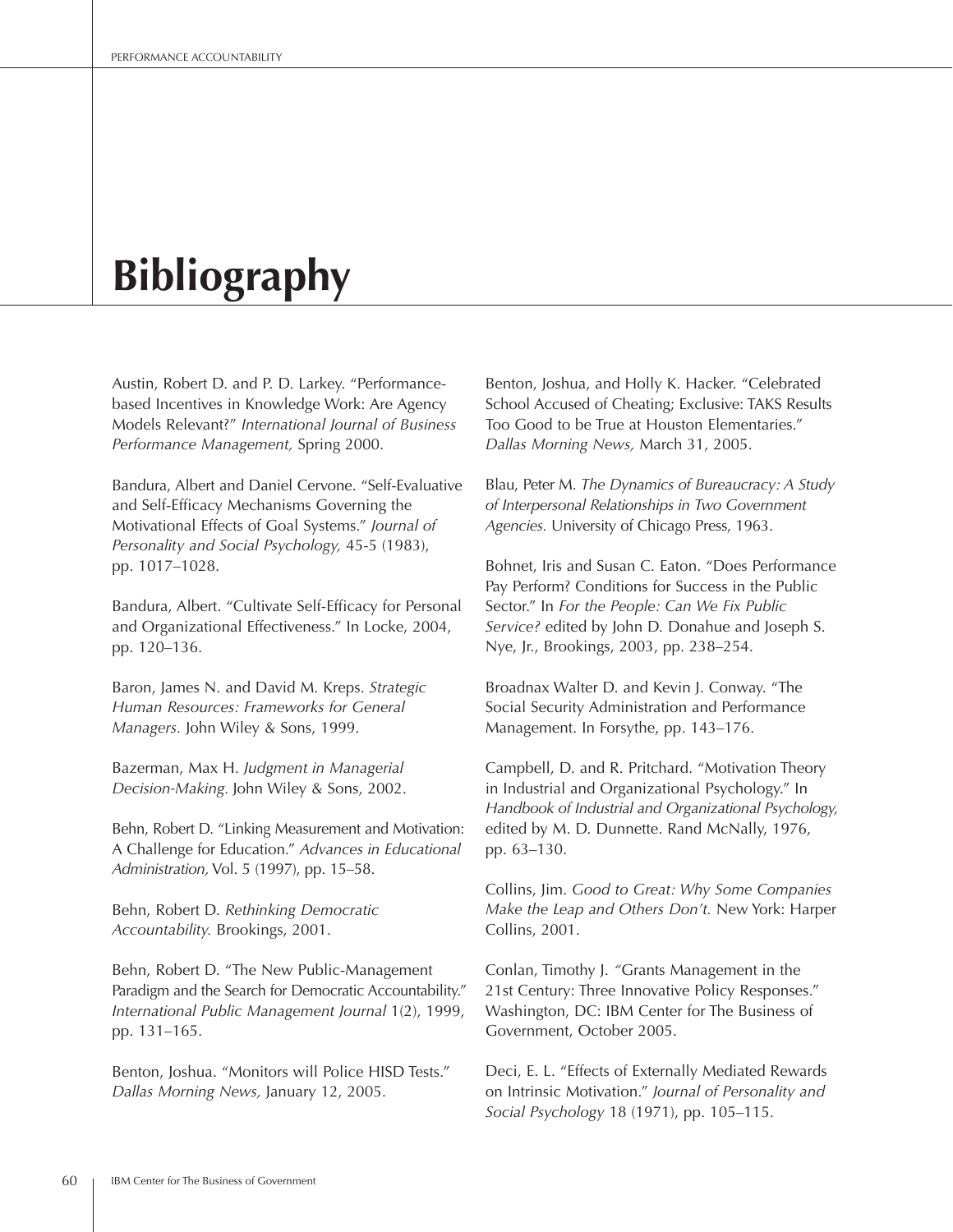Deci, E. L. et al. "When Trying to Win: Competition and Intrinsic Motivation." *Personality and Social Psychology Bulletin* 7 (1981), pp. 79–83.

Eichenwald, Kurt. *Conspiracy of Fools: A True Story.* Broadway Books, 2005.

FCS Group. "Best Practices and Trends in Performance Based Contracting." Paper prepared for the State of Washington Office of Financial Management. Redmond, WA: FCS, 2005.

Forsythe, Dall W., ed. *Quicker, Better, Cheaper: Managing Performance in American Government.*  Albany, NY: Rockefeller Institute Press, 2001.

Frank, Robert H. *Choosing the Right Pond: Human Behavior and the Quest for Status.* Oxford, 1985.

Frank, Robert H. and Philip J. Cook. *The Winner-Take-All Society.* New York: The Free Press, 1995.

Friel, Brian. "No Results, No Bonus." *GovExec.com,*  August 2, 2001.

Fung, Archon et al. "The Political Economy of Transparency: What Makes Disclosure Policies Effective?" Harvard Kennedy School Ash Institute for Democratic Governance, OP-03-04, December 2004.

Gilovich, Thomas. *How We Know What Isn't So.* New York: Free Press, 1991.

Gneezy, Uri, Muriel Niederle, and Aldo Rustichini. "Performance in Competitive Environments: Gender Differences." *Quarterly Journal of Economics*, CXVIII, August 2003, 1049–1074.

Gormley, William T. and David L. Weimar. *Organizational Report Cards.* Harvard, 1999.

Gray, Wayne B. and John T. Scholz. "Does Regulatory Enforcement Work? A Panel Analysis of OSHA Enforcement." *Law and Society Review*, 27-1 (1993), pp. 177–213.

Greenberg, Jerald. "Promote Procedural Justice to Enhance Acceptance of Work Outcomes." In Locke, 2004.

Harackiewicz, Judith M., Carol Sansone, and George Manderlink. "Competence, Achievement Orientation, and Intrinsic Motivation: A Process Analysis." *Journal of Personality and Social Psychology* 48-2 (1985), pp. 493–508.

Hatry, Harry P. et al. "How Federal Programs Use Outcome Information: Opportunities for Federal Managers." In Kamensky and Morales, 2005.

Hatry, Harry P. et al. "Issues and Case Studies in Teacher Incentive Plans." Urban Institute, 1994.

Heinrich, Carolyn J. "Setting Performance Targets: Lessons from the Workforce Investment Act System." In Kamensky and Morales, 2005.

Imperial, Mark T. "Collaboration and Performance Management in Network Settings: Lessons from Three Watershed Governance Efforts." In Kamensky and Morales, 2005.

Jacob, Brian A. "Accountability, Incentives, and Behavior: The Impact of High-Stakes Testing in the Chicago Public Schools." NBER Working Paper 8968. Cambridge: National Bureau of Economic Research, June 2002.

James, Colin. "The State Ten Years On from the Reforms." Occasional Paper No. 6. State Services Commission, October 1998. http://www.ssc.govt.nz/ display/document.asp?NavID=82&DocID=2834 (10 of 11) (accessed December 29, 2005).

James, Kay Coles. Director, Office of Personnel Management, Memorandum for Heads of Departments and Agencies, December 17, 2003. http://www.opm.gov/oca/compmemo/2003/2003- 19.asp (accessed December 29, 2005).

Jin, Ginger and Philip Leslie. "The Effects of Disclosure Regulation: Evidence from Restaurants." October, 2001. Available at: http://www.complianceconsortium.org/ StoredDocuments/Academic/ HygieneDisclosureRestaurants.pdf

Kamensky, John. "Performance-Based Pay in the Federal Government: An Historical Overview." In Howard Risher, "Pay for Performance: A Guide for Federal Managers." Washington, DC: IBM Center for The Business of Government, November 2004, pp. 8–9.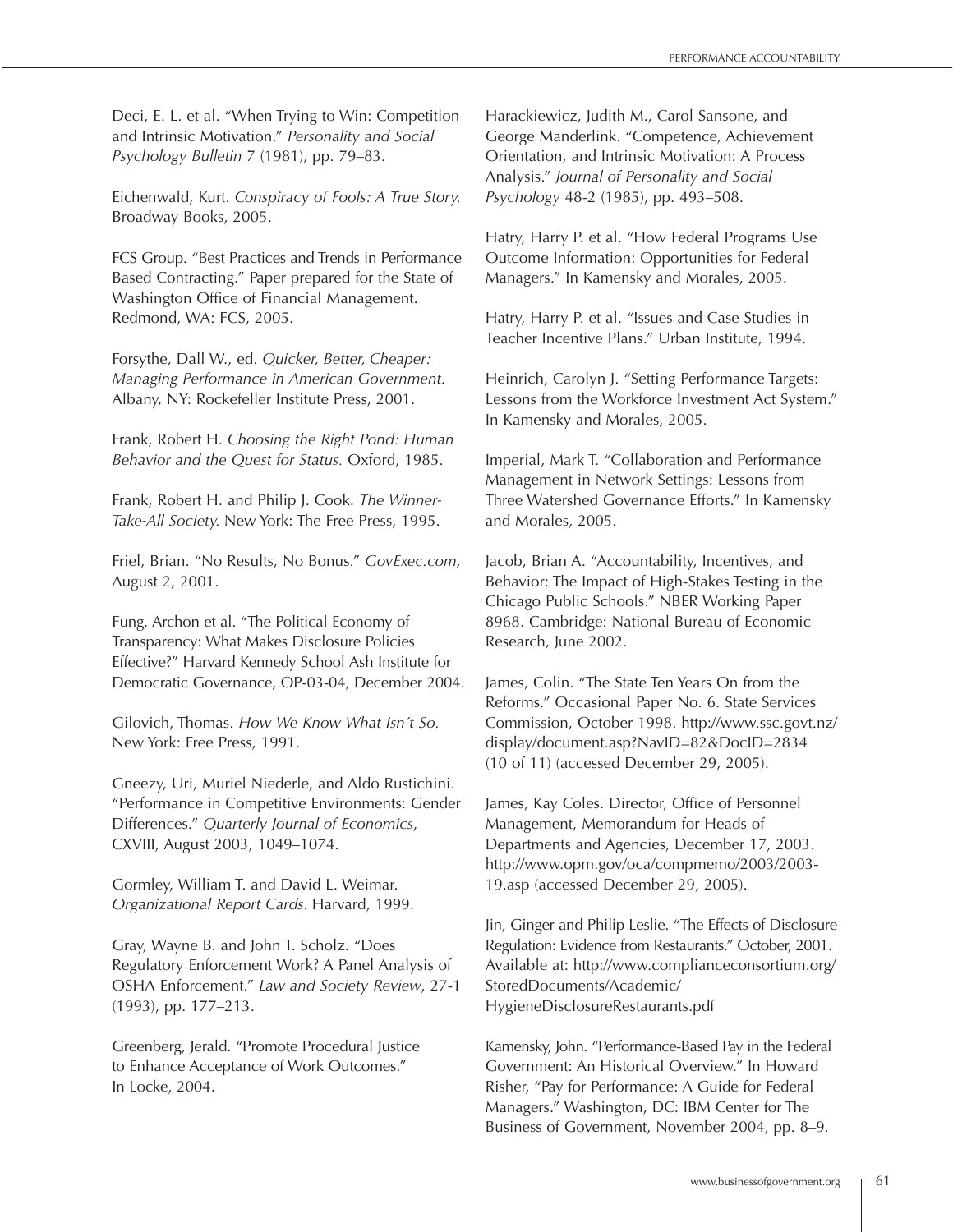Kamensky, John M. and Albert Morales, ed. *Managing for Results 2005.* Lanham, MD: Rowman & Littlefield, 2005.

Kane, Thomas J. and Douglas O. Staiger. "Volatility in School Test Scores: Implications for Test-Based Accountability Systems." In *Brookings Papers on Education Policy 2002.* Brookings, 2002, pp. 235–283.

Kaplan, Robert S. and David P. Norton. *The Balanced Scorecard: Translating Strategy into Action.* Harvard Business School Press, 1996.

Kaplan, Robert S. and David P. Norton. *The Strategy-Focused Organization: How Balanced Scorecard Companies Thrive in the New Business Environment.* Harvard Business School Press, 2001.

Katz, Nancy. "Incentives and Performance Management in the Public Sector." Note done for Kennedy School Executive Session on Public Sector Performance Management, June 2000. http://www. ksg.harvard.edu/visions/performance\_management/ katz\_incentives.htm (accessed March 14, 2006).

Kelman, Steven. *Unleashing Change: A Study of Organizational Renewal in Government.* Brookings, 2005.

Kennedy School of Government. Executive Session on Public Sector Performance Management. *Get Results Through Performance Management: An Open Memorandum to Government Executives.* Harvard University, 2001.

Kingdon, John W. *Agendas, Alternatives, and Public Policies.* Longman, 1995.

Latham, Gary P., "Motivate Employee Performance through Goal-setting." In *The Blackwell Handbook of Principles of Organizational Behavior,* edited by Edwin A. Locke. Blackwell, 2004, p. 108.

Locke, Edwin A. *The Blackwell Handbook of Principles of Organizational Behavior.* Blackwell, 2004.

Locke, Edwin A. and Gary P. Latham. "Building a Practically Useful Theory of Goal Setting and Task Motivation: A 35-Year Odyssey." *American Psychologist* 57-9 (September 2002), pp. 705–717. Luthans, Fred and Alexander D. Stajkovic. "Provide Recognition for Performance Improvement." In Locke, 2004.

Marschke, Gerald. "The Economic of Performance Incentives in Government with Evidence from a Federal Job Training Program." In Forsythe, 2001.

Matz, David C. and Verlin B. Hinsz. "Social Comparison in the Setting of Goals for Own and Others' Performance." *Journal of Business and Psychology,* 14-4 (Summer 2000), pp. 563–572.

Mayo, George Elton. *The Human Problems of an Industrial Civilisation.* New York: Macmillan, 1933.

McDonald, Phyllis Parshall. *Managing Police Operations: Implementing the New York Crime Control Model—CompStat.* Wadsworth/Thomson Learning, 2002.

Metzenbaum, Shelley H. "Measurement that Matters: Cleaning Up the Charles River." In *Environmental Governance,* edited by Donald F. Kettl. Brookings, 2002, pp. 58–117.

Metzenbaum, Shelley H. "Measuring to Comply, Measuring to Perform." A Cognos white paper, 2006.

Metzenbaum, Shelley H. "Performance Management at the Local Level: The Case of the Charles River." In *Water Resources Impact.* Washington, DC: American Water Resources Association, July 2005, pp. 8–12.

Metzenbaum, Shelley H. "Strategies for Using State Information: Measuring and Improving Program Performance." In Kamensky and Morales, 2005.

Mitchell, Terence R. and William S. Silver. "Individual and Group Goals When Workers Are Interdependent: Effects on Task Strategies and Performance." *Journal of Applied Psychology*, 75-2 (1990), pp. 185–193.

The National Defense Authorization Act for Fiscal Year 2004 (Public Law 108-136, November 24, 2003).

Ohio Environmental Protection Agency. Summary of 2001 Enforcement Performance. Columbus, Ohio: April 2002.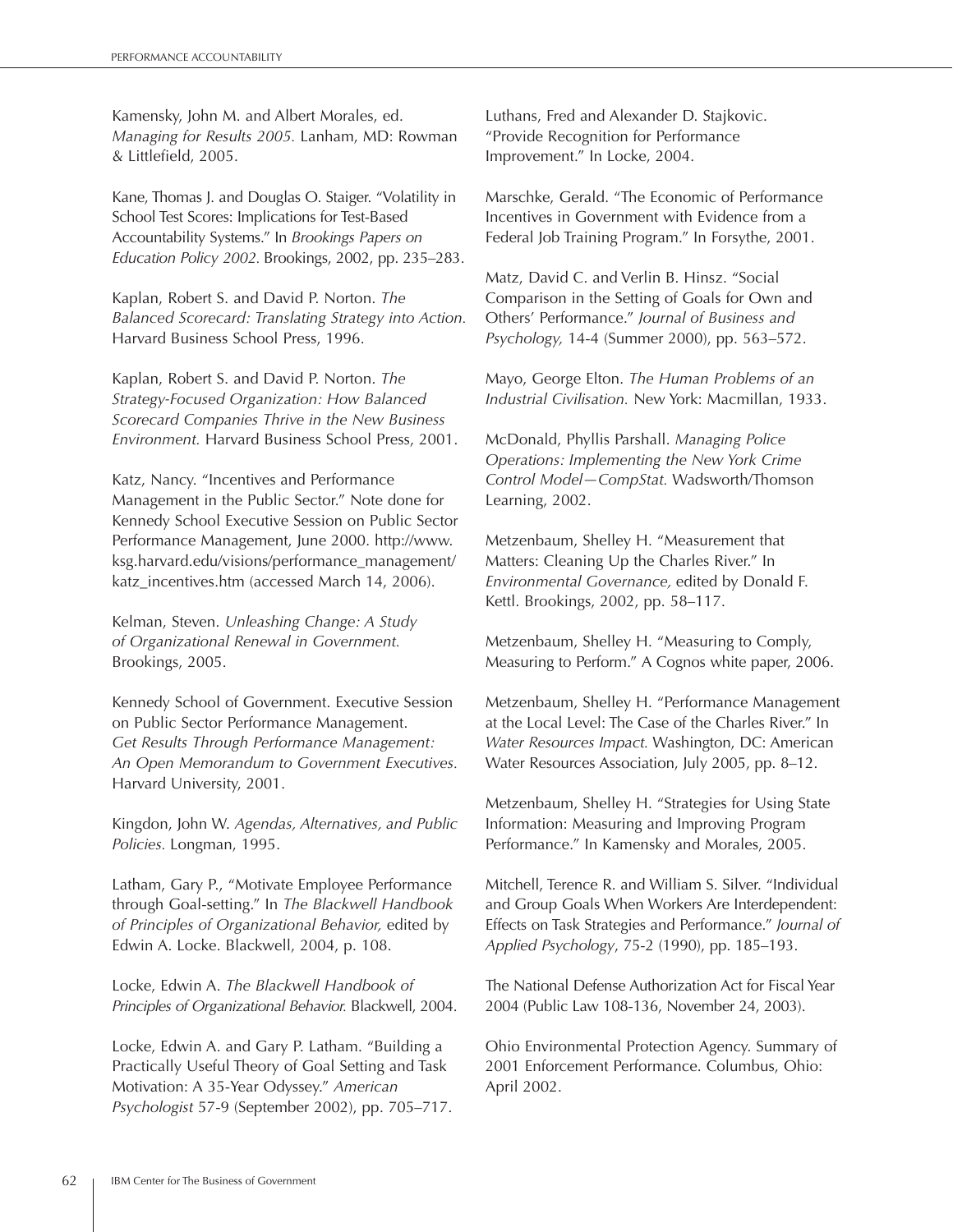Patterson, Thomas. *Out of Order.* Vintage Books, 1993.

Rainey, Hal G. *Understanding and Managing Public Organizations.* Jossey-Bass, 2003.

Sansone, Carol and Judith M. Har ackiewicz. " 'Reality' Is Complicated." *American Psychologist*, Vol. 53-6 (June 1998).

Scott, Graham, Ian Ball, and Tony Dale. "New Zealand's Public Sector Management Reform: Implications for the United States." *Journal of Policy Analysis and Management,* Vol. 16 (Summer 1997), pp. 357–381.

Scullen, Steven E. et al. "Forced Distribution Rating Systems and the Improvement of Workforce Potential: A Baseline Simulation." *Personnel Psychology* 58 (2005), pp. 1–32.

Sechetti, Maria, and Tracy Jan. "Romney Wants Teacher Merit Pay." *Boston Globe,* September 22, 2005, p. A1.

Simons, Robert. "Control in an Age of Empowerment." *Harvard Business Review*, March-April 1995, pp. 80–88.

Smith, Dennis C. and William J. Grinker. "The Promise and Pitfalls of Performance-Based Contracting." New York: Seedco, June 2004. Prepared for presentation at the 25th Annual Research Conference of the Association for Public Policy Analysis and Management (APPAM), Washington, DC, November 5–8, 2003. http://www.seedco.org/publications/publications/ promise\_and\_pitfalls.pdf (accessed January 2, 2006).

Smith, Dennis C. and William J. Grinker. "The Transformation of Social Services Management in New York City: 'CompStating' Welfare." New York: Seedco, 2005. Paper presented at the 26th Annual Research Conference of the Association for Public Policy Analysis and Management in Atlanta, Georgia, October 28-30, 2004. http://www.seedco.org/publications/ publications/compstating\_welfare.pdf (accessed January 2, 2006).

Stalk, George, Rob Lachenauer, and John Butman. *Hardball: Are You Playing to Play or Playing to Win.* Cambridge: Harvard Business School, 2004.

Stark, Lisa. "Putting the Brakes on Reckless Teen Driving; Study Uses Cameras in Car to Show What Teens Are Really Doing." Manakato, MN, *World News Tonight,* ABC News Internet Ventures, December 5, 2005.

Tauer, John M. and Judith M. Harackiewicz. "Winning Isn't Everything: Competition, Achievement Orientation, and Intrinsic Motivation." *Journal of Experimental Social Psychology* 35 (1999), pp. 209–238.

Ulmer, R. G. and D. F. Preusser. "Evaluation of Repeal of Motorcycle Helmet Laws in Kentucky and Louisiana." Technical summary done for the U.S. National Highway Traffic Safety Administration, October 2002. http://www.nhtsa.dot.gov/People/ injury/pedbimot/motorcycle/kentuky-la03/ TechSumm.html (accessed March 13, 2006).

U.S. Bureau of Land Management. *Water Quality Law Summary.* http://www.blm.gov/nstc/WaterLaws/ Chap4.html#Anchor-7638 (accessed March 14, 2006).

U.S. Department of Health and Human Services. *Healthy People 2010: Understanding and Improving Health*. 2nd ed. Washington, DC: U.S. Government Printing Office, November 2000. http://www. healthypeople.gov/ (accessed March 13, 2006).

U.S. Department of Transportation. FY 2003 Performance Plan (May 2002). http://www.nhtsa.dot. gov/nhtsa/whatis/planning/perf-plans/2003/Index.html (accessed December 6, 2005).

U.S. Department of Transportation. FY 2004 Performance Plan. http://www.dot.gov/PerfPlan2004/ safety\_highway.html (accessed March 11, 2006).

U.S. Department of Transportation. Performance and Accountability Report. http://www.dot.gov/perfacc2005/ parpart1.htm#safety (accessed March 11, 2006).

U.S. Department of Transportation. Performance Plan (FY 2001) and Report (FY 1999).

U.S. General Accounting Office. Report to Congressional Requesters, January 2004. "Human Capital: Implementing Pay for Performance at Selected Personnel Demonstration Projects," 04-83.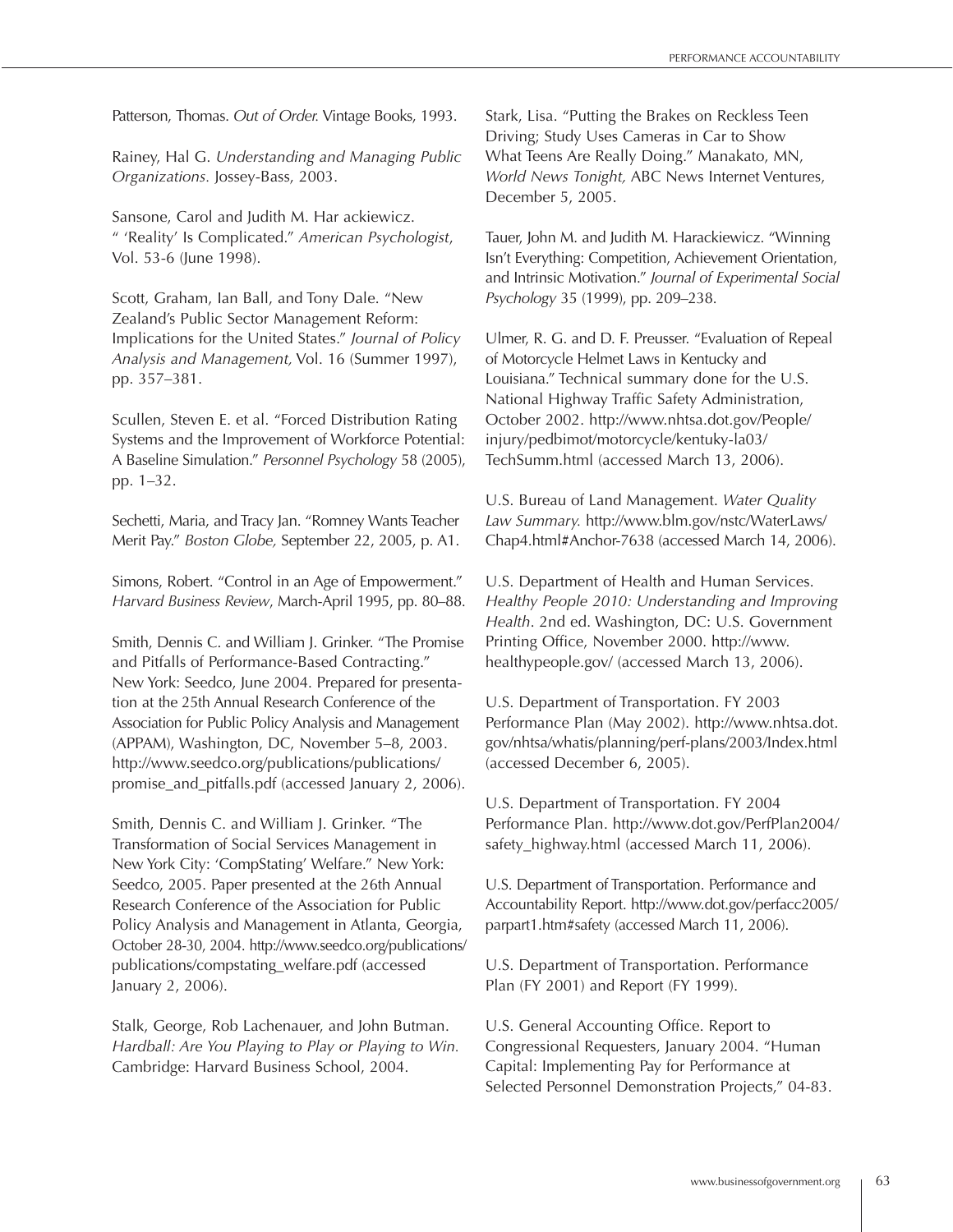U.S. Office of Management and Budget. FY 2006 Budget, Department of Transportation PART review, NHTSA Operations and Research.

Walker, David M. "GAO Answers the Question: What's in a Name?" *Roll Call*, July 19, 2004. http:// www.gao.gov/about/rollcall07192004.pdf (accessed December 26, 2005).

Walters, Jonathan and Charles Thompson. "The Transformation of the Government Accountability Office." Washington, DC: IBM Center for The Business of Government, 2005.

Zander, Alvin. *Motives and Goals in Groups.*  New Brunswick: Transaction, 1996.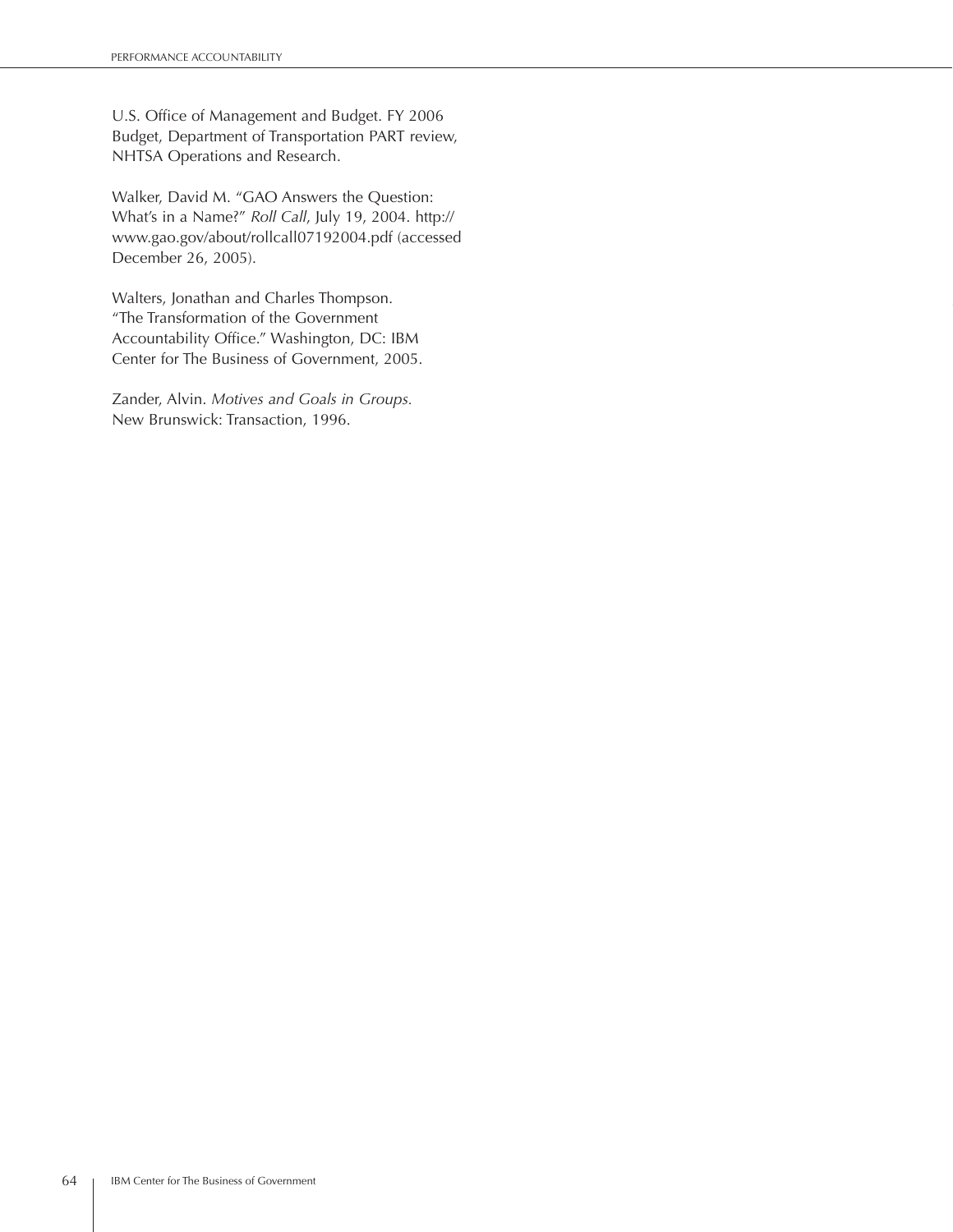## Ab o ut the a uth o r

**Shelley H. Metzenbaum** is a Visiting Professor at the University of Maryland School of Public Policy and Executive Director of the Environmental Compliance Consortium, a collaborative effort of state environmental protection agencies to improve the measurement and management of their programs.

Professor Metzenbaum is the faculty chair of the University of Maryland School of Public Policy's executive education program for the U.S. Food and Drug Administration. Prior to that, she served as adjunct faculty at the Brookings Institution, running the "Science and Technology Policy" and "Managing for Results" programs. From 1998 to 2000, she headed the executive session on public sector performance management at Harvard's Kennedy School of Government. She currently serves as senior consultant to the Facility Reporting Project, a multi-stakeholder project to develop generally accepted, credible, and comparable sustainability metrics for regulated facilities.



From 1993 to 1997, Metzenbaum served as associate administrator of the U.S. Environmental Protection Agency for Regional Operations and State/Local Relations. As associate administrator, she managed the design and implementation of the National Environmental Performance Partnership System (NEPPS) and the Sustainable Development Challenge Grant program. Previously, she served as undersecretary of the Massachusetts Executive Office of Environmental Affairs (EOEA.) Before serving as undersecretary, she was director of capital budgeting for the Commonwealth of Massachusetts.

Metzenbaum's teaching, writing, and consulting emphasize ways governments can make performance measurement more useful, with a special emphasis on ways information can improve the effectiveness and efficiency of the environmental protection system. Her first report for the IBM Center, "Strategies for Using State Information: Measuring and Improving Program Performance," was published in 2003. She is a fellow of the National Academy of Public Administration and a principal of the Council for Excellence in Government. Metzenbaum holds a Ph.D. in public policy from the Kennedy School of Government, Harvard University.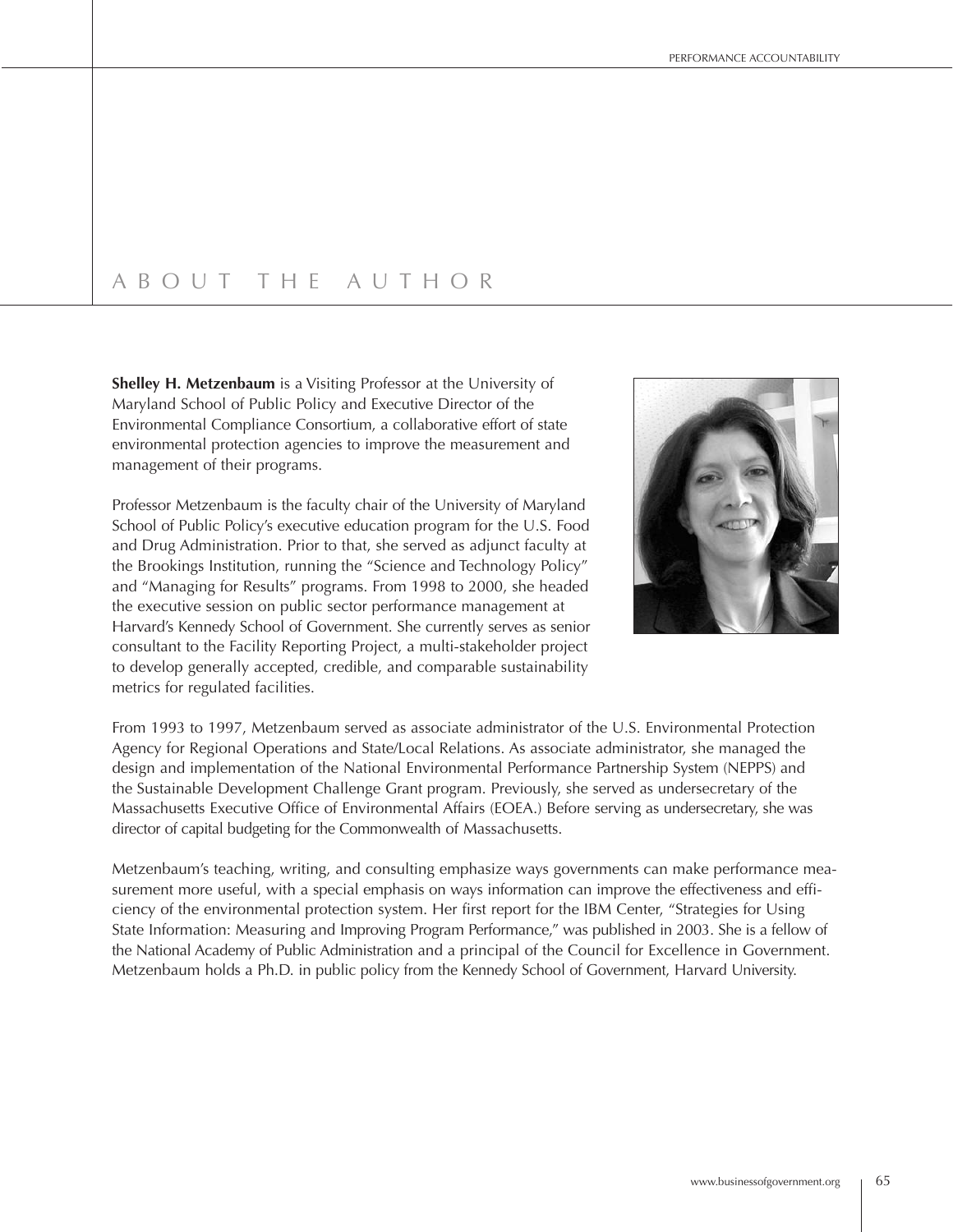## K e y c o n t a c t I n f o r m a t i o n

## **To contact the author:**

## **Shelley H. Metzenbaum**

Visiting Professor Maryland School of Public Policy University of Maryland 2101 Van Munching Hall College Park, MD 20742 (978) 371-3099

e-mail: smetzenbaum@verizon.net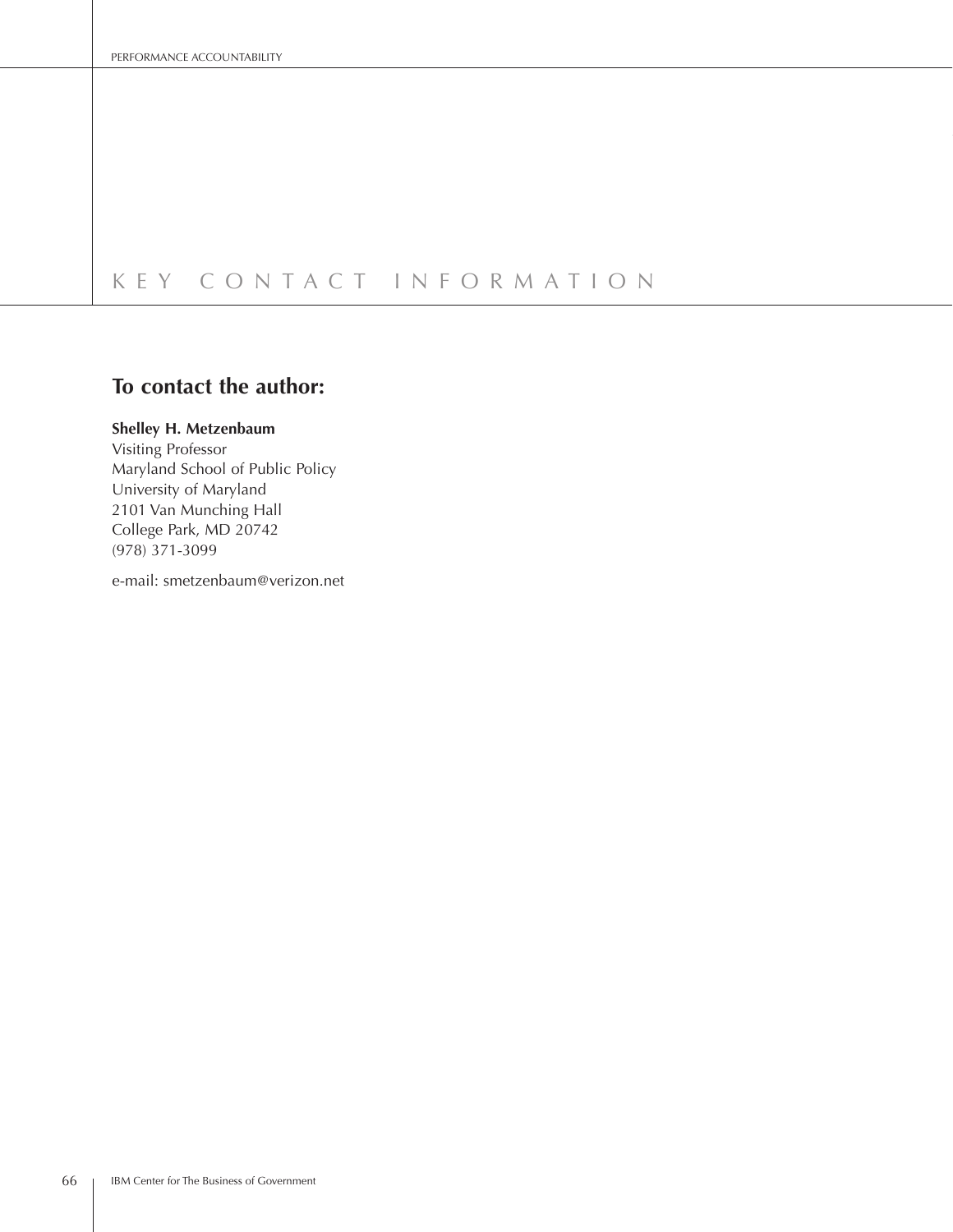## **competition, choice, and incentives**

**Determining a Level Playing Field for Public-Private Competition** (1999) Lawrence L. Martin

**Implementing State Contracts for Social Services:** An Assessment of the Kansas Experience (2000) Jocelyn M. Johnston and Barbara S. Romzek

**A Vision of the Government as a World-Class Buyer:** Major Procurement Issues for the Coming Decade (2002) Jacques S. Gansler

**Contracting for the 21st Century:**  A Partnership Model (2002) Wendell C. Lawther

**Franchise Funds in the Federal Government:** Ending the Monopoly in Service Provision (2002) John J. Callahan

**Making Performance-Based Contracting Perform:** What the Federal Government Can Learn from State and Local Governments (2002, 2nd ed.) Lawrence L. Martin

**Moving to Public-Private Partnerships:** Learning from Experience around the World (2003) Trefor P. Williams

**IT Outsourcing:** A Primer for Public Managers (2003) Yu-Che Chen and James Perry

**The Procurement Partnership Model:** Moving to a Team-Based Approach (2003) Kathryn G. Denhardt

**Moving Toward Market-Based Government:** The Changing Role of Government as the Provider (2004, 2nd ed.) Jacques S. Gansler

**Transborder Service Systems:** Pathways for Innovation or Threats to Accountability? (2004) Alasdair Roberts

**Competitive Sourcing:** What Happens to Federal Employees? (2004) Jacques S. Gansler and William Lucyshyn

#### **Implementing Alternative Sourcing Strategies:** Four Case Studies (2004) Edited by Jacques S. Gansler and William Lucyshyn

**Designing Competitive Bidding for Medicare** (2004) John Cawley and Andrew B. Whitford

**International Experience Using Outsourcing, Public-Private Partnerships, and Vouchers** (2005) Jón R. Blöndal

**Effectively Managing Professional Services Contracts:** 12 Best Practices (2006) Sandra L. Fisher, Michael E. Wasserman, and Paige P. Wolf

### **E-Government**

**Supercharging the Employment Agency:** An Investigation of the Use of Information and Communication Technology to Improve the Service of State Employment Agencies (2000) Anthony M. Townsend

**Assessing a State's Readiness for Global Electronic Commerce:** Lessons from the Ohio Experience (2001) J. Pari Sabety and Steven I. Gordon

**Privacy Strategies for Electronic Government** (2001) Janine S. Hiller and France Bélanger

**Commerce Comes to Government on the Desktop:** E-Commerce Applications in the Public Sector (2001) Genie N. L. Stowers

**The Use of the Internet in Government Service Delivery** (2001) Steven Cohen and William Eimicke

**State Web Portals:** Delivering and Financing E-Service (2002) Diana Burley Gant, Jon P. Gant, and Craig L. Johnson

**Internet Voting:** Bringing Elections to the Desktop (2002) Robert S. Done

**Leveraging Technology in the Service of Diplomacy:** Innovation in the Department of State (2002) Barry Fulton

#### **Federal Intranet Work Sites:**

An Interim Assessment (2002) Julianne G. Mahler and Priscilla M. Regan

**The State of Federal Websites:** The Pursuit of Excellence (2002) Genie N. L. Stowers

**State Government E-Procurement in the Information Age:** Issues, Practices, and Trends (2002) M. Jae Moon

**Preparing for Wireless and Mobile Technologies in Government** (2002) Ai-Mei Chang and P. K. Kannan

**Public-Sector Information Security:**  A Call to Action for Public-Sector CIOs (2002, 2nd ed.) Don Heiman

**The Auction Model:** How the Public Sector Can Leverage the Power of E-Commerce Through Dynamic Pricing (2002, 2nd ed.) David C. Wyld

**The Promise of E-Learning in Africa:** The Potential for Public-Private Partnerships (2003) Norman LaRocque and Michael Latham

**Digitally Integrating the Government Supply Chain:** E-Procurement, E-Finance, and E-Logistics (2003) Jacques S. Gansler, William Lucyshyn, and Kimberly M. Ross

**Using Technology to Increase Citizen Participation in Government:** The Use of Models and Simulation (2003) John O'Looney

**Seaport:** Charting a New Course for Professional Services Acquisition for America's Navy (2003) David C. Wyld

**E-Reporting:** Strengthening Democratic Accountability (2004) Mordecai Lee

**Understanding Electronic Signatures:** The Key to E- $\bar{G}$ overnment (2004) Stephen H. Holden

**Measuring the Performance of E-Government** (2004) Genie N. L. Stowers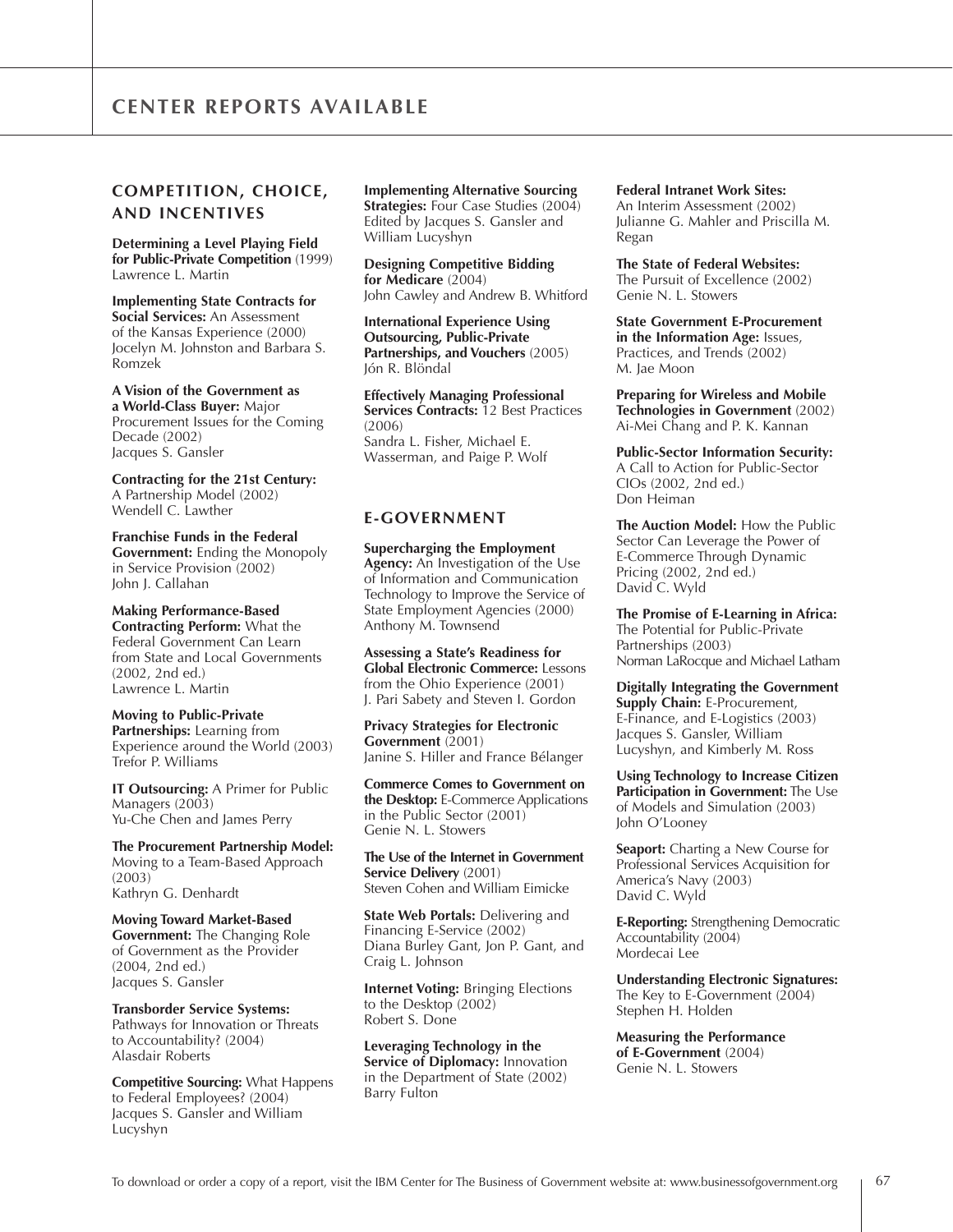**Restoring Trust in Government:** The Potential of Digital Citizen Participation (2004) Marc Holzer, James Melitski, Seung-Yong Rho, and Richard Schwester

**From E-Government to M-Government?** Emerging Practices in the Use of Mobile Technology by State Governments (2004) M. Jae Moon

**Government Garage Sales:** Online Auctions as Tools for Asset Management (2004) David C. Wyld

**Innovation in E-Procurement:** The Italian Experience (2004) Mita Marra

**Computerisation and E-Government in Social Security:** A Comparative International Study (2005) Michael Adler and Paul Henman

**The Next Big Election Challenge:** Developing Electronic Data Transaction Standards for Election Administration (2005) R. Michael Alvarez and Thad E. Hall

**RFID:** The Right Frequency for Government (2005) David C. Wyld

## **Financial Management**

**Credit Scoring and Loan Scoring:** Tools for Improved Management of Federal Credit Programs (1999) Thomas H. Stanton

**Using Activity-Based Costing to Manage More Effectively** (2000) Michael H. Granof, David E. Platt, and Igor Vaysman

**Audited Financial Statements:** Getting and Sustaining "Clean" Opinions (2001) Douglas A. Brook

**An Introduction to Financial Risk Management in Government** (2001) Richard J. Buttimer, Jr.

**Understanding Federal Asset Management:** An Agenda for Reform (2003) Thomas H. Stanton

**Efficiency Counts: Developing the** Capacity to Manage Costs at Air Force Materiel Command (2003) Michael Barzelay and Fred Thompson

**Federal Credit Programs:** Managing Risk in the Information Age (2005) Thomas H. Stanton

**Grants Management in the 21st Century:** Three Innovative Policy Responses (2005) Timothy J. Conlan

**Performance Budgeting:** How NASA and SBA Link Costs and Performance (2006) Lloyd A. Blanchard

### **Human Capital Management**

**Profiles in Excellence:** Conversations with the Best of America's Career Executive Service (1999) Mark W. Huddleston

**Reflections on Mobility:** Case Studies of Six Federal Executives (2000) Michael D. Serlin

**Managing Telecommuting in the Federal Government:** An Interim Report (2000) Gina Vega and Louis Brennan

**Using Virtual Teams to Manage Complex Projects:** A Case Study of the Radioactive Waste Management Project (2000) Samuel M. DeMarie

**A Learning-Based Approach to Leading Change** (2000) Barry Sugarman

**Labor-Management Partnerships:** A New Approach to Collaborative Management (2001) Barry Rubin and Richard Rubin

**Winning the Best and Brightest:**  Increasing the Attraction of Public Service (2001) Carol Chetkovich

**A Weapon in the War for Talent:**  Using Special Authorities to Recruit Crucial Personnel (2001) Hal G. Rainey

**A Changing Workforce:** Understanding Diversity Programs in the Federal Government (2001) Katherine C. Naff and J. Edward Kellough

**Life after Civil Service Reform:**  The Texas, Georgia, and Florida Experiences (2002) Jonathan Walters

**The Defense Leadership and Management Program:** Taking Career Development Seriously (2002) Joseph A. Ferrara and Mark C. Rom

**The Influence of Organizational Commitment on Officer Retention:**  A 12-Year Study of U.S. Army Officers (2002) Stephanie C. Payne, Ann H. Huffman, and Trueman R. Tremble, Jr.

**Human Capital Reform:** 21st Century Requirements for the United States Agency for International Development (2003) Anthony C. E. Quainton and Amanda M. Fulmer

**Modernizing Human Resource Management in the Federal Government:** The IRS Model (2003) James R. Thompson and Hal G. Rainey

**Mediation at Work:** Transforming Workplace Conflict at the United States Postal Service (2003) Lisa B. Bingham

**Growing Leaders for Public Service** (2004, 2nd ed.) Ray Blunt

**Pay for Performance:** A Guide for Federal Managers (2004) Howard Risher

**The Blended Workforce:** Maximizing Agility Through Nonstandard Work Arrangements (2005) James R. Thompson and Sharon H. Mastracci

**The Transformation of the Government Accountability Office:** Using Human Capital to Drive Change  $(2005)$ Jonathan Walters and Charles Thompson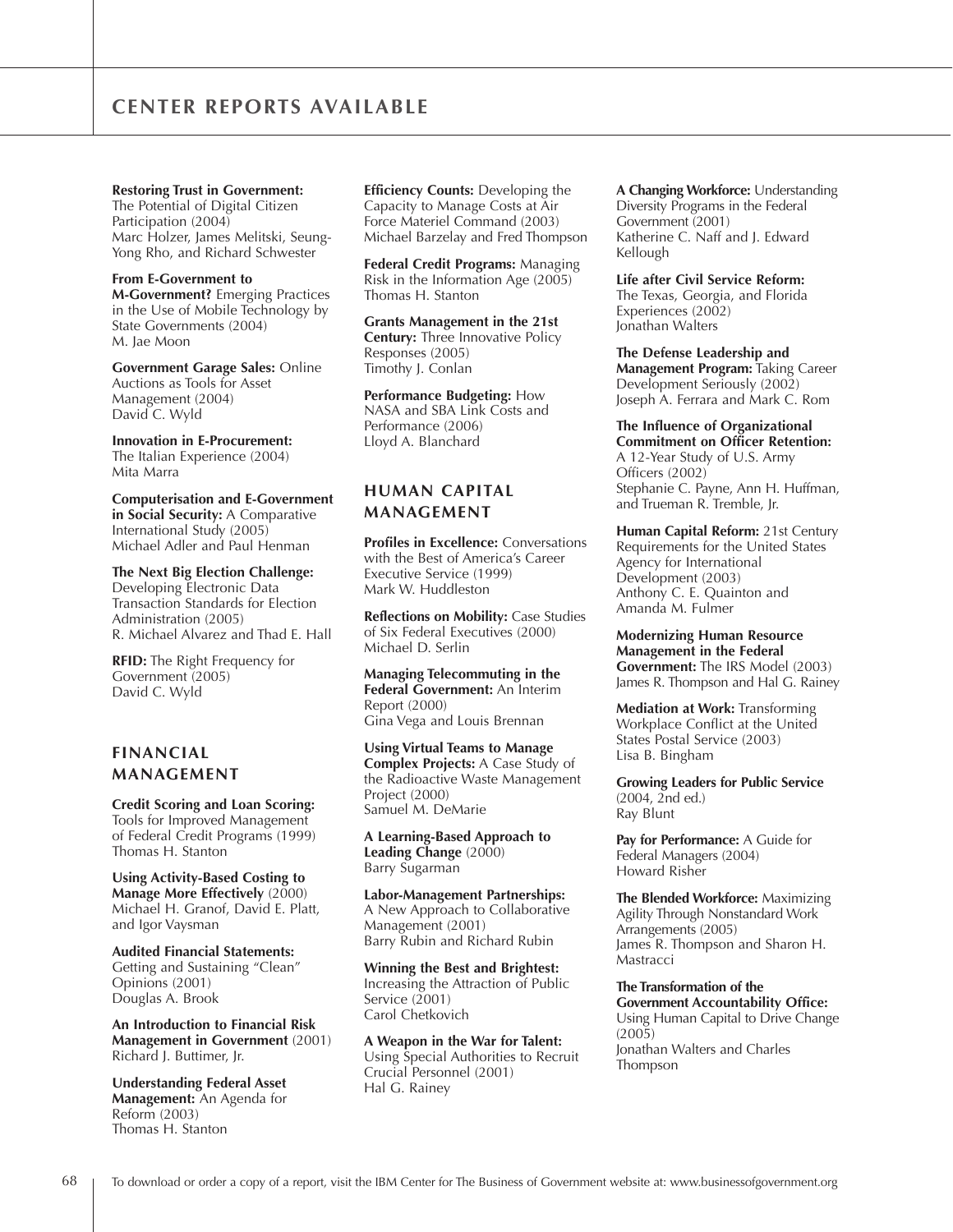#### **Innovation**

**Managing Workfare:** The Case of the Work Experience Program in the New York City Parks Department (1999) Steven Cohen

**New Tools for Improving Government Regulation:** An Assessment of Emissions Trading and Other Market-Based Regulatory Tools (1999) Gary C. Bryner

**Religious Organizations, Anti-Poverty Relief, and Charitable Choice:**  A Feasibility Study of Faith-Based Welfare Reform in Mississippi (1999) John P. Bartkowski and Helen A. Regis

**Business Improvement Districts and Innovative Service Delivery** (1999) Jerry Mitchell

**An Assessment of Brownfield Redevelopment Policies:** The Michigan Experience (1999) Richard C. Hula

**San Diego County's Innovation Program:** Using Competition and a Whole Lot More to Improve Public Services (2000) William B. Eimicke

**Innovation in the Administration of Public Airports** (2000) Scott E. Tarry

**Entrepreneurial Government:** Bureaucrats as Businesspeople (2000) Anne Laurent

**Rethinking U.S. Environmental Protection Policy:** Management Challenges for a New Administration (2000) Dennis A. Rondinelli

**The Challenge of Innovating in Government** (2001) Sandford Borins

**Understanding Innovation:**  What Inspires It? What Makes It Successful? (2001) Jonathan Walters

**Government Management of Information Mega-Technology:**  Lessons from the Internal Revenue Service's Tax Systems Modernization (2002) Barry Bozeman

**Advancing High End Computing:** Linking to National Goals (2003) Juan D. Rogers and Barry Bozeman

## **Managing for Performance and Results**

**Corporate Strategic Planning in Government:** Lessons from the United States Air Force (2000) Colin Campbell

**Using Evaluation to Support Performance Management:** A Guide for Federal Executives (2001) Kathryn Newcomer and Mary Ann Scheirer

**Managing for Outcomes:** Milestone Contracting in Oklahoma (2001) Peter Frumkin

**The Challenge of Developing Cross-Agency Measures:**  A Case Study of the Office of National Drug Control Policy (2001) Patrick J. Murphy and John Carnevale

**The Potential of the Government Performance and Results Act as a Tool to Manage Third-Party Government** (2001) David G. Frederickson

**Using Performance Data for Accountability:** The New York City Police Department's CompStat Model of Police Management (2001) Paul E. O'Connell

**Moving Toward More Capable Government:** A Guide to Organizational Design (2002) Thomas H. Stanton

**The Baltimore CitiStat Program:** Performance and Accountability (2003) Lenneal J. Henderson

**Strategies for Using State Information:** Measuring and Improving Program Performance (2003) Shelley H. Metzenbaum

**Linking Performance and Budgeting:**  Opportunities in the Federal Budget Process (2004, 2nd ed.) Philip G. Joyce

**How Federal Programs Use Outcome Information:** Opportunities for Federal Managers (2004, 2nd ed.) Harry P. Hatry, Elaine Morley, Shelli B. Rossman, and Joseph S. Wholey

**Performance Management for Career Executives:** A "Start Where You Are, Use What You Have" Guide (2004, 2nd ed.) Chris Wye

**Staying the Course:** The Use of Performance Measurement in State Governments (2004) Julia Melkers and Katherine **Willoughby** 

**Moving from Outputs to Outcomes:**  Practical Advice from Governments Around the World (2006) Burt Perrin

**Using the Balanced Scorecard:**  Lessons Learned from the U.S. Postal Service and the Defense Finance and Accounting Service (2006) Nicholas J. Mathys and Kenneth R. Thompson

**Performance Leadership:** 11 Better Practices That Can Ratchet Up Performance (2006, 2nd ed.) Robert D. Behn

**Performance Accountability:**  The Five Building Blocks and Six Essential Practices (2006) Shelley H. Metzenbaum

## **networks and partnerships**

**Leveraging Networks to Meet National Goals:** FEMA and the Safe Construction Networks (2002) William L. Waugh, Jr.

**Applying 21-Century Government to the Challenge of Homeland Security** (2002) Elaine C. Kamarck

**Assessing Partnerships:** New Forms of Collaboration (2003) Robert Klitgaard and Gregory F. Treverton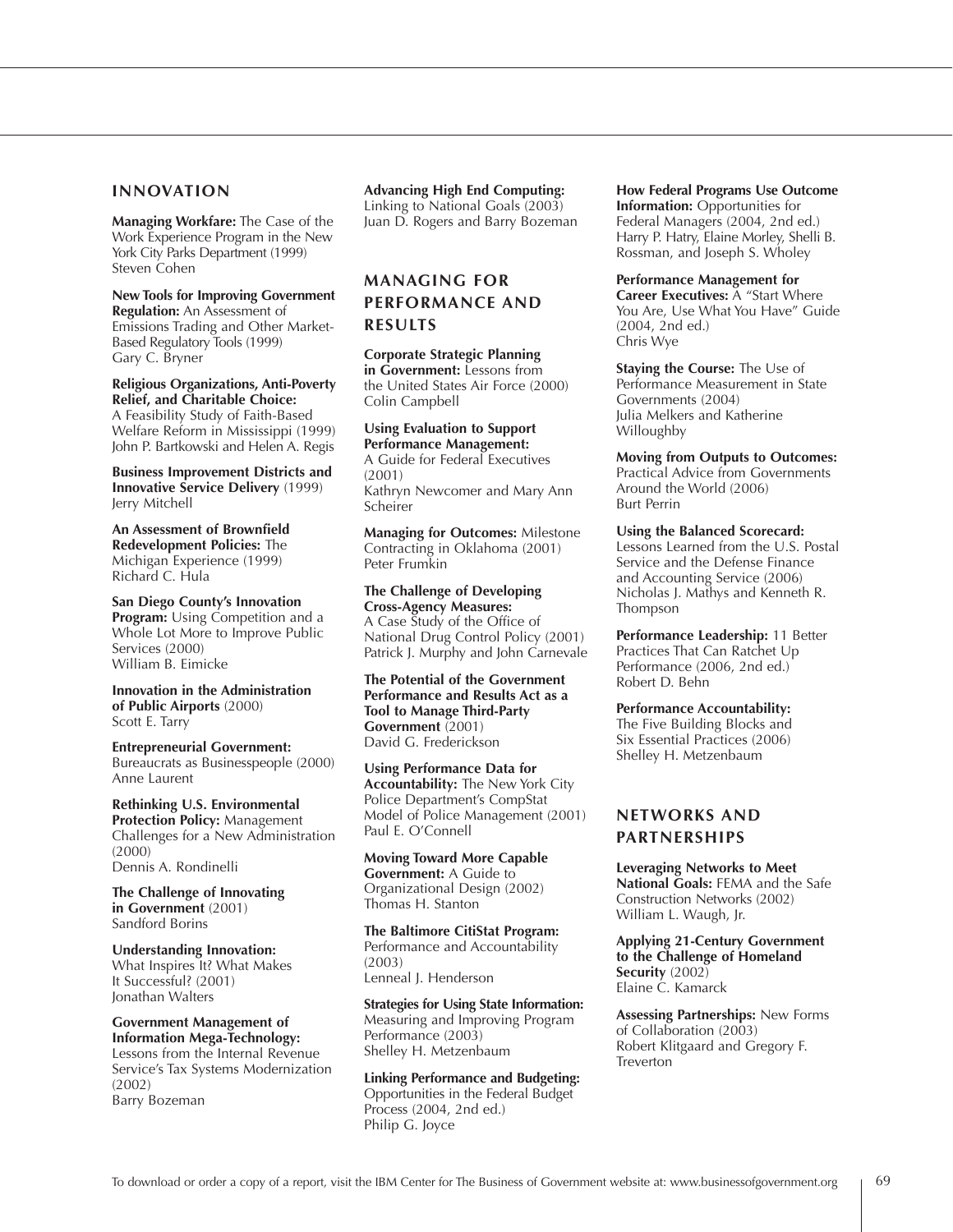**Leveraging Networks:** A Guide for Public Managers Working across Organizations (2003) Robert Agranoff

**Extraordinary Results on National Goals:** Networks and Partnerships in the Bureau of Primary Health Care's 100%/0 Campaign (2003) John Scanlon

**Public-Private Strategic Partnerships:**  The U.S. Postal Service-Federal Express Alliance (2003) Oded Shenkar

**The Challenge of Coordinating "Big Science"** (2003) W. Henry Lambright

**Communities of Practice:** A New Tool for Government Managers (2003) William M. Snyder and Xavier de Souza Briggs

**Collaboration and Performance Management in Network Settings:** Lessons from Three Watershed Governance Efforts (2004) Mark T. Imperial

**The Quest to Become "One":**  An Approach to Internal Collaboration (2005) Russ Linden

**Cooperation Between Social Security and Tax Agencies in Europe** (2005) Bernhard Zaglmayer, Paul Schoukens, and Danny Pieters

**Leveraging Collaborative Networks in Infrequent Emergency Situations** (2005) Donald P. Moynihan

**Public Deliberation:** A Manager's Guide to Citizen Engagement (2006) Carolyn J. Lukensmeyer and Lars Hasselblad Torres

**A Manager's Guide to Choosing and Using Collaborative Networks** (2006) H. Brinton Milward and Keith G. Provan

#### **Transformation**

**The Importance of Leadership:** The Role of School Principals (1999) Paul Teske and Mark Schneider

**Leadership for Change:** Case Studies in American Local Government (1999) Robert B. Denhardt and Janet Vinzant Denhardt

**Managing Decentralized Departments:** The Case of the U.S. Department of Health and Human Services (1999) Beryl A. Radin

**Transforming Government:** The Renewal and Revitalization of the Federal Emergency Management Agency (2000) R. Steven Daniels and Carolyn L. Clark-Daniels

**Transforming Government:** Creating the New Defense Procurement System (2000) Kimberly A. Harokopus

**Trans-Atlantic Experiences in Health Reform:** The United Kingdom's National Health Service and the United States Veterans Health Administration (2000) Marilyn A. DeLuca

**Transforming Government:** The Revitalization of the Veterans Health Administration (2000) Gary J. Young

**The Challenge of Managing Across Boundaries:** The Case of the Office of the Secretary in the U.S. Department of Health and Human Services (2000) Beryl A. Radin

**Creating a Culture of Innovation:** 10 Lessons from America's Best Run City (2001) Janet Vinzant Denhardt and Robert B. Denhardt

**Transforming Government:** Dan Goldin and the Remaking of NASA (2001) W. Henry Lambright

**Managing Across Boundaries:** A Case Study of Dr. Helene Gayle and the AIDS Epidemic (2002) Norma M. Riccucci

**Managing "Big Science":** A Case Study of the Human Genome Project (2002) W. Henry Lambright

**The Power of Frontline Workers in Transforming Government:**  The Upstate New York Veterans Healthcare Network (2003) Timothy J. Hoff

**Making Public Sector Mergers Work:** Lessons Learned (2003) Peter Frumkin

**Efficiency Counts:** Developing the Capacity to Manage Costs at Air Force Materiel Command (2003) Michael Barzelay and Fred Thompson

**Managing the New Multipurpose, Multidiscipline University Research Centers:** Institutional Innovation in the Academic Community (2003) Barry Bozeman and P. Craig Boardman

**The Transformation of the Government Accountability Office:** Using Human Capital to Drive Change (2005) Jonathan Walters and Charles Thompson

**Transforming the Intelligence Community:** Improving the Collection and Management of Information (2005) Elaine C. Kamarck

**Executive Response to Changing Fortune:** Sean O'Keefe as NASA Administrator (2005) W. Henry Lambright

**Ramping Up Large, Non-Routine Projects:** Lessons for Federal Managers from the Successful 2000 Census (2005) Nancy A. Potok and William G. Barron, Jr.

**The** *Next* **Government of the United States:** Challenges for Performance in the 21st Century (2005) Donald F. Kettl

**Reforming the Federal Aviation** 

**Administration:** Lessons from Canada and the United Kingdom (2006) Clinton V. Oster, Jr.

## **presidential transition**

#### **Government Reorganization:**

Strategies and Tools to Get It Done  $(2004)$ Hannah Sistare

**Performance Management for Political Executives:** A "Start Where You Are, Use What You Have" Guide (2004) Chris Wye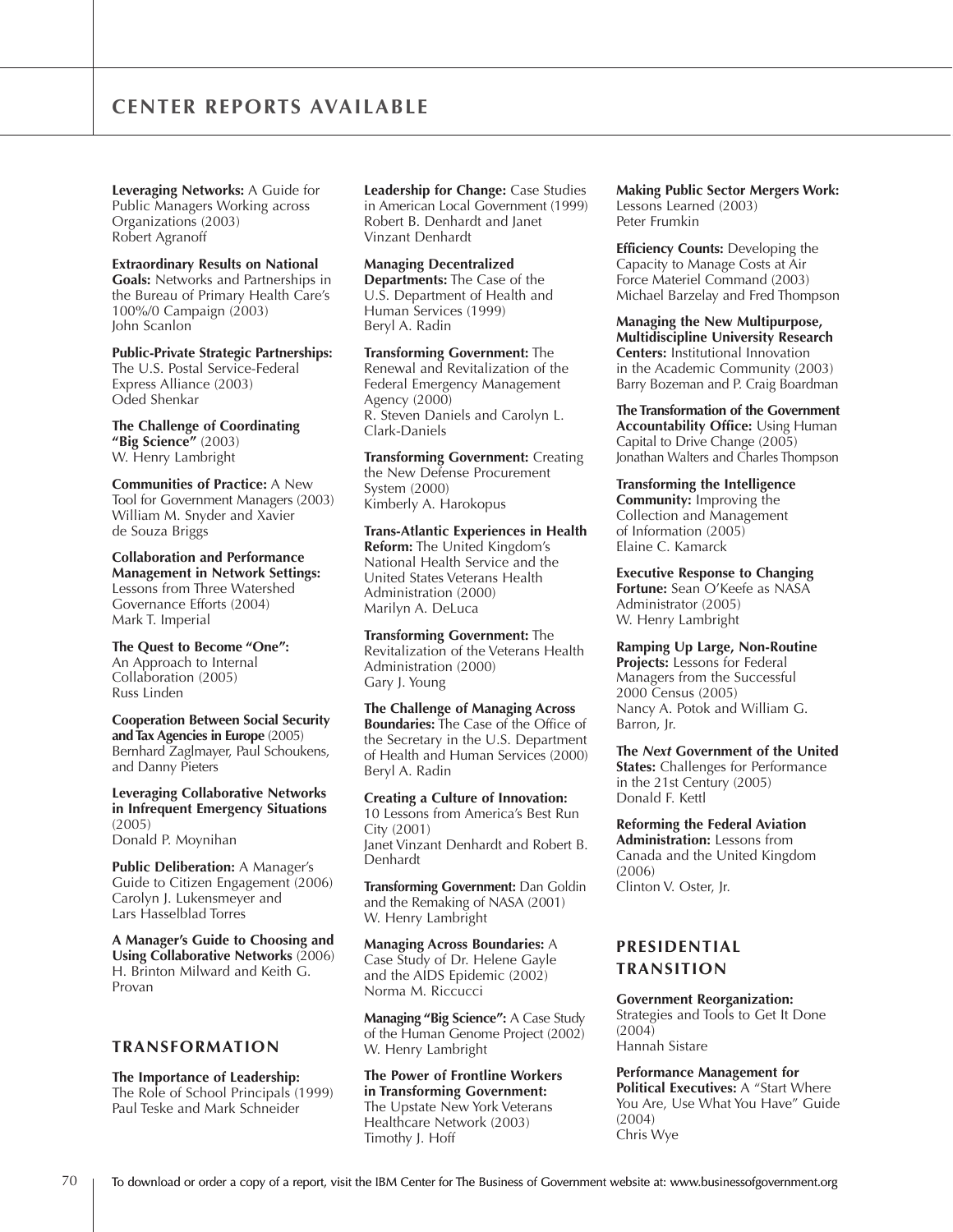**Becoming an Effective Political Executive:** 7 Lessons from Experienced Appointees (2005, 2nd ed.) Judith E. Michaels

**Getting to Know You:** Rules of Engagement for Political Appointees and Career Executives (2005) Joseph A. Ferrara and Lynn C. Ross

# **Special ReportS**

#### **Enhancing Security Throughout the Supply Chain** (2004) David J. Closs and Edmund F. McGarrell

**Assessing the Impact of IT-Driven Education in K–12 Schools** (2005) Ganesh D. Bhatt

**Investing in Supply Chain Security:**  Collateral Benefits (2005, 2nd ed.) James B. Rice, Jr., and Philip W. Spayd

**Six Trends Transforming Government**  (2006) Mark A. Abramson, Jonathan D. Breul, and John M. Kamensky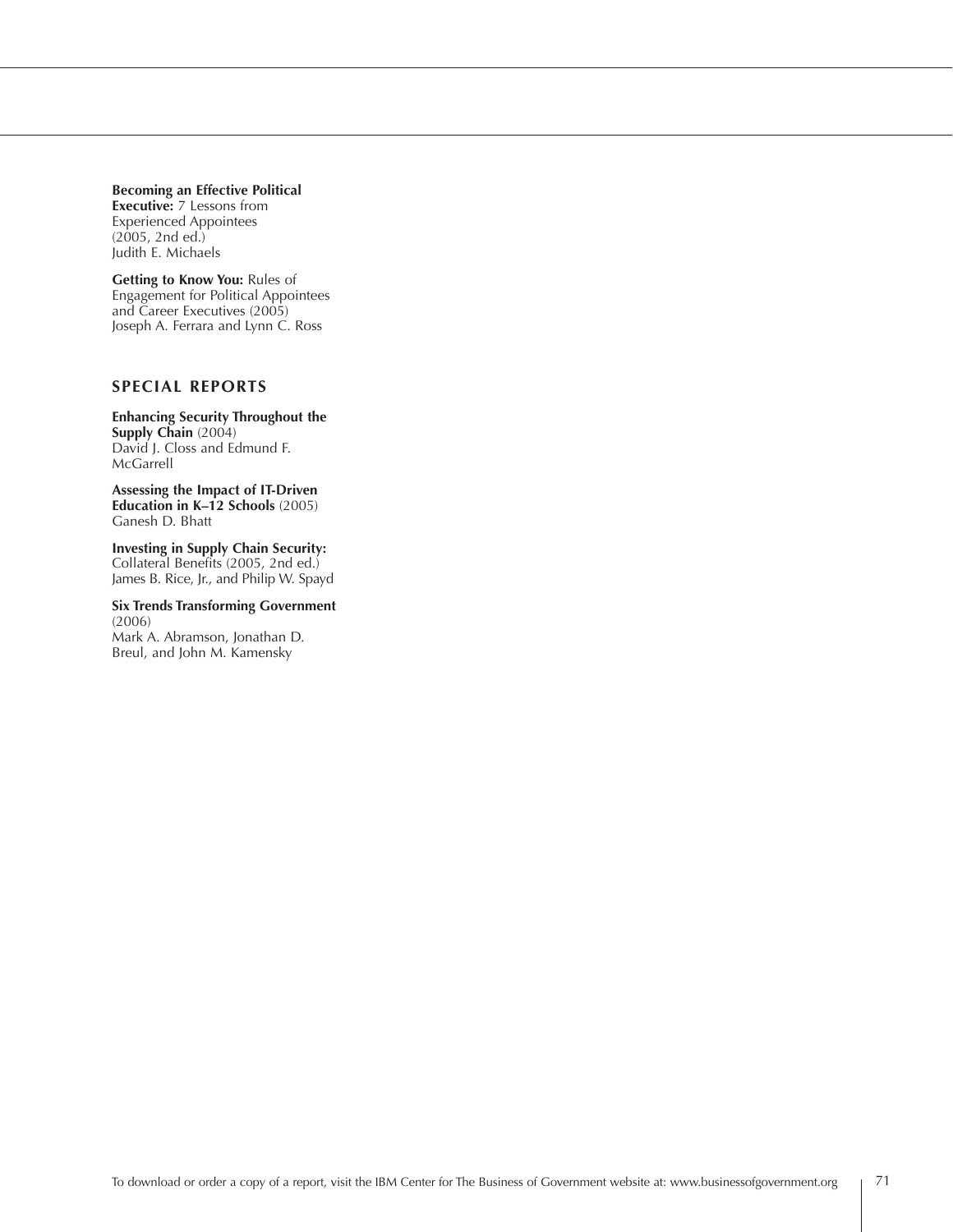# **BOOKS\***

#### *Collaboration: Using Networks and Partnerships*

(Rowman & Littlefield Publishers, Inc., 2004) John M. Kamensky and Thomas J. Burlin, editors

#### *Competition, Choice, and Incentives in Government Programs*

(Rowman & Littlefield Publishers, Inc., 2006) John M. Kamensky and Albert Morales, editors

#### *E-Government 2001*

(Rowman & Littlefield Publishers, Inc., 2001) Mark A. Abramson and Grady E. Means, editors

#### *E-Government 2003*

(Rowman & Littlefield Publishers, Inc., 2002) Mark A. Abramson and Therese L. Morin, editors

#### *Human Capital 2002*

(Rowman & Littlefield Publishers, Inc., 2002) Mark A. Abramson and Nicole Willenz Gardner, editors

#### *Human Capital 2004*

(Rowman & Littlefield Publishers, Inc., 2004) Jonathan D. Breul and Nicole Willenz Gardner, editors

#### *Innovation*

(Rowman & Littlefield Publishers, Inc., 2002) Mark A. Abramson and Ian Littman, editors

#### *Leaders*

(Rowman & Littlefield Publishers, Inc., 2002) Mark A. Abramson and Kevin M. Bacon, editors

# *Learning the Ropes: Insights for*

*Political Appointees*  (Rowman & Littlefield Publishers, Inc., 2005) Mark A. Abramson and Paul R. Lawrence, editors

#### *Managing for Results 2002*

(Rowman & Littlefield Publishers, Inc., 2001) Mark A. Abramson and John M. Kamensky, editors

#### *Managing for Results 2005* (Rowman & Littlefield Publishers, Inc., 2004) John M. Kamensky and Albert Morales, editors

#### *Memos to the President: Management Advice from the Nation's Top Public Administrators*

(Rowman & Littlefield Publishers, Inc., 2001) Mark A. Abramson, editor

#### *New Ways of Doing Business*

(Rowman & Littlefield Publishers, Inc., 2003) Mark A. Abramson and Ann M. Kieffaber, editors

### *The Procurement Revolution*

(Rowman & Littlefield Publishers, Inc., 2003) Mark A. Abramson and Roland S. Harris III, editors

#### *Transforming Government Supply Chain Management*

(Rowman & Littlefield Publishers, Inc., 2003) Jacques S. Gansler and Robert E. Luby, Jr., editors

# *Transforming Organizations*

(Rowman & Littlefield Publishers, Inc., 2001) Mark A. Abramson and Paul R. Lawrence, editors